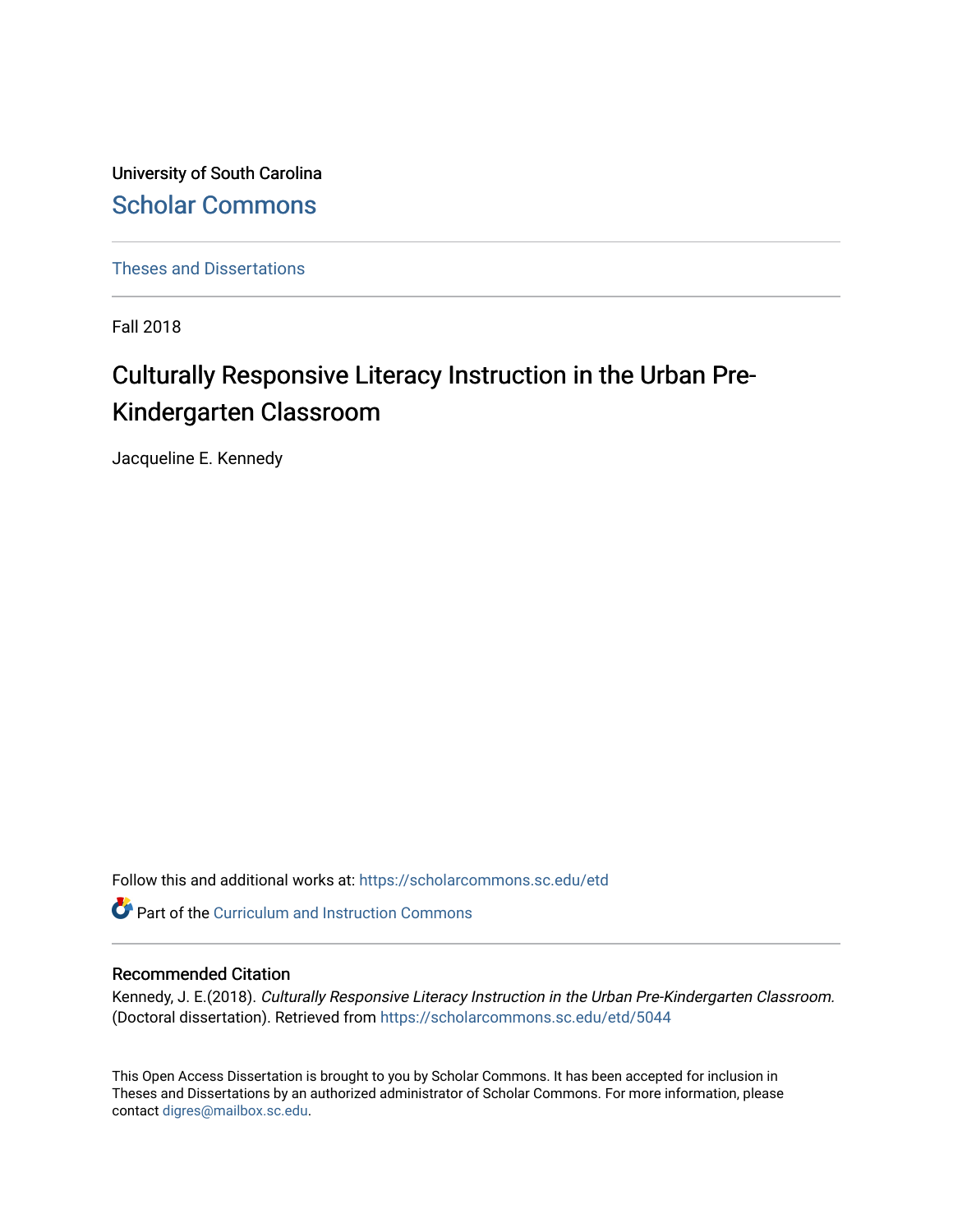Culturally Responsive Literacy Instruction in the Urban Pre-Kindergarten Classroom

by

Jacqueline E. Kennedy

Bachelor of Arts Brigham Young University, 2008

Master of Arts Concordia University, Portland, 2010

Submitted in Partial Fulfillment of the Requirements

For the Degree of Doctor of Education in

Curriculum and Instruction

College of Education

University of South Carolina

2018

Accepted by:

Christopher Bogiages, Major Professor

Gloria Boutte, Committee Member

Aisha Haynes, Committee Member

Todd Lilly, Committee Member

Cheryl L. Addy, Vice Provost and Dean of the Graduate School

i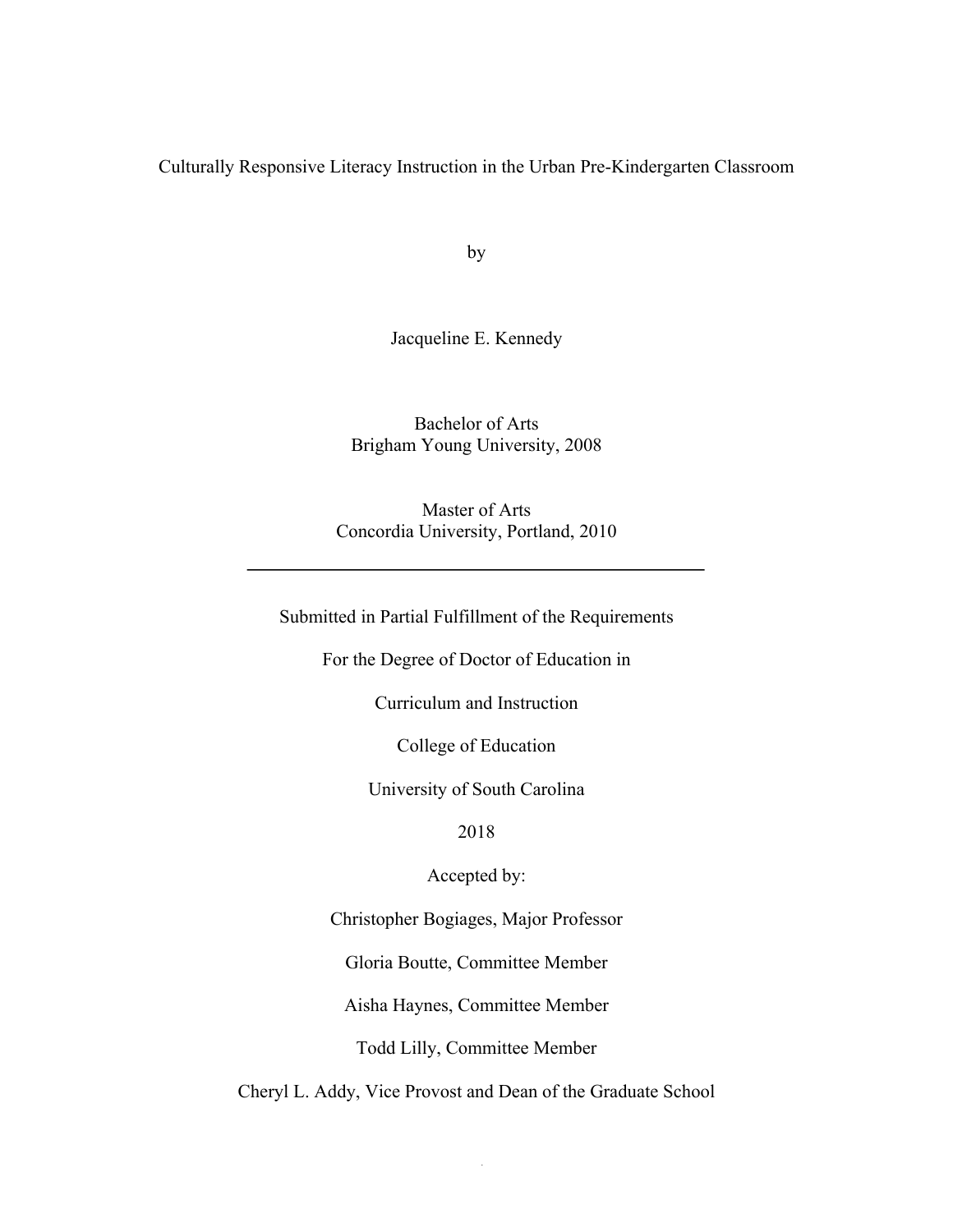© Copyright by Jacqueline E. Kennedy, 2018 All Rights Reserved.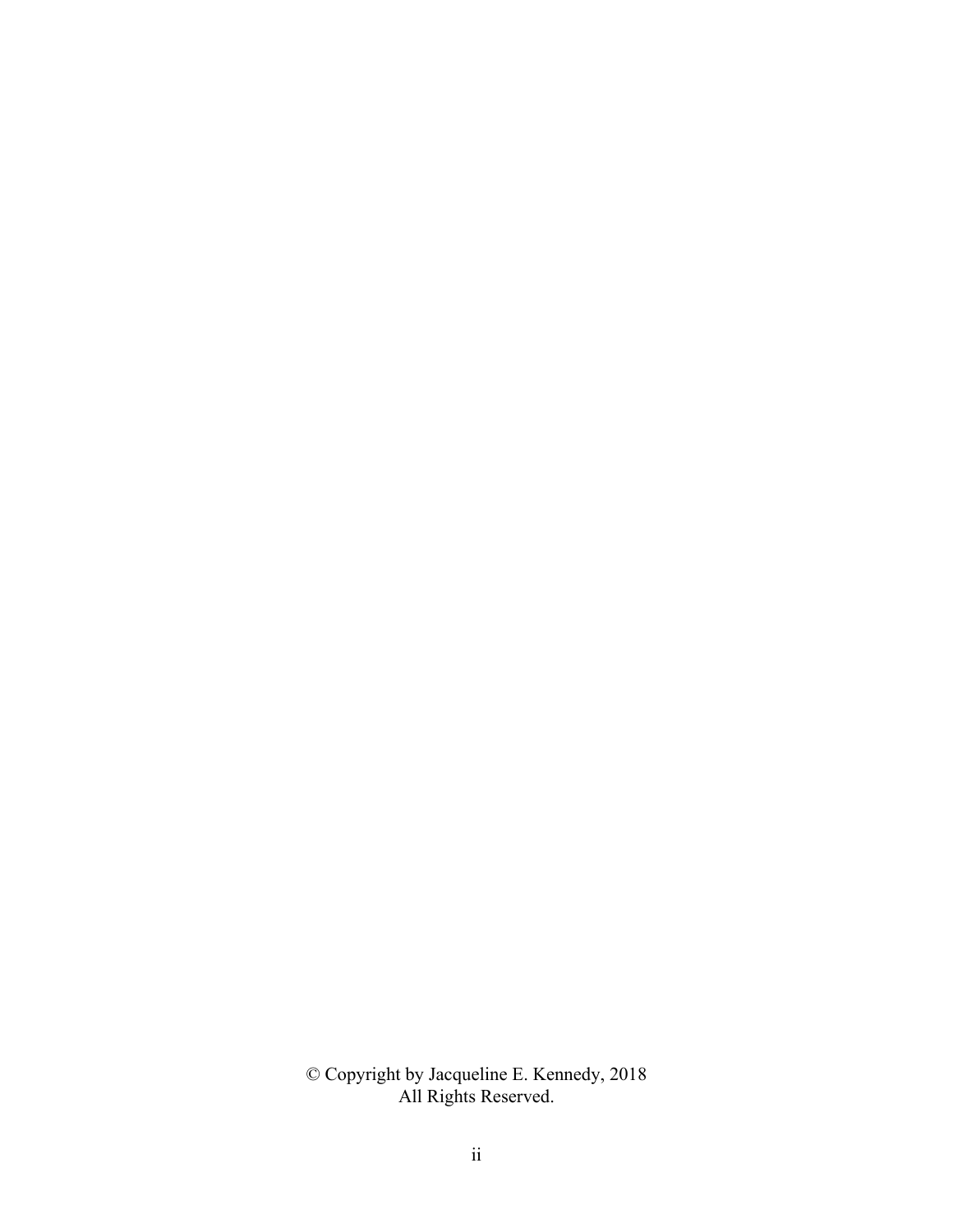# **Dedication**

To my little Eleanor Elizabeth:

For you I persisted in this, that you may also learn to do so one day.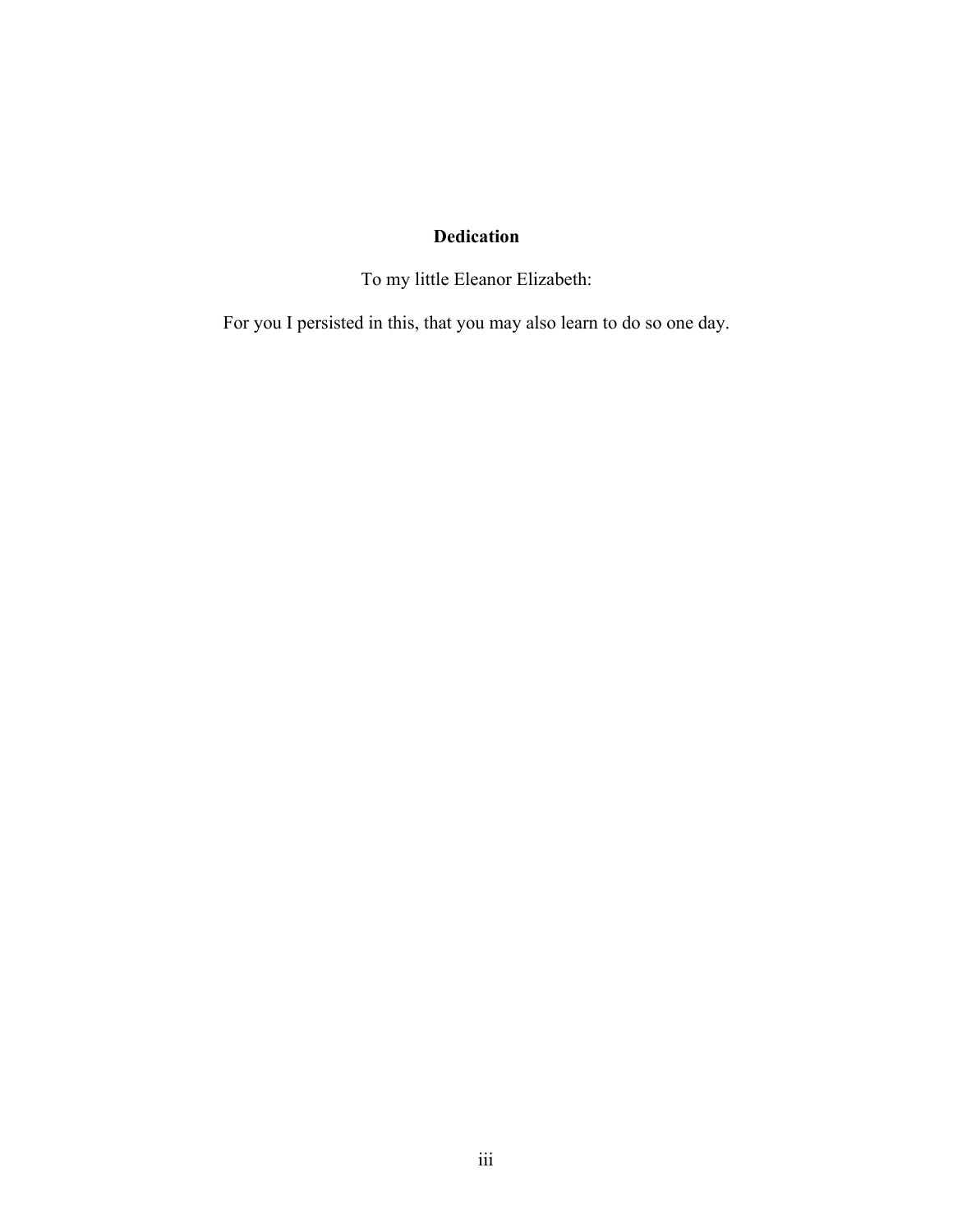# **Acknowledgments**

I would like to thank my husband, Patrick Nord, for his countless hours of work in and outside the home so that I could focus on writing, for the thousands of miles he drove for us on road trips so I could read "one more chapter" for my research, and most of all, for loving me so much he made me see this through and finish even when I felt I could not. I would like to thank my mom and dad for believing in me and teaching me to always strive for more. I would also like to thank my editor and coach, Jennie Noakes, for helping me laugh when I wanted to cry, find my voice when I thought I had lost it, and for encouraging me to write just a little bit more when I felt that words had failed me. I would like to thank my dissertation advisor, Dr. Bogiages, for all of his contributions to my intellectual growth and for his patience through this long process. Finally, I would like to thank God for blessing my life with the individuals listed above that I might complete this work.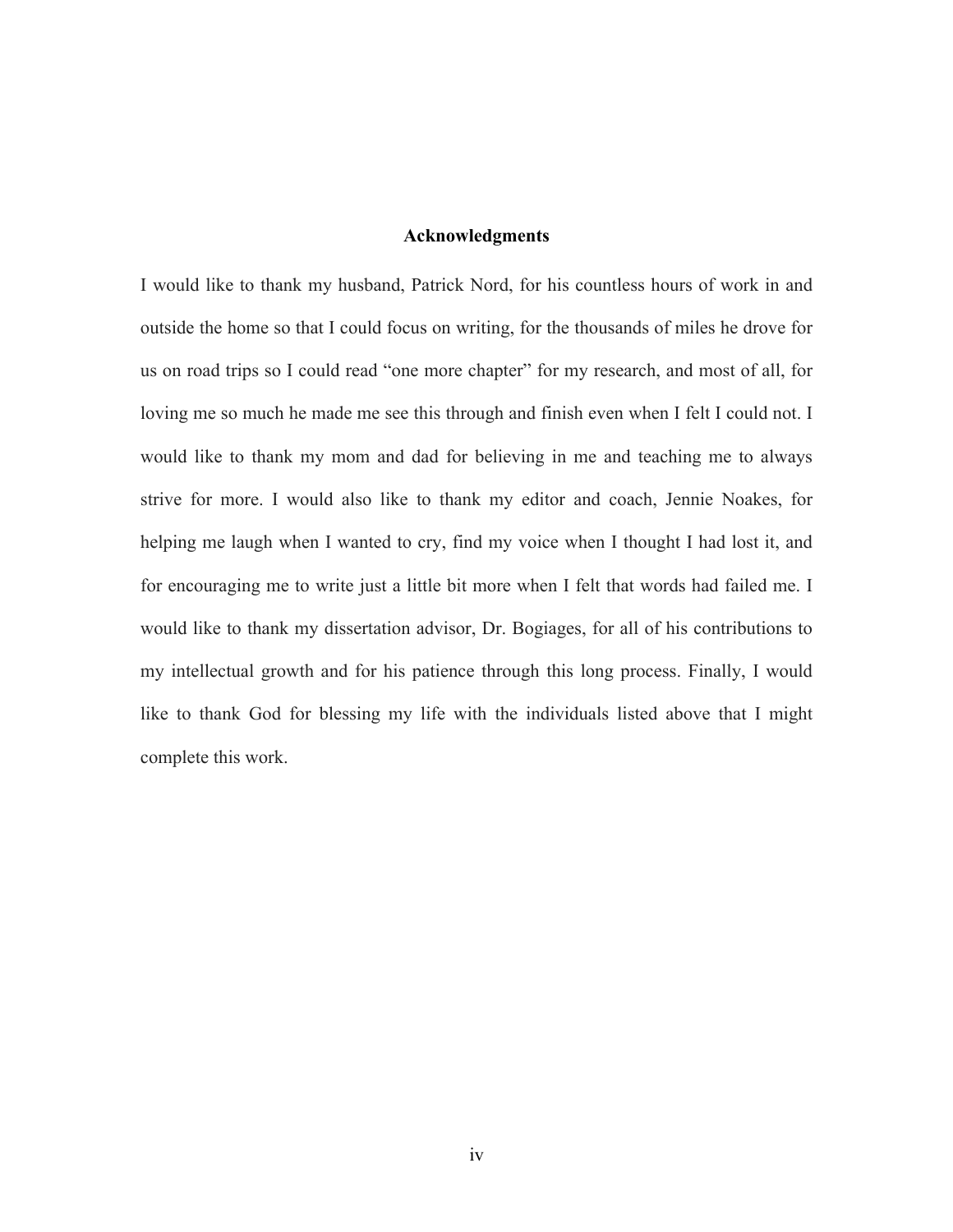**Abstract**

This action research study describes the influence of culturally relevant literacy instruction on an urban preschool classroom and its effect on an educator-researcher. This research study was grounded in a theoretical framework that involved culturally responsive teaching pedagogy (Ladson-Billings, 1995), reality pedagogy (Emdin, 2012), and early literacy instruction (Algozzine, O'Shea, & Obiakor, 2009). The study was assembled as a case study bounded by one classroom in a federally funded daycare in a southern coastal city. It sought to answer the question: What are the important factors to consider when designing a culturally responsive reading curriculum for pre-kindergarten urban youth? The research question was further divided into two supporting questions: (a) Can culturally responsive teaching be used to increase preschool literacy skills? and (b) What is the influence of a culturally responsive literacy curriculum on urban preschool students? The study participants in this research included seven 4- and 5-yearold children: one Hispanic American male, four African American males, and two African American females. The data collection methods used in this study were a prepost assessment on concepts of print, concepts of writing, early emergent literacy, and phonics, along with a narrative research journal. Quantitative data was analyzed using descriptive statistics and qualitative data was analyzed using a coding system of indicators consistent with culturally responsive teaching.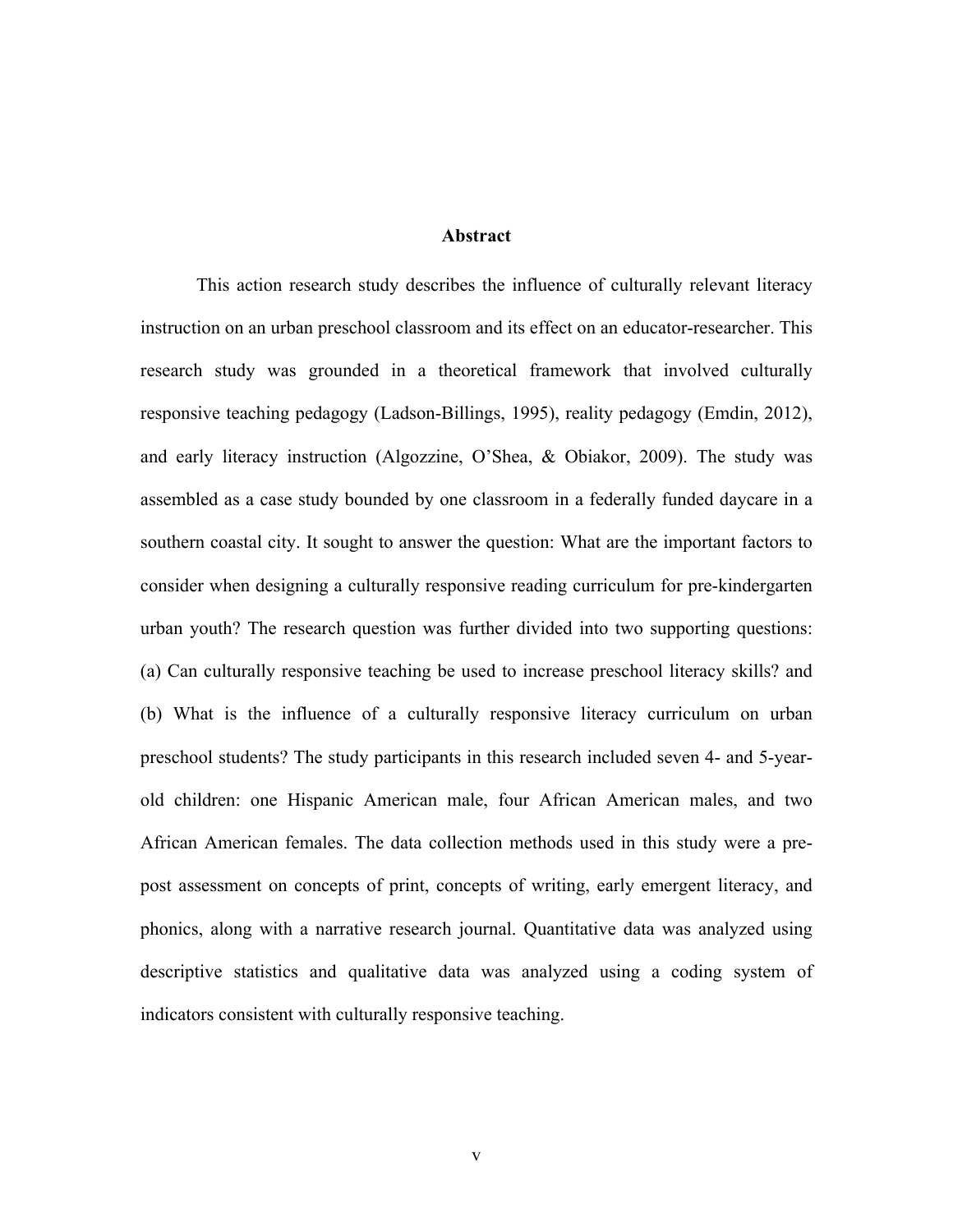# **Table of Contents**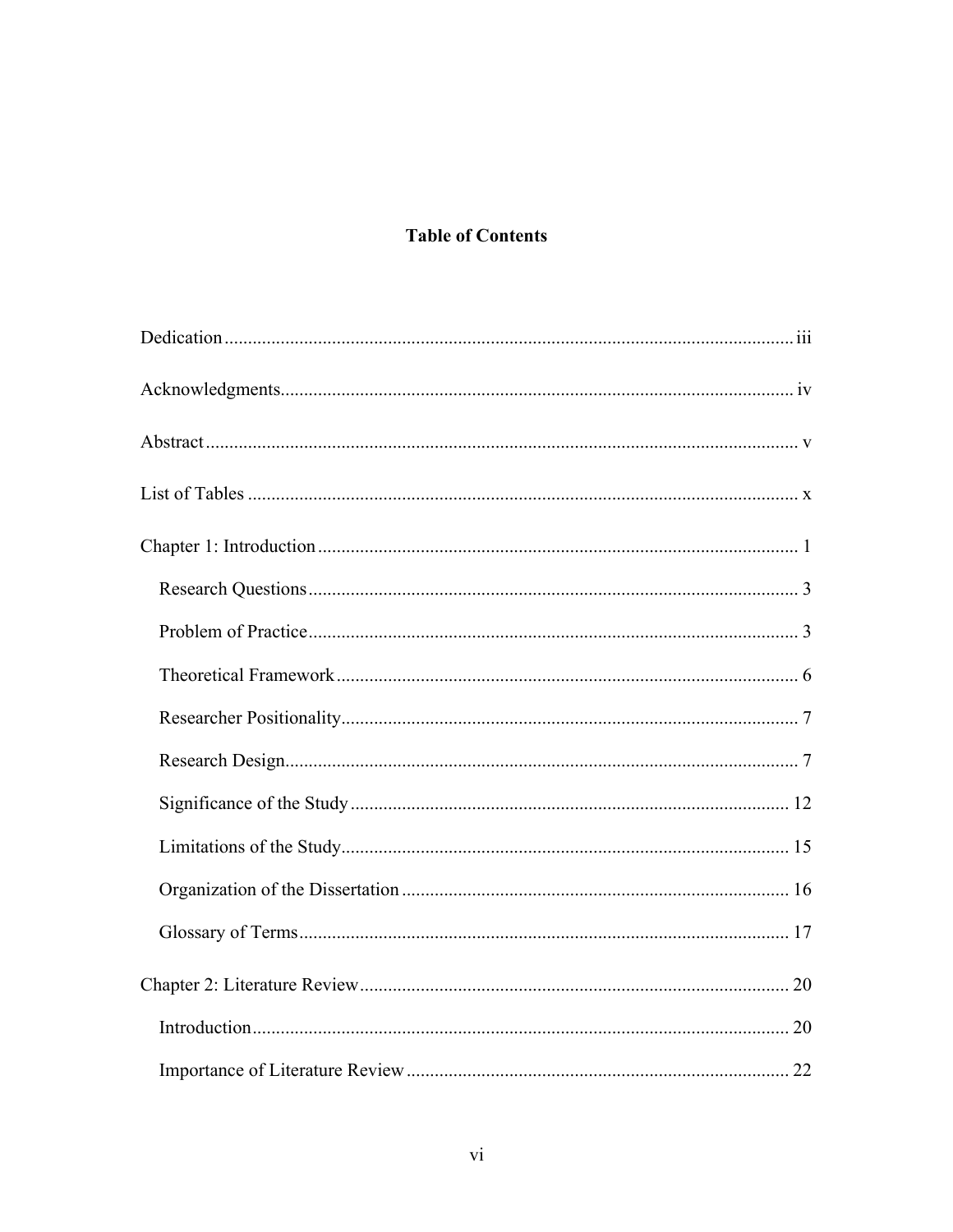| Section I: Culturally Responsive Teaching as a Means to Increase Preschool Literacy    |  |
|----------------------------------------------------------------------------------------|--|
|                                                                                        |  |
| Section II: Indicators of Culturally Responsive Teaching and Influence of a Culturally |  |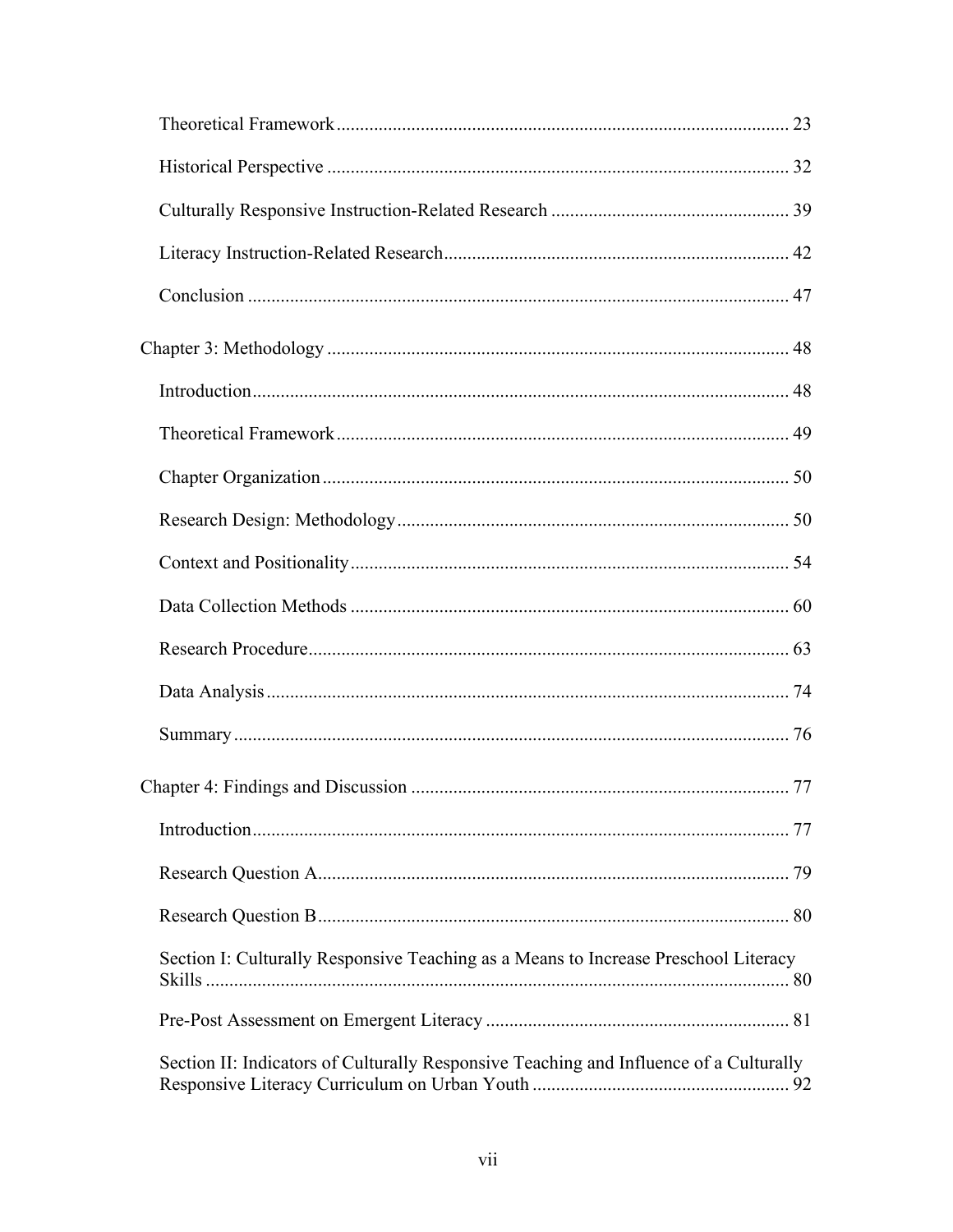| Appendix B: Pre-Post Assessment Data for Early Emergent Literacy 135              |  |
|-----------------------------------------------------------------------------------|--|
|                                                                                   |  |
| Appendix D: Pre-Post Assessment Data for Distinguishing Rhyme 140                 |  |
| Appendix E: Pre-Post Data Assessment for Letter and Sound Recognition  142        |  |
| Appendix F: Examples of Active Teaching Methods/ Student Centered Instruction 143 |  |
| Appendix G: Examples of the Practitioner as Facilitator and the Importance of     |  |
| Appendix H: Examples of the Practitioner as Facilitator and the Importance of     |  |
|                                                                                   |  |
| Appendix J: Examples of Reshaping the Curriculum and Delivery of Services  148    |  |
|                                                                                   |  |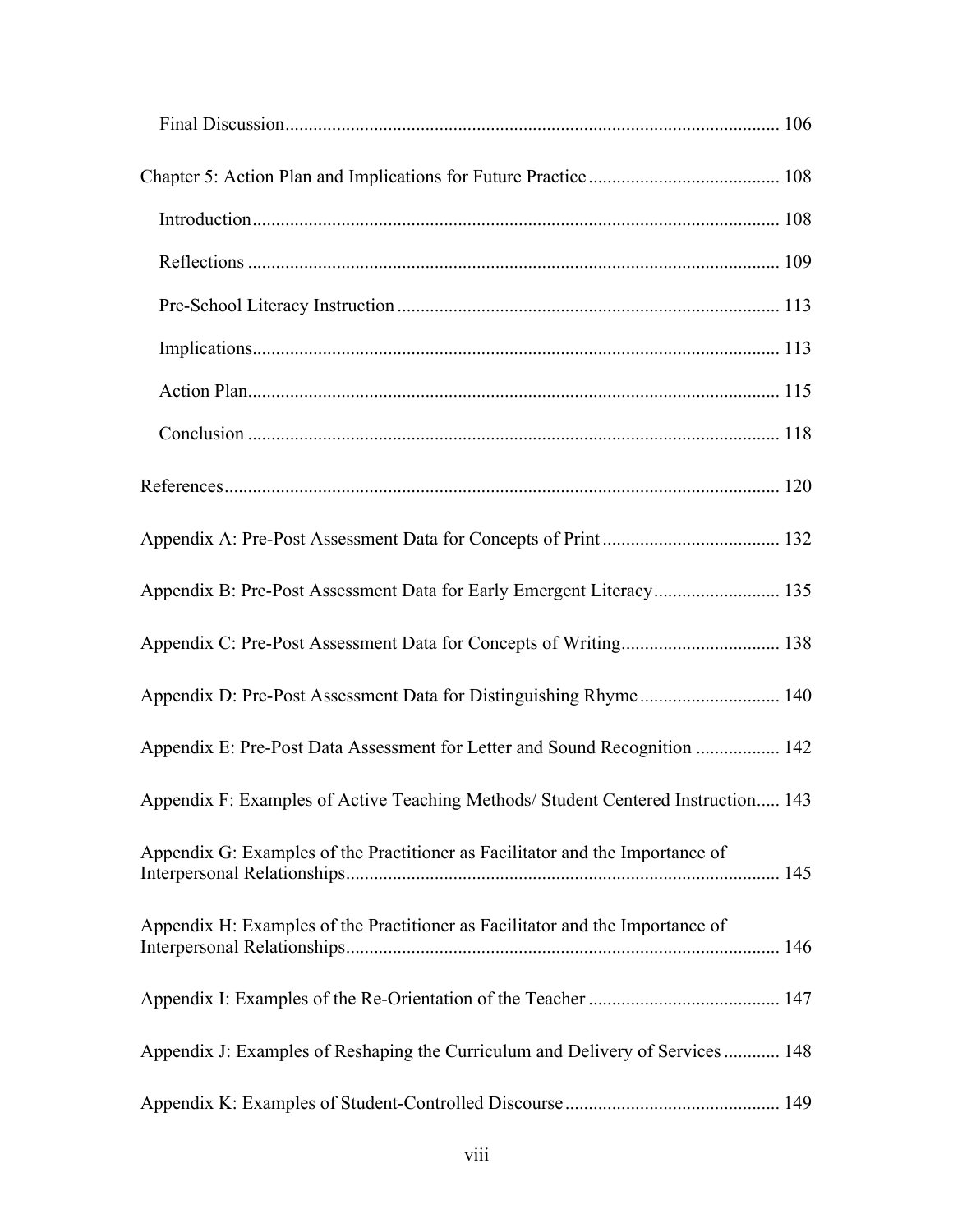| Appendix L: Example of Culturally Responsive Lesson Plan for the Letter "A" 150 |  |
|---------------------------------------------------------------------------------|--|
|                                                                                 |  |
| Appendix M: Multimedia Sources from Curricular Implementation  154              |  |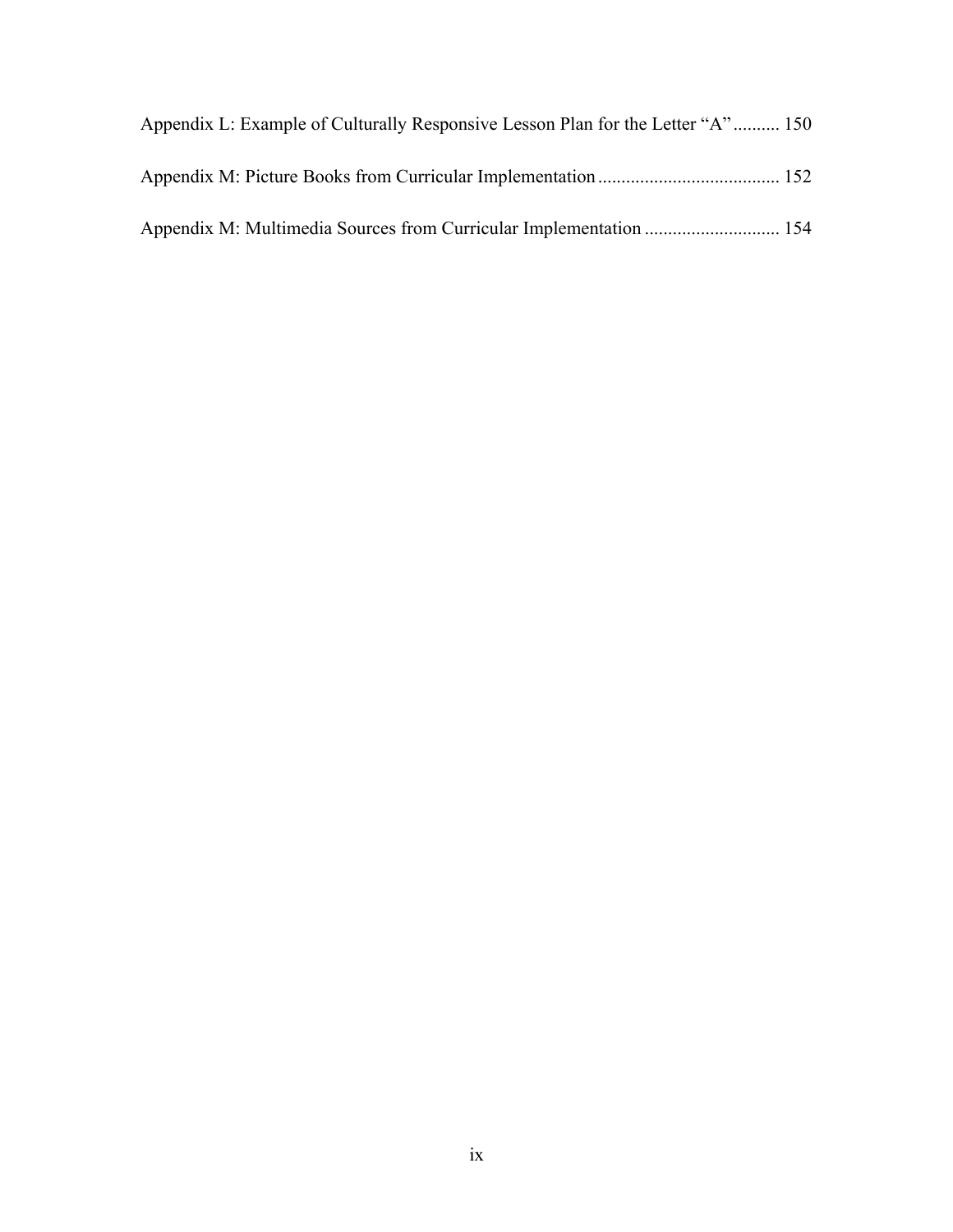# **List of Tables**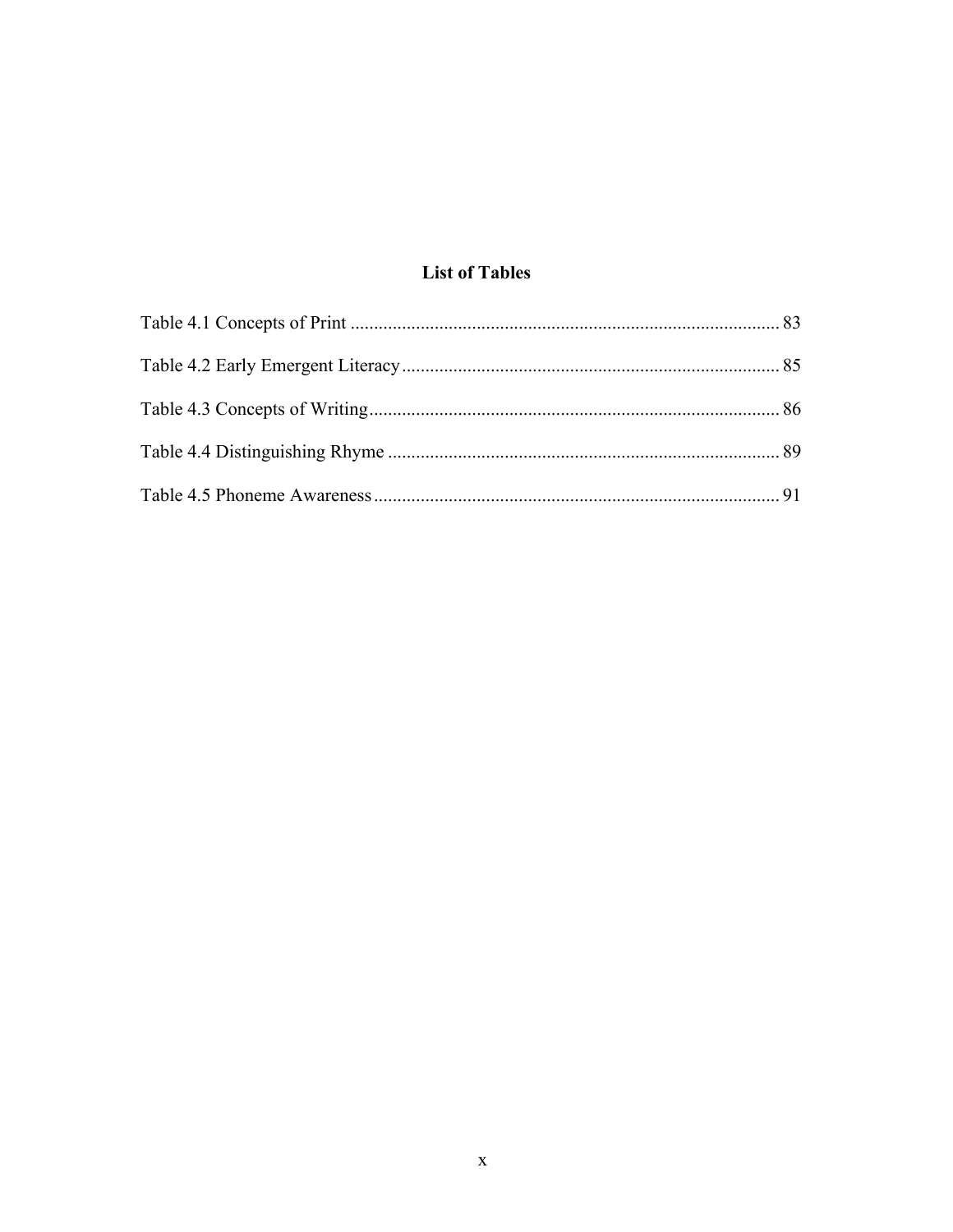#### **Chapter 1: Introduction**

It was the Friday before Labor Day. School had just completed its first full week and I was exhausted but excited about the year to come. Wanting to celebrate another successful start to a school year but too tired to commit to a major outing, my husband and I headed out to the local outdoor mall for ice cream and to enjoy the last good round of people watching before all of the tourists left my coastal South Carolina city for the season. As I tried to keep ice cream from running down my hand as it melted in the heat, I glanced up to see a familiar face.

It was Malik from my second period class my first year teaching in public school. Malik had been the fodder of his seventh-grade teachers' "warning" to his future eighthgrade teachers: He had emotional outbursts, he was disruptive, he was a "problem." As a first-year teacher full of hope and zeal, their warnings carried little weight with me, and Malik and I got along well. When his grades were endangering his ability to play football, he approached me about helping him with homework during his academic coaching class. It wasn't long into our time together that I realized his difficulty: his MAP scores placed him on a third-grade reading level. His ability to read people far surpassed my own, but repeating third and sixth grade had not helped his ability to read a text. I fought for him that entire school year, working with him and his football coach during my planning periods to help him learn the material, and eventually Malik had the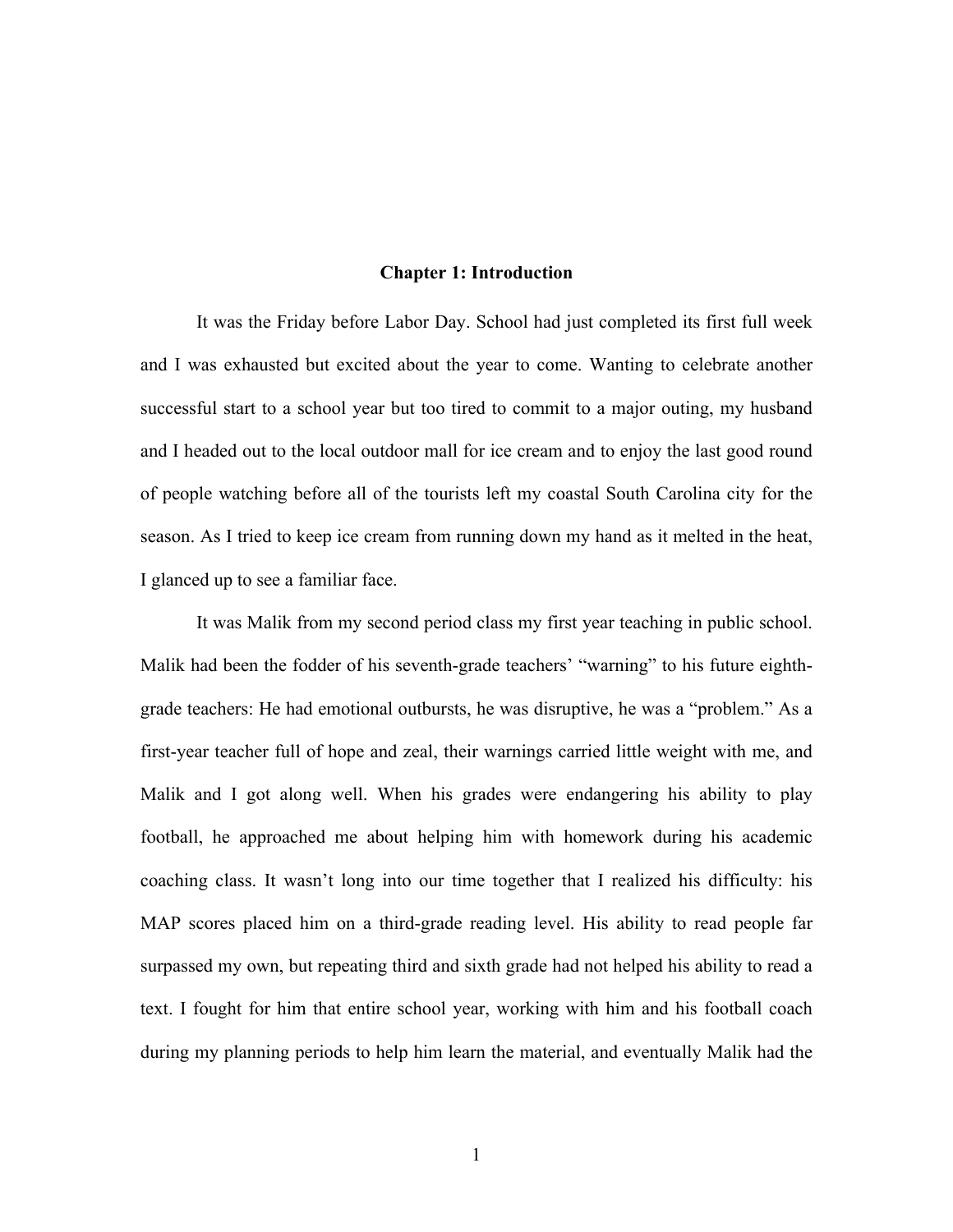grades necessary to go to high school. He was a great kid who had been failed by a less than great school system.

My memories of supporting Malik through a tough time made me smile as I approached him to say hello. As I made an approach toward Malik, my husband quickly grabbed my wrist and motioned me to stop. What he had seen that I had not as I had focused on my dripping ice cream cone was that Malik was not alone. Bearing down over this young man were two foreboding looking police officers questioning him concerning the bicycle in his possession as they placed handcuffs on his wrists: How had he come upon it? Did he know it was stolen? Why had he tried to run when they first stopped him? Not wanting to make Malik feel uncomfortable or embarrassed, I adjusted my gait to walk away, though I have spent countless hours in the years since wondering if I could have provided some help in this situation had I decided to approach him. Before I turned, he looked up and his gaze fell upon mine. He had a look of embarrassment and shame I will never forget.

As a teacher for several years in an urban South Carolina middle school, I witnessed countless educationally disenfranchised students. By eighth grade, many of these students were several grade levels behind the national reading standards and struggled to keep their grades above passing. I witnessed how "the constant and repeated denigration of both Africa and African Americans works against African American students both in and outside the classroom" (Ladson-Billings, 1992, p. 387). Several years into teaching, I saw personally how the lack of opportunities for students like Malik to fully engage in reading feeds what is referred to as the "school—prison nexus" (Winn, Behizadeh, Duncan, Fine, & Gadsden, 2011, p. 149), especially poignant as I witnessed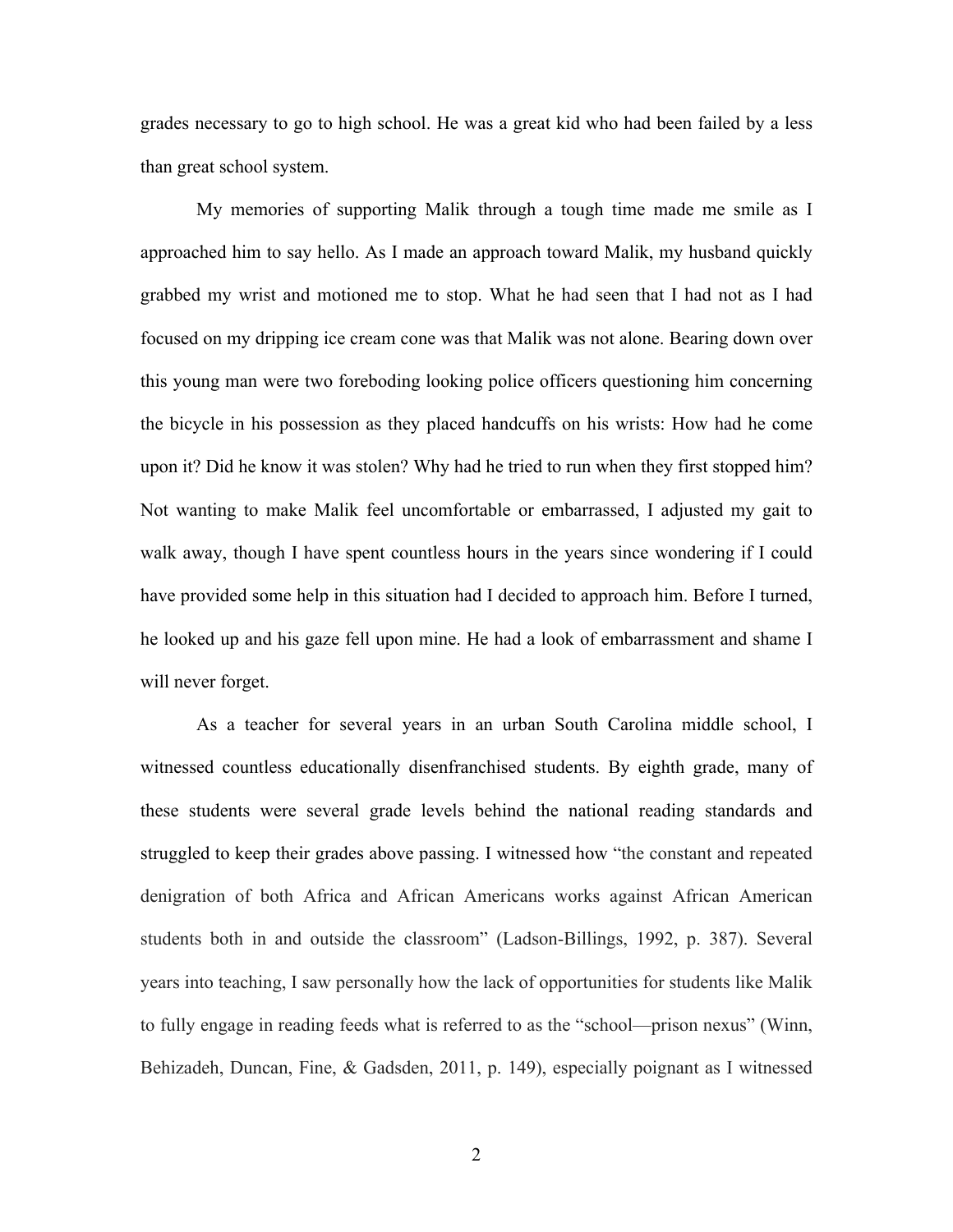Malik's arrest. Malik suffered from unequal life chances due to "childhood poverty, the lack of early childhood education, and the denial of college-preparatory K–12 education promoting critical literacies" (Winn et al., 2011, p. 148), all of which contributed to his entrance into the "school-to-prison pipeline."

Despite Supreme Court cases like *Brown v. Board of Education,* designed at creating equal educational opportunities for all children, the constitutional guarantee of equal opportunity and the promises of U.S. democracy are a right denied to many children of color and urban youth in poverty (Winn et al., 2011). The answer comes in a restructuring of education to meet the needs of children rather than forcing children to meet the constraints of the system. Culturally responsive literacy instruction buoys children's early concepts of literacy and supports the understandings they learn socially and culturally from their family and community (Morgan, Nutbrown, & Hannon, 2009).

#### **Research Questions**

My research sought to answer the following question: What are the important factors to consider when designing a culturally responsive reading curriculum for pre-Kindergarten, urban youth?

- a. Can culturally responsive teaching be used to increase preschool literacy skills?
- b. What is the influence of a culturally responsive literacy curriculum on urban preschool students?

#### **Problem of Practice**

For children of color, schools are also representative of another kind of institution: prison. The reality is stark and depressing: Students of color face an

3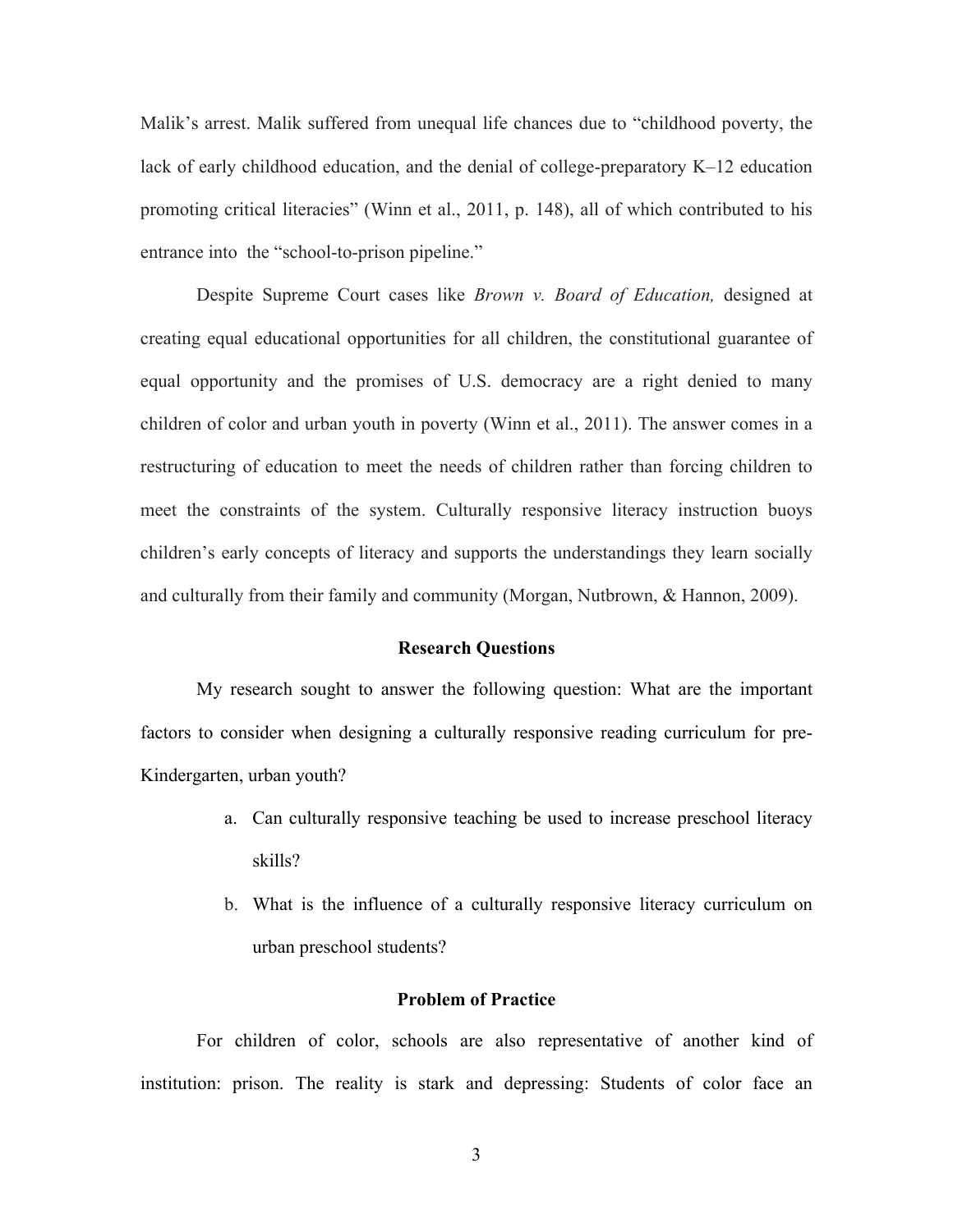educational opportunity gap that leads to educational disenfranchisement, with African American males having "a statistically higher probability of walking the corridors of prison than the halls of college" (Prager, 2011, p. 1). Due to institutionalized racism present in the public education system, schools treat children of color as children placed at risk (Rashid, 2009) because they do not conform to the social expectations set forth by European American teachers or the tests developed with the culture of European American children in mind. In fact, research in early literacy and language development shows that a child performing below the normed level for early literacy achievement by age three is likely to also be behind standards in third grade, a measure which is critical concerning projected/anticipated high school graduation and lifetime earnings. Early childhood education programs have the potential to address long-term outcomes for students of color and underserved urban youth if they are of high quality (Rashid, 2009). Early reading interventions are a component of social justice, as they provide students with lifelong educational advantages and greater access to educational resources (Winn  $\&$ Behizadeh, 2011). Coupled with childhood poverty, a lack of quality early childhood education programs that provide children with important critical literacy skills ushers students of color into what has been referred to as the "school-to-prison pipeline," serving as further evidence that communities of color have been denied equal access to educational institutions as their European American counterparts (Winn & Behizadeh, 2011). The lack of access to education and preparation for the workforce is evident through South Carolina's incarceration statistics: In 2016, more than half of the state's inmates were African American (Simon, 2016), meaning that black South Carolinians are four times more likely to be incarcerated than their White counterparts based off of South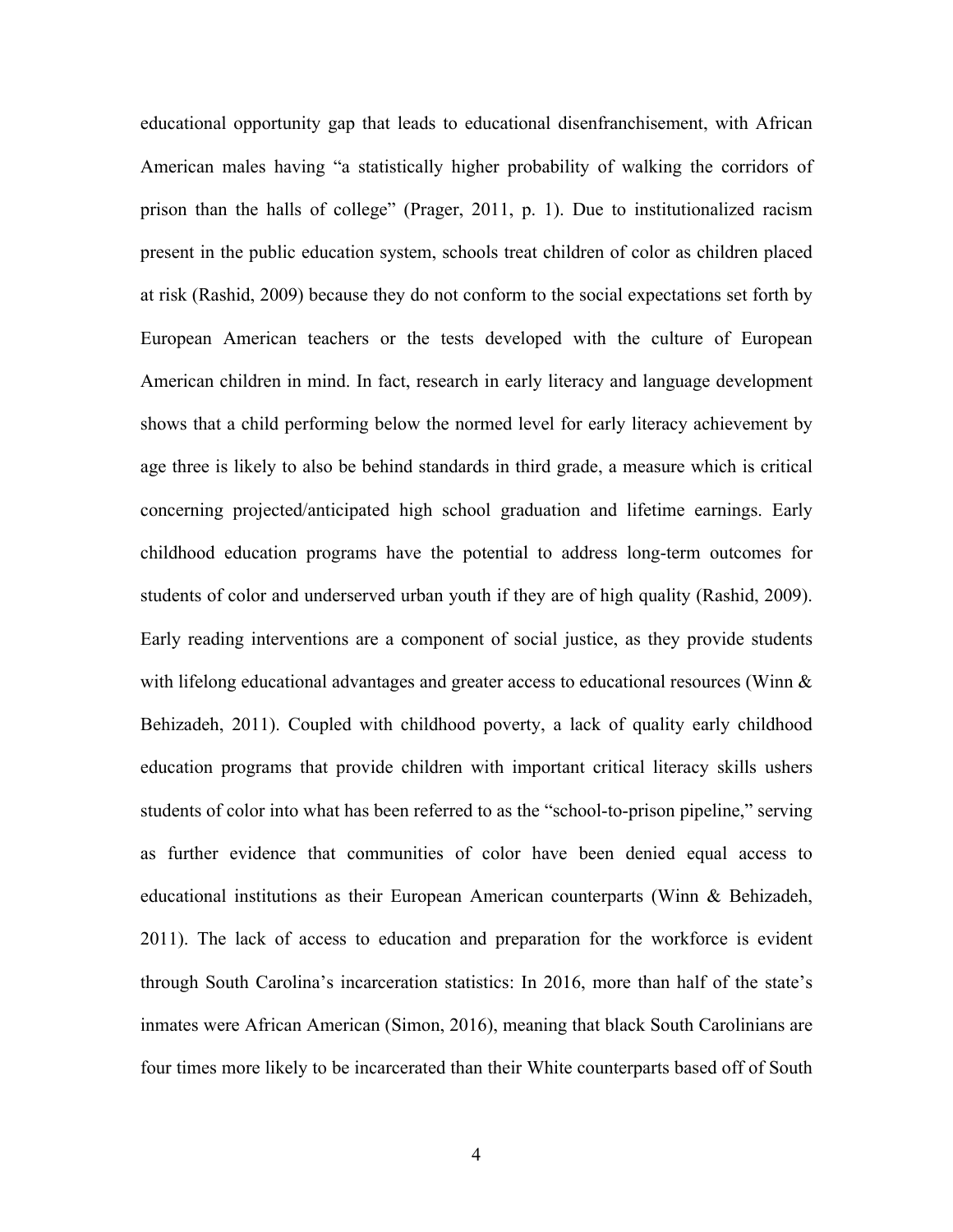Carolina's ethnic makeup (Munday, 2016). Literacy interventions at the pre-kindergarten level hold the potential to provide children with the skills requisite to be successful during their academic career, also potentially preventing the unequal life chances that, along with "the denial of literacy as a civil right [act as] two ways African American [...] youth are ushered into this [school to prison] pipeline" (Winn & Behizadeh, 2011, p. 158).

Given the lack of education opportunities available to local children of color and urban youth due to failings of the educational system, this study will seek to design and implement a culturally responsive early reading curriculum at the pre-K level serving four- to five-year-olds using culturally responsive practices and materials to increase early literacy skills. The study and implementation will focus on students enrolled in a preschool program at a local federally funded daycare, as these students receive literacy preparation well below the quality of even the public school instruction, and "issues related to [instructional] quality continue to be at the forefront of research and policy debates related to early childhood [education]" (Rashid, 2009, p. 349). Not only do children need culturally responsive reading instruction to provide the necessary framework for their later success with literacy, but "schools need to respond to rapidly changing literacy demands of the global economy to allow for adequate preparation in the practices needed for authentic participation" (Larson, 2006, p. 320), and culturally responsive reading can provide the multiple literacies needed for students to be prepared for jobs in the global community.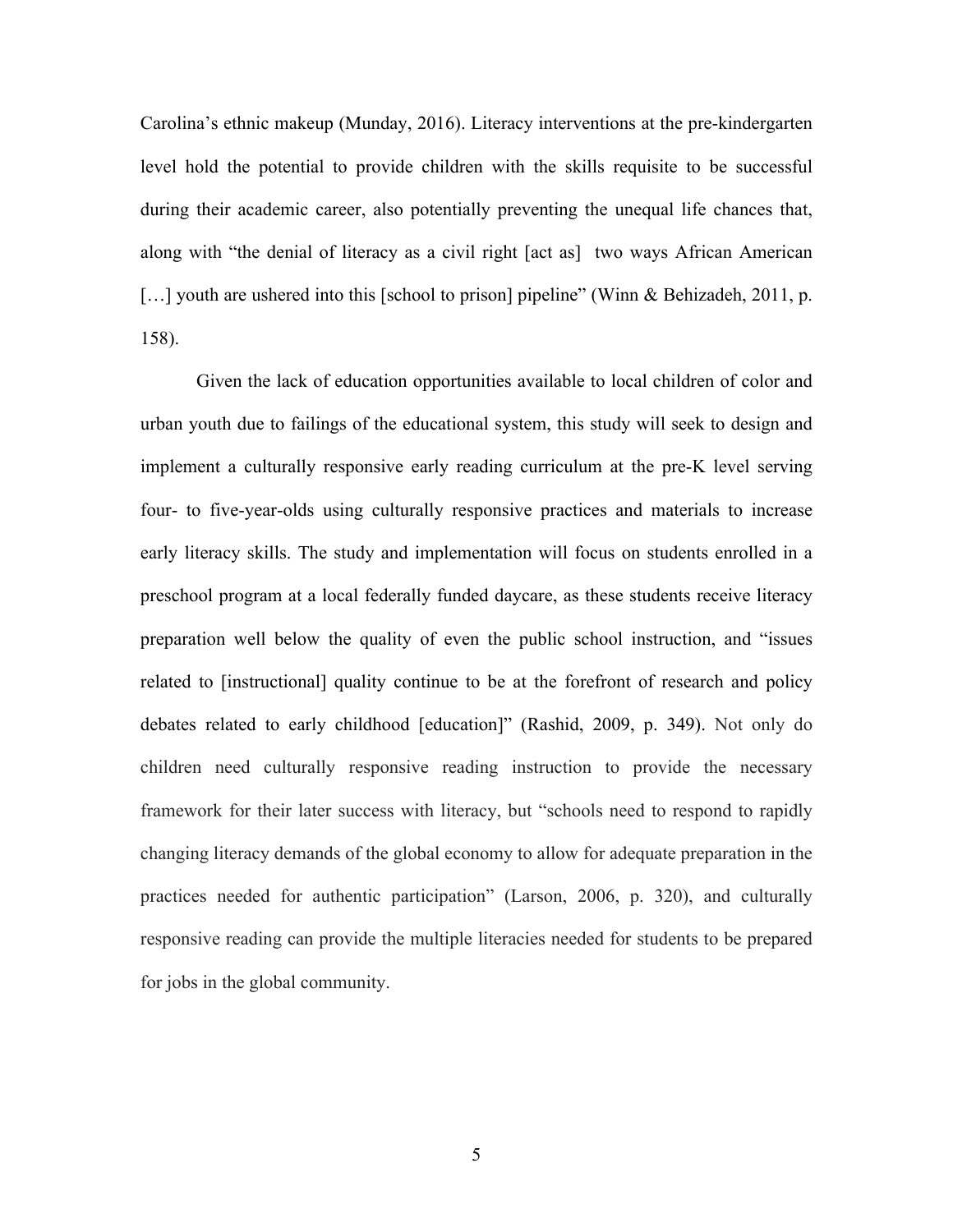#### **Theoretical Framework**

The theoretical framework I employed in this study culturally responsive teaching. In culturally responsive teaching, the teacher integrates a student's culture and experiences into her curriculum and instructional methods. The framework teaches the whole-child as she is, taking into consideration life experiences and unique talents that each learner possesses. The purpose of this framework is to improve achievement in school for ethnically diverse students by preparing teachers with the knowledge and skills necessary to do so (Gay, 2002). Though there are many means by which a teacher can employ culturally responsive instruction, in this study, I focused on the following main tenets of culturally responsive teaching: (a) providing affirmation and creating a culture of high expectations for learning, (b) student-centered instruction with active teaching, (c) the importance of interpersonal relationships, (d) the cultural re-orientation of the teacher, and (e) reshaping the curriculum. Critical race theory, the overarching framework for culturally responsive teaching, focuses on how people of color transcend structural barriers placed before them in life (Chapman, 2007), in this instance, the barriers to literacy skill acquisition for preschool students. This also empowers students that are typically disadvantaged by traditional teaching methods. By accepting that traditional literacy instruction is designed largely by and for the White and middle class in education, critical race theory may be used by educators in order to identify ways in which an individual of color may receive an equal advantage in education through the modification of instructional methods.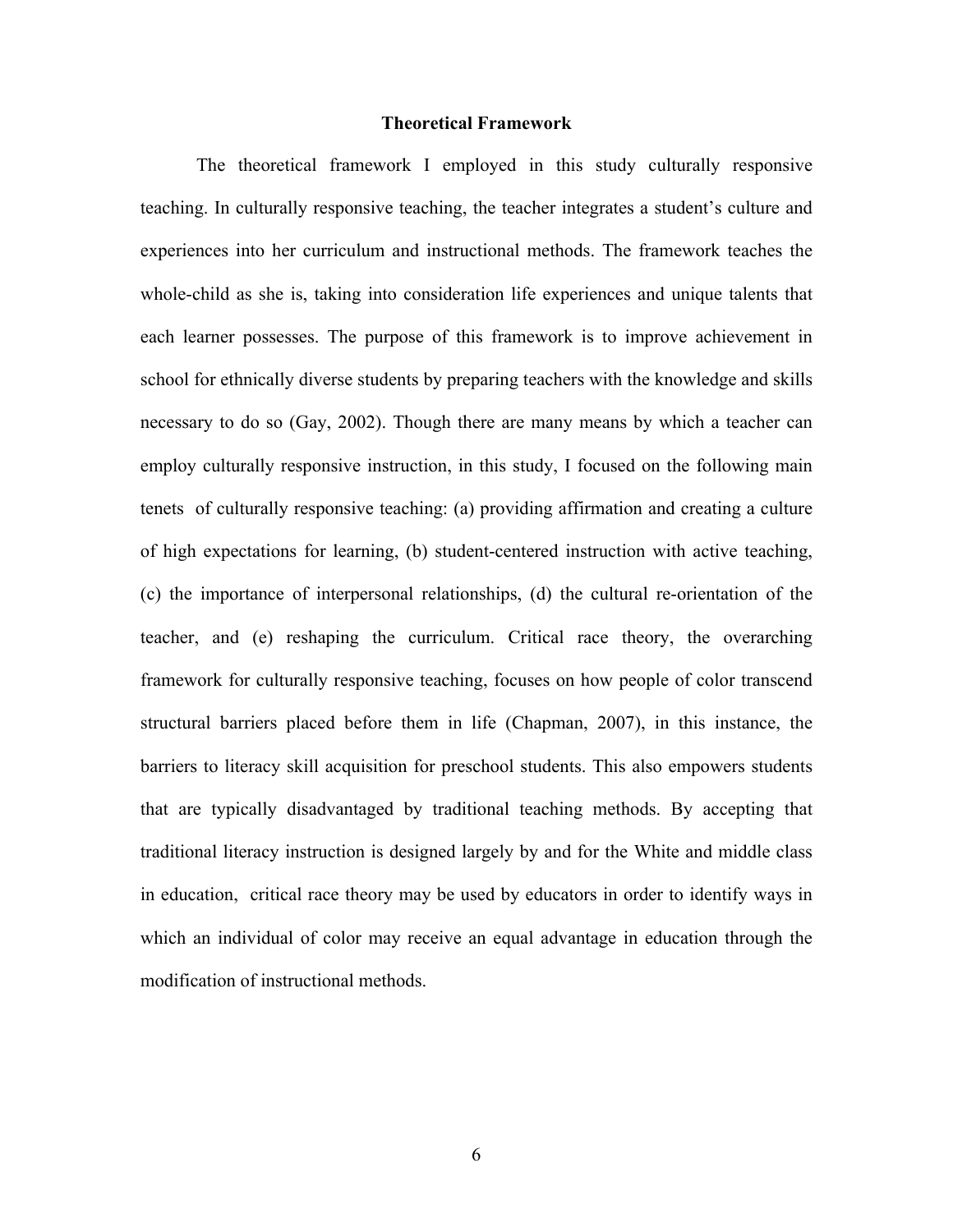#### **Researcher Positionality**

I am a European American, middle-aged woman with an affluent suburban westcoast background. This obviously posed a great need in developing an understanding of context and student culture before attempting to develop a culturally responsive curriculum for urban, southern, preschool students of color in poverty. The differences between me as an educator and my student population further underscored the differences that go unaddressed in general curricular design: There is a discontinuity between life experiences in educators and their student population, which leads to unintentional systemic racism and an educational experience biased against the learners. During this study, I also worked closely with the classroom teacher, who was a young woman of color from poverty. She was able to greatly increase my knowledge and understanding of the student culture.

#### **Research Design**

#### **Design and Data Collection**

This study utilized an action research, case study approach examining both qualitative and quantitative data in relationship to the implementation of culturally responsive instruction and curricular content. Given my positionality, I entered the classroom as culturally irrelevant and spent one month in the classroom performing no instructional duties. Rather, I used that time to get to know the children and the classroom teacher so that I could better understand what a culturally responsive curriculum would look like for this particular group of students. Based on student interests, I selected reading materials to center instruction every day around one developmentally-appropriate picture book. In addition to using the book to teach concepts of print, I used it as a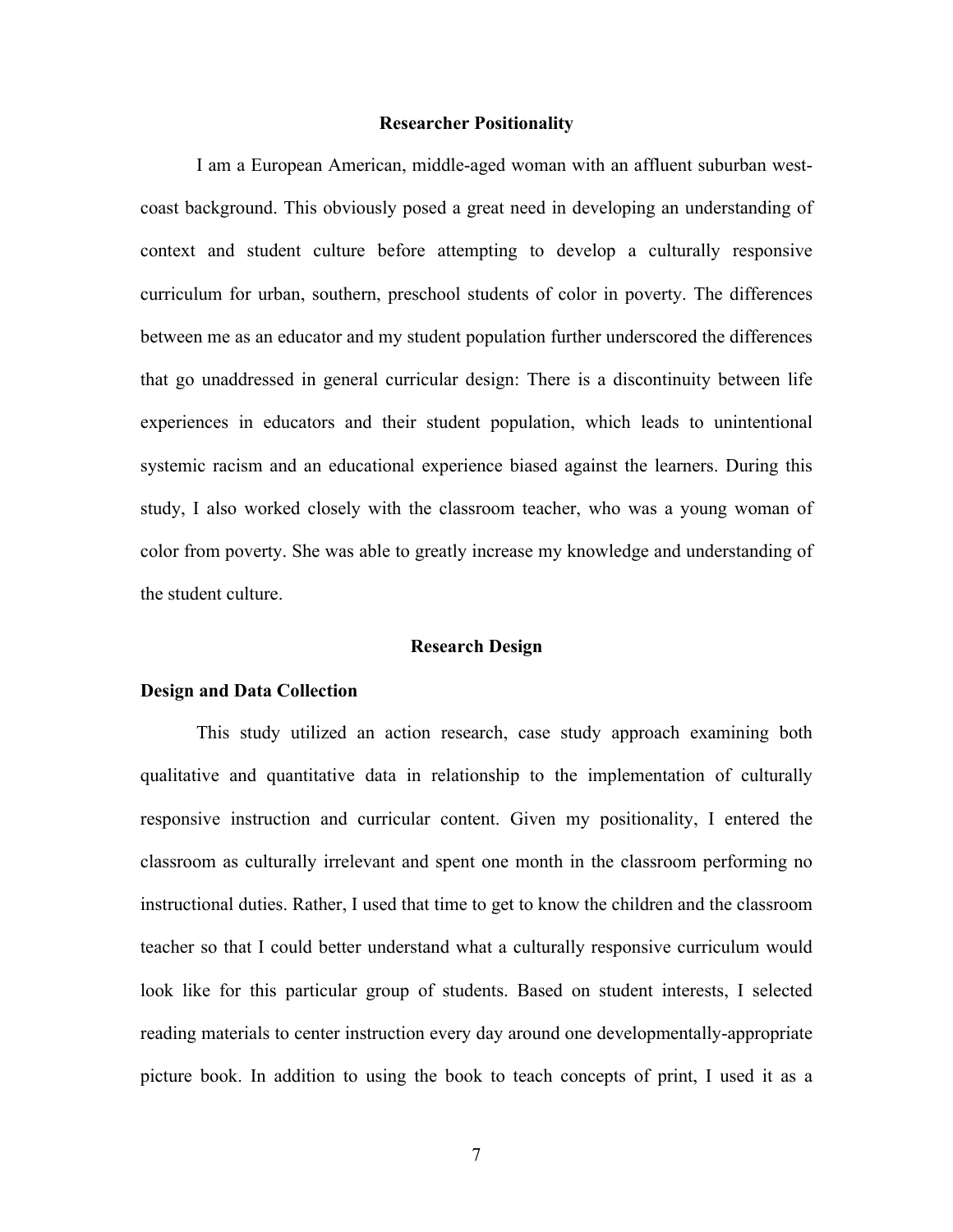platform for engaging students in conversation about literature and then connected skill games with the reading of the day.

As this was a case study, developing a study narrative was important. Qualitative data was collected through a research journal. For this journal, I recorded daily what occurred during instruction, including direct quotes from students. This composed a narrative of the program changes during the implementation.

Quantitative data was derived from reading test scores that were administered twice during the implementation period to determine actual data shifts following program implementations. The assessment consisted of letter identification and sound-to-letter correspondence, along with concepts of print, early emergent literacy skills, concepts of writing, and distinguishing of rhyme, all consistent with early reading progress monitoring. The test content will be detailed later in both chapter three and four.

This data was used to determine if a culturally responsive reading instruction program can increase early literacy achievement and phonological awareness. The implementation occurred for 45 minutes per day, three days a week, for six weeks. Within the implementation, the following skills were instructed and assessed: capital letter identification, lowercase letter identification, identification of rhyming pairs, phonological awareness, recognition of first name, use of pictures to read a story, and speaks in complete sentences. Culturally responsive methods of storytelling, movement, social interaction, and relationship building were employed to promote greater attentiveness and engagement. I administered the assessments and first recorded data on paper by hand, later with digital records meticulously kept on a password protected device.

8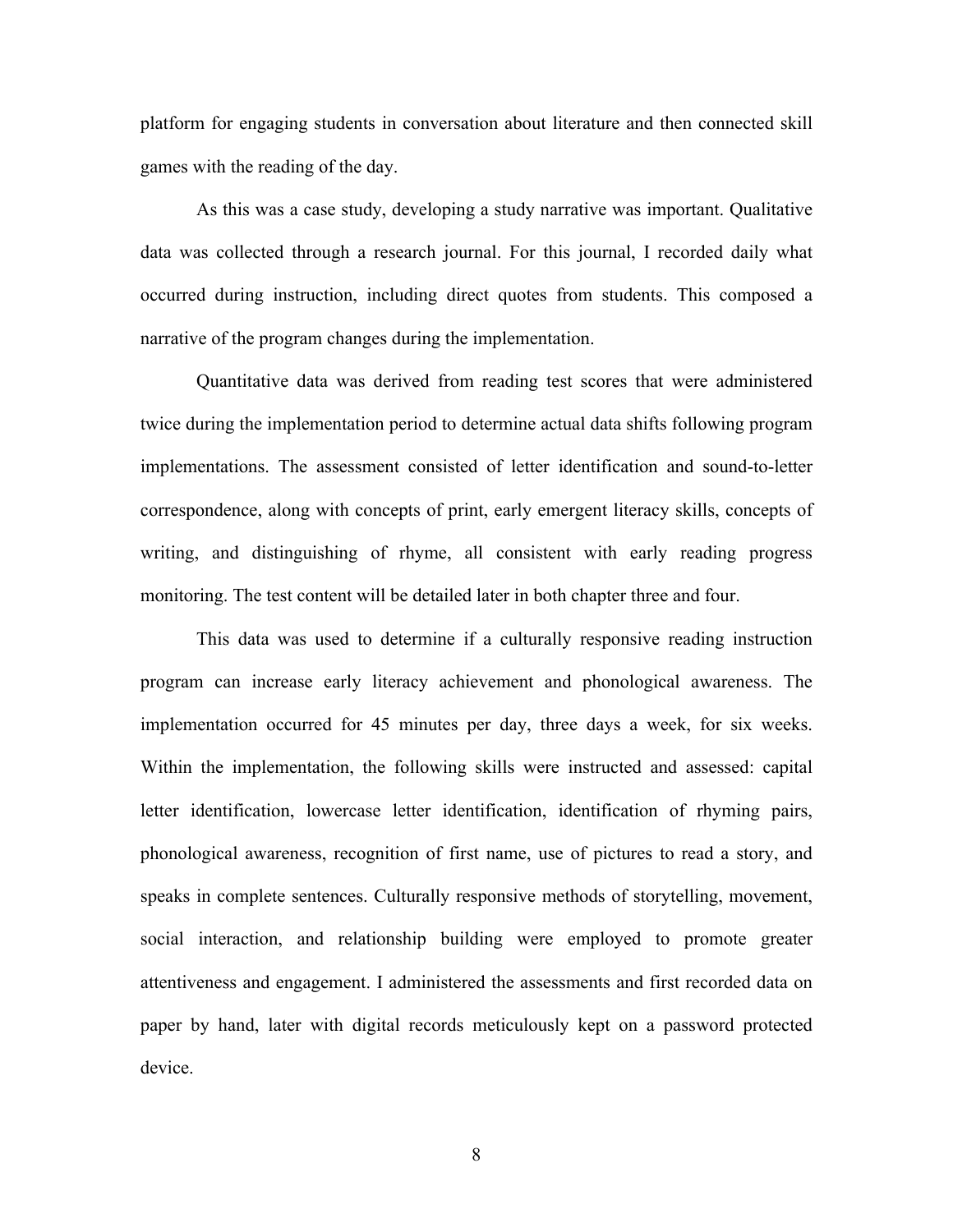The sample size for this study was dependent on fall enrollment at the research site in the pre-K daycare program. This is a convenience sample as all of the students from the combined 4–5 age group classroom were invited to participate in the study.

# **Context**

The study took place in a moderate-sized southern city whose primary industry is tourism. While the South as a region is characterized by a racial dichotomy of Black and White, the tourism-related jobs in this city have brought a plethora of other ethnic groups to the area, including first-generation students from Mexico, Central America, the Middle East, and the Baltic region. The research site is located within the urban part of the city and is located in close proximity to low income and government-subsidized housing. Many of those employed in the city work low skill, low wage jobs with few professional opportunities available. There is one local university and one community college. The graduation rate of high school students in the city is typical of statewide statistics hovering around 80% on-time graduation.

The research was conducted in a preschool classroom within a child care center. The child care center itself is located in a moderately high-crime area (Tomasic 2018) and is adjacent to the highest crime neighborhood in the city. It is located between the ocean and the airport in a part of town that is beginning redevelopment due to a notorious reputation involving prostitution and drug crimes (Weaver 2017). The building in which the child care center is located is 27 years old and is adjacent to low-income housing and behind a tourist information center. It is a one-story brick building that lacks landscaping and is across the street from an abandoned bank.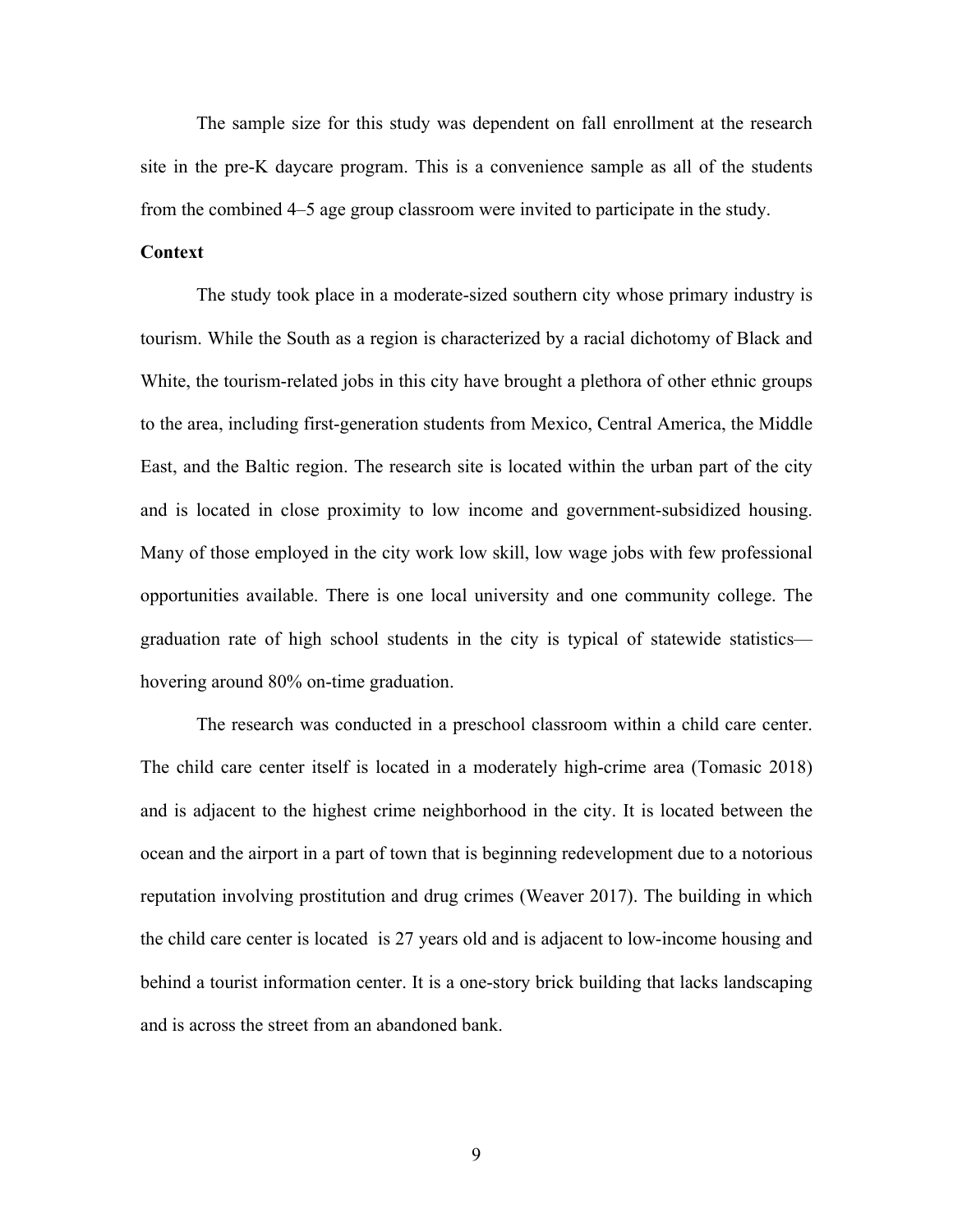# **Participants**

This study was made up of a group of seven children in one child care preschool class consisting of five males and two females. Six of the seven children are African American and one male student is Hispanic. All of the children are between four and five years old. During the second half of the instructional unit, one European American female joined the class and so partial assessment data is present for her. The students in the class lack frequent exposure to literature in order to develop basic literacy skills. When I first arrived, there was great difficulty on the part of the children in sitting still for the duration of a brief story. Students, early on, would talk over the story despite attempts to engage them in conversation regarding personal connections to the text.

The children have one classroom teacher with them present during care hours, which extend from 8 am to 5:30 pm. The classroom teacher has a daughter in the class and a desire to help to give the students adequate educational preparation for the future; however, due to her lack of curricular knowledge, she obtains all of the items for classroom use from "Pinterest," a social media online image bulletin board, and spends great amount of times having students trace, cut, and paste. Despite excellent student practice for motor skills, no time is invested in emergent literacy skills. As a result, members of the class possess excellent fine motor skills that have left them well-prepared for writing tasks in the future, though they remain unprepared for future literacy tasks, with no phonological skills that will prepare them to read. The expectation has been communicated to the classroom teacher through her site manager and the child care center owner that she is to provide structured learning time, but she is unsure as to how to accomplish this. The teacher frequently expresses frustration about a lack of communication from her 'superiors', along with the seemingly endless changing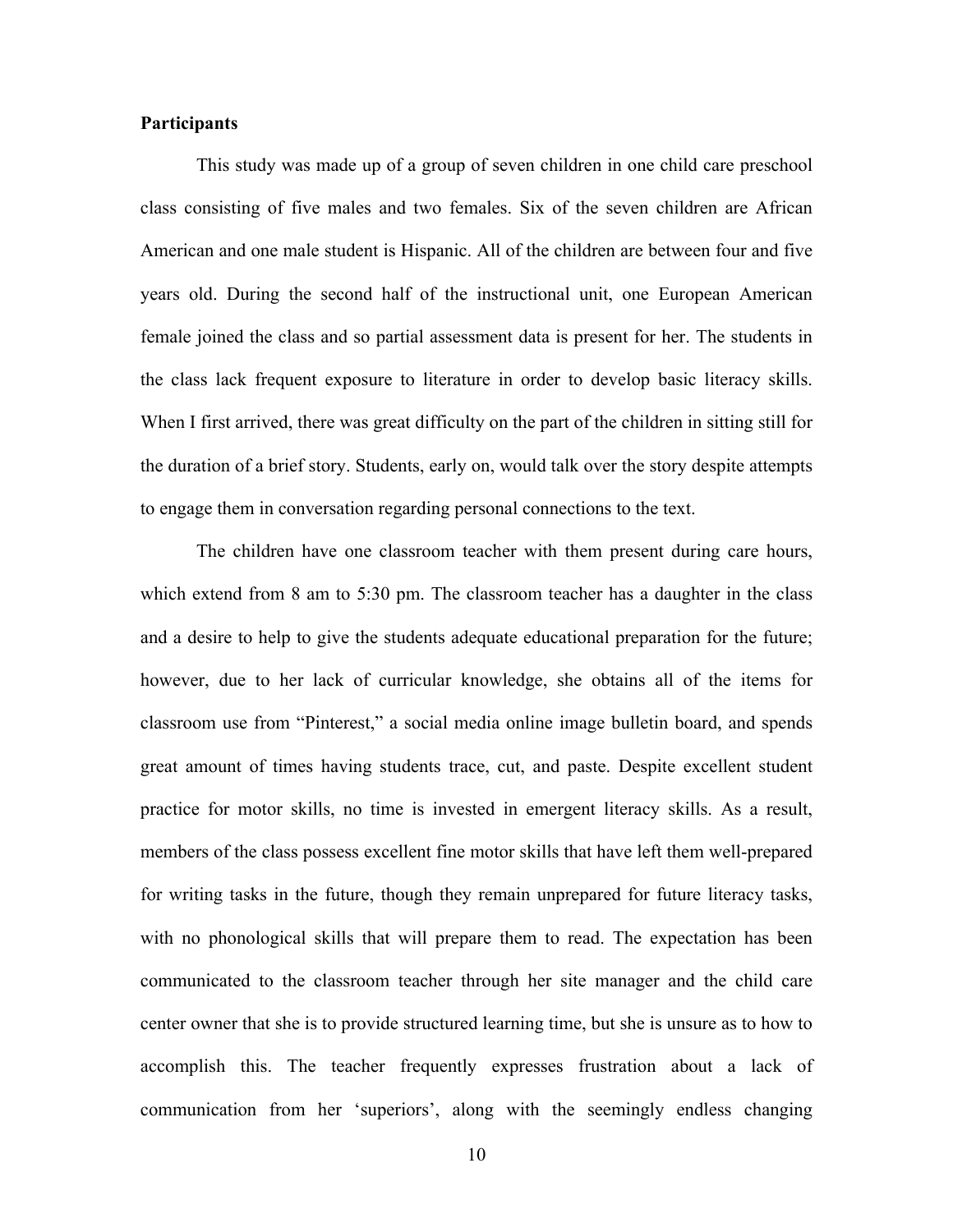expectations she is asked to meet in terms of instruction. Despite realizing the importance of literacy instruction, the classroom teacher expressed that she is unsure how to accomplish this task as she characterized her experience as only having prepared her to administer to students "writing projects or art projects."

# **Data Analysis**

Quantitative data were analyzed using a case study evaluation approach to look at changes in student scores over time and to fully incorporate the contextual conditions existing with the use of culturally responsive instruction (Yin, 2014). I used descriptive statistics in creating a chart to compare student performance on pre-post assessment questions (described in chapters 3 and 4), summarizing my data with measures of frequency, specifically focused on calculating percentages (Center for Innovation in Research and Teaching [CIRT], 2018). Approaching the data from a realist orientation, I viewed the quantitative data in connection to my first research question to see if percentage increases of student scores from pre to post test indicated if increases demonstrated a correlation to culturally responsive instruction (Yin, 2014, p. 220).

Qualitative data were analyzed using descriptive a descriptive framework (Merriam & Tisdell, 2015, p. 204). To understand the qualitative data obtained from my researcher journal, I conducted an inductive, comparative analysis. I used categories already present within culturally responsive teaching as opposed to a blind category construction; my categories became the indicators of effective instruction within the culturally responsive paradigm: affirmation and a culture of high expectations, student centered instruction with active teaching, the importance of interpersonal relationships, the cultural re-orientation of the teacher, and reshaping the curriculum. I then reviewed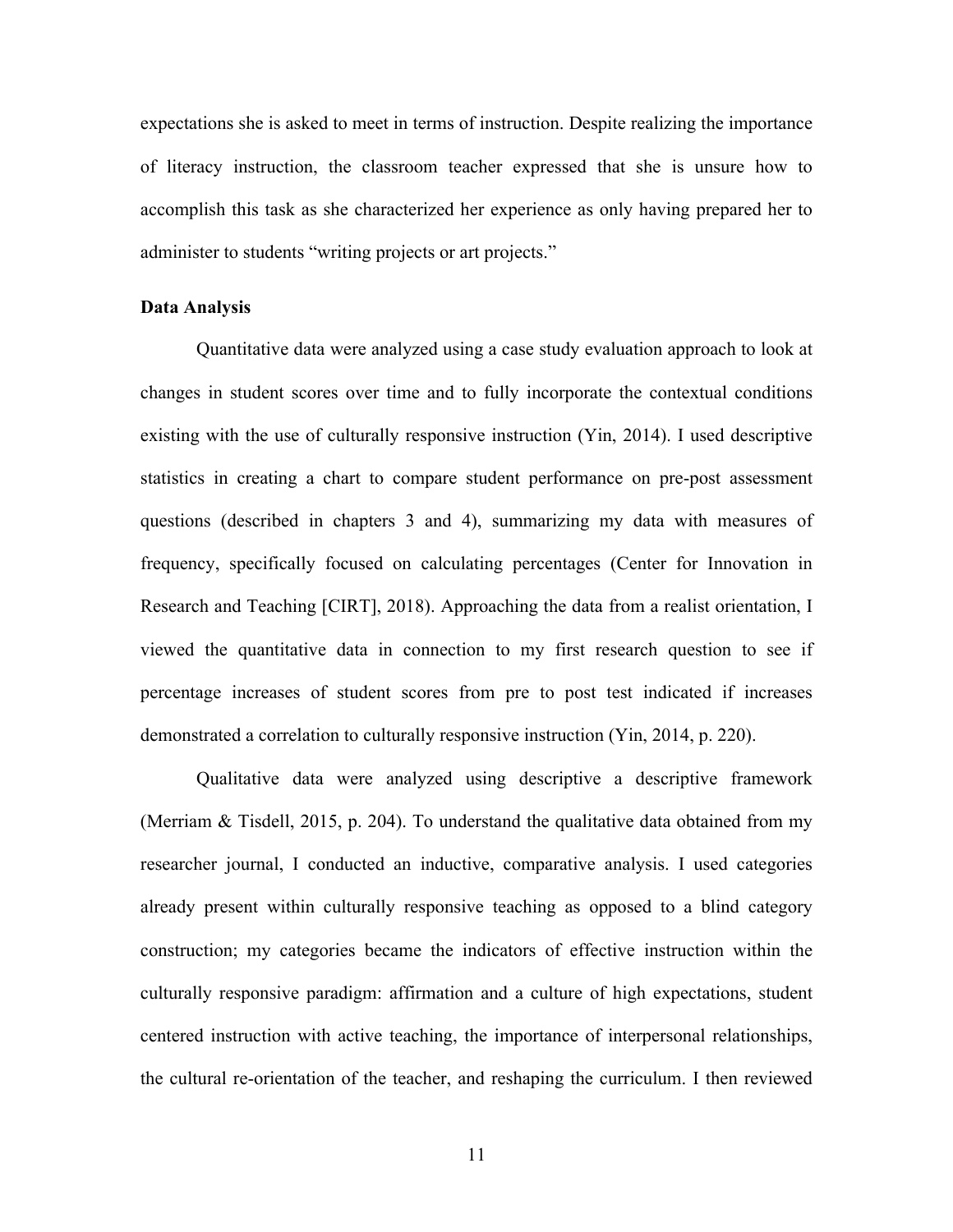my entries and coded data into the different categories, looking for examples and nonexamples from my writing so that I could use the example to analyze how these aspects of culturally responsive instruction were met or not met through my instruction.

#### **Significance of the Study**

The first objective of this study was to determine what factors are important to consider when designing a culturally responsive reading instruction for pre-K students. Researchers have "found that differences in the size of children's vocabulary first appear at 18 months of age, based on whether they were born into a family with higher education and income or lower education and income" (Jackman, Beaver, & Wyatt, 2014, p. 98). Hart and Risley (1995), in their study concerning literacy, language, and the life of babies, found that by age 3, a 30-million-word gap existed between children from professional households and those in welfare households. While this word deficit represents the total exposure to speech and language, the types of words and variety of vocabulary differs between income groups, with children who have college-educated parents possessing vocabularies two to three times larger than those children whose parents did not graduate high school (Jackman et al., 2014). This research, however, while having been cited over 8,000 times in various research papers, has been criticized as possessing latent racial bias (Kamenetz 2018). Though several critiques surround the lack of replication of the study and the small sample size, the main critique is that a "thirty million word gap" is more likely a "four million word gap"- or less (Kamenetz 2018). Moreover, the most poignant criticism involves value judgements surrounding language use, with one researcher writing: "There are other values, like using language to entertain or connect, rather than just have children perform their knowledge. How do we honor different families rather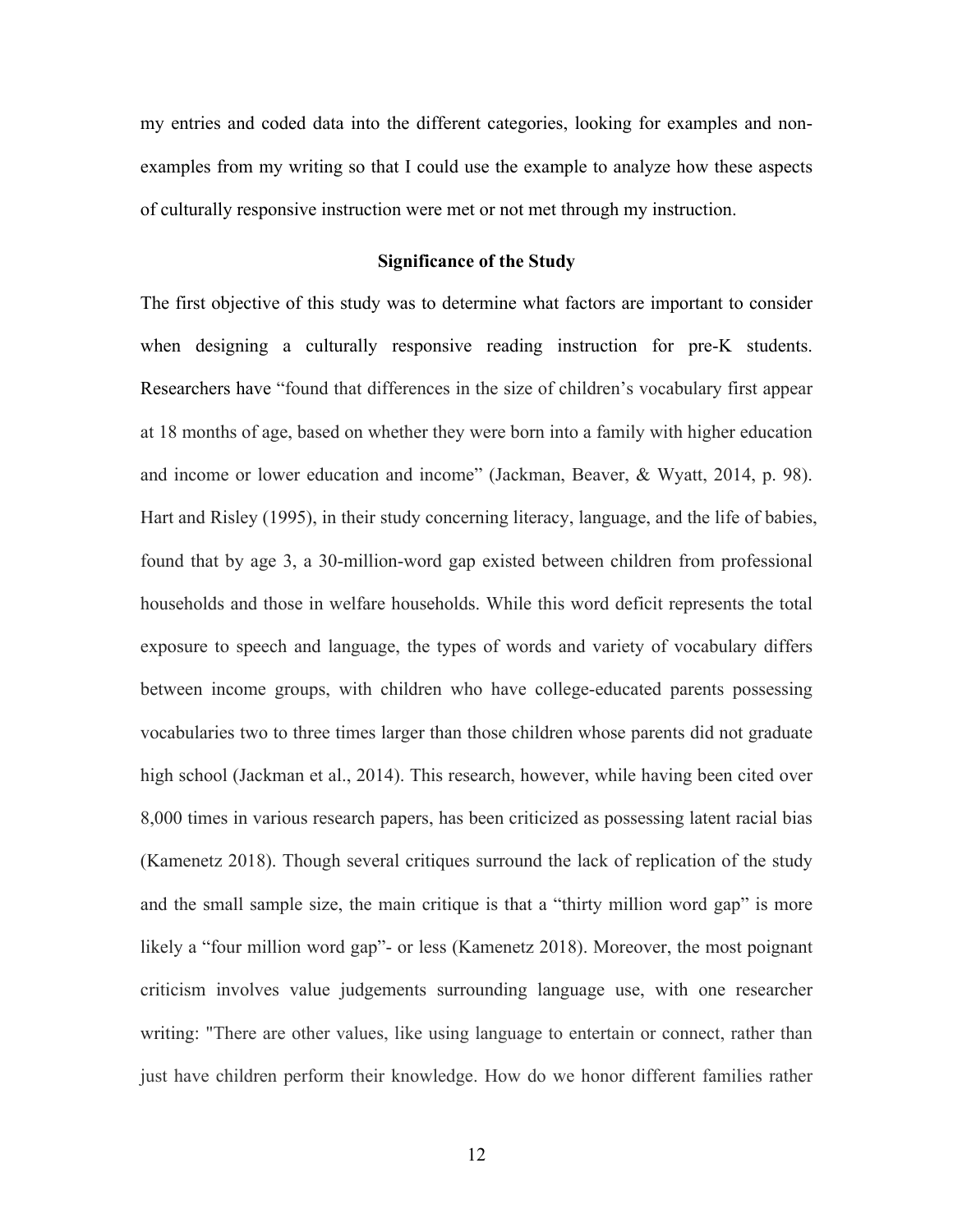than have families change their values to align with school?" (Kamenetz 2018), which underscores the fact that the original study placed importance on speech patterns consistent with European American values rather than examining speech in terms of multicultural linguistic use.

Children from poverty come to pre-K with less exposure to skills valued by the local educational system and deserve instruction aimed at providing greater exposure to building pre-reading skills that they will be classified by in kindergarten. Children deserve to be prepared to meet the challenges placed before them since educational systems "inhibit the reading development of economically disadvantaged children, particularly in the earliest years in elementary school" (Kainz & Vernon-Feagans, 2007). In the state, 61% of children whose families are 200% or more below the poverty level are not enrolled in school, which is 15% higher than families who are above the 200% poverty level mark, with 40% of children in the state under the age of six not being read to four days a week or more (Annie E Casey Foundation, 2016). This study is working to develop early literacy curriculum because by the time children reach elementary school, those who have parents with lower educational attainment are already behind their peers in the exposure to literacy that the system requires of them (Jackman et al., 2014), thus making it more important to provide a literacy-rich environment in preschool. By using culturally responsive literacy instruction, students can also form more meaningful connections between the reading instruction occurring within the classroom and the world in which they live in outside of the classroom. Further, since research shows that "teachers rated as more effective in their classroom teaching techniques had students with higher reading outcomes" (Moats & Foorman, 2008, p. 97), by providing additional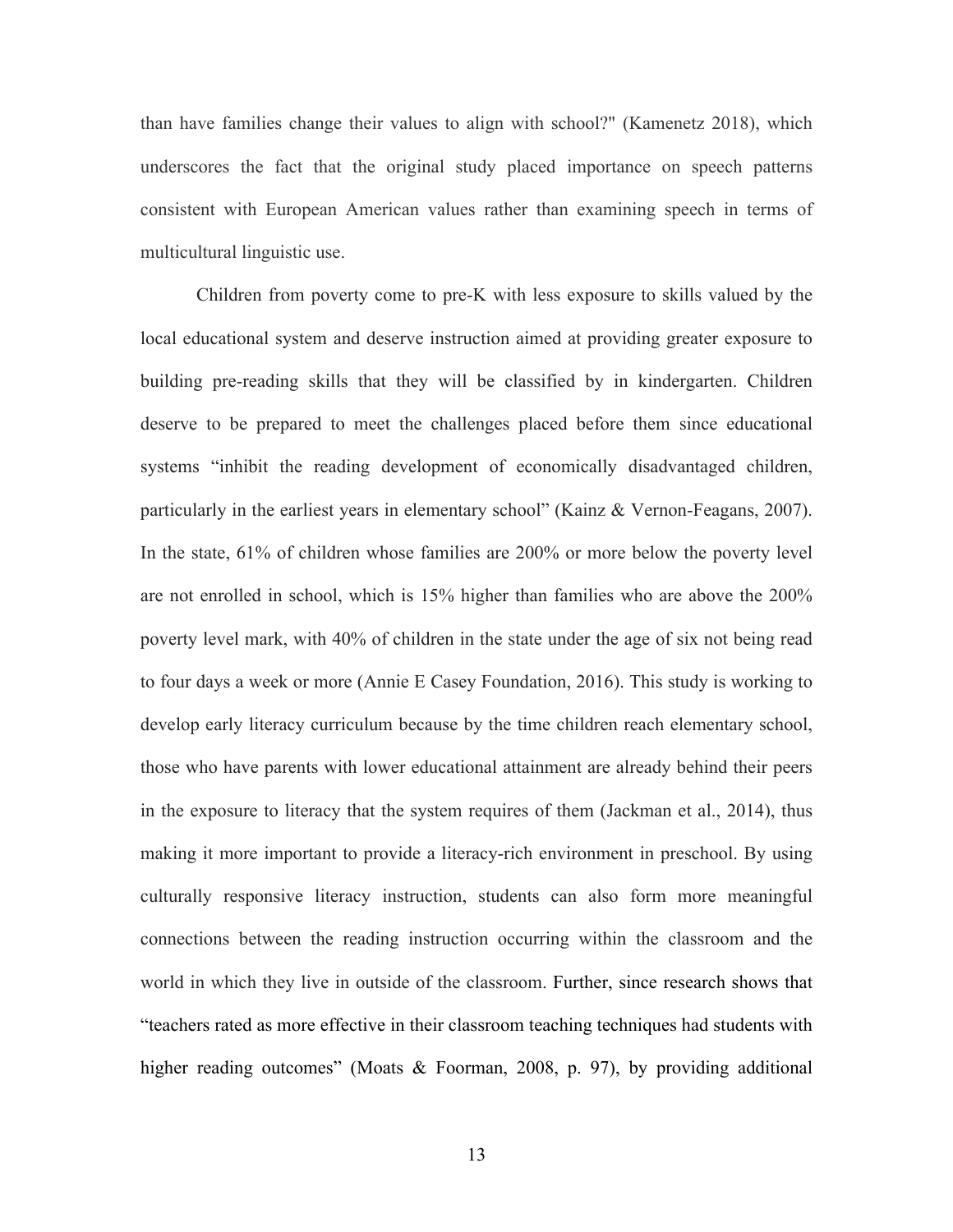training to the child care center owner at my research site, I can help her to increase instructor efficacy across the board. Further, I modeled effective teaching techniques to and practiced instruction with the pre-K classroom teacher I worked with through classroom reading instruction and helped the classroom teacher to understand the metacognitive reasons for doing certain tasks during instruction, while she helped me to have a much better grasp on the cultural elements that would appeal to the students.

The second objective of this study was to ascertain the effectiveness of culturally responsive education on preschool students. Culturally responsive instruction made it possible for me to provide early literacy instruction to increase skills the students had before going to kindergarten. Waiting to provide instruction until kindergarten is too late: "How a child from birth to age 5 acquires language competence we see in the kindergarten child" (Souto-Manning & Vasquez, 2011, p. 124). Technology offers the potential for students to independently use literacy tools outside the walls of a classroom, with the window of opportunity for children to learn literacy, syntax, or grammar open during the preschool years but beginning to close as early as five or six years old (Jackman et al., 2014). Research has noted a "persistent poor literacy performance of African American students, particularly males" (Ladson-Billings, 1992, p. 381), with a culturally responsive curriculum providing promise for future literacy development. This culturally responsive curriculum allows for the potential of a student creating meaningful learning pathways in the brain before synaptic pruning completes and the window for neuroplasticity of language closes at around age seven (Birdsong, 2009).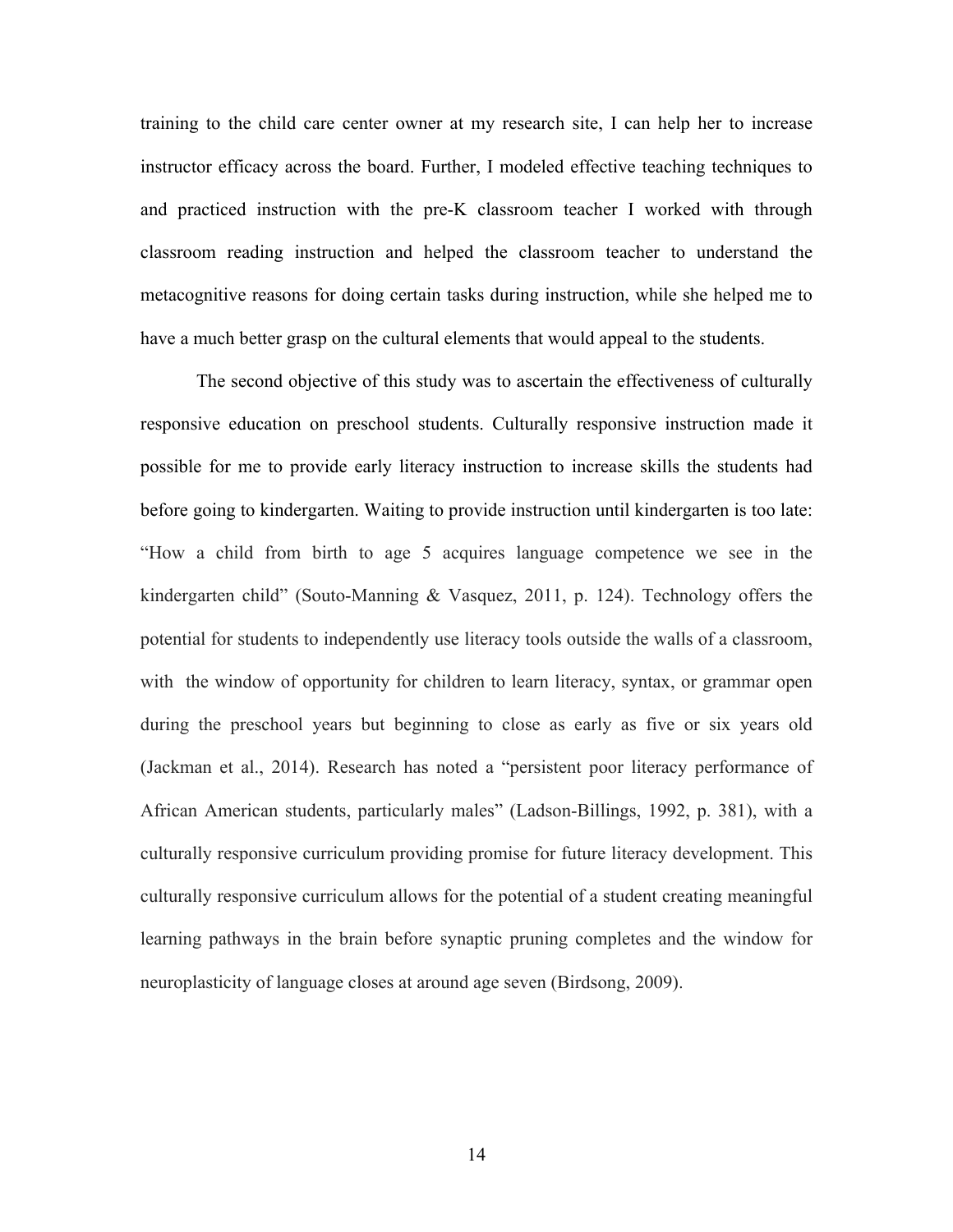#### **Limitations of the Study**

This study is limited by a small sample size, lack of probability sampling, and time constraints consistent with a doctoral research study.

The first limitation of this study is related to the sample size. This study was conducted in one pre-K classroom with a mix of four- to five-year-old students. Due to the nature of child care laws, children are not allowed to be in a ratio greater than 12 children to every one adult in the classroom at this age, meaning that there will be no more than 12 students involved in the study, as there is also the added physical limitation of classroom size in pre-K/child care facilities. In this instance, only seven students were present during the data collection period. With a small sample size, the power of the study is limited because it is more difficult to detect an effect of the implementation with certainty due to so few participants in the study. In short, a small sample size leads to less conclusive results.

The second limitation is the lack of probability sampling in this study. The sample in this study is a purposive sample, selected because of the physical location of the research site and its proximity to the city's urban center and overlapping the same attendance zone in which I had previously taught middle school. This sample is not reflective of the entire population of the city in which the study took place but rather represents a much more homogenous group. Moreover, the sample obtained here is a largely homogenous sample, with the majority of students attending the pre-K/daycare program receiving of federal program funding. The study participants are all of the same age range (four to five) and come from an urban background, as this is the demographic of interest with the treatment that uses culturally responsive methods of instruction. A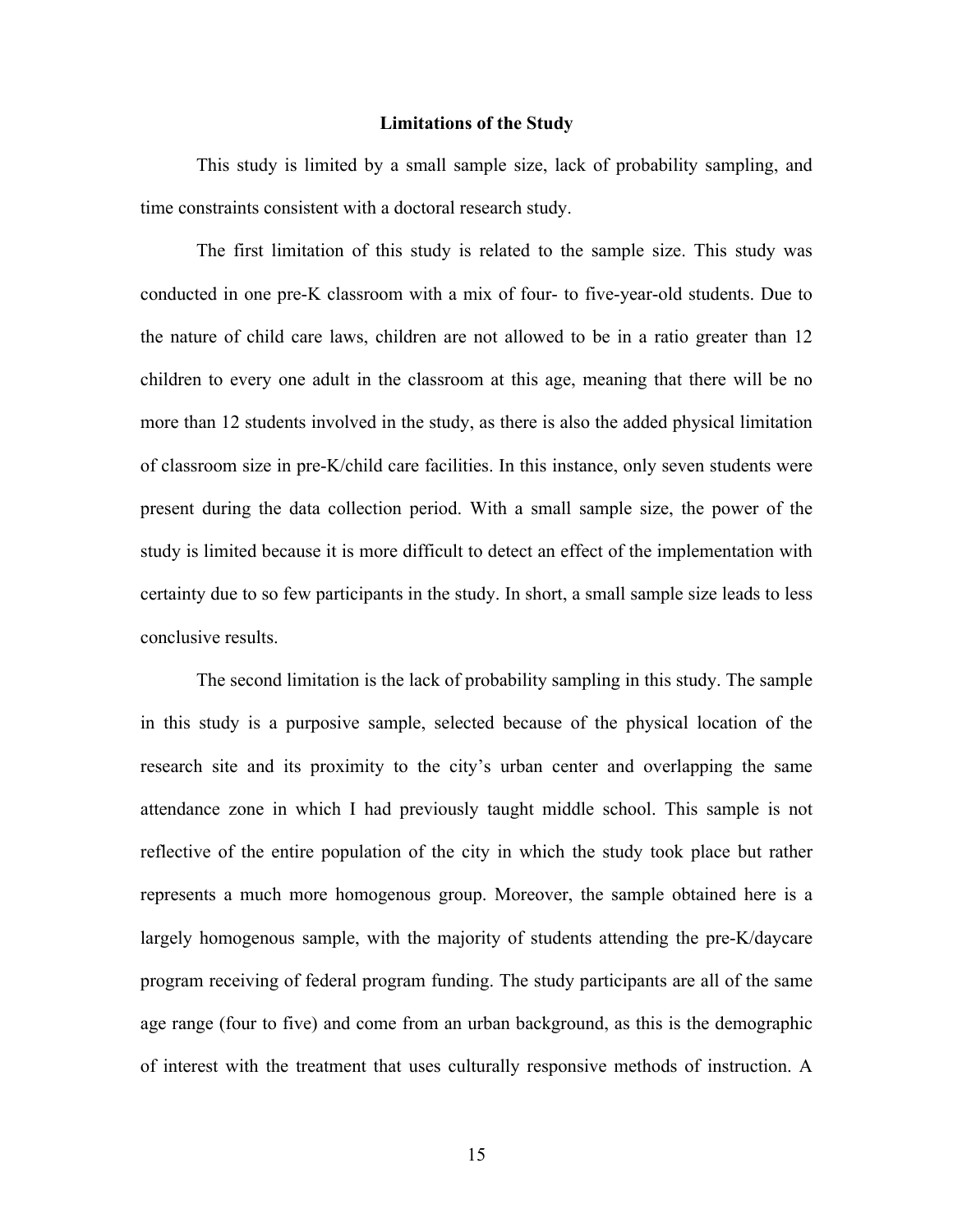limitation of this type of sample is that results are difficult to generalize because of the specific population that was employed in the sample.

A third study limitation relates to the time period over which the study was conducted. The data was collected and treatment implemented over a five-week period. Ideally, a treatment that involves pre-K reading would be implemented over the course of a year, as early readers have yet to gain even the most basic of literacy skills and so the longer the treatment period, the more evidence there is of change as skills developed become continually more complex. Additionally, since one aspect of culturally responsive instruction involves relationship building with students, a longer time period would be more ideal for the researcher to become a more embedded and accepted member of the group.

#### **Organization of the Dissertation**

This dissertation is written over the course of five chapters. This chapter serves as an introduction to the background of the problem of practice, an overview of important guiding principles for the research, and a definition of terms. Chapter 2 contains the literature review for this study to help situation this research in the greater body of research on the topic. In Chapter 3, methodology and the structure of the research project are detailed, along with assessment forms and the context for the research. Chapter 4 is a presentation and discussion of data with qualitative and quantitative data providing answers to the research questions. Finally, in Chapter 5, the research process and findings are reflected upon and recommendations are made for the next stage in the action research cycle.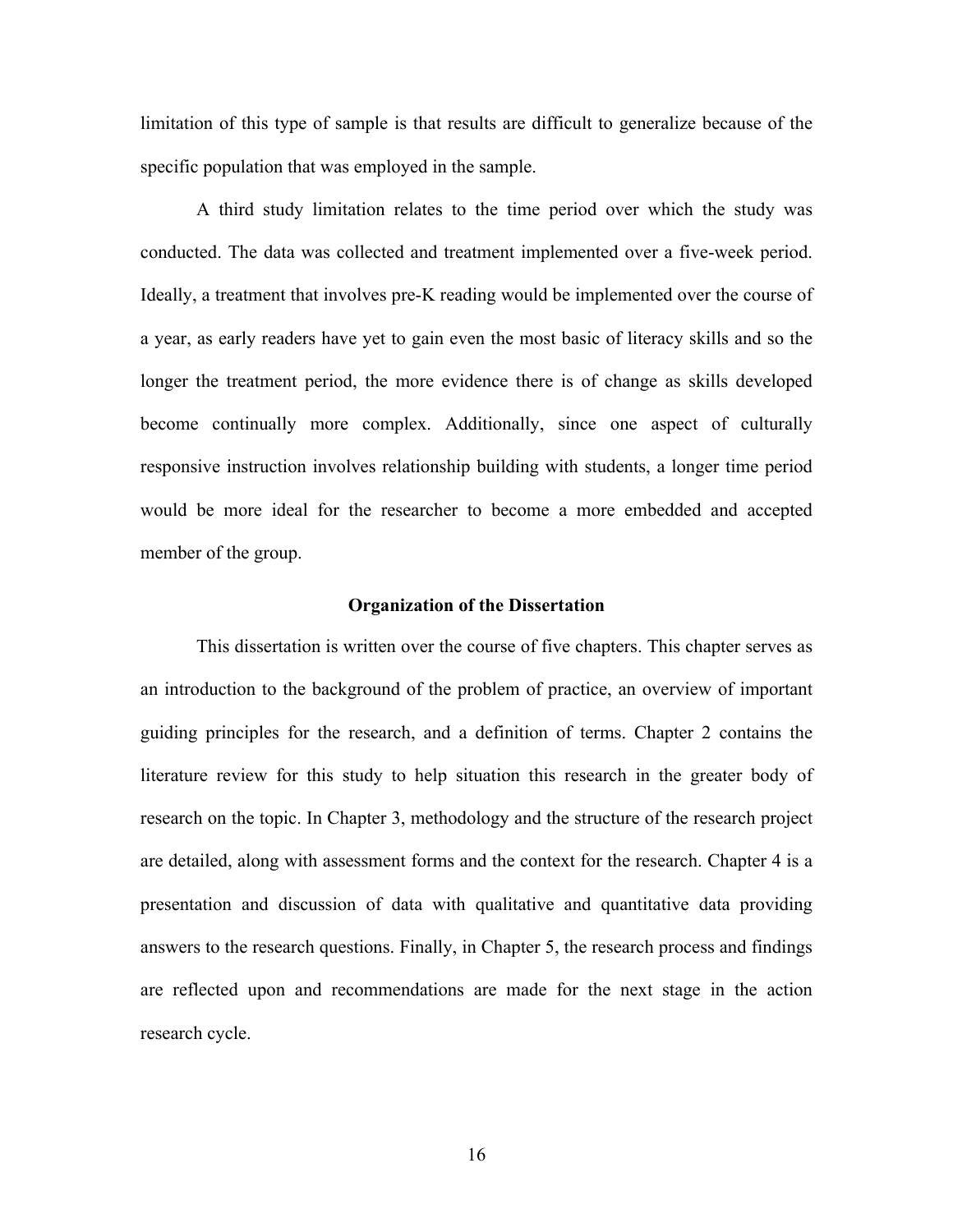#### **Glossary of Terms**

*Concepts of Print:* Concepts of print is a child's knowledge of print conventions and the distinctions between images and text (Shanahan, 2012, p. 2), including: how to hold a book, where to begin reading a book, return sweep, the difference between a letter, a word, and a sentence, and which are the front and back of a book. Additionally, print awareness, the understanding of how print works, is important for children to understand in order for them to know how it can later be read and that it tells a story (Brown, 2014, p. 38).

*Critical Race Theory:* Developed from critical legal studies, critical race theory is a theoretical framework that asks researchers to take up a race-conscious view of education. This framework of race consciousness is meant to contrast with the framework of "colorblindness," in that many researchers argue than accounting of race is necessary in promoting "colorblindness" and confronting racism (Tate, 1997, p. 203). Critical race theory also posits that the narrator is important in the telling of any story because "people of color in society speak from experience framed by racism" (Tate, 1997, p. 210).

*Culturally Responsive Instruction:* Culturally responsive teaching asks teachers to make the language and culture of their instruction with the culture of the student population that they teach (Ladson-Billings, 1995, p. 467). In this, teachers should develop curriculum and instructional methods to meet the needs of their students, creating a "synergistic relationship between home/community culture and school culture" (Ladson-Billings, 1995, p. 467). Components of Ladson-Billings' original 1995 articulation of culturally responsive teaching include: interpersonal relationships between students and teachers, teacher and student expectations, social context, and cultural context (p. 469).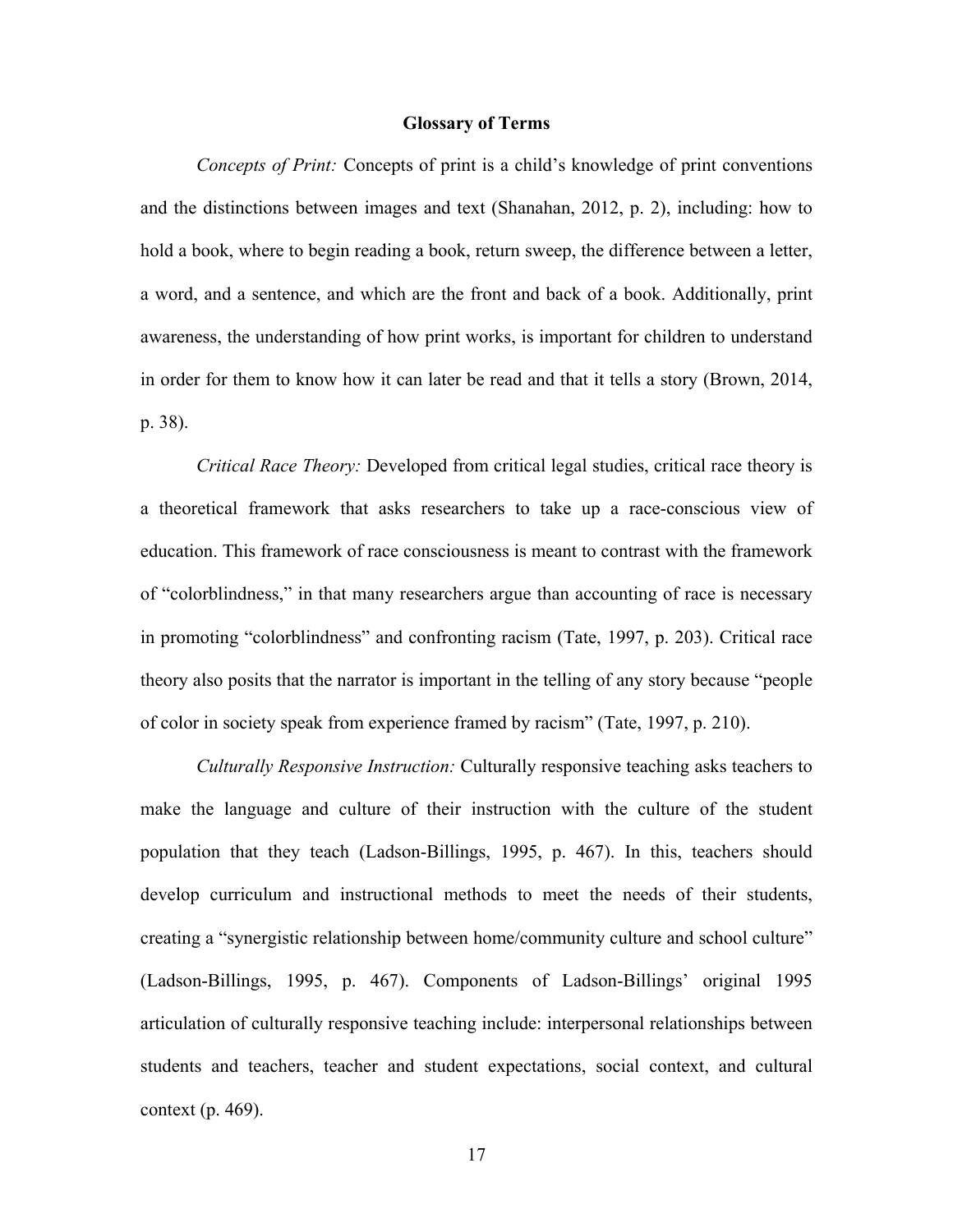*Emergent/ Early Literacy:* Emergent/early literacy consists of reading skills that include ABC knowledge, phonological awareness, concepts of print, rapid naming of letters and numbers, and the ability to understand and produce oral language (Shanahan, 2012, p. 2). The National Early Literacy Panel (NELP) noted that students who do not possess the above concepts mentioned prior to formal schooling (i.e., kindergarten) tend to fall behind classmates and end up reading and comprehending text below grade level (p. 36).

*Phonemic Awareness:* A subset of phonological awareness, phonemic awareness refers to a child's ability to recognize and identify phonemes spoken in words, which has also been determined to be the single largest predictor for success in a child's later ability to learn how to read (Brown, 2014, p. 40). This knowledge pertains to phonemes, the spoken sound a letter makes, and graphemes, the printed alphabet letters that correspond to phonemes (Brown, 2014, p. 40).

*Phonics:* Phonics is the understanding that sounds and printed letters are connected and correspond to one another (Brown, 2014, p. 40).

*Phonological Awareness:* Phonological awareness is a child's ability to perceive and analyze sounds within oral language, including the understanding of phonemes (Shanahan, 2012, p. 2), all of which are independent of meaning of a word.

*Phonological Theory:* A reading theory that acknowledges that while children naturally develop the ability to speak and listen, the ability to read must be explicitly taught. In this theory, children must learn that letters and letter strings represent sounds as heard in spoken language (orthography) and that letters in a written word represent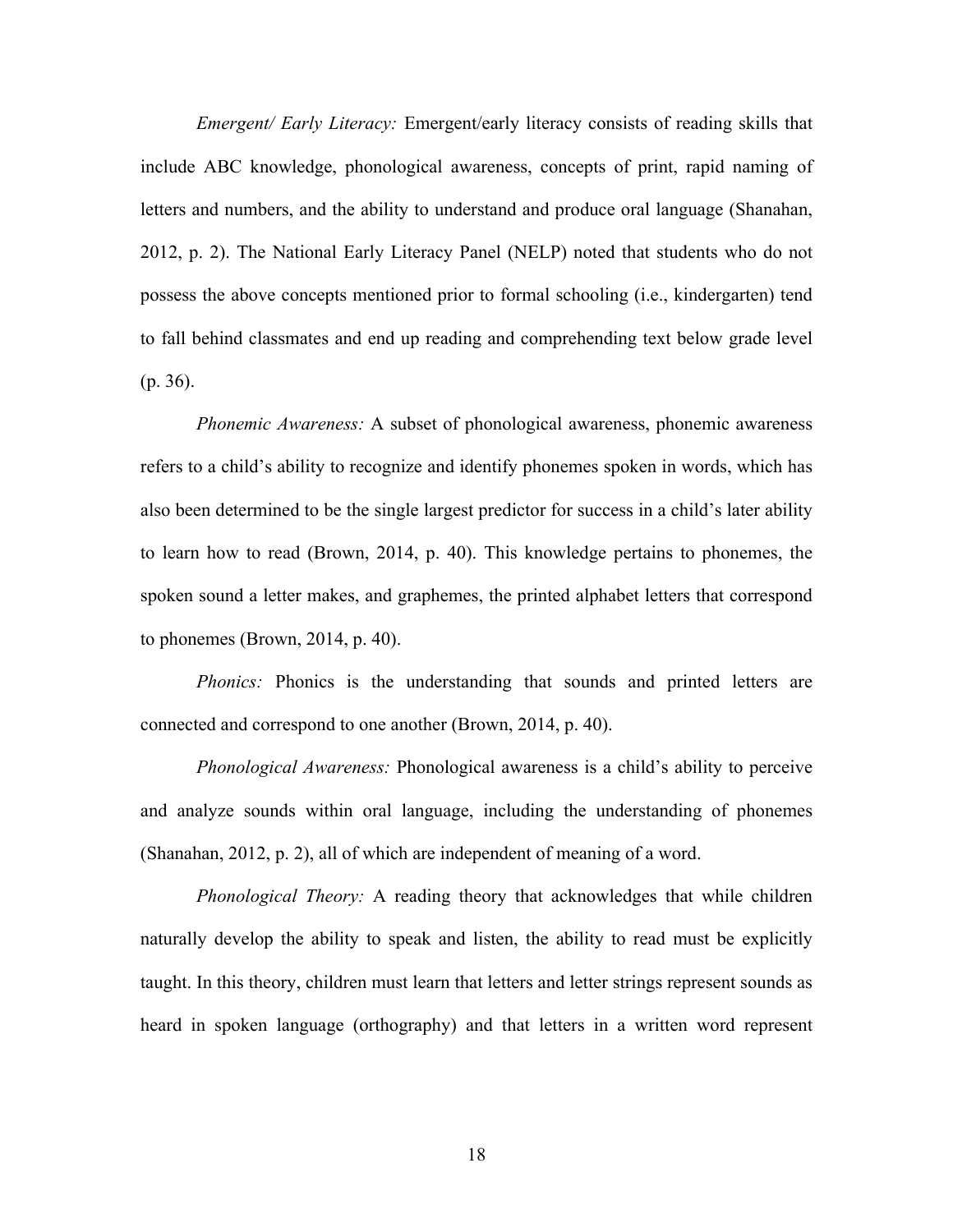sounds (phonemes) that can be combined in a variety of ways to make words (Lyon, Shaywitz, Shaywitz, Chhabra & Adams, 2005).

*Preschool Assessment:* The National Association for the Education of Young Children (NAEYC) recommends that any assessment of preschoolers be done with the purpose of improving services and ensuring that children benefit from their educational experiences (Jones, 2003, p. 12). Additionally, while the NAEYC calls for purposive selection and use of assessments with young children, they recommend that content and data collection methods should both be age appropriate (Jones, 2003, p. 13).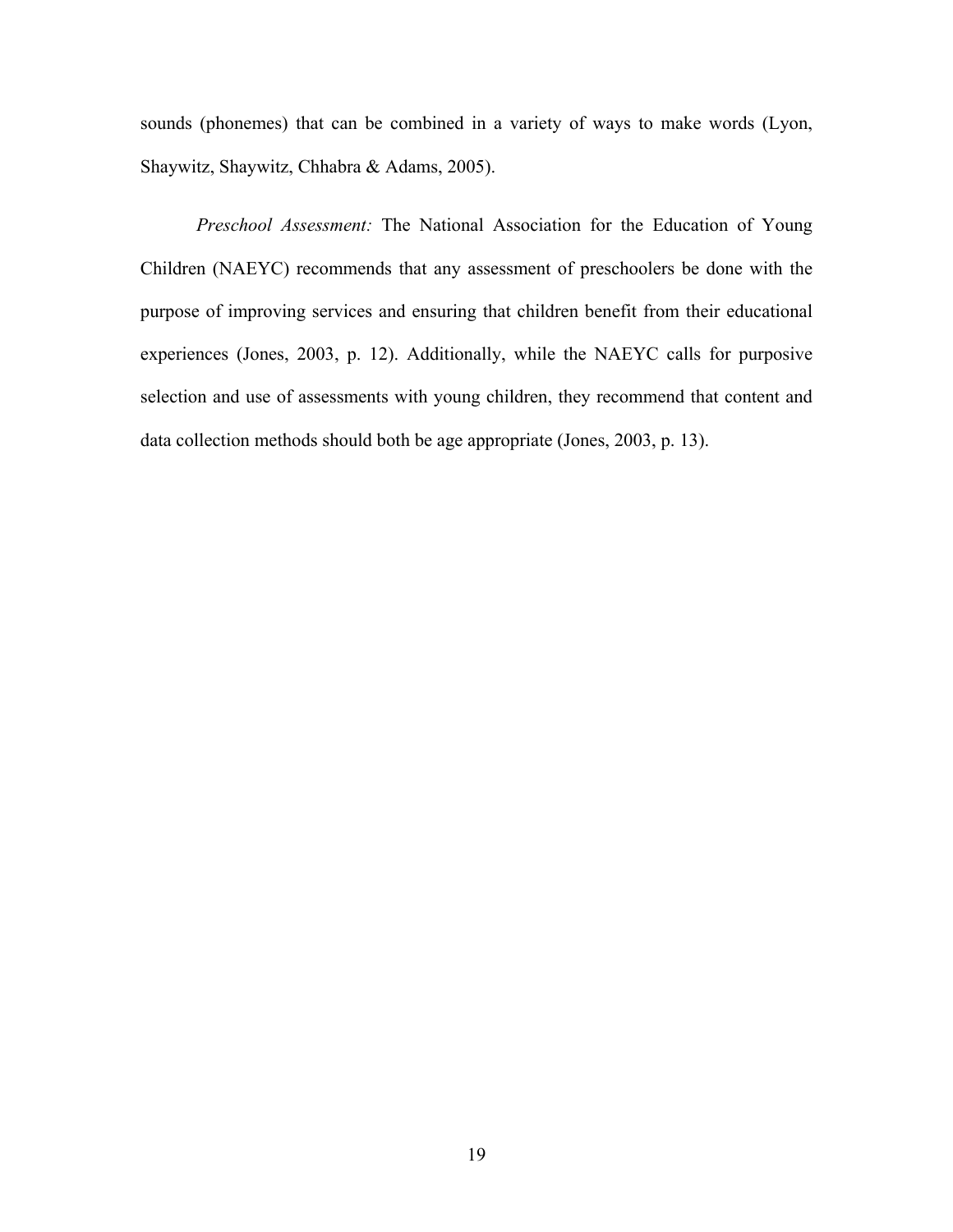#### **Chapter 2: Literature Review**

#### **Introduction**

#### **Problem of Practice**

This dissertation focuses on early literacy skill enhancement through culturally responsive teaching. I developed a curricular unit to teach preschool students early literacy skills and phonemic skills. From my experiences teaching middle school English, I had noticed that eighth-grade students who faced academic marginalization in high school by being funneled into non-credit-bearing "reading recovery" classes often did not possess the ability to decode words when reading, which led to additional difficulties with reading comprehension. By eighth grade, district reading skill expectation and student reading skill reality are often mismatched for urban youth in my community. The most extreme outcome of the institutionalized racism and unequal life chances for students of color in the local attendance area was that some of my former students were not graduating high school and others were ending up in the juvenile detention system.

After leaving the public school system to teach preschool in the private school system, I saw the great gains in student reading abilities for pre-k groups and wanted to help develop a program for pre-k students that taught necessary early reading skills through a culturally responsive teaching framework so that students in daycare possessed the same advantages as their pre-k counterparts in public school. While this model would not be beneficial to the eighth grade students I had once taught, it did provide an opportunity to assist the next generation of students early in their academic careers so that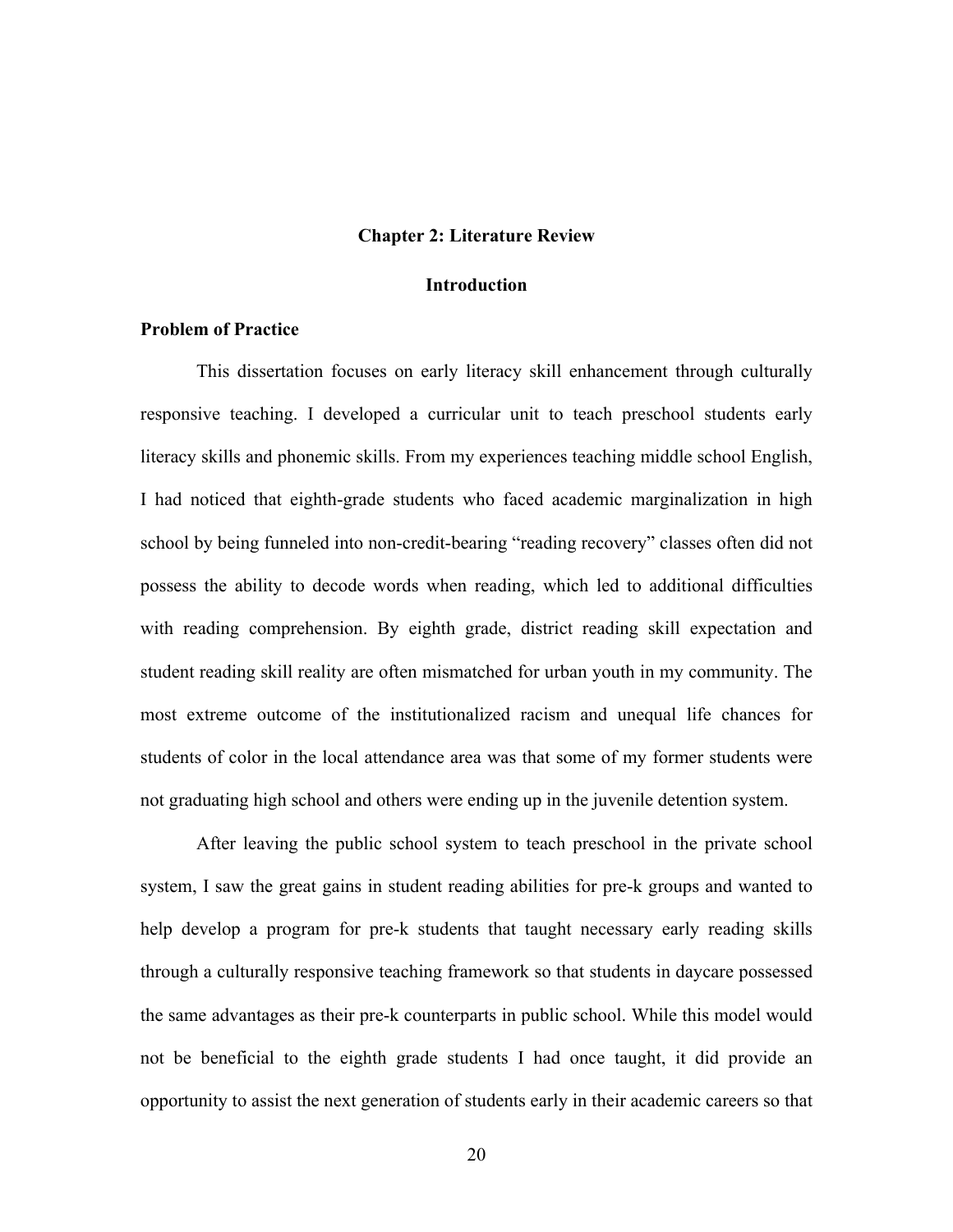other students would potentially avoid being unfairly categorized as some of their predecessors had been.

# **Statement of Purpose**

This action research study in education was designed with the goal of improving educational practice to provide instruction that addressed the diverse needs of students. This study was designed with the goal of meeting the needs of diverse learners by improving a set of key literacy skills while engaging students through culturally responsive materials and practice. Action research is grounded in the attempts of educators to improve their own practice when faced with concrete problems. Students in a pre-k classroom not receiving any literacy instruction was a very real, concrete problem; I wanted to assist the daycare in rectifying this problem with their student population.

#### **Research Questions**

My research sought to answer the following question: What are the important factors to consider when designing a culturally responsive reading curriculum for prekindergarten, urban youth?

- a. Can culturally responsive teaching be used to increase preschool literacy skills?
- b. What is the influence of a culturally responsive literacy curriculum on urban preschool students?

#### **Chapter Organization**

This chapter commences with a discussion of the importance of the literature review and my strategies for conducting the review. It then delves into the theoretical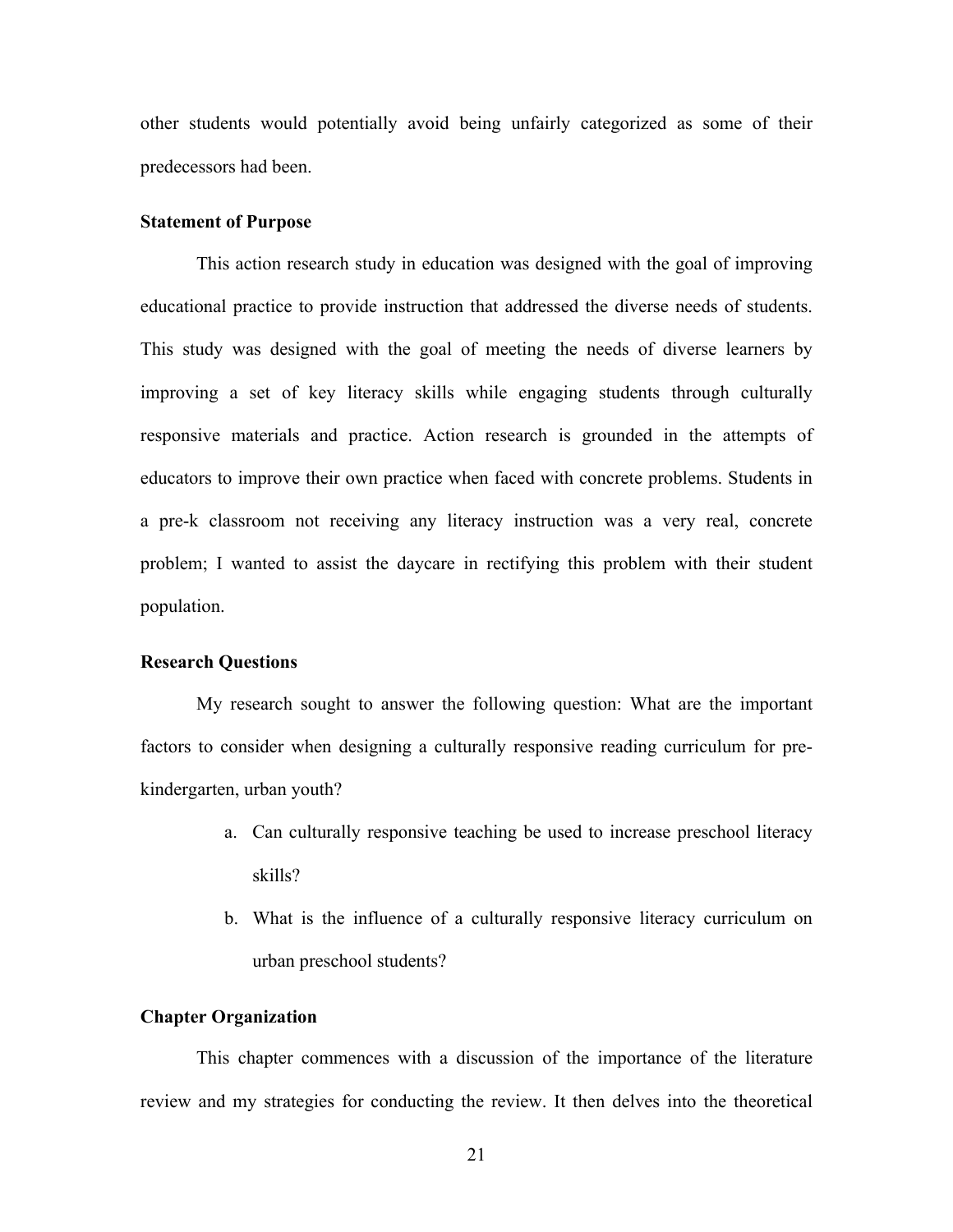framework used for my research, down to the pedagogy that informed my personal practice and the research in this project. Next is a brief historical contextualization of my research and other relevant research. Finally, before concluding and summarizing my review of the literature, I detail and explain relevant topics to my research, with careful attention paid to a variety of topics related to early literacy and literacy learning.

#### **Importance of Literature Review**

Literature reviews are important because they allow researchers to study the topics pertaining to their proposed research project in more depth (Merriam & Tisdell, 2015). The literature review allows a researcher to deeply study the issues, theories, and previous research relating to a specific topic (Merriam & Tisdell, 2015). The literature review also helped me to narrow my topic. Initially, I was uncertain whether I planned to conduct research only using critical theory or a subset of that theory (critical race theory within critical theory) as my theoretical framework, and eventually decided upon a subset (culturally responsive teaching within critical theory). Additionally, my literature review provided me with the resources that I later used to discuss the coding of my qualitative data in Chapter 4 (Marshall & Rossman, 2016). For the reader of my research, the literature review communicates the basics of my research: the subject, the significance, and its intellectual roots (Marshall & Rossman).

The scope and sequence of any literature review is largely dependent on the familiarity the researcher has with the topic prior to designing her research project (Merriam & Tisdell, 2016). In completing my research, one strategy that I used was to search relevant topics and collect 10–15 different peer-reviewed journal articles on each subtopic through JSTOR. It was easiest for me to seek out and save a long list of articles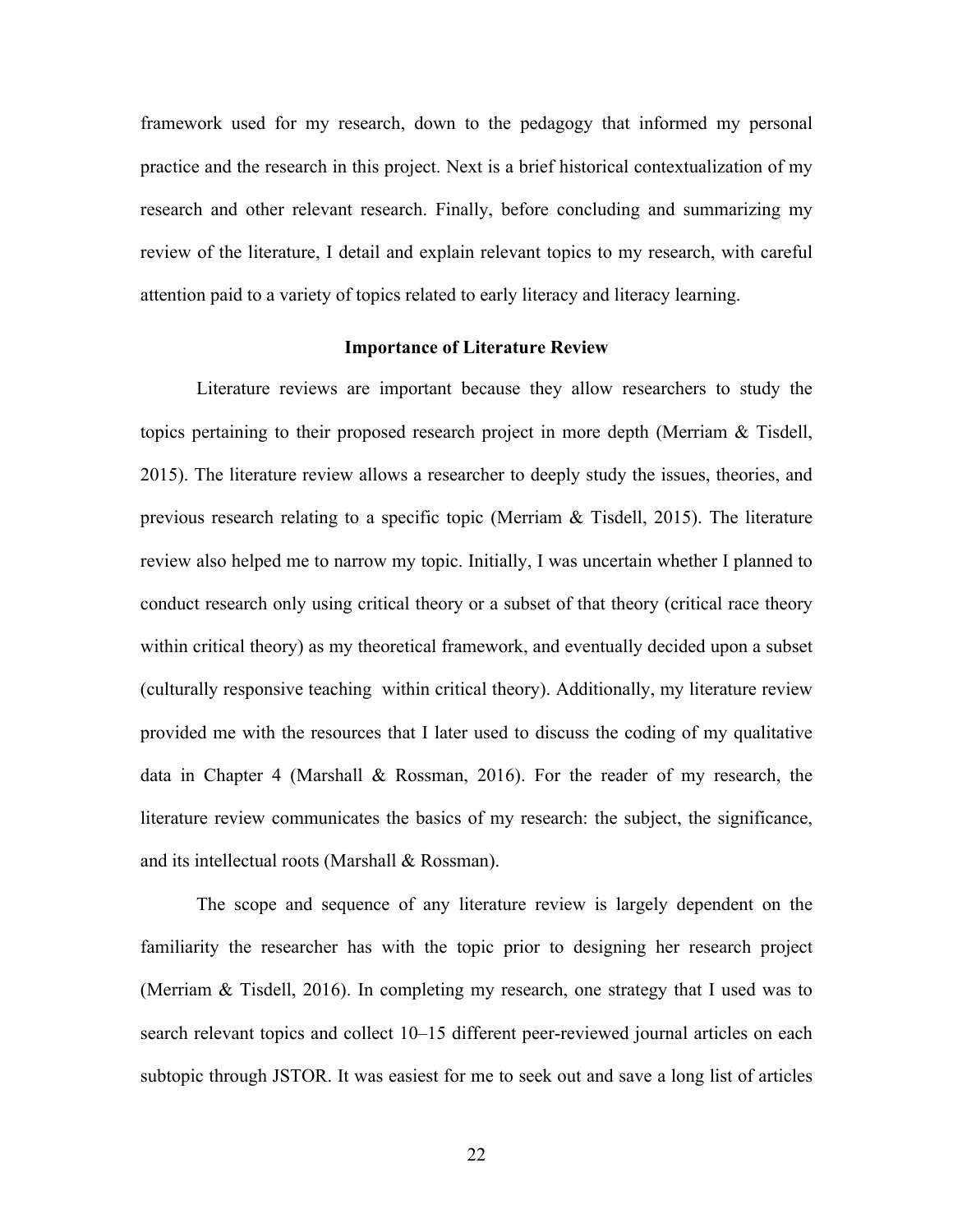at once before reading any information. I saved articles on like-topics in folders on my computer for ease in finding the appropriate information later. Next, I read through the abstracts of all of the articles to determine which journals really did apply to the specific research I was planning to do, deleting ones that turned out to be seemingly unrelated. I did this task for all of my research folders. Then, I began reading articles, typically three at a time so that my mind was able to remain focused on the topic. At the end of the article, I would review the author's references pertaining to topics I thought would be helpful to read more about the subject. Occasionally, I noticed that the same books were quoted repeatedly or an author had quoted extensively from a book on a topic I felt I needed to know more about. In these instances, I purchased the ebook edition where possible and ordered the print version online where not possible to obtain a digital copy. Also, as I read each article, I typed out direct quotes in a word document under the APA citation of the book. This helped me to have material to draw upon later in my writing. Though I did use a limited number of websites in my study, I generally avoid the use of websites because it is difficult to determine the authenticity of the information presented therein since no peer-review process is required.

#### **Theoretical Framework**

The theoretical framework undergirding my teaching pedagogy is guided by several related frameworks. As an overarching framework encompassing the other frameworks, Critical Theory guided my thinking. It was then followed by Reality Pedagogy, Critical Race Theory, Culturally Relevant Pedagogy, and Culturally Responsive Teaching Pedagogy. Additionally, consistent with responsive forms of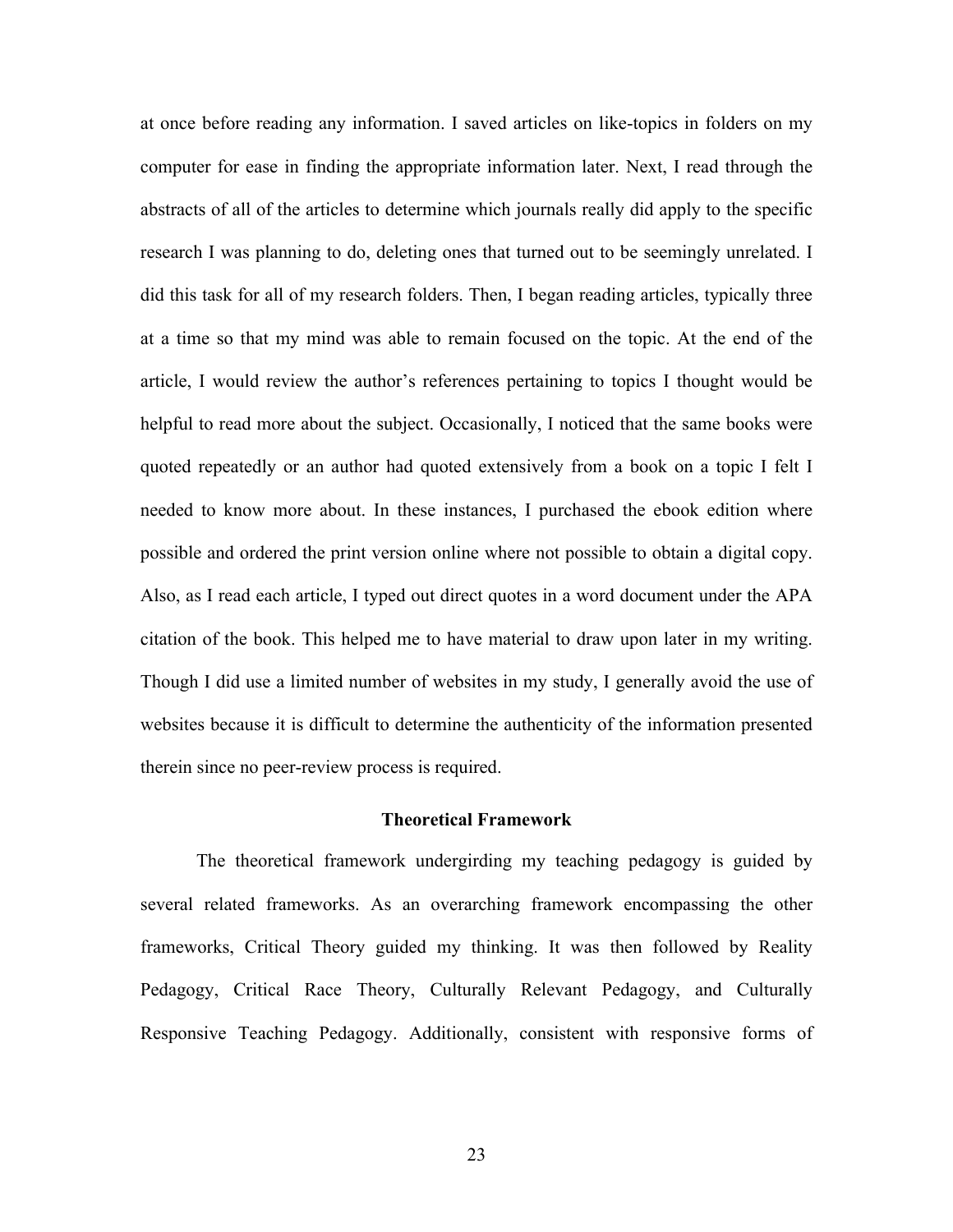teaching is child-centered learning theory, as culturally responsive teaching is studentcentric instruction.

# **Critical Pedagogy**

Critical pedagogy a theoretical framework that seeks to understand the relationship between culture, economic structures, social practices, and how those categories relate to curriculum in schools (McLaren & Giroux, 1990). The theory began when Paulo Friere conducted literacy research in rural sections of Brazil, the results of which were later generalized and applied to urban populations in the United States (McLaren & Giroux, 1990). Critical pedagogy promotes increased subject study depth that prevents simply promulgating textbook content by focusing on the social, political, and historical dimensions of instruction to provide students with a global view of a subject matter. This pedagogy also asks educators to experience a paradigm shift in power relationships within the classroom, changing the role of the teacher from the "traditional position as innocuous information distributor" (Emdin, 2011, p. 286) to that of an instructional coach that challenges students to cultivate change in, and out, of the classroom. Additionally, critical pedagogy emphasizes that the classroom is a learning cooperative where individuals need the freedom and ability to express their personal connections to learning so that individuals can further reveal and better understand their own consciousness (Brady, 2015).

# **Reality Pedagogy**

A reality pedagogy underscores the difference in educational opportunities between differing groups of students by acknowledging that students of color in poverty are often compared to White, middle class students in determining academic achievement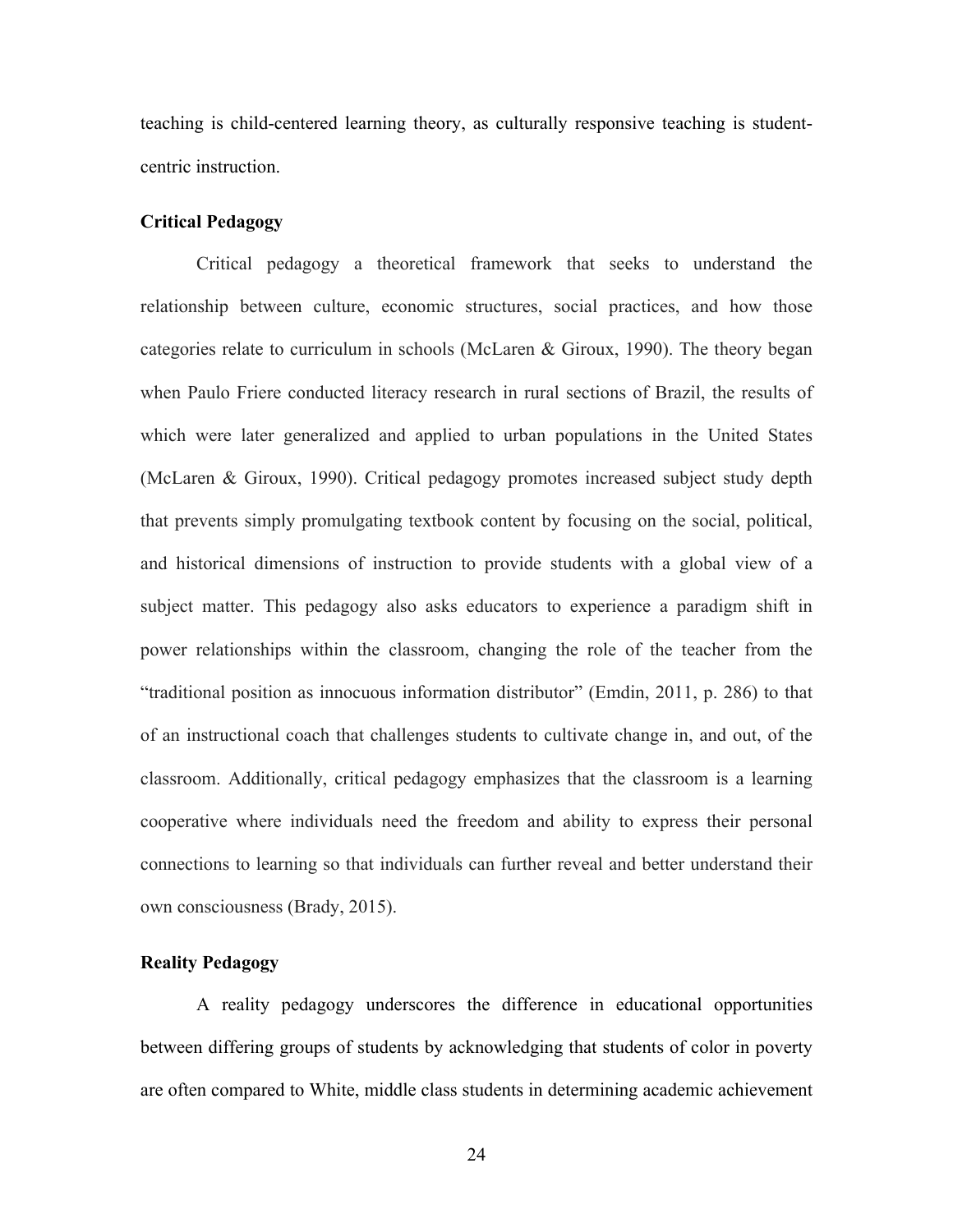(Emdin, 2012) and that this practice stymies attempts to close an opportunity gap. Opportunity gaps are unequal learning chances for children that are a result of the lack of resources and opportunities provided to students in poverty by the educational system (Welner & Carter, 2013). Reality pedagogy asserts that this opportunity gap exists because the structures and procedures that are in place preference White, middle class students and disadvantage students of color and students in poverty (Emdin, 2012). It argues that by acknowledging that students of color are different than their counterparts in education, and by teaching them differently, the opportunity gap may be lessened. Further, it seeks to create spaces that align with students of color "core identities, their desires to think critically, make keen observations, support these observations with facts, and engage in dialogue" (Emdin, 2012, p. 14) in order to effectively educate an otherwise disenfranchised group of students.

Reality pedagogy contends that pop culture and public education have created a seemingly impossible contrasting, and contrary, set of expectations for students of color. In developing a reality pedagogy, Christopher Emdin, from the Teachers College at Columbia University, asserted that media and U.S. culture exaggerate disadvantages that students of color in particular are faced with in education, as "the world is inundated with scenarios that leave a false perception of Black males [… as the media takes] characteristics of Black culture, [ties] them to anti-school identities, violence, and misogyny, and [uses] them as forms of entertainment" (2012, p. 14). The contrast of expectation is stark within a classroom when compared to the behavior typecast on African American males by the media. Black youth are then faced with the confusing task of how to behave within an educational setting.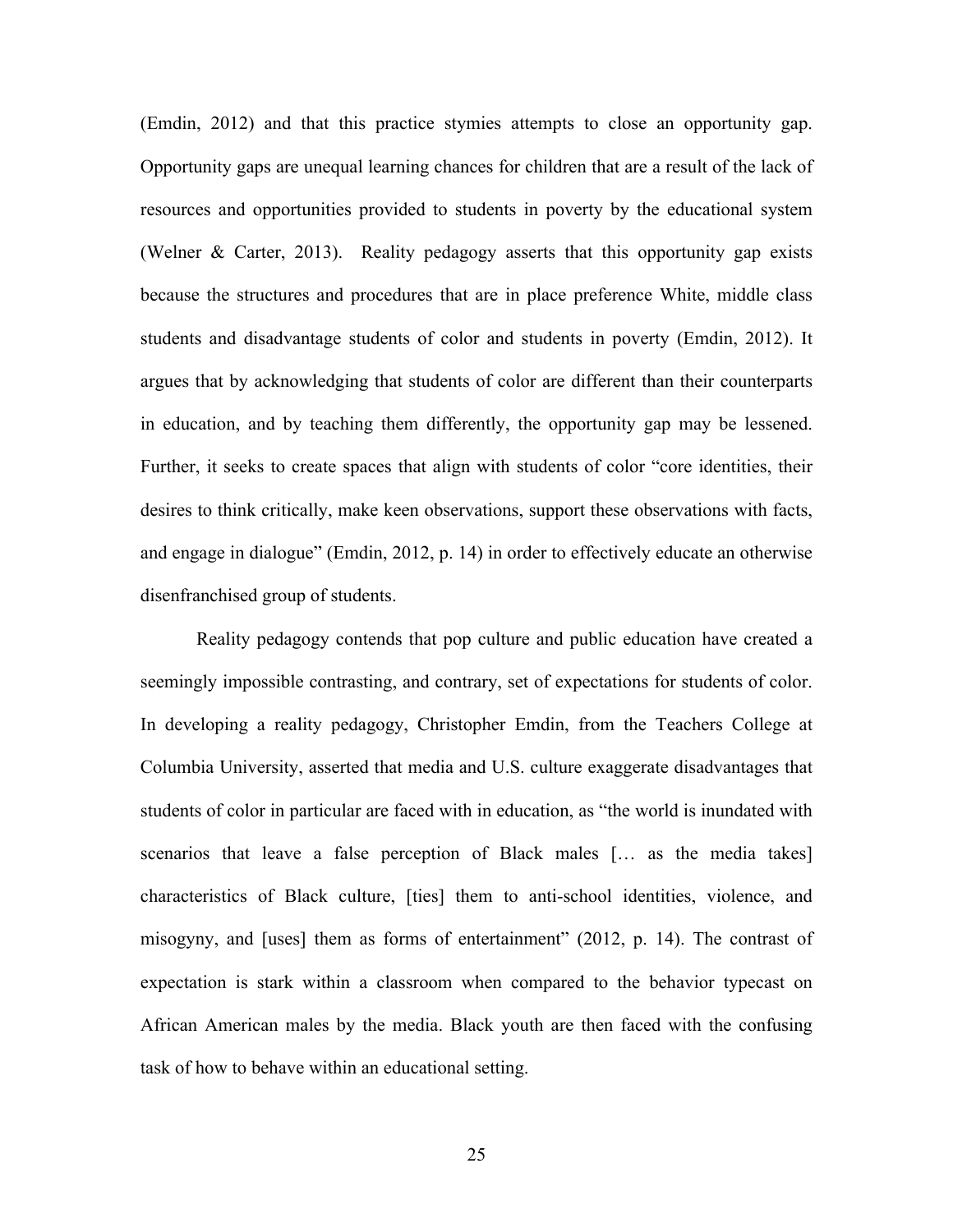Due to the nature of this research project and its focus on the literacy achievement of urban preschool students, I employ a reality pedagogy to make students owners over their own learning. In reality pedagogy, students are engaged in the curriculum by becoming co-teachers: They engage in conversations with the teacher concerning teaching practices, question the learning, take responsibility over various aspects of the learning by having "jobs" or roles to perform, and study curriculum that is imbued with culturally relevant references and connections. Reality pedagogy is one means for increasing teacher effectiveness by challenging educators to consider the youth in their classrooms and how the sociopolitical factors involved in the students' rearing and their culture factor into how they learn at school.

# **Critical Race Theory**

Critical race theory places the perspectives of people of color at the center of the educational narrative, examining issues from the social, political, and historical context of race and racism (Wun, 2014). Further, critical race theory purports that the narrative of disenfranchisement and inequality surrounding the education of people of color really acts to extend "the logic of racism in the U.S. educational system" (Wun, 2014, p. 463) rather than diminish it. It asserts that race is a determining factor to success in education, despite minority and marginalized groups having sought out education as a means to improve their economic mobility (Howard & Navarro, 2016). Critical race theory contends that "a combination of various factors such as structural inequality […], poor teacher quality […], lack of cultural relevance in school instruction […], and racial resegregation of the nation's schools […]" (Howard & Navarro, 2016, p. 255) creates huge performance disparities between White students and students of color. Despite claims that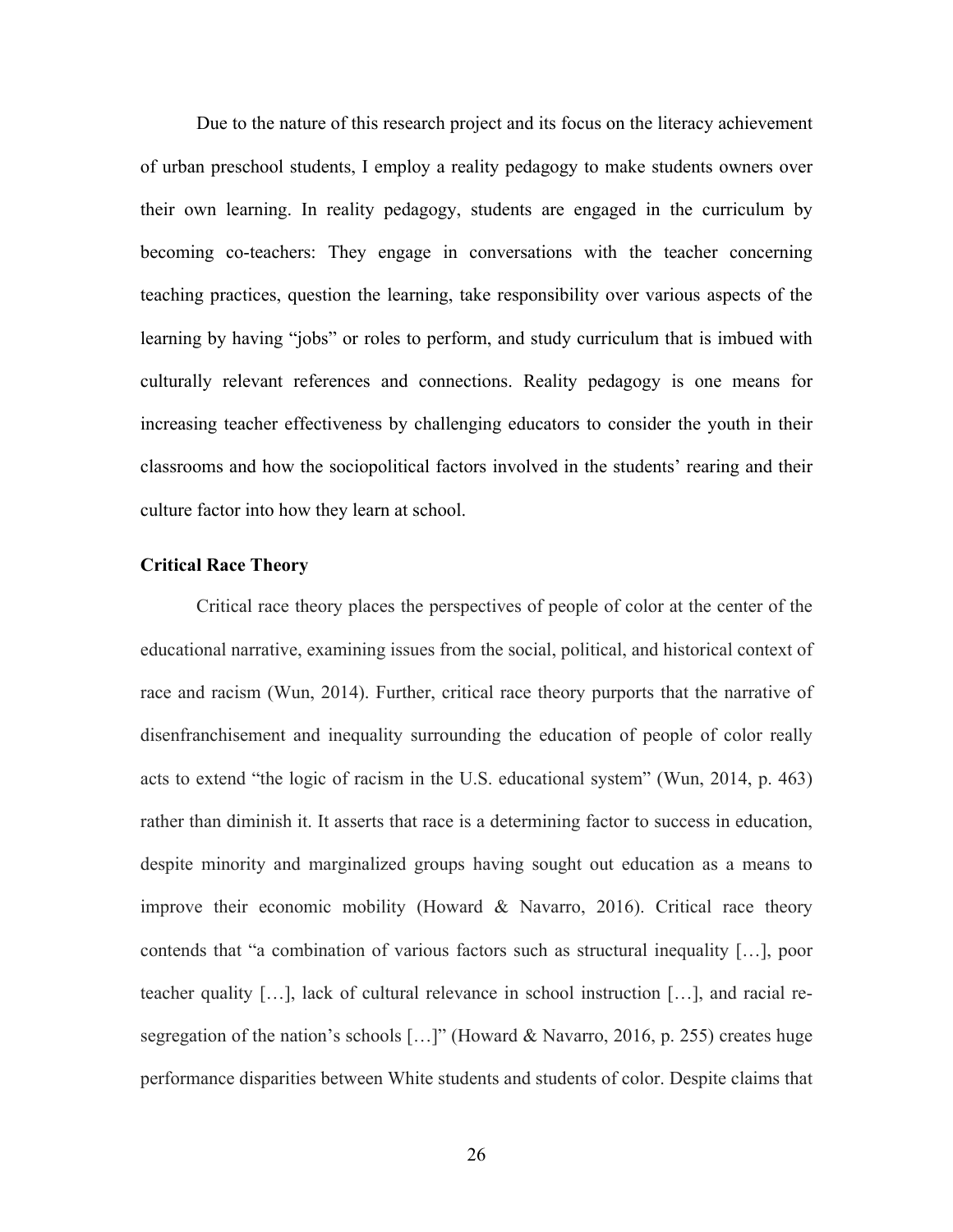we live in a "colorblind" world, the denial that color does in fact make a difference as "race continues to be significant in explaining inequity in the United States is that classand gender-based explanations are not powerful enough to explain all of the difference (or variance) in school experience and performance" (Ladson-Billings & Tate, 1995, p. 51).

Critical race theory asks educators to create methods of teaching that are responsive to the needs of their diverse student populations, despite the fact that nearly 80% of the American teaching force is White and middle class (Howard & Navarro, 2016, p. 260). Critical race scholars suggest that teachers be aware of the histories of the populations of their students and how that influences them, include race and history as part of the curriculum, and teach how race has created materially different outcomes for individuals, all while keeping in mind that it is not a "crusade" of a White teacher but rather an awareness that it is all part of a history that has produced unequal outcomes for individuals (Howard & Navarro, 2016). Critical race theory asks educators to bring resources into the classroom that represent a variety of local cultures and engage accounts of individuals who are typically silenced through history or literature selections (i.e., Japanese internment, Black Panthers).

Critical race theory also expects educators to teach in ways that are culturally relevant, bringing in narratives that match the demographics of their students. This also involves using language patterns in the classroom that would be familiar to students, as the purpose of education in critical race theory is not to cultivate students who are compliant to and conform with traditional education but rather to create education that engages students of color in a synergy of school, home, and community culture.

27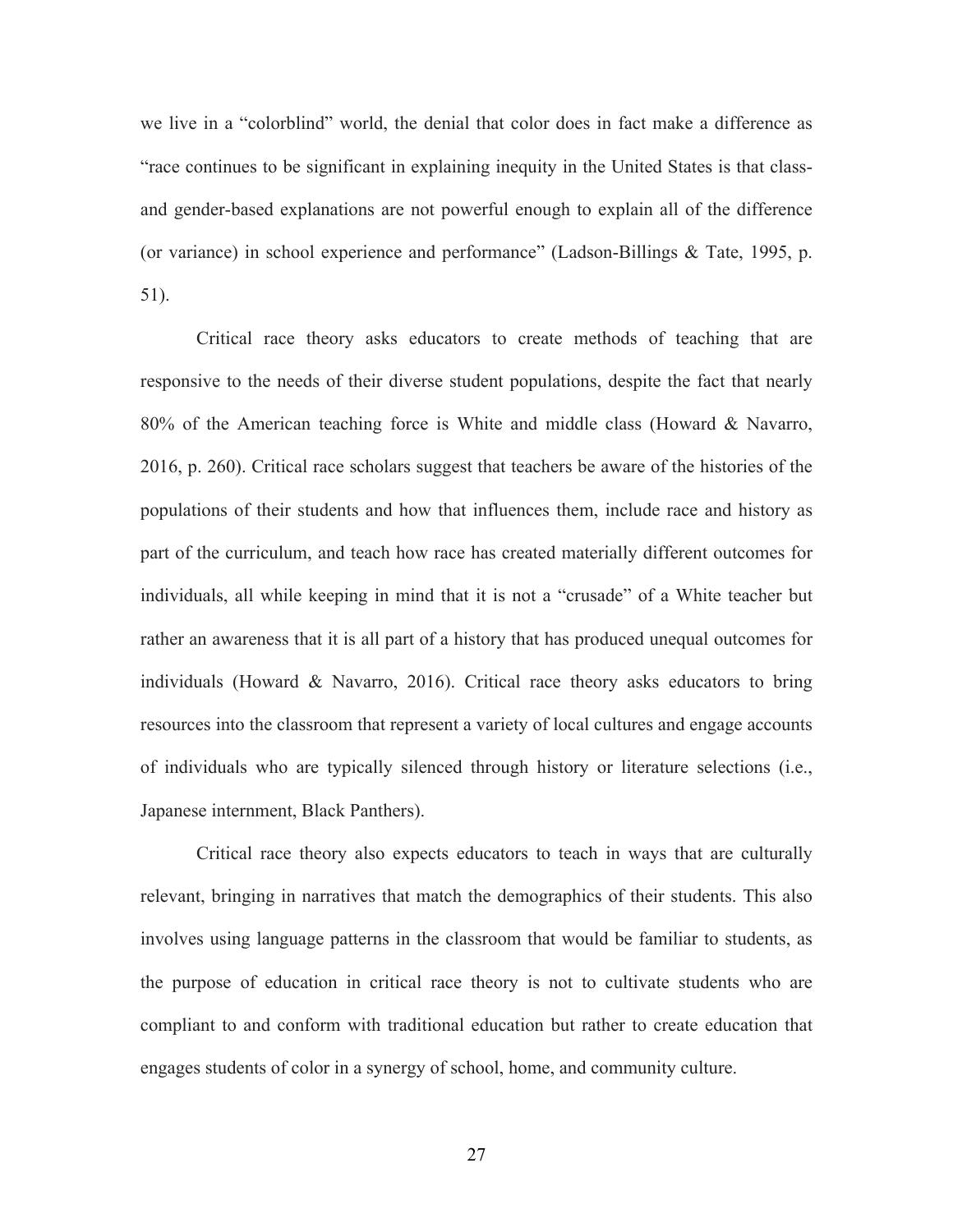# **Culturally Relevant Pedagogy**

"Culturally relevant pedagogy is an approach to teaching that considers the unique cultural backgrounds of youth" (Emdin, 2011, p. 285) and allows the teacher to adapt content in order to best meet the needs of her students in order to increase engagement and student ownership of learning. This pedagogy advocates for the educator to move beyond the textbook curriculum and integrate various facets of the culture from which her students have grown up in an effort to validate her students' backgrounds (Emdin, 2011), rather than continually denigrate student diversity and further marginalize those who are already culturally disenfranchised from the educational system. The hindrance to this pedagogy is that the White, middle class educator cannot truly understand or empathize with students of color and their differing life experiences.

Culturally relevant pedagogy also reshapes the way that literacy education is conceived, with a fluid literacy framework that emphasizes the reading of every day print and text and challenges schools to avoid using "a singular focus on traditional conceptions of literacy as autonomous skills" (Larson, 2006, p. 319) to prevent the skill set from appearing irrelevant to everyday life. In the culturally relevant classroom, literacy is a form of social justice, being viewed as a "necessary prelude to collective action of effectuate social transformation" (Ladson-Billings, 1992, p. 380). Individuals with strong literacy skills possess the ability to affect social change through civic engagement and participation.

When concerned with literacy, culturally relevant teaching also examines the purposes of the reader. Though emergent readers are given tasks that encourage reading for meaning or for enjoyment, "literacy teaching by effective teachers involves the use of print to achieve the following: [… it] lead others to problem solving; invent new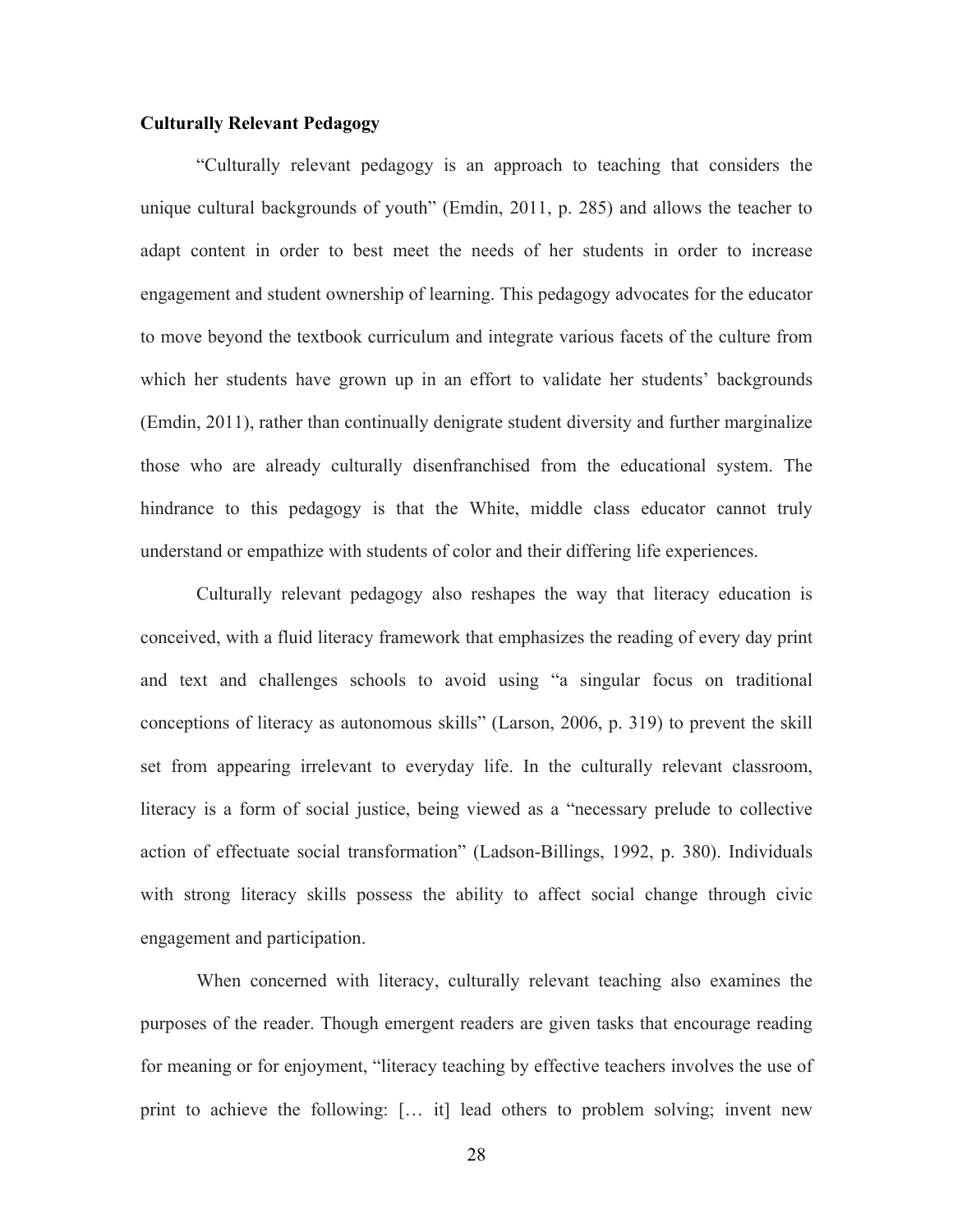procedures; and, generate problems as well as solutions" (Ladson-Billings, 1992, p. 381). In the culturally relevant curriculum, reading has a more expansive purpose and encourages greater levels of critical thinking and creativity. Reading then becomes a matter of challenging boundaries, or leading discussions, of engaging in inquiry and of becoming a catalyst for social change.

# **Culturally Responsive Teaching**

Culturally responsive teaching is the practice of changing instructional methods to best meet the needs of the students dependent upon the culture of the students being taught. Current and pervasive educational practice uses the culture of the teacher, White and middle class in approximately 80% of cases, to educate the students, though this culture may vary widely from the cultural norms of the increasing amount of minority students in public education. Creating a student-centric educational model involves shifting instructional methods, references, connections, and potentially even resources to match the culture of the student. The culturally responsive classroom brings in realia, signage, and content from the local community and helps draw connections to curricular content for students. It takes into account that means for communication may differ between student and teacher, and accepts that parents have different expectations of education for their children: "African American parents […] defined success as the kind of teaching that encouraged their children to *choose* academic excellence, while at the same time it allowed them to maintain a positive identification with their own heritage and background" (Ladson-Billings, 1992, p. 382).

Culturally responsive education also involves understanding the community within which students live and their cultural norms and experiences. Because "Children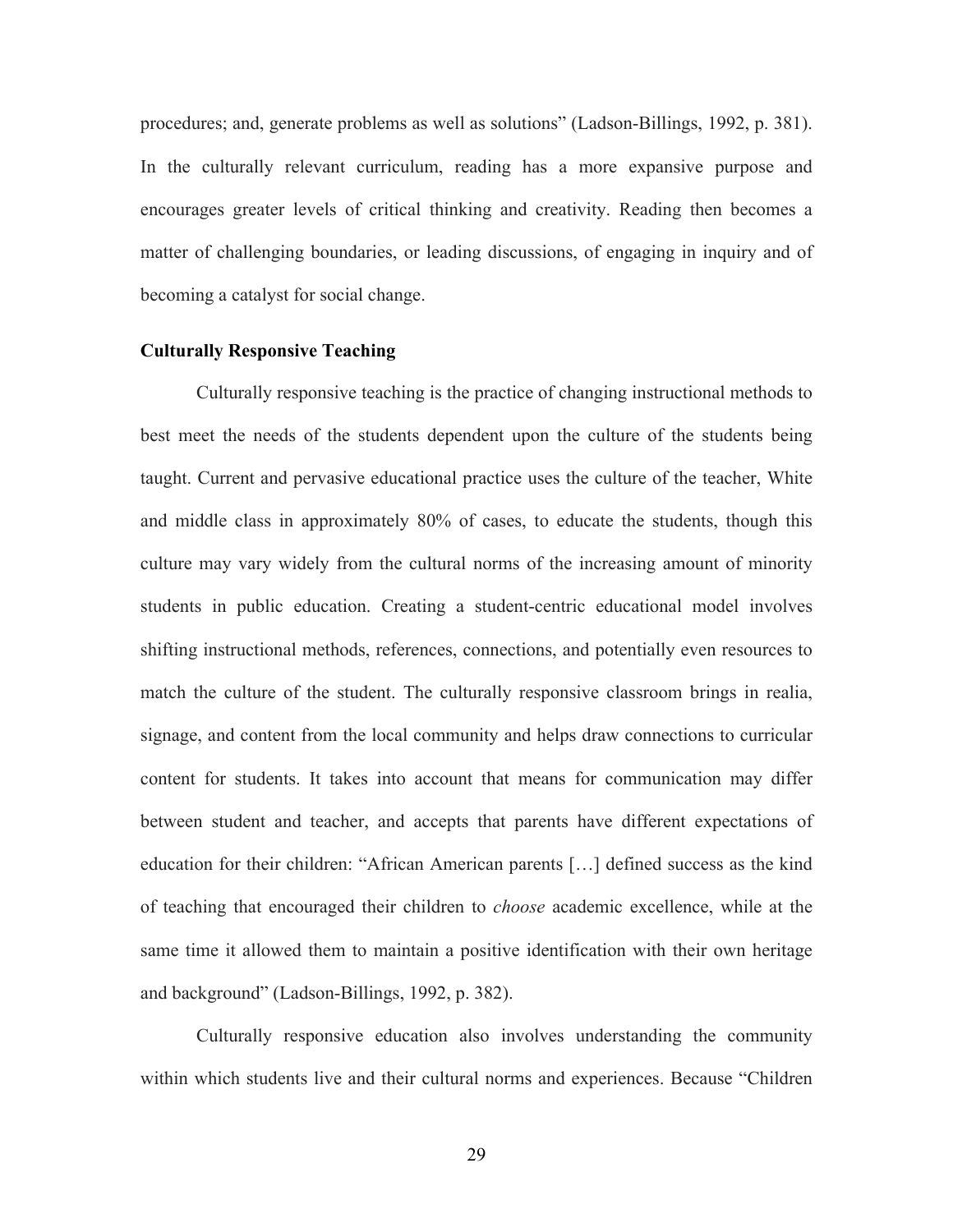learn best when teachers understand and address the variability among them" (Jackman, Beaver, & Wyatt, 2014, p. 95), it is important that children receive reading instruction that relates to their cultural and varied communication backgrounds as language and culturally are directed related to student learning outcomes. This point represents convergence between culturally responsive pedagogy and critical pedagogy, as the experience of the student in both instances is presented as important content for the course.

Technology also provides the ability for educators to produce culturally relevant instruction, as varied cultural groups often experience early language in different ways: "Teaching letters, words, songs, and music is more characteristic of black non-Hispanic groups, whereas reading and telling stories is more typical of white non-Hispanic groups" (Jackman et al., 2014, p. 135).

Culturally responsive teaching also allows learners to receive instruction that is individualized to their culture. Students from urban areas do not learn through the same methods as suburban areas. Despite the cultural differences in learners, educators who are from predominantly White, middle class, suburban areas, use techniques and create curriculum that appeal to children like themselves and disengage students from different backgrounds, despite the fact that the United States has experienced a huge increase in students of poverty and of color in public school, which creates a system of educational inequality and lack of opportunity "particularly for children of color, children of low socioeconomic status, and others who are conceptualized as culturally inferior and are 'condemned to be invisible within the scope of an extremely narrow curricular lens'" (Souto-Manning & Vasquez, 2011, p. 123).

30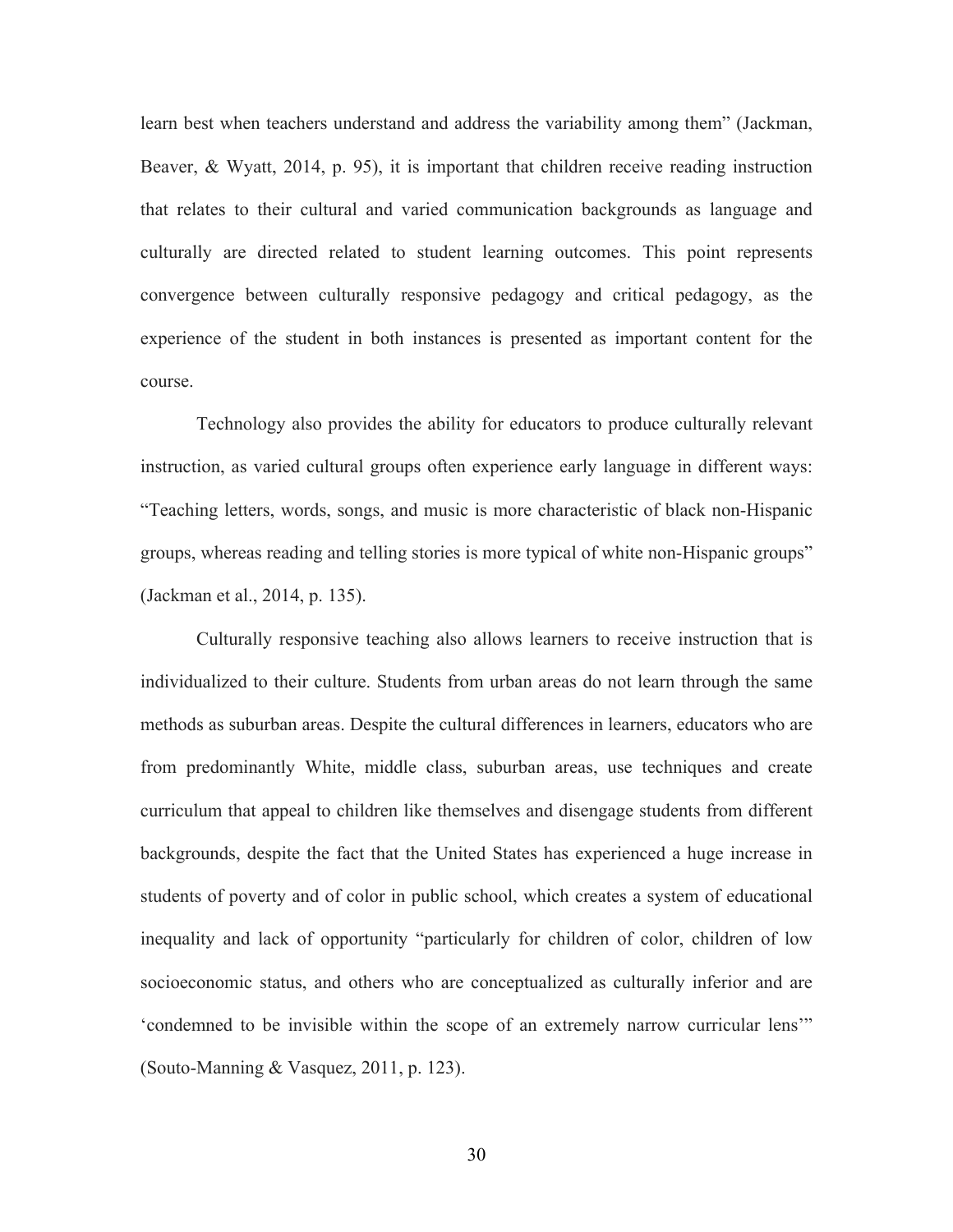Additionally, there is a linguistic divergence between language use and early literacy that a student experiences in his community and in an educational setting. Using what Christopher Emdin refers to as "code switching," students must navigate the complex pathways of differences between home and school vocabulary, syntax, and tonal patterns of speech. While educators socialize children at school to "use school-based language, [children] integrate [these] new discourses into the language and literacy practices they bring from home" (Larson, 2006, p. 320), which influences the student's independence and perception not only at school but also in her community. Students need to be explicitly taught the practice of "code switching" so that they are prepared to navigate the complex nature of communication at home and at school and realize that neither practice is above the other in any social hierarchy but rather that different speech patterns may simply be appropriate in different settings.

Another aspect of culturally relevant or responsive instruction involves the approach that the educator takes to the learner. In traditional education, a hierarchy exists that presumes the teacher is the content virtuoso and students are novices awaiting instruction. Outside and prior knowledge of students is diminished and the knowledge of the teacher is treated as superior and expert. In culturally relevant teaching, students are treated as experts in their field: the field of cultural understandings. Learners are appraised as competent individuals who, though they are acquiring new skills, already have cursory knowledge and learning. This then becomes a partnership where a teacher guides them "through a process, not by trying to tell them how to do it but by leading them to discover for themselves what they knew and showing them how their new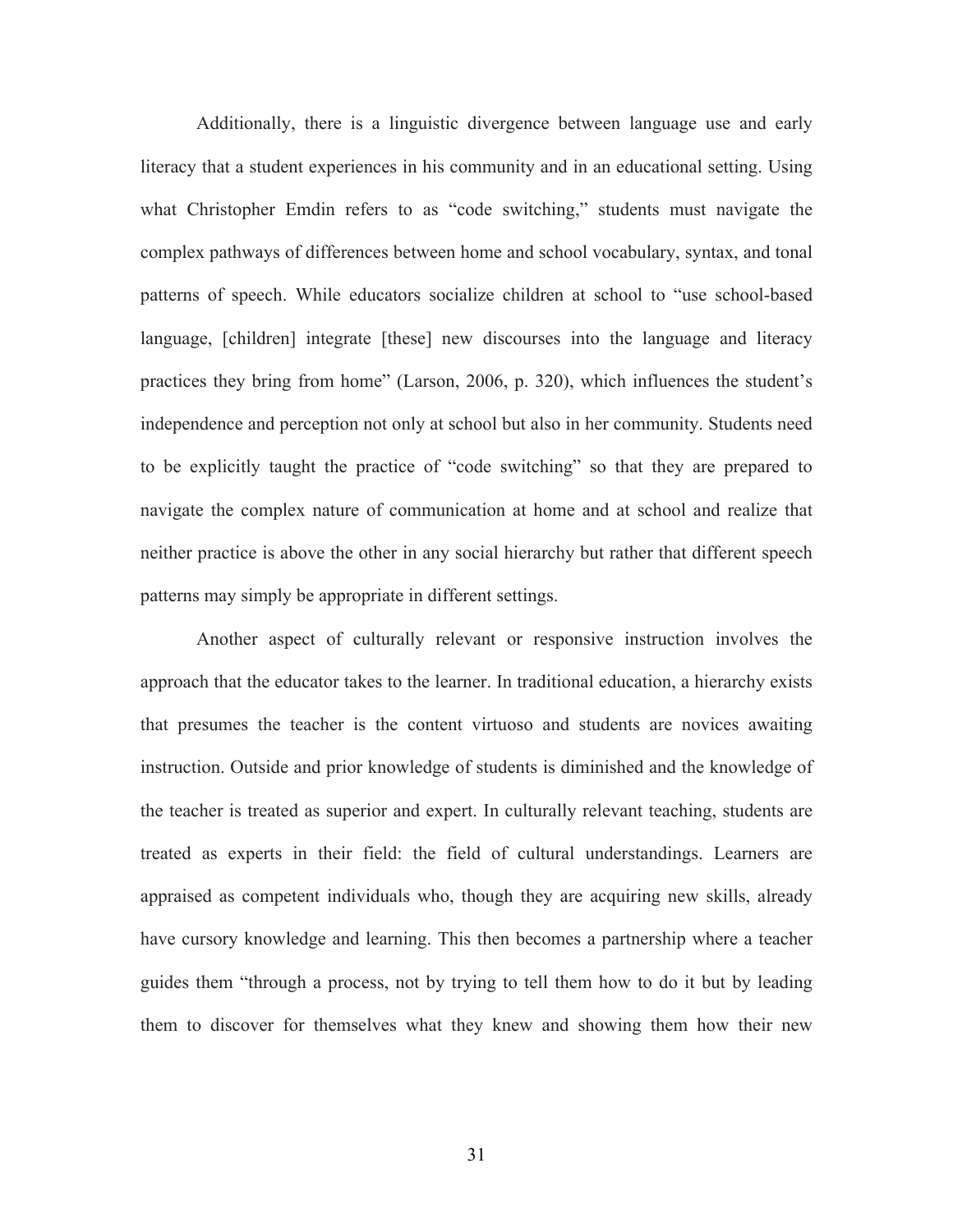knowledge linked up with the knowledge they already had" (Ladson-Billings, 1992, p. 387).

## **Child-Centered and Student-Centered Learning**

Culturally relevant teaching also asks "educators to think outside the box by emphasizing the need for learners to be involved in designing their own learning process" (Campbell & Robinson, 2007), consistent with student-centered learning theories. Personalization of learning through culturally responsive teaching stems from differentiation theory, though it is "not a return to child-centered theories; it is not about separating pupils to learn on their own; it is not the abandonment of a national curriculum; and it is not a license to let pupils coast at their own preferred pace of learning" (Milibrand, 2006, p. 24). Culturally relevant teaching takes state amd national curricula and makes them accessible to all students by providing the necessary scaffolding to make content comprehensible to struggling students and allowing for enrichment of accelerated learners. A student-centered learning experience shifts the way that teachers and students behave. It also requires teachers to eschew the role of lecturer for a facilitator role, helping and supporting where needed.

#### **Historical Perspective**

In order to contextualize my problem of practice and the research surrounding culturally responsive teaching, it is important to understand the long movement for civil rights in the United States. Culturally responsive teaching asks educators, most of whom are White, to understand and involve the cultures of people of color, in this study, specifically, African Americans and Hispanic Americans. Living and teaching within the context of the South, American race relations and civil rights are especially poignant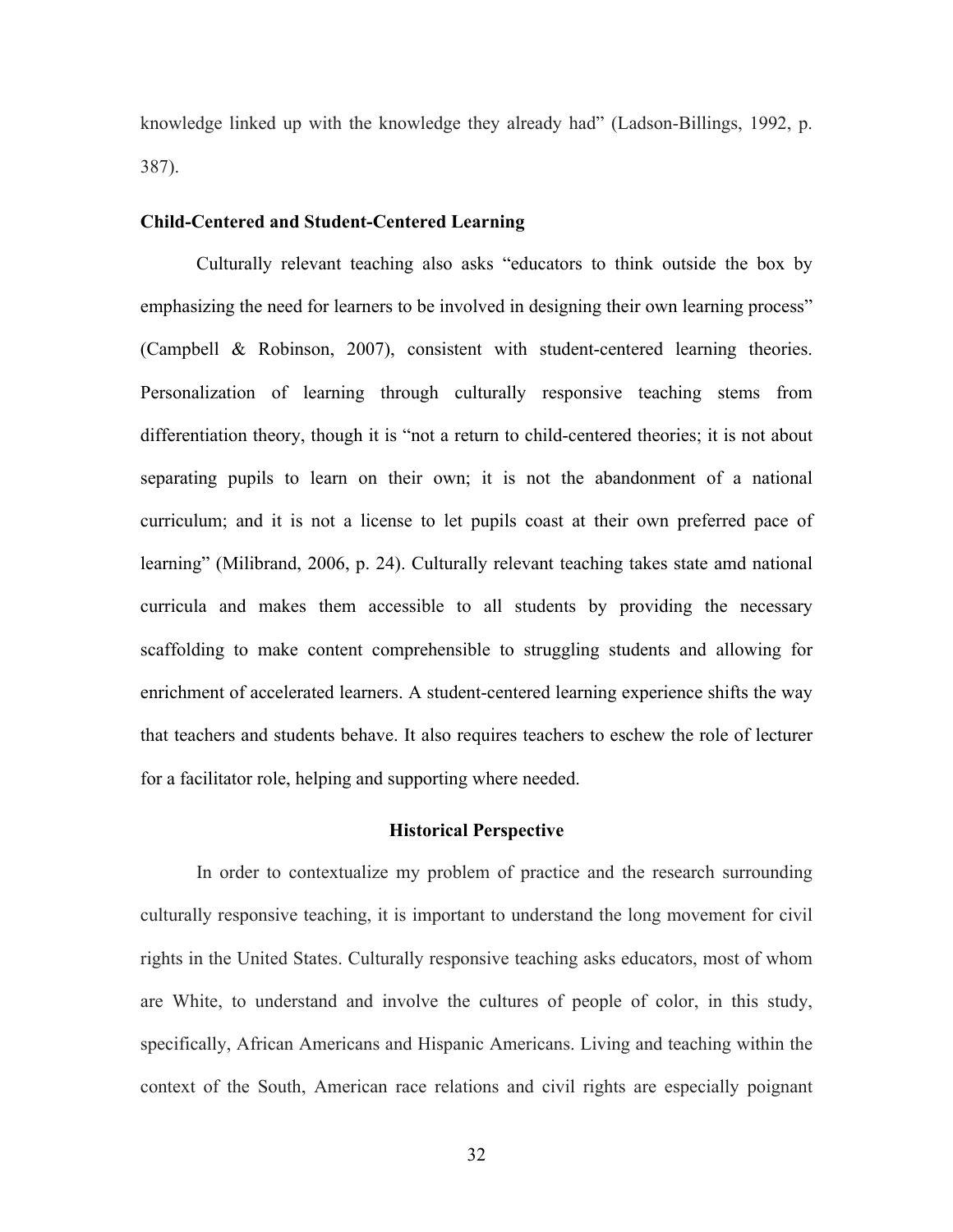given our nation's sordid history of inequality and injustice. A historicity of literacy instruction would be incomplete without first recognizing that for over 100 years in the state of South Carolina, African Americans were legally prohibited from reading. The Slave Codes of 1740 made it illegal to teach a slave (and few Blacks were free in South Carolina) to read and to write, as "slave literacy was feared" (Rasmussen, 2010, p. 201) after a slave uprising in 1739. This code was never repealed and remained in effect until there was no longer a group of individuals that it applied to: in December 1865, the passage of the 13th Amendment brought an end to slavery in South Carolina. Though a school for freed slaves was established in the low country in 1862, the anti-literacy laws prevented the majority of African Americans in South Carolina from learning to read for 125 years.

After the end of the Civil War and slavery, South Carolina entered the Reconstruction period and schools that admitted African Americans were built in small numbers around the state. Until the state's purposive integration of all public education in 1970 (Mizell, 1974), African American students were given inadequate resources for learning, with many children of color lacking physical school buildings and attending school in local churches. Even in the 21st century, the National Center for Education Statistics estimates that 15% of South Carolinians are illiterate (Providing a Nationally Competitive Education for All Students, 2011) underscoring the desperate need for effective literacy instruction in the state.

A study conducted in 1966, The Equality of Educational Opportunity National Survey, "revealed that socioeconomic and ethnic groups that scored somewhat higher than others in the early grades scored much higher in later grades; and the gap or

33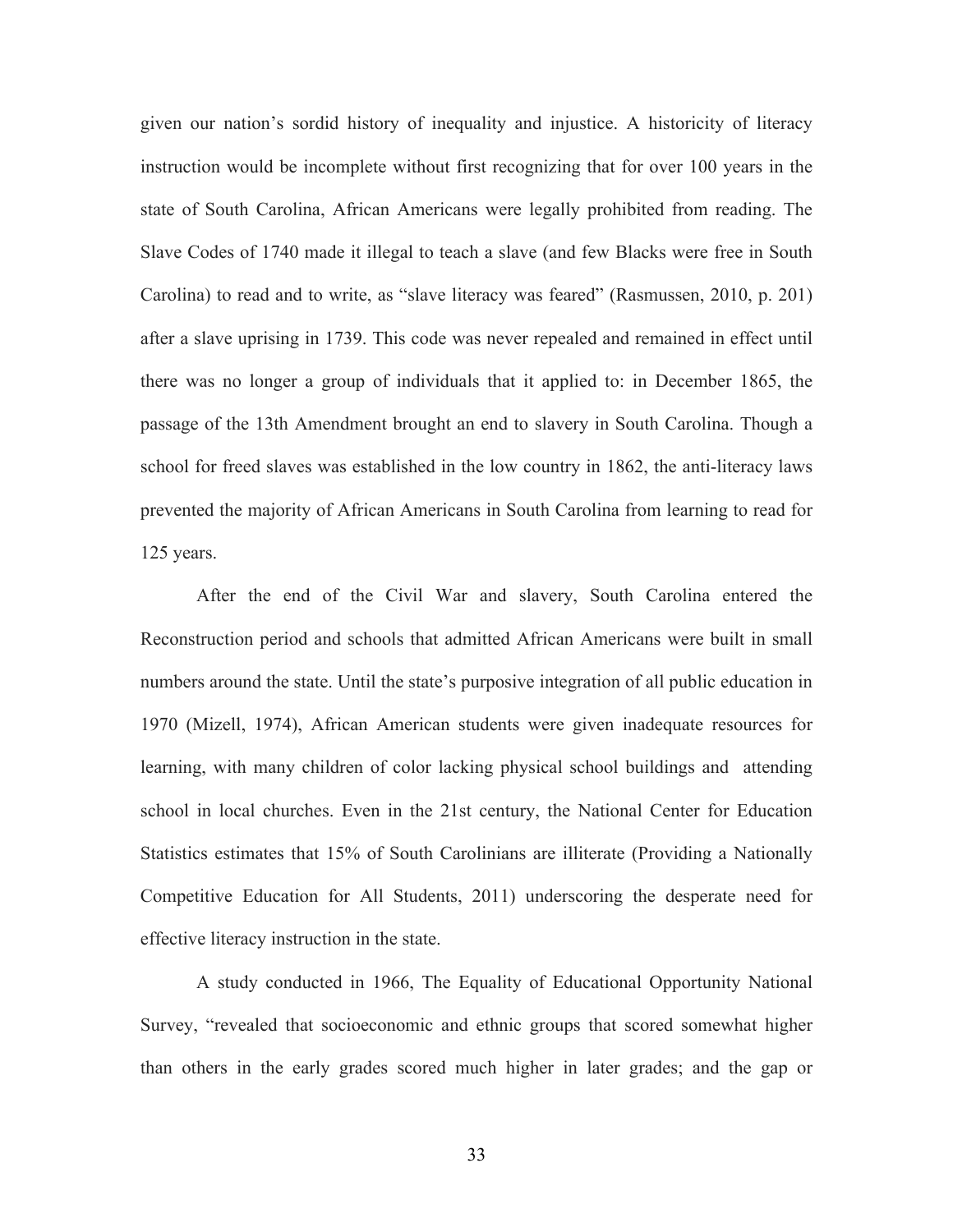cumulative advantage increased steadily with grade level" (Walberg & Tsai, 1983, p. 360). The aforementioned conclusion was drawn during a 1966 study that examined viewership of the popular *Sesame Street* television program that was designed as an early reading intervention for low income children. The study found that despite the television program's goal of reducing an opportunity gap between low and middle income children as a consequence of viewership, the opportunity gap actually grew according to viewership, though this was later attributed to the extensive discussions that middle class parents had with their children during and following watching the program (Walberg & Tsai, 1983). Further, in a language and literacy acquisition study from the 1980s and 1990s, research evidenced that when a young child is behind in literacy and language development, an opportunity gap will persist throughout education, despite attempts to remediate such a gap, as noted the Hart and Risley study that concluded, "the rate of vocabulary growth at age 3 was strongly associated with the scores at age 9–10" (2003, p. 8). Put simply, the opportunity gap that exists between three-year-olds not only persists but widens as the child moves towards adulthood. All of this research from the midtwentieth century, however, undervalues the social capital and community reading practices that children bring with them to public education from the rich culture within their home communities. In fact, "the nature of such knowledge held by children from communities marginalized by constructs such as language, class, gender, and/or race is more often devalued and/or omitted within schools" (Purcell-Gates, 2013, p. 70). Children of all backgrounds come to school with rich knowledge of culture and the school then negates anything that does not fit into the European American narrative.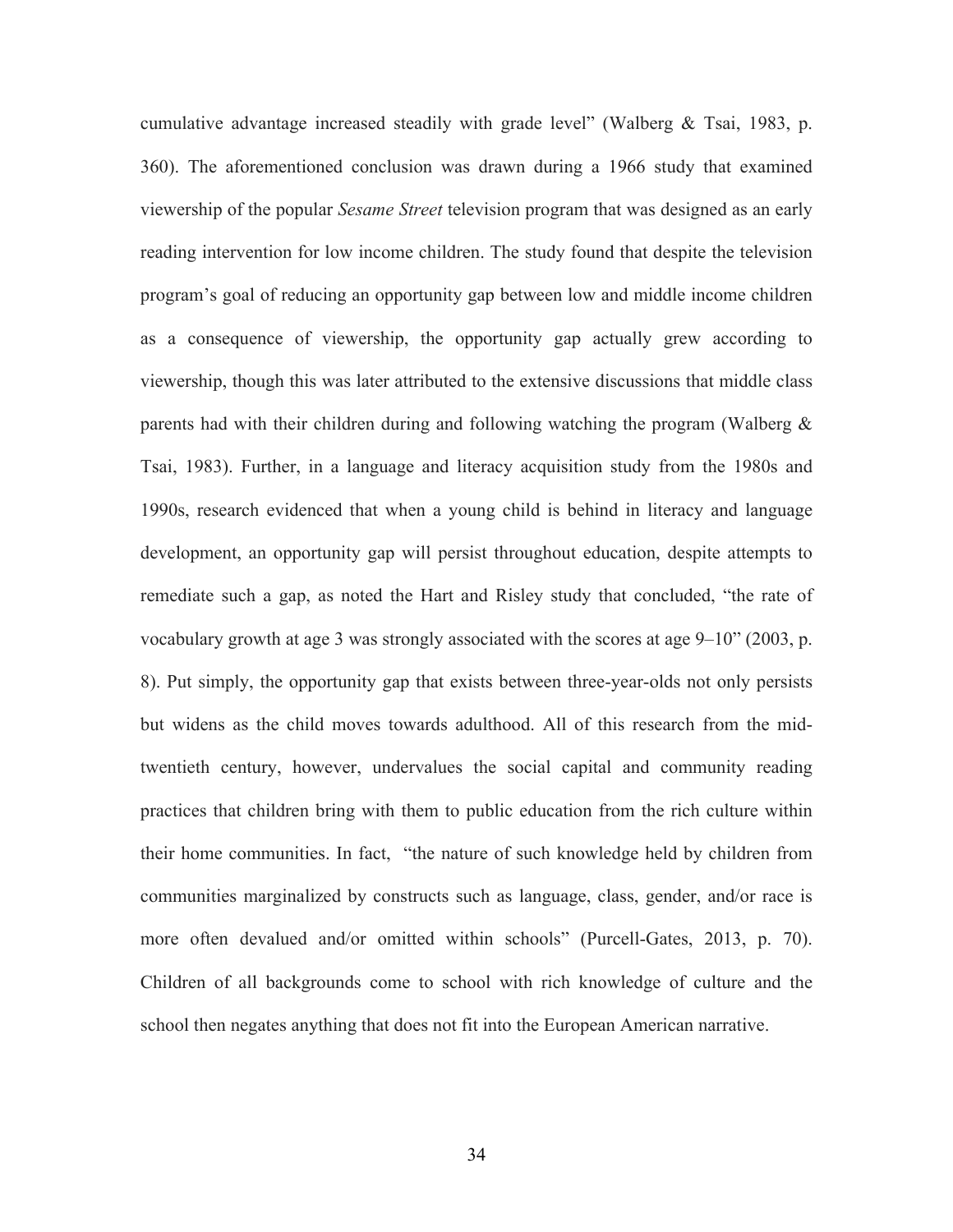When "No Child Left Behind" was signed into law in 2001, it is doubtful that the intent was to delay the law's full integration for 60 years, yet that is the amount of time that it would take for 80% of U.S. students to reach the level of readiness required in order to find academic success at the collegiate level (Childress & Benson, 2013). If, in the words of Dr. Martin Luther King, Jr., justice delayed is justice denied, then for many American students falling behind the standards learning curve, adequate education, and access to educational resources, is a denied justice. Moreover, students from racial minorities and low income backgrounds are defined by academic measures that label them as "at-risk" of "academic failure," when in actuality a lack of appropriate learning opportunities have been provided by their instructors; educators who provide curriculum and instructional practices that "do not appear to be working well for many students as evidenced by numerous indicators" (Jobs for the Future, 2012, p. 1). Rather than requiring changes from an ill-adapted teaching model, we shift blame to students for their "underachievement."

With regards to the culturally responsive teaching practice, Gloria Ladson-Billings popularized the framework in the early 1990s as a response to what she claimed was a failing of higher education to focus on appropriately emphasizing pedagogy within teacher preparation programs (Ladson-Billings, 1995). Educational theory and practice in the late 1990s emphasized "multicultural education," with James Banks developing four models for schools to adopt multicultural content into curriculums (contributions, additive, transformation, and social action), though only the most intensive model by Banks (social action) requires teachers to engage students in cultural thought and reflective action to the level that culturally responsive teaching does (Banks, 1999). In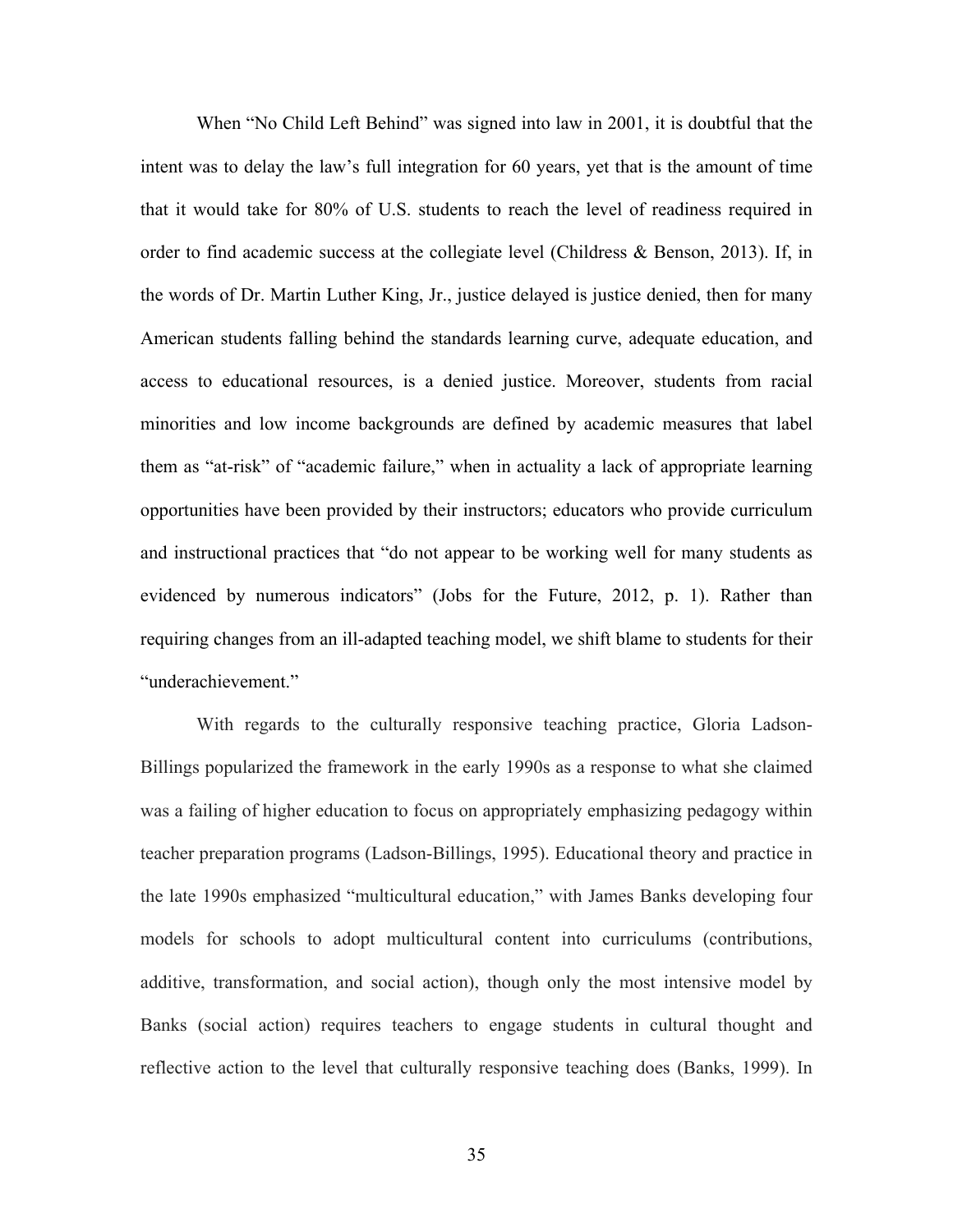2016, the Journal of Urban Education revisited Ladson-Billing's seminal work in "Critical Race Theory 20 Years Later," in which the authors argued that despite school reform, standards-based education, increased accountability, and Common Core curriculum, since Ladson-Billings' initial 1995 publication, "students of color continue to underachieve in comparison with their counterparts from different racial and ethnic backgrounds (Howard & Navarro, 2016). What follows is a summary of the more recent research in the field of culturally responsive teaching and literacy education.

For students in poverty, education presents unequal life chances. In what is often portrayed as a meritocracy, students from poverty are faced with difficulty succeeding in school, largely due to the fact that "'federal education policy has not adequately addressed the ways in which poverty and inequality influence student learning and school performance' […and] schools do not meet the needs of all students, especially those living in poverty" (Milner, 2013, p. 3).

Students are faced with racism and classism from the time they begin their literary journeys in preschool. Traditional literacy programs, for example *Imagine It!,* employ biased curricula that focus on cultural content that only relates to a small segment of the population. The curriculum is replete with examples of traditional nursery rhymes or 19th-century conceptions of family. However, for students of color and students from urban populations, these home–school content connections have no actual connection at all. The classic approaches to literacy later on in education focus on reading English literature, though in doing so students often are confronted by messages of disenfranchisement that they are too young to adequately interpret, while the resources also hold no personal connection, or interest, for many urban youth. For example, few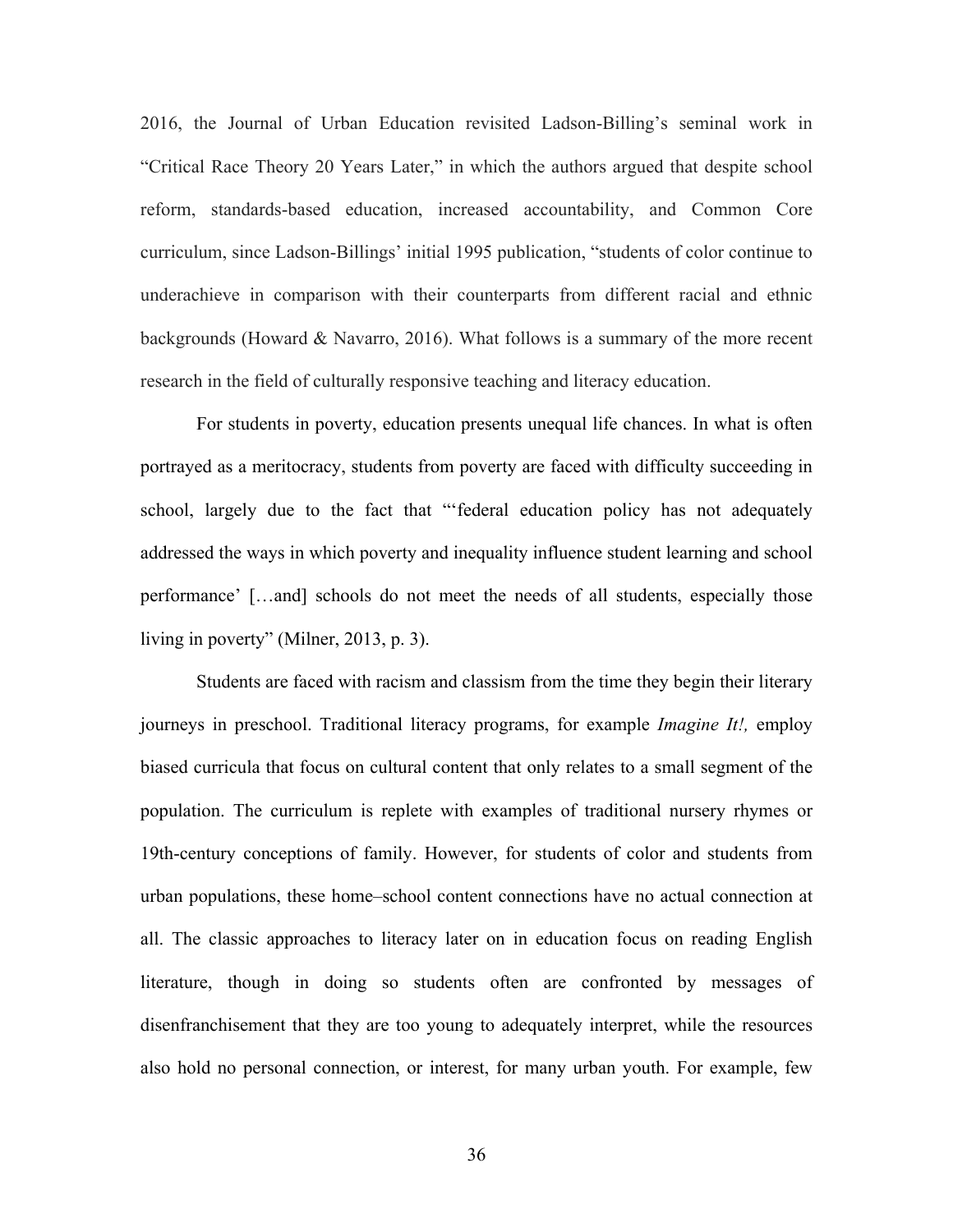works students historically read were authored by females: "As the fifth most studied literary work in public schools, appearing in 69% of the curricula, [*To Kill a Mockingbird*] was the only book written by a woman" (Hovet & Hovet, 2001, p. 187) to appear in the standard canon of American fiction read by high school students. The more covert message students encounter is riddled with racist undertones, with *To Kill a Mockingbird* containing an allegory of the White savior coming to the rescue of the ingenuous Black male who is portrayed as innocent, even child-like. This is visible in literary analysis: "In defending Tom Robinson, Atticus has to find a way both to respect the humanity of even his most belligerent opponents and protect his innocent client" (Jones, 1996, p 147).

Not only are the texts selected for literature classes culturally insensitive but they also prove largely inaccessible due to syntax and social references unfamiliar to children of poverty. The language and literacy curriculum in mainstream education remains rooted in White, middle class experience, despite a growing minority population who experiences school in a distinctly different way than their White peers (Howard & Navarro, 2016). This creates conditions that are insensitive and exclusive for non-White students (Howard & Navarro, 2016). Consider again *To Kill a Mockingbird* and the damaging stereotypes established therein: Blacks are shown as finding success only when responding to society with "passivity and acceptance" and "know[ing] their place" (Phelps, 1994, p. 181). Moreover, "by foisting this mockingbird image on African Americans, the novel does not challenge the insidious conception of superior versus inferior 'races' [and] the notion of those meant to rule versus those meant to be ruled"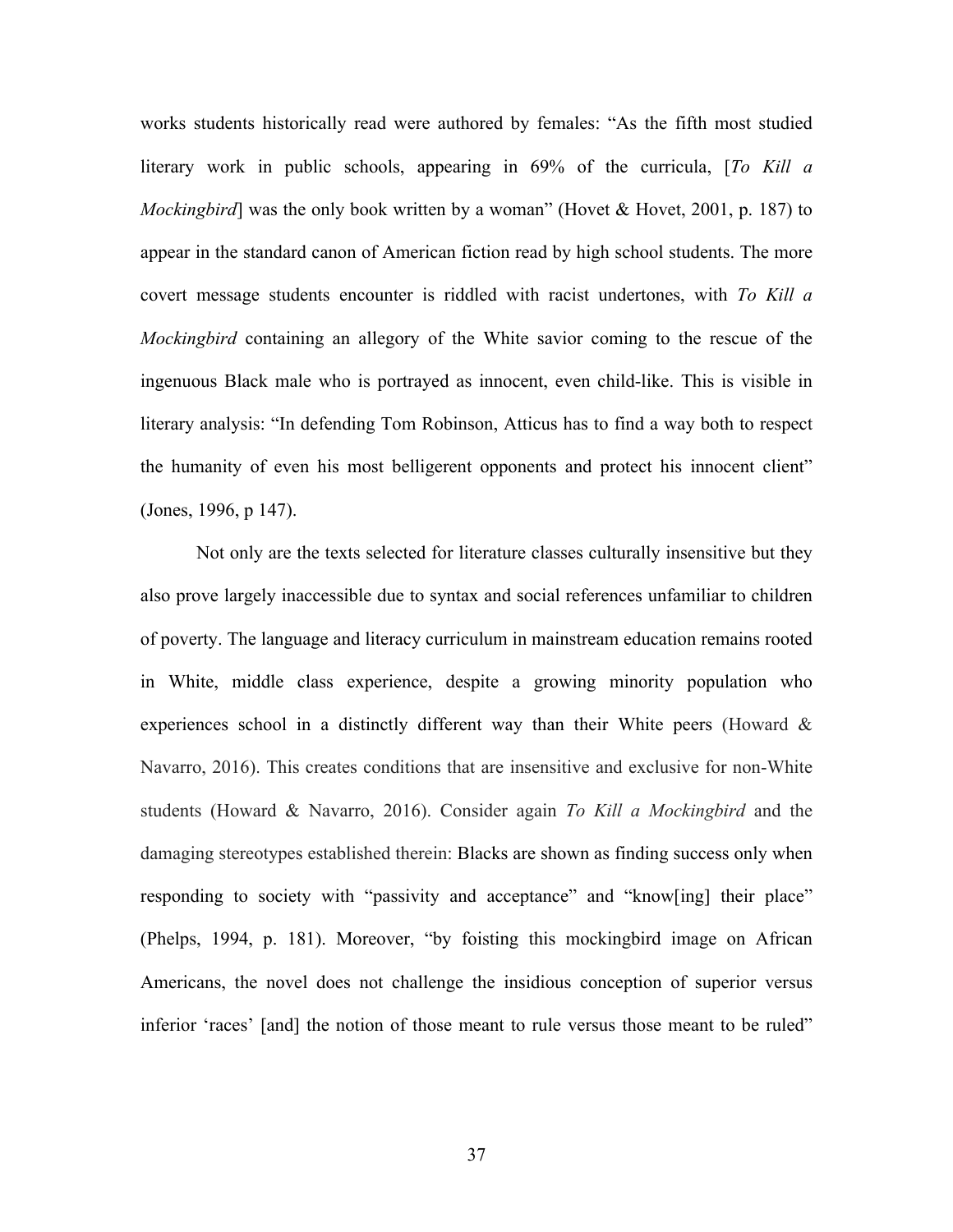(Saney, 2003, p. 102), and thus minority students become further marginalized and disenfranchised from education.

Traditional textbook curricula that teachers employ for reading instruction, beginning as early as pre-k, are aligned to a deficit model of literacy that results in "curricular and academic disadvantage [… that asks teachers to choose] activities from the textbook series that they felt would remediate what they perceived were deficits in the children's capabilities" (Larson, 2006, p. 320). This perpetuates the idea that a student not learning along the path provided in the textbook must be deficient in knowledge because teachers assume that the pathway provided in the textbook is the correct pathway to learning reading for ALL students. In reality, students from a variety of cultural background have had different exposures to pre-reading skills. For example, a student from an urban setting may be well acquainted with rhyme scheme from listening to hip hop music, though the student may not have had exposure with that rhyme scheme in nursery rhymes.

While a textbook deficiency model would direct the teachers to instruct the student in rhyme scheme, thus negating his experience and knowledge of much more complex rhyme patterns through music as opposed to Mother Goose, using technology in the classroom can allow the educator to connect the student's expertise and experience to a similar concept in more mainstream education and create meaningful connections between school and the student's outside world. It also then becomes possible "to improve the cultural responsiveness of instruction while addressing students' attainment of critical subject matter and curriculum standards" (Duran, 1998, p. 220). One way that teachers are, however, meeting the needs of their students from poverty is through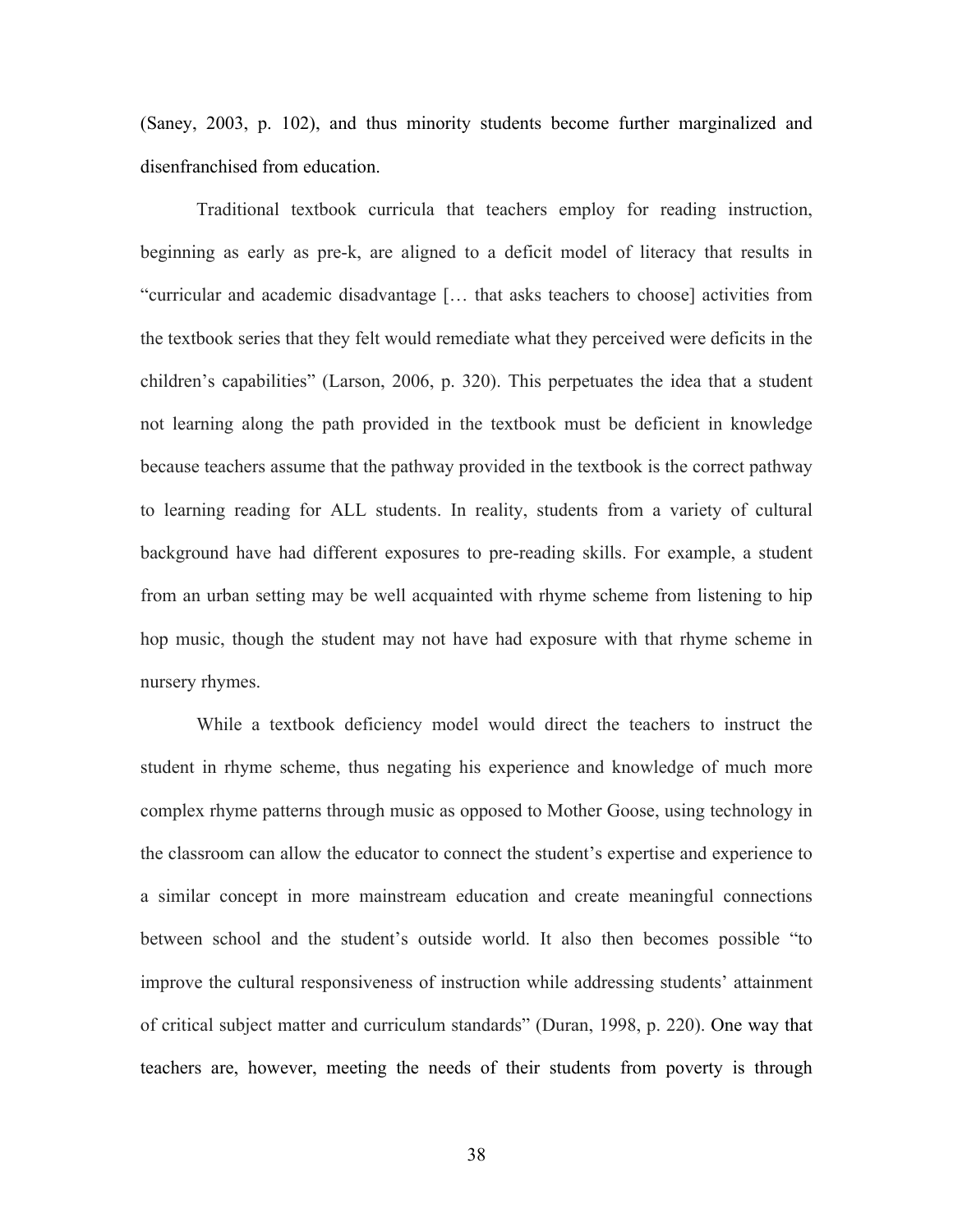language and literacy initiatives, as research has shown that these competencies empower the learner to transcend poverty when adequately mastered (Milner, 2013). Technology provides teachers with a means for providing culturally relevant instruction to students.

### **Culturally Responsive Instruction-Related Research**

Gloria Ladson-Billings re-examined her 1990s research that led to her development of culturally responsive teaching in "Liberatory Consequences of Literacy" (1992). In her review, she discovered that a commonality of effective teachers of students of color was a strong sense of purpose and how society had influenced the expectations that education had for African American students (Ladson-Billings, 1992). She was surprised by the teachers' deep conviction to help their students see the inequalities that existed in their local communities and the world and in the teacher's desire to "prepare students to effect change in society, not merely fit into it" (Ladson-Billings, 1992, p. 382).

Geneva Gay (2001) develops a framework for preparing teachers for culturally responsive teaching through preservice education programs that provide them with the knowledge, attitudes, and skills in order to effectively instruct ethnically diverse students. For the purposes of her work, Gay defines culturally responsive teaching as, "using the cultural characteristics, experiences, and perspectives of ethnically diverse students as conduits for teaching them more effectively" (2001, p. 106). By basing classroom instruction within a framework of experiences that students can relate to, students find more interest, appeal, and connectivity to the learning, making it more meaningfully understood. Gay writes that five elements are essential to preparing teachers for culturally responsive classroom instruction: developing a knowledge base about cultural diversity,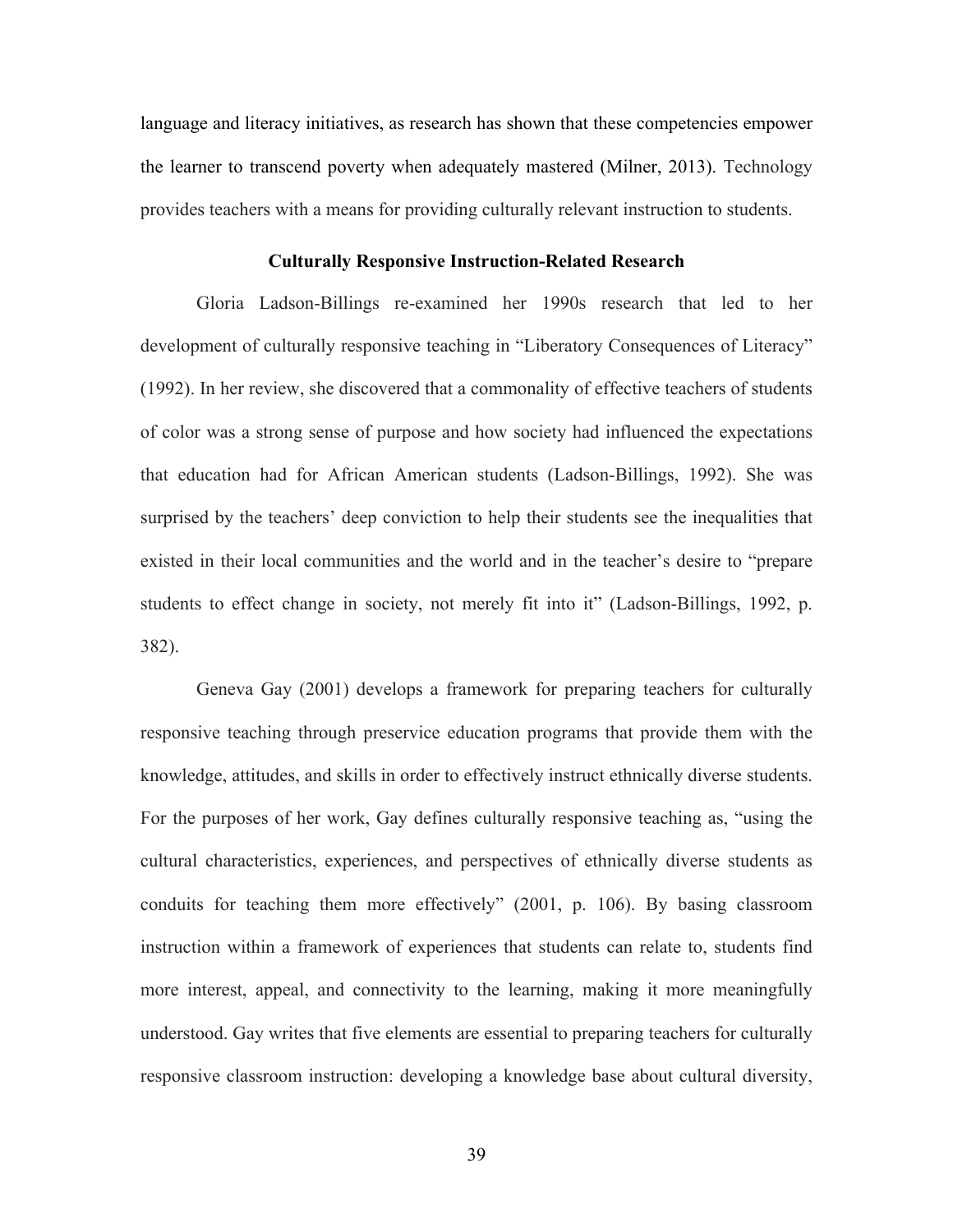including ethnic and cultural diversity content in the curriculum, demonstrating caring and building learning communities, communicating with ethnically diverse students, and responding to ethnic diversity in the delivery of instruction (Gay, 2001). All of this develops a critical consciousness in teachers concerning the power of the teacher in using curriculum to convey important values and information about diversity.

Another area where culturally responsive teaching departs from the standard curriculum relates to instruction. As the curriculum is modified to be more relevant to the student population, so must assessments. In her 1998 work, "Culturally Responsive Assessment: Development Strategies and Validity Issues," Audrey Qualls raised questions concerning the culturally responsive assessments developed by classroom teachers and whether they possess external validity. She concluded that while there are some issues regarding breadth of content assessed, the concerns regarding classroom assessment validity are minor in comparison with the issues surrounding the development of culturally responsive educators (Qualls, 1998).

One area of interest to culturally responsive teachers is how the pedagogy will be expanded across the teaching practice in order to benefit the largest number of individuals. In his 2000 article, Peter Murrell, Jr. developed a framework for preparing exemplary urban teachers. Murrell noted that one of the biggest challenges universities face in transforming teacher candidates' perceptions of race, class, and ethnicity is the structural equality still present in America (p. 339). The three criteria that he developed to effectively shift the number of teachers prepared for culturally responsive education are: to develop communities of practice to develop linguistically and ethnically diverse curriculum, increase the number of teachers of color whose teaching practices are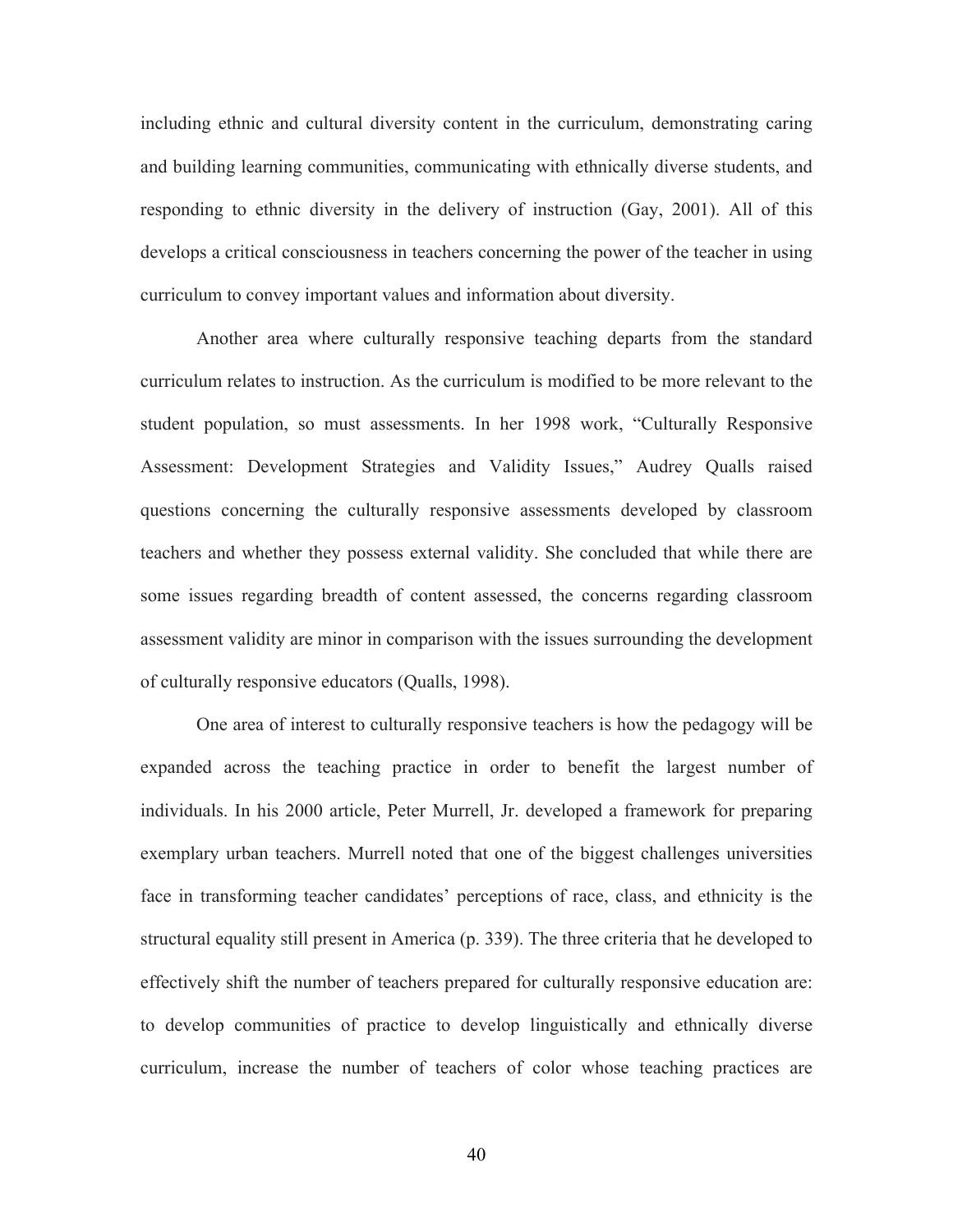effective to urban communities, and increase the amount of contextualized resources that educators have that are knowledgeable regarding urban communities (Murrell, 2000).

Culturally responsive educators have also sought ways to enrich instruction in the classroom through the use of technology. In "Learning and Technology: Implications for Culturally Responsive Instructional Activity and Models of Achievement," Richard Duran proposed that technology can be used to provide culturally responsive curriculum that still addresses important curricular content of the standard curriculum (1998, p. 226). In his research, students designed their own web pages to present important historical events and individuals that related to their own cultural heritage. Although this type of assessment would not be appropriate for preschool students, it does convey how technology can be used to enrich student learning in a unique way.

Research has also been done to illuminate how culturally responsive instruction influences learning in connection to neuroscience. In *Culturally Responsive Teaching and the Brain,* Zaretta Hammond investigated the learning conditions necessary in order for a student's brain to optimize connections for learning within the brain (Hammond, 2015). Hammond wrote that neuroscience has shown that "cultural relevance is the key to enabling cognitive processing necessary for learning" (Hammond, 2015, p. vi), especially for students of color, because it engages the brain's reticular activating system that is responsible for attention and alertness (Hammond, 2015). Additionally, culturally responsive teaching activates the brain's limbic system, creating an emotional connection and a feeling of safety, which leads to an optional brain environment for learning (Hammond, 2015).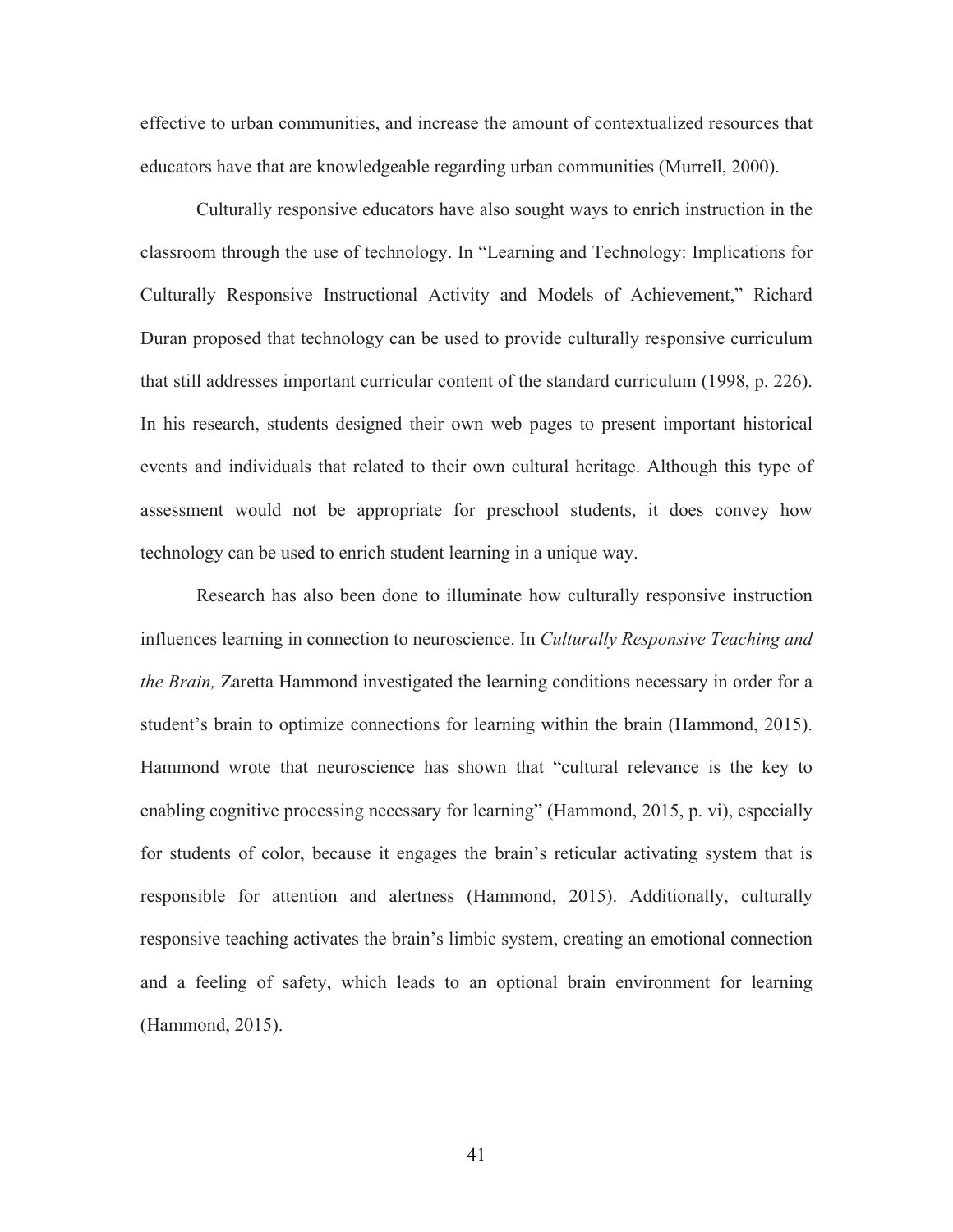Culturally responsive instruction relies heavily on the emotional investment of the teacher and the affective environment within the classroom. In "Emotionally Supportive Classroom Contexts for Young Latino Children in Rural California," researchers discuss the socioemotional wellness necessary for academic success within a classroom. Despite Latino children entering public school with strong social and emotional competencies, their relative advantage declines the longer there are in the US educational system (Leslie, Jensen, & Ramirez, 2014). The author's write that in order to effectively provide culturally responsive instruction for Latino students, the classroom teacher should "demonstrate care and respect for students and their language, experiences, families, and communities" (Leslie, Jensen, & Ramirez, 2014, p. 506) rather than as group prescriptions aimed at incorporating the natal culture of the countries of origin of students. Moreover, culturally responsive teaching is consistent with the more global view of education to include manners and moral teachings, as opposed to an American view of education as more strictly book learning (Villenas &Deyhle, 1999).

#### **Literacy Instruction-Related Research**

Early childhood literacy encompasses reading practices of individuals from birth through kindergarten and includes all cultural and communication practices that influence early reading and language acquisition (Jackman, Beaver, & Wyatt, 2014, p. 94). While "Emergent literacy in young children is a process of developing awareness about reading and writing before they can actually read or write" (Jackman, Beaver, & Wyatt, 2014, p. 95), through the telling of stories, early readers begin to acquire understandings of print and text structure, while also obtaining an increase in vocabulary and developing an attitude towards literature as a whole. Storytelling and oral communication build the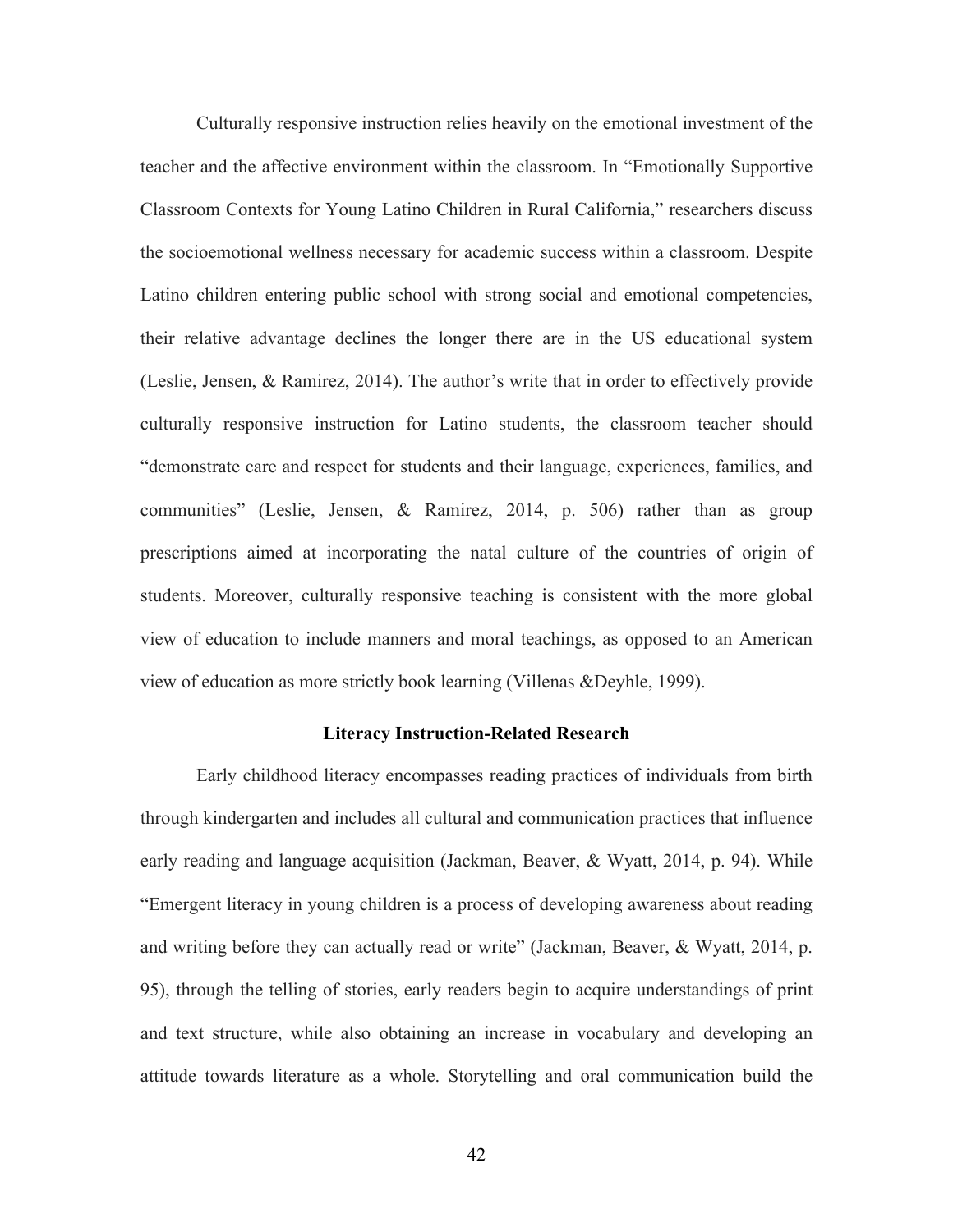pathways for emergent readers to be able to communicate themselves orally and through print as they build understandings of reading and writing for the future. The earliest literacy acquisition comes through the students' exposure to and participation in language practices within his or her community.

Early childhood literacy and emergent reading begins before students are able to comprehend any print with young children developing their "visual literacy skills before they can even read […] by stating the literal and concrete, children begin to think about what they see in an illustration and, in turn, describe what they think will happen next in the book they are reading" (Jackman et al., 2014, p. 95). By using pictures and engaging emergent readers through questioning and connection-making techniques, educators are able to teach reading skills before a reader can recognize letters or words. Children need a plethora of experiences and interactions with text and print before beginning to read, though more important than textual interactions is oral communication. Patterning dialogue with children before they can speak is a precursor to language development, and "because the brain uses the innate language pathway to learn to read, the development of language is an essential precursor to reading … Speaking is a natural development, reading is not. Reading is an acquired skill" (Jackman et al., 2014, p. 100).

An area of literacy instruction of more recent research relates to how the brain develops concepts of literacy. In the book, *Thirty Million Words: Building a Child's Brain*, neuroscientist Dana Suskind detailed how pathways in the brain acquire language. She noted that the brain is done physically developing by age three and that the foundation for all future thinking and learning occurs within the brain by age three (Suskind, Suskind, & Suskind, 2015). The language pathways in the brain begin closing

43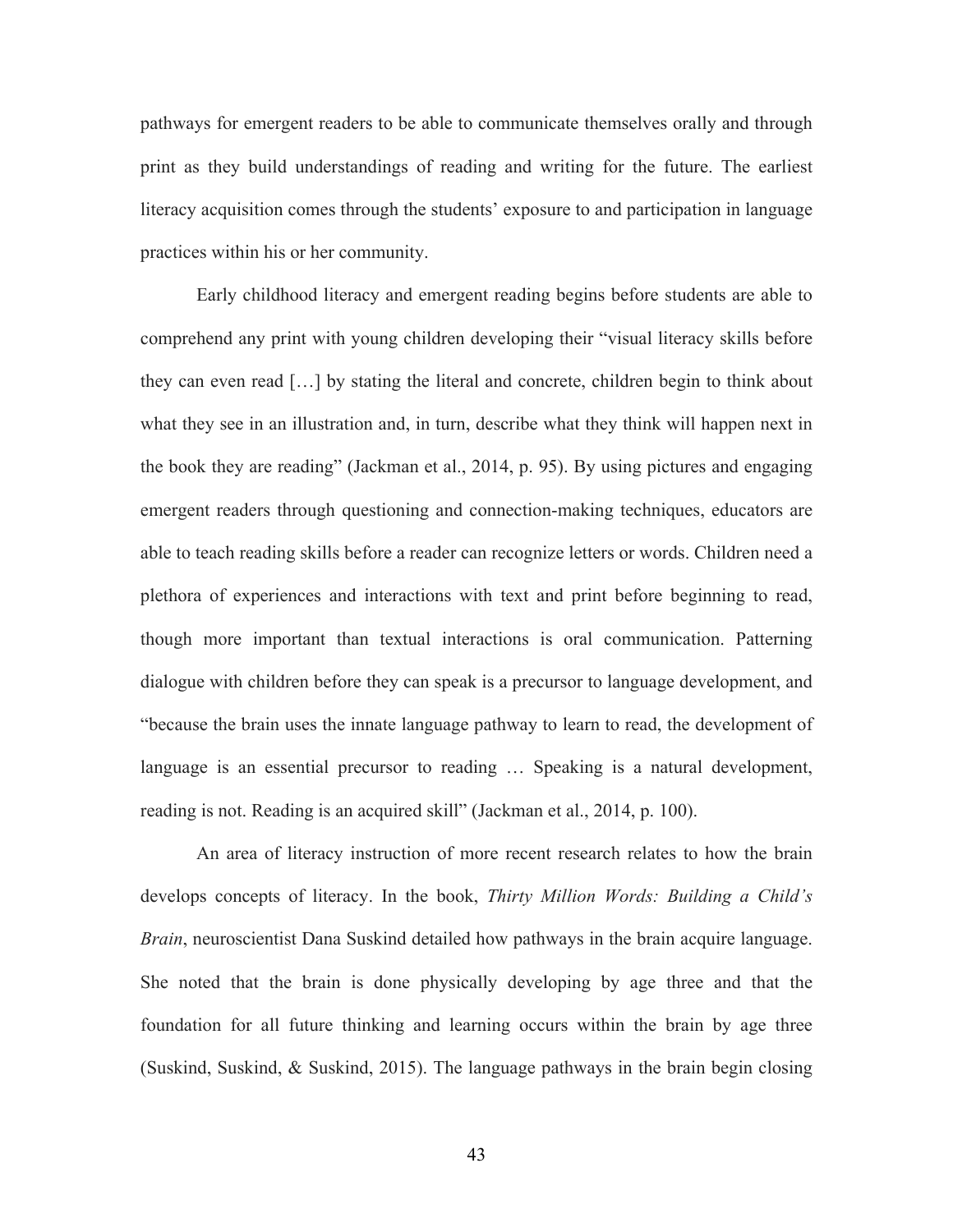by three to four years of age and, although the brain possesses the ability to develop after this point, much of its neuroplasticity (the ability of the brain to respond to new stimuli) is gone past age four (Suskind et al., 2015). A child's eventual processing speed in learning is largely influenced by the richness or poorness of the language environment that the child grew up with from birth to age three (Suskind et al., 2015). This means that a child with less language exposure prior to kindergarten will have slower recall for information that he already knows and an increased time to make a connection to new information. This is important because "if you have to work hard at recognizing a word you already know, you also miss recognizing the word following it, making learning exceedingly difficult" (Suskind et al., 2015). In a 2005 study examining socioeconomic status and cultural influences on language acquisition, Erika Hoff studied maternal directed speech and child vocabulary growth in both the United States and China. While she found that only five percent of language development was impacted by a child's SES, maternal vocabulary was the strongest predictor of a child's ultimate vocabulary acquisition and that parents use of "varied and complex language [. . .] support normative or advanced language development in children" (Perkins, Finegood, & Swain, 2013, p. 14).

Additionally, a child's exposure to language at a young age (leading up to kindergarten) influences that child's future literacy skills. In a study on language used within the home, Hart and Risley (1995) discovered that by age 3, children from professional households had vocabulary of approximately 1,116 words, while children from poverty had an average vocabulary of only 525 words—a 591 word difference (Suskind et al., 2015). The researchers also followed up on the children within their case

44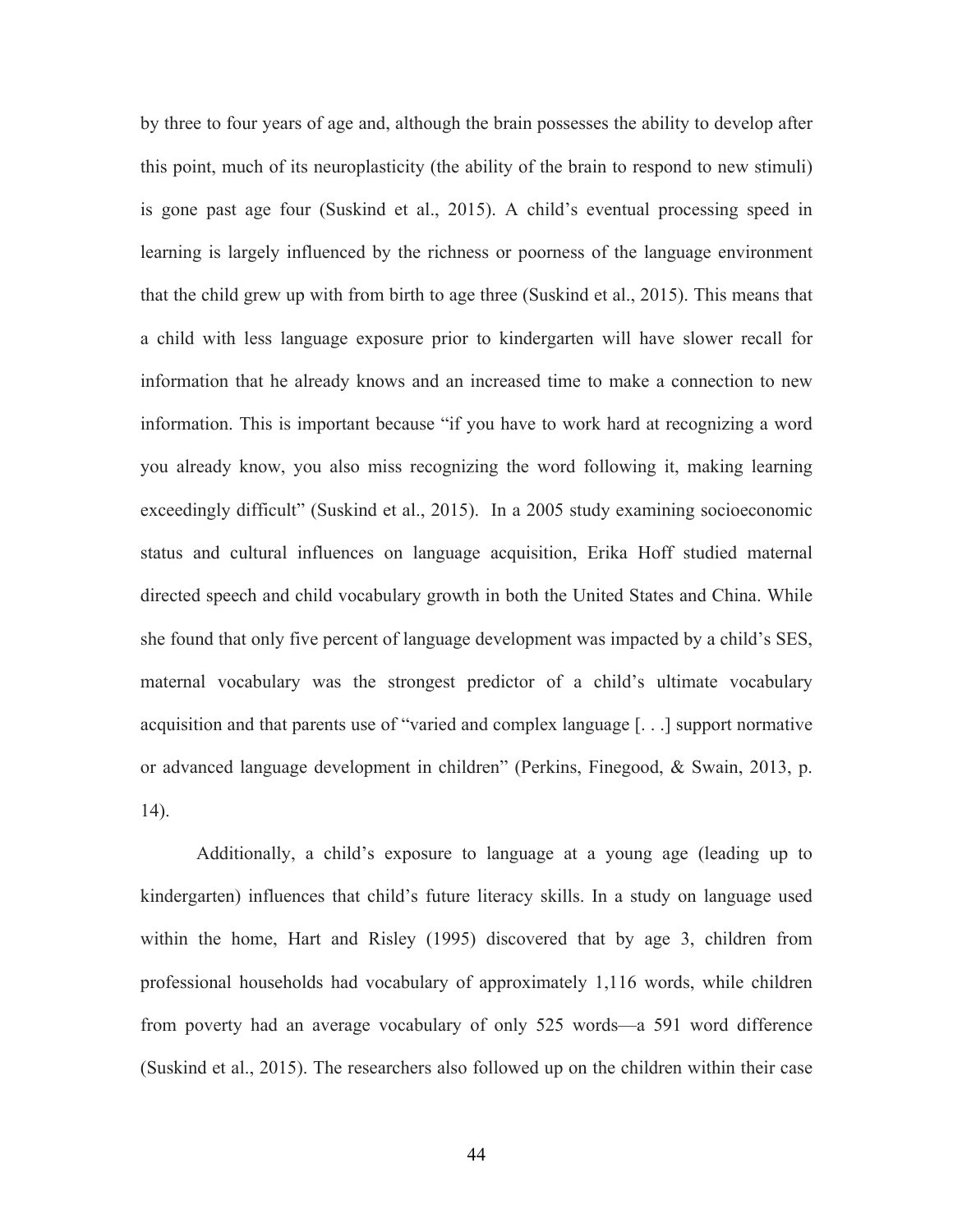study at age six to discover that the amount of talk children had been exposed to between birth and age three "also predicted their language skills and school test scores at ages nine and ten" (Suskind et al., 2015, p. 36).

Beyond quality exposure to vocabulary outside of isolation, language exposure and acquisition is affected by stress levels within a home environment . When a child is subjected to a stressed environment, his or her salivary cortisol levels increase and introduce stress hormones into the prefrontal cortex and amygdala, which weaken an individual's working memory and executive function (Perkins, Finegood, & Swain, 2013). Then, "dysregulation of stress response in educational settings likely interferes with the acquisition of language both directly by distraction and through adverse effects of executive function development" (Perkins, Finegood, & Swain, 2013, p. 11). This is to say, when a child is in a stressed environment continually, it hinders the brains ability to learn and to recall information.

Another area of interest in literacy instruction is the relationship between early childhood education and the acquisition of culturally relevant reading sources. Souto-Manning and Vasquez (2011) discussed trends in early childhood learning and the lack of diversity in literacy resources beginning with those intended for pre-kindergarten onward. They noted that due to the homogeneity of reading resources for early learners, "students of color are condemned to be invisible within the scope of an extremely narrow curricular lens" (Souto-Manning & Vasquez, 2011), and that despite efforts to create an online learning collaborative for teachers to share diverse instructional resources, there was a death of resources available to promote literacy from ages 0–5.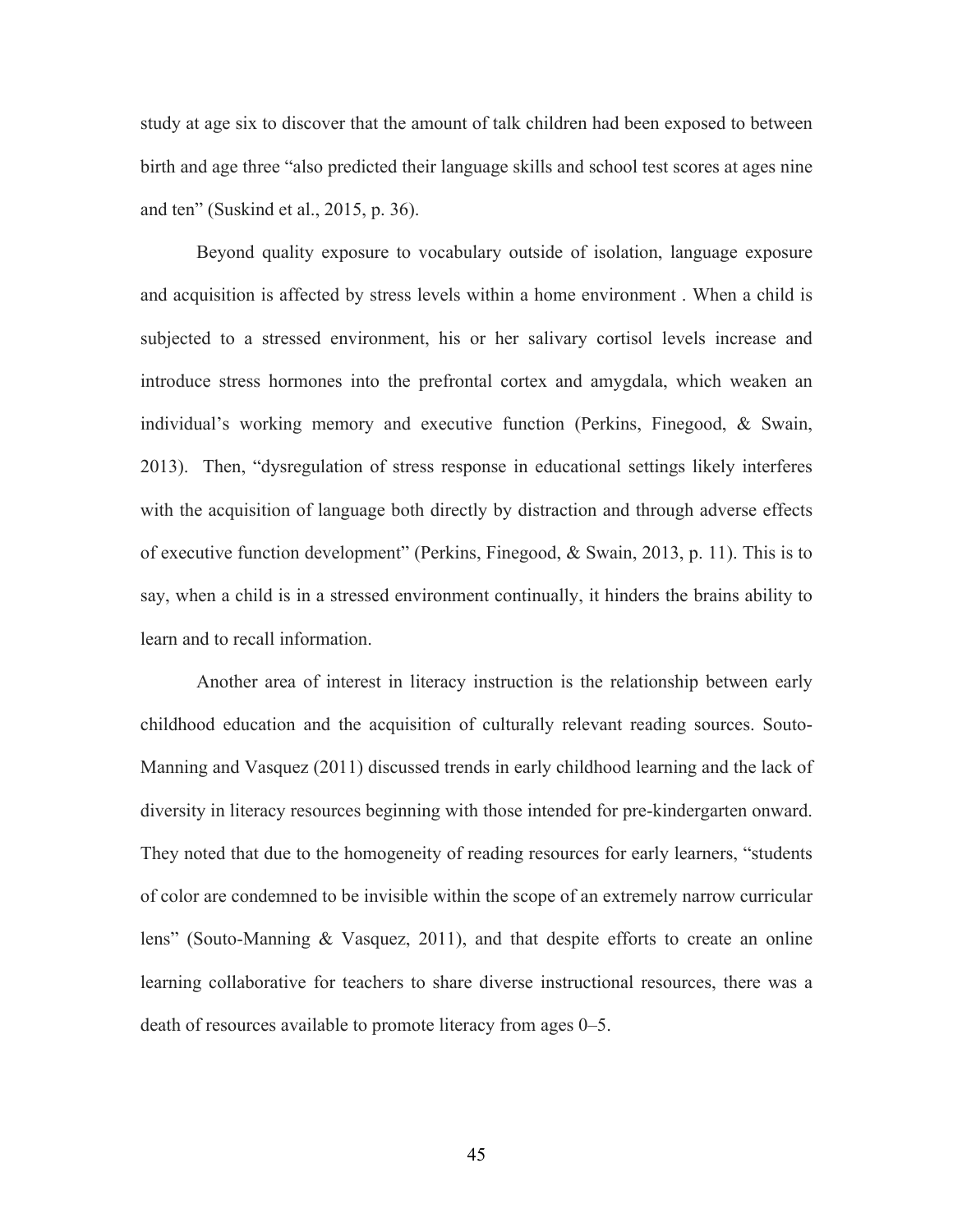One element of providing culturally responsive instruction to urban students is teaching the students academic language and structure in relationship to home language; in other words, the necessity of explicitly teaching students about the "code switching" that occurs with language between academia and the real world. Joann Larson (2006) argued a student's identity in early education is linked to her language and literacy learning and that as children are socialized to use academic language and school-based vernacular, they change the way their identity is shaped. In order to better connect literacy learning in the classroom to literacy experiences at home, teachers can involve students' knowledge of local context in literacy instruction and shift instruction from autonomous to multiple literacies (Larson, 2006).

The work of Carol Ann Tomlinson points to the importance of differentiation, identifying research from The National Association for the Education of Young Children that emphasizes the importance of differentiation in the classroom: "it is the responsibility of schools to adjust to the developmental needs and levels of the children they serve, and schools should not expect children to adapt to a system that does not address their individual needs" (Tomlinson, 2005, p. 183). Tomlinson asserted that differentiation is a means to maintain "equity and excellence in contemporary schools" (2005, p. 183) and to keep from educationally disenfranchising students of poverty. The purpose of differentiation should be to "move from one size-fits-all classrooms to classrooms that are far more personalized to address the diversity reflected in the classrooms" (Tomlinson, 2005, p. 184). Culturally responsive reading curriculum adapts literacy best practices to "fit" the needs of a diverse student population.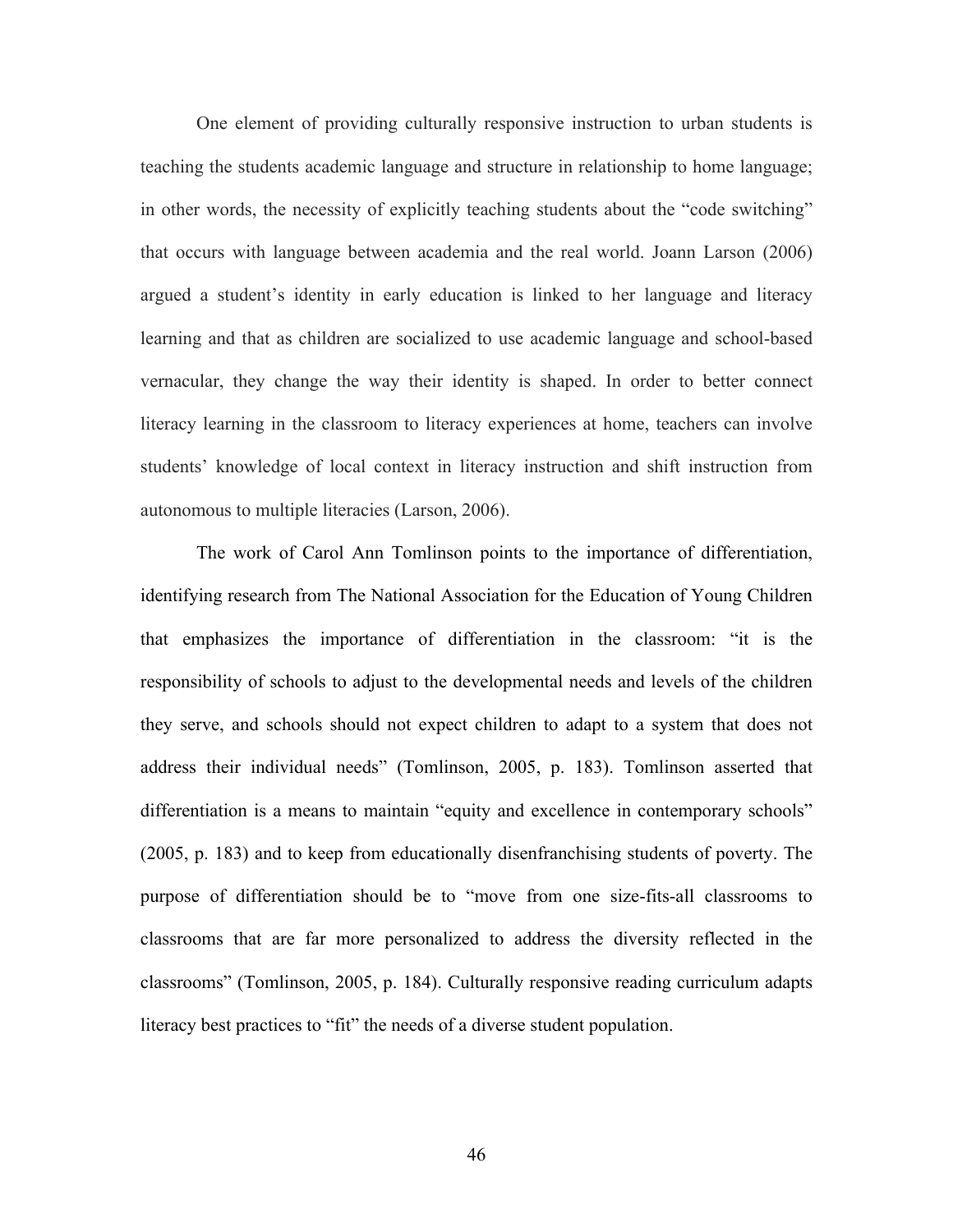Classroom differentiation is also based on researching centering on learning styles. The term *learning style* is used to refer to "the way individuals perceive and process information have been recognized as being an important factor related to the presentation of learning materials" (Yang, Hwan, & Yang, 2013, p. 185). More recent work on differentiation has focused on integrating several differentiation theories (cognitive, stylistic, etc.) into the differentiation in the classroom for each student, as "researchers have indicated the importance of taking multiple personalization factors into account in order to deliver effective learning systems to individual students" (Yang et al., 2012, p. 186).

#### **Conclusion**

This chapter reviewed research relative to the theoretical framework underlying my problem of practice. It also contextualized issues of literacy and culturally responsive teaching within a historical framework and reviewed relevant research to the problem of practice. The next chapter outlines the methodology for my research, establishes the context for research, introduces data collection methods and curricular design for the implementation, and outlines the structure I employed for culturally responsive teaching.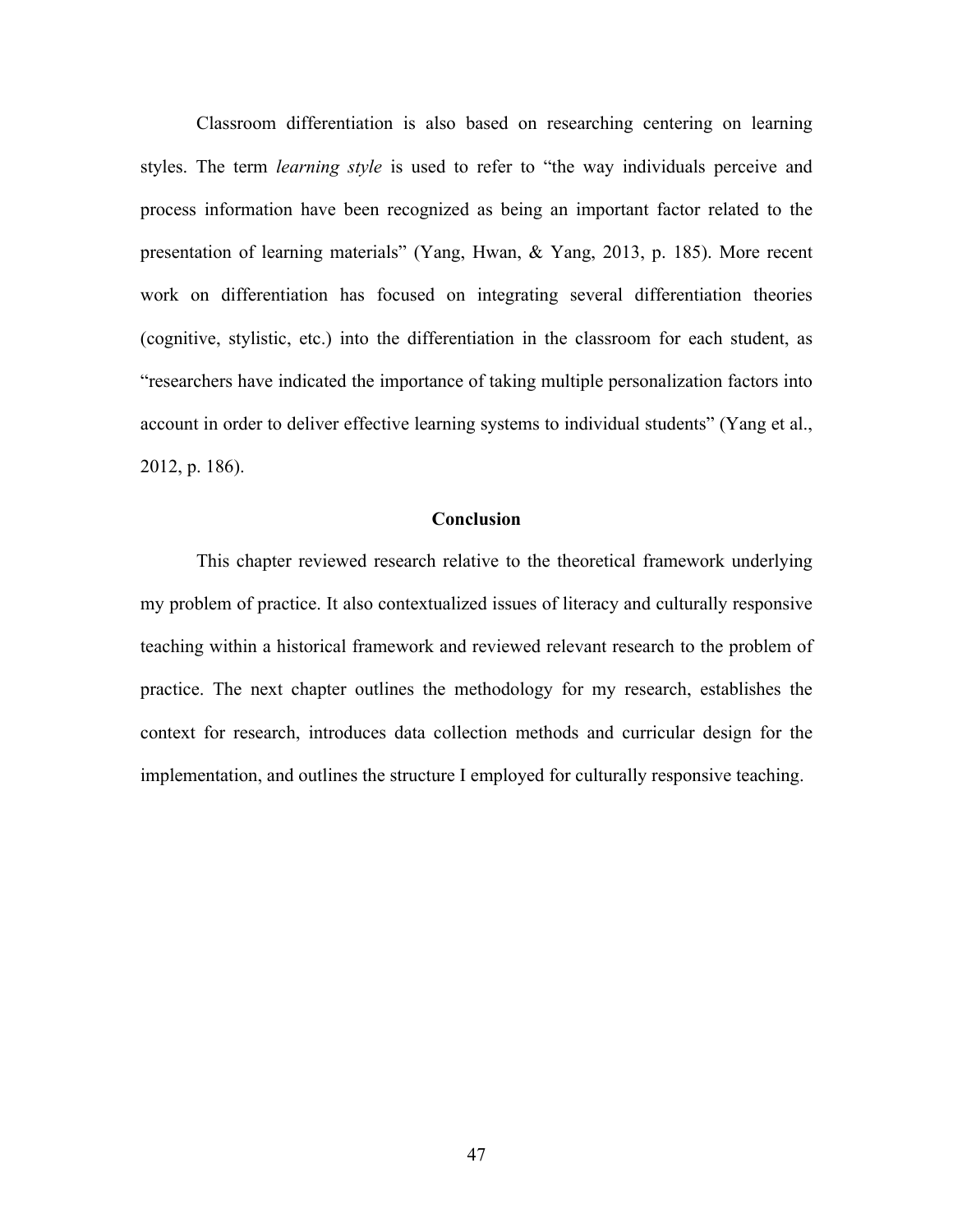### **Chapter 3: Methodology**

### **Introduction**

## **Overview of Problem of Practice**

The purpose of this action research study was to teach early literacy and phonemic skills to urban preschool students, aged 3–5 years, providing culturally responsive instruction to children who did not receive literacy instruction in their classroom. It also examined whether culturally responsive teaching could be used to effectively increase student achievement on an early emergent literacy skills assessment. The problem of practice addressed in this study was that a group of preschool aged students attending a state-funded daycare program did not receive literacy instruction prior to kindergarten, leaving them less kindergarten-ready with regard to literacy skills than their peers enrolled in the public school pre-k program. The intent of the curricular implementation was to provide opportunities to increase literacy, better preparing these students for kindergarten. In order to address the problem of practice and to assist students in their development of a solid foundation for kindergarten literacy, I focused on how to provide targeted literacy instruction through a culturally responsive framework.

### **Research Question**

This research study seeks to answer the following question: What are the important factors to consider when designing a culturally responsive reading curriculum for pre-Kindergarten, urban youth?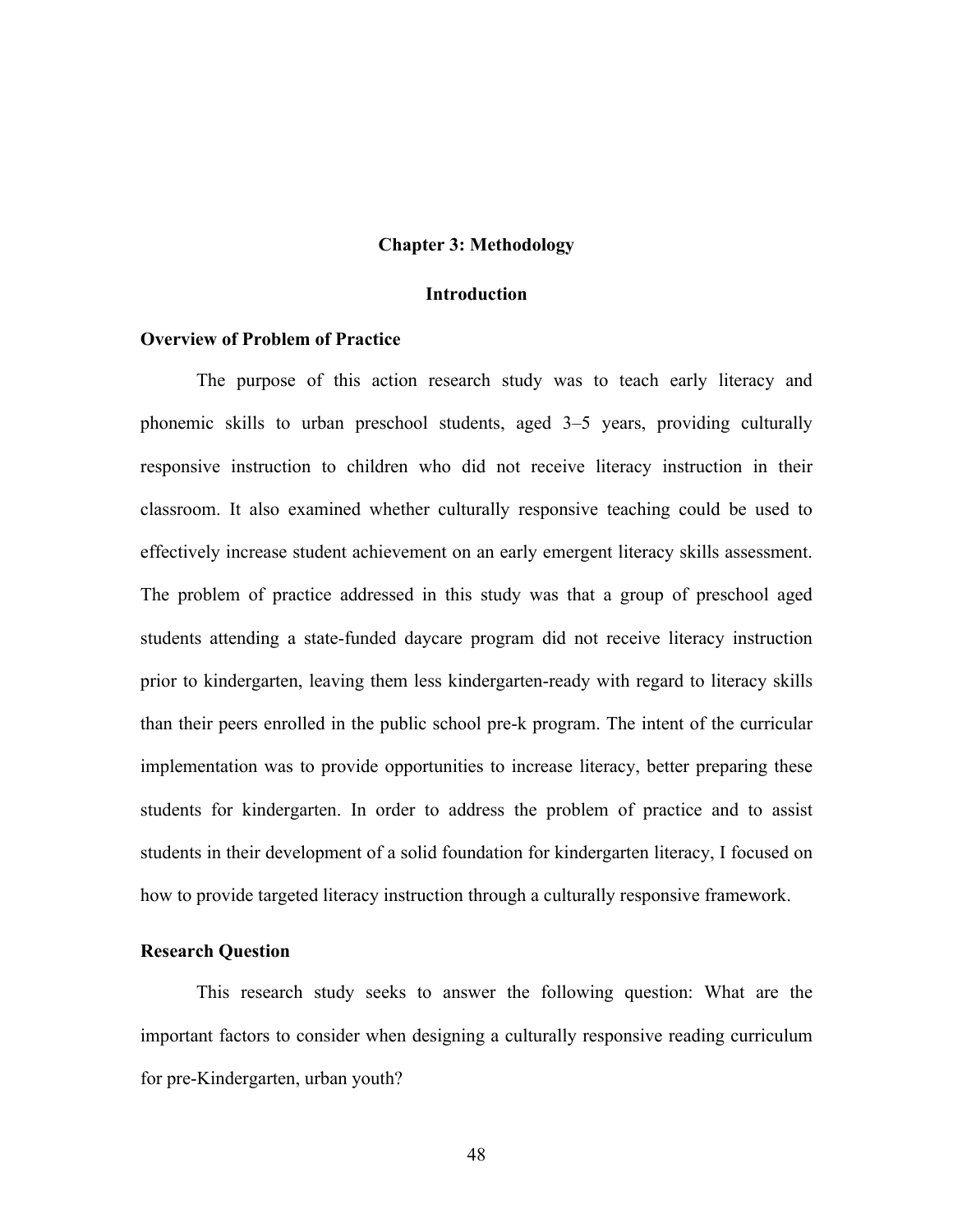- a. Can culturally responsive teaching be used to increase preschool literacy skills?
- b. What is the influence of a culturally responsive literacy curriculum on urban preschool students?

### **Theoretical Framework**

The central focus for my theoretical framework was culturally responsive teaching. Culturally responsive teaching asks teachers to consider the varied perspectives and life experiences of ethnically diverse students and integrate those into the curriculum to make learning more meaningful to the students and increase achievement when students are taught through their own cultural and experiential filters (Gay, 2002). The purpose of culturally responsive teaching is to improve academic achievement for ethnically diverse students by increasing instructional capacity in the classroom through preparing teachers with the knowledge and skills necessary to relate to their students and find more suitable instructional resources that students might not be forced to ignore their own culture in favor of European American cultural norms in order to learn (Gay, 2002). Though there are many means by which a teacher employs culturally responsive instruction, the main tenets of culturally responsive teaching employed in my study were: (a) providing affirmation and creating a culture of high expectations for learning, (b) student centered instruction with active teaching, (c) the importance of interpersonal relationships, (d) the cultural re-orientation of the teacher, and (e) reshaping the curriculum.

Critical race theory helped govern this study, as I specifically sought to redress the educationally ingrained racism in a Southern coastal town by affecting marginalized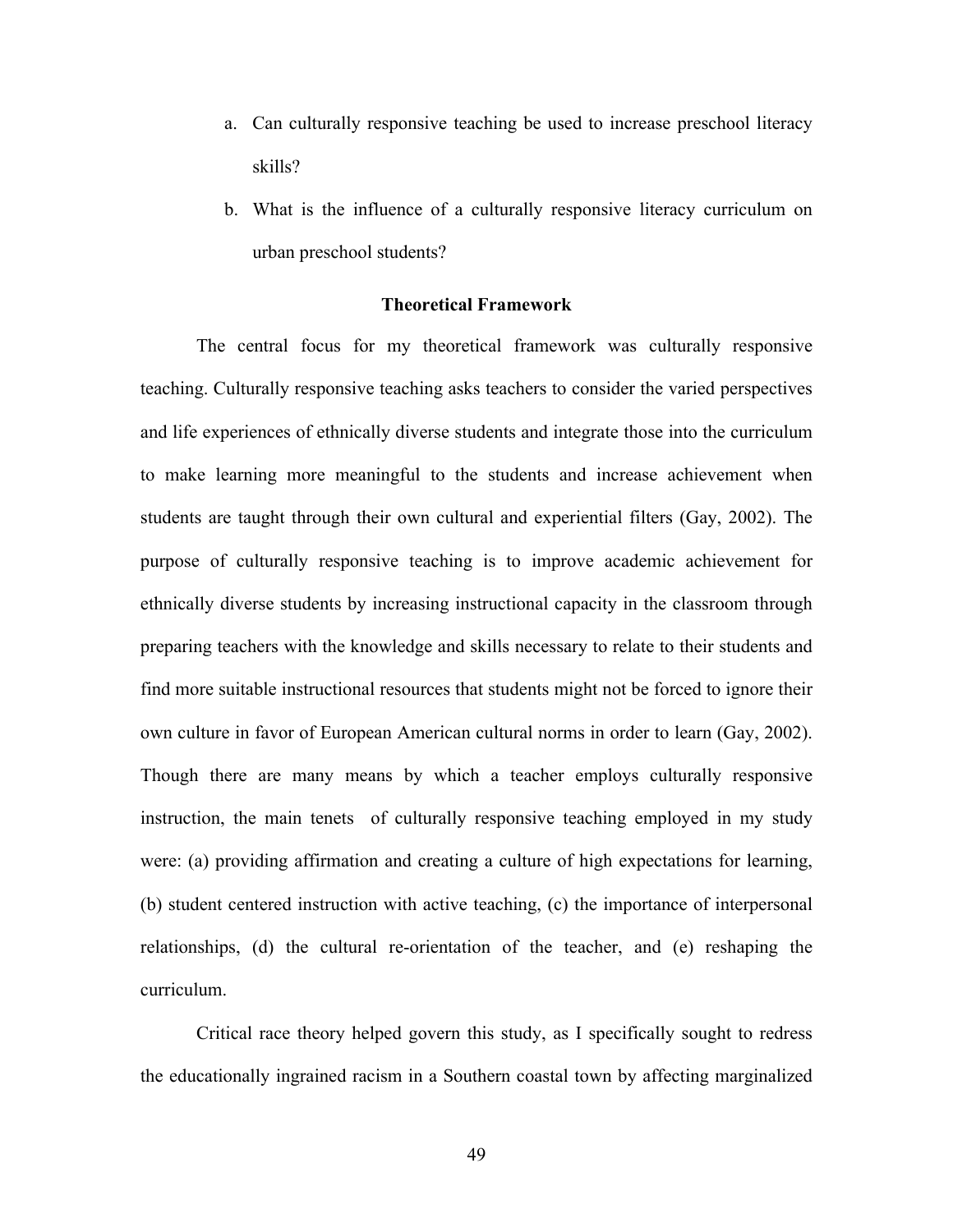students in one state funded preschool program. My research focused on how to help children transcend the barriers they faced because of unequal life opportunities as preschool students.

### **Chapter Organization**

In this chapter, I review information pertinent to my methodology, beginning with the rationale for selecting a qualitative case study model using an action research design. Additionally, in order to provide context for readers, I provide a description of the participants and their background to help readers understand the necessity of a modified curriculum meant to meet the needs of diverse learners.

After providing a framework for understanding the context of my research, I detail my research methods, including which data collection methods I used and how those were consistent with those of a qualitative case study, especially in a setting working with young children. Lastly, I provide a description of my methods for data analysis and information concerning any ethical concerns arising from a study working with children.

#### **Research Design: Methodology**

#### **Action Research**

Action research is, by definition, any research that a practitioner undertakes in order to improve his or her practice (Corey, 1954). In my specific case, this means that as an educator, I identified an issue I saw in education through working in my own classroom and implemented a change in order to attempt to remediate this issue. I used action research to study an authentic classroom environment in order to improve the quality and efficacy of instruction occurring therein (Mertler, 2016).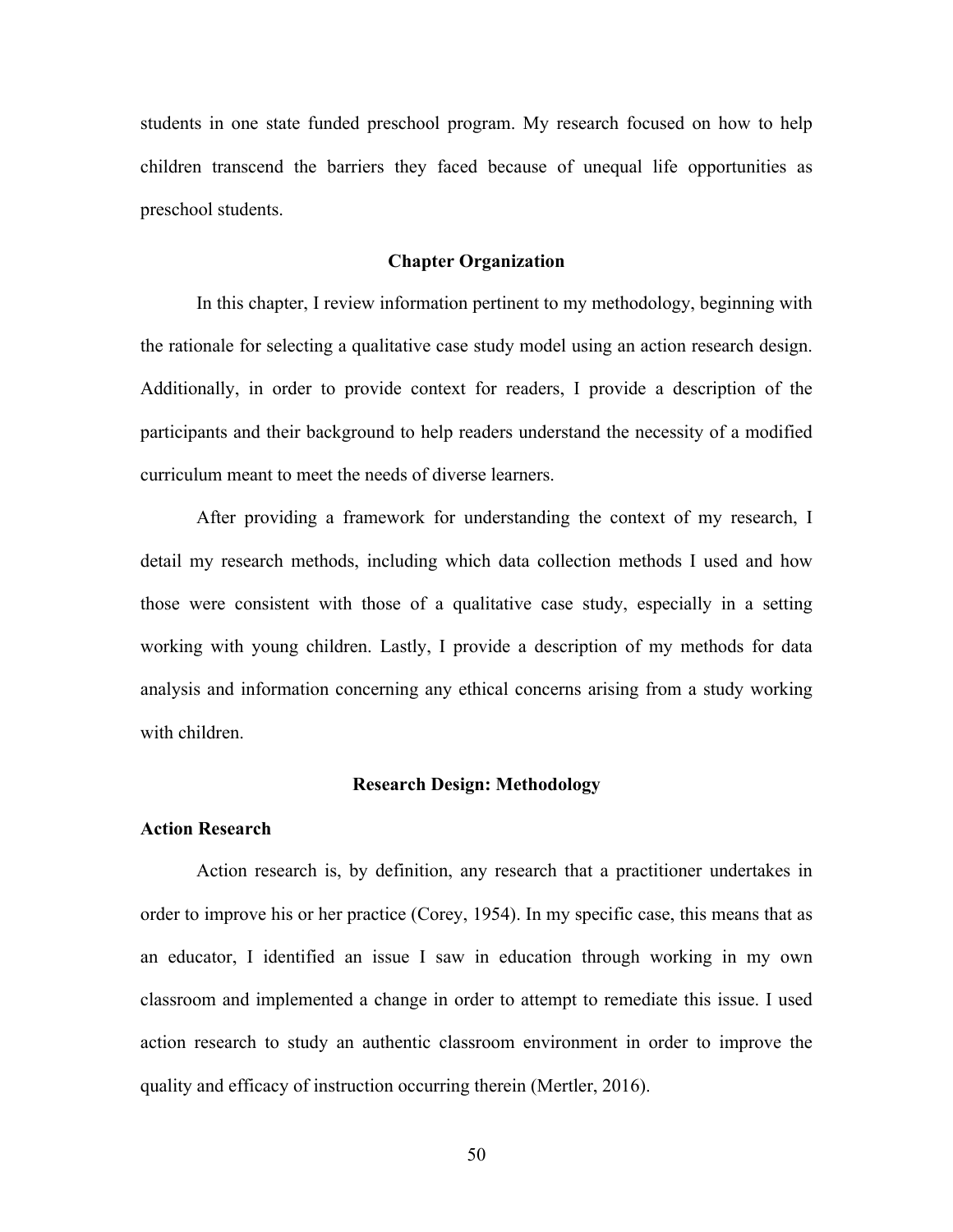Action research is well suited for this study because I was focused on crafting culturally responsive early reading interventions and implementing these strategies with a group of preschool students. As action research seeks to solve a specific problem, it was useful in this study, which set out to examine ways in which a student's reading skills could be increased by helping them to develop basic early literacy skills (i.e., early emergent and phonemic) in order to provide a foundational knowledge with which to enter kindergarten.

Additionally, action research focuses on changes at one specific site. In this study, I was focused on one preschool classroom at a federally funded childcare site. One of the goals of action research is to offer a strategic, organized process for current educational practice to be refined to become more representative of best practices (Mertler, 2016). For this study, I focused on improving instruction in a classroom that otherwise lacked research-based, targeted instruction in literacy.

Action research allowed me to use my literacy instruction background to interact with and assist the classroom teacher at the childcare site in order to help her develop her own instructional strategies that in turn would allow her to provide quality early literacy instruction after I completed my research. Furthermore, action research has long been a tool used to enact changes to aid disenfranchised students and is "an ideal mechanism for the advocacy of social justice within educational contexts" (Mertler, 2016). In this instance, it allowed me to enter a setting with bright, systemically underserved preschoolers and provide them with quality instruction so that when they enter kindergarten, they possessed literacy skills commensurate with their peers who attended the public school pre-k program.

51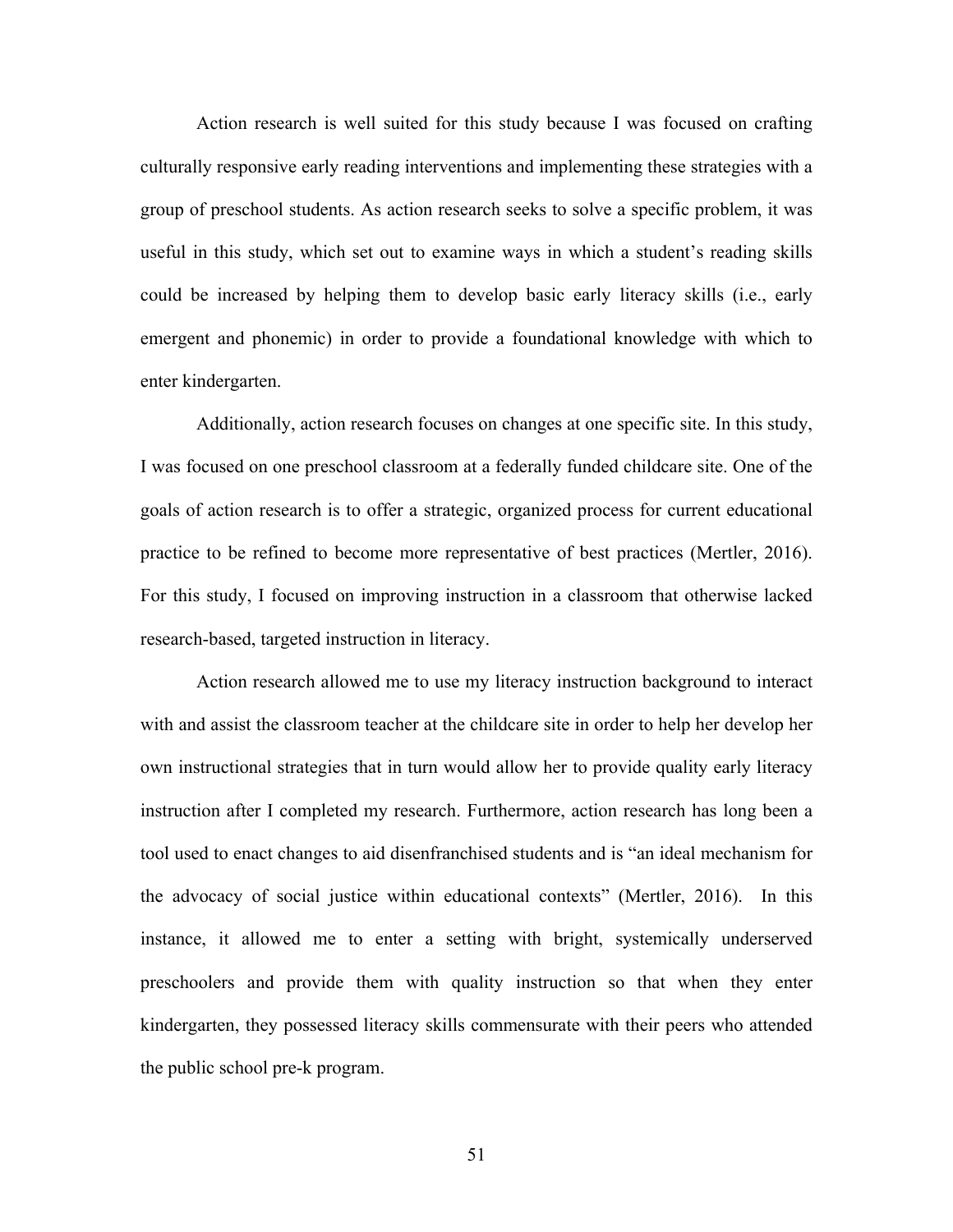Additionally, case study research is iterative and requires cycles of planning, acting, and reflecting. I initially entered the classroom with preconceived ideas concerning how instruction would function within the classroom. During the research period, after spending time interacting with the children and learning about their backgrounds and environment, I experienced a paradigm shift, from which I developed a culturally responsive instructional unit focused on rhyme and emergent literacy skills. Then, after implementing this portion of the unit, I further modified instruction for the remainder of the unit that focused on phonemes.

# **Case Study Research**

With a background in English and teaching reading, I approach the world from a narrative point of view. I have always been interested in understanding the "complete" picture of an event and often find research lacking when it comes to describing the individuals involved and the setting in which a study takes place. It was important to me, in conducting my action research, to give readers a holistic view of my research and a case study allowed me to do so. By employing a case study structure, I was able to provide a detailed descriptions of my research site and participants. Further, I could spend time qualitatively looking at a curriculum and how to design and implement it to best meet the needs of a specific group of students. In writing, using a case study allowed me to provide vignettes that embodied my use of culturally responsive teaching in the classroom.

Additionally, this curricular implementation worked well as a case study because it allowed me to closely look at the skills of one small group of students and understand how their backgrounds and experiences shaped their literacy experience. I was able to get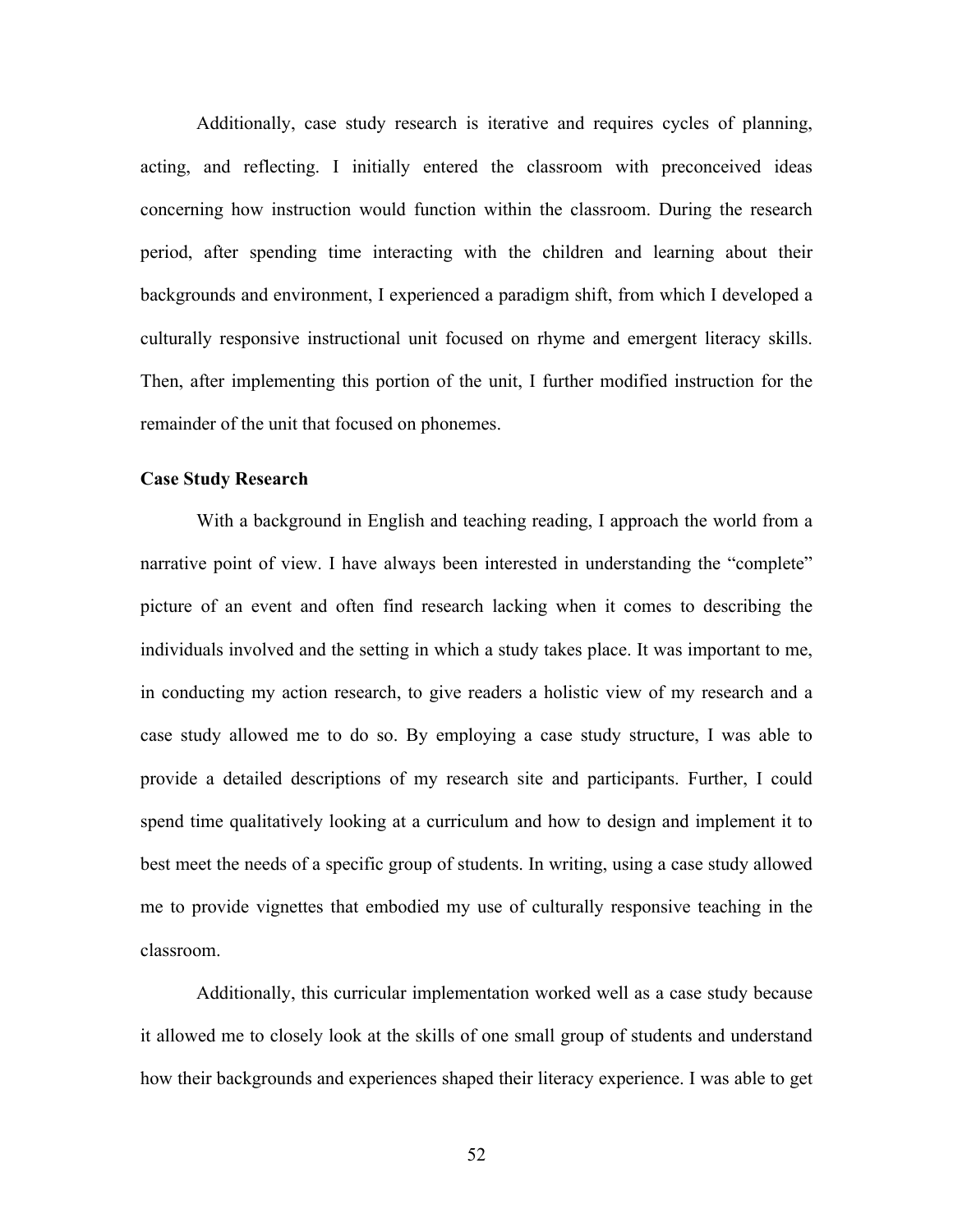an intimate look into staff and family dynamics and how those impacted the young students with which I worked and then share that information. Though case study research is not generalizable, there is certainly the potential that other researchers could extrapolate similarities between this case and their own experience so that they might be better informed in finding curriculum materials to best meet the needs of their students. My research question focuses on the implementation of a culturally responsive teaching curriculum developed with no-to-low cost materials that would be widely available to a childcare preschool teacher who might not otherwise have the educational background to design her own materials or the knowledge to use such materials with efficacy.

Data in this implementation was collected through a pre-post skills assessment administered by the researcher and through researcher conversations and observations as part of gathering data for descriptive statistics for my case study. Also, a case study attempts to illuminate a decision or set of decisions—in this case pre-K literacy instructional materials and methods, and why they were selected to address the needs of the target population, how they were implemented in the classroom, and what the result was on early literacy skills. The use of a case study allowed me to study the context of this implementation with great detail, as the context was an important factor in determining curricular resources so that the materials meet the diverse needs of the study participants.

By using a case study design, I was able to examine qualitative research that further allowed me to understand the complexities of the learning environment I was entering, while simultaneously developing, implementing, and studying the effect of the curriculum implementation in the most detailed way possible. Additionally, this research

53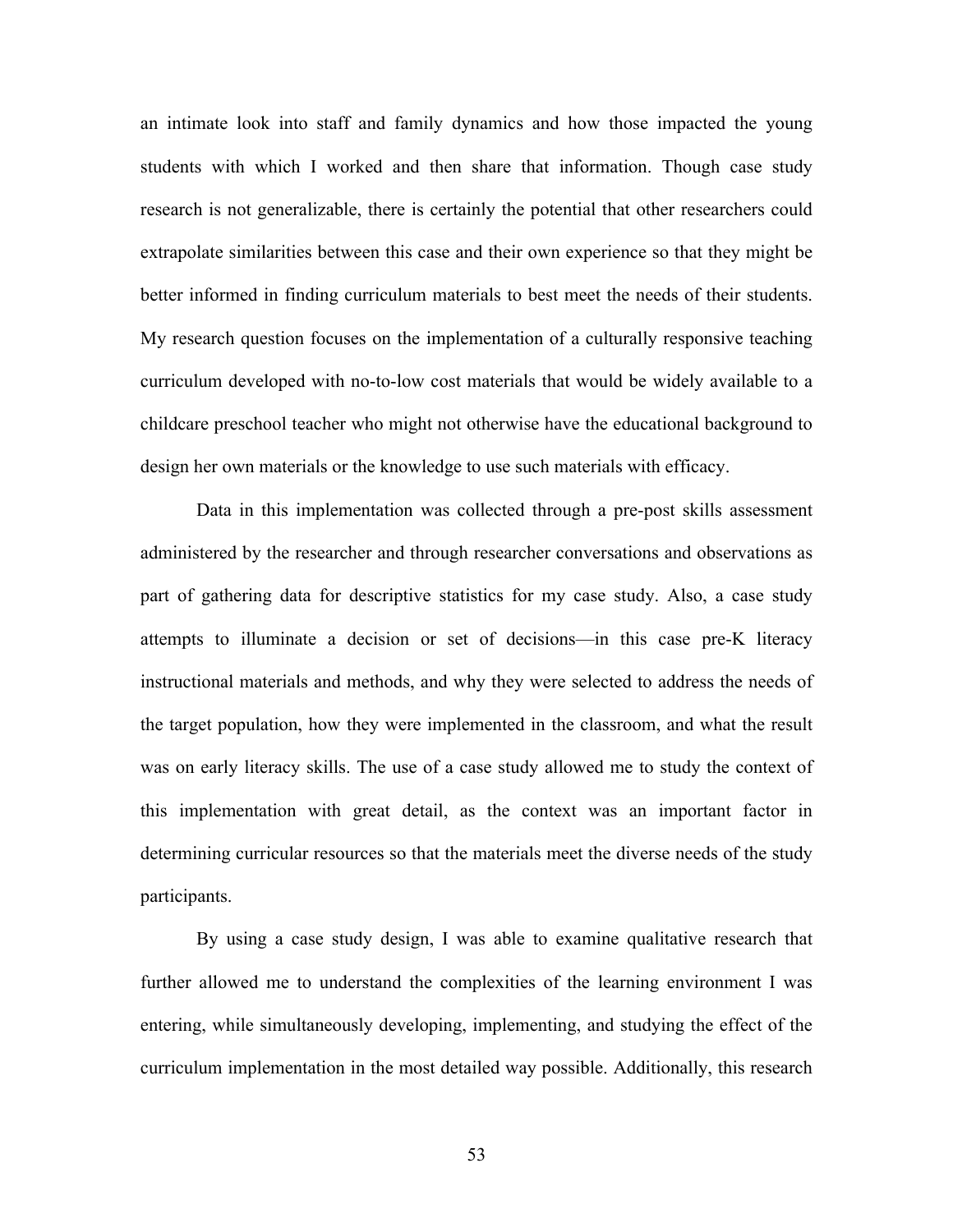uses a critical theory perspective to focus on empowering at-risk preschool students to become more proficient in early literacy skills so that they are able to transcend the constraint of low-quality early education placed upon them due to the poverty into which they were born; it also allows the use of a theory lens is associated with qualitative research (Creswell, 2013).

### **Context and Positionality**

### **Context and Participants**

The case in this research study is bound as a classroom of seven pre-kindergarten students. The case examines the students' emergent literacy skills, primarily focusing on the set of skills attributing to a child's phonemic awareness, which is a metalinguistic skill that allows a child to develop more complex literacy skills (i.e., analysis and reading fluency) later in their academic careers (Brown, 2014). Excluded from the case, but present within the context of this study, are three other students in the classroom. These students were excluded due to the infrequency of their presence during the data collection period, as two of them were only present during the last ten minutes of instruction and the other two were present so infrequently that they missed the pre-assessment, intermittent assessments, and the post assessment.

The study takes place within a federally funded child care attended by students age 0–5 for varying durations throughout the day. The daycare is located in a high-crime, low income, urban part of a coastal southern city. The child care center has been in existence for approximately four years, and more than 90% of students in the facility attend through federal assistance programs. It is divided into four classrooms, the oldest of which receives an hour of instruction each day, broken up into a 20-minute circle time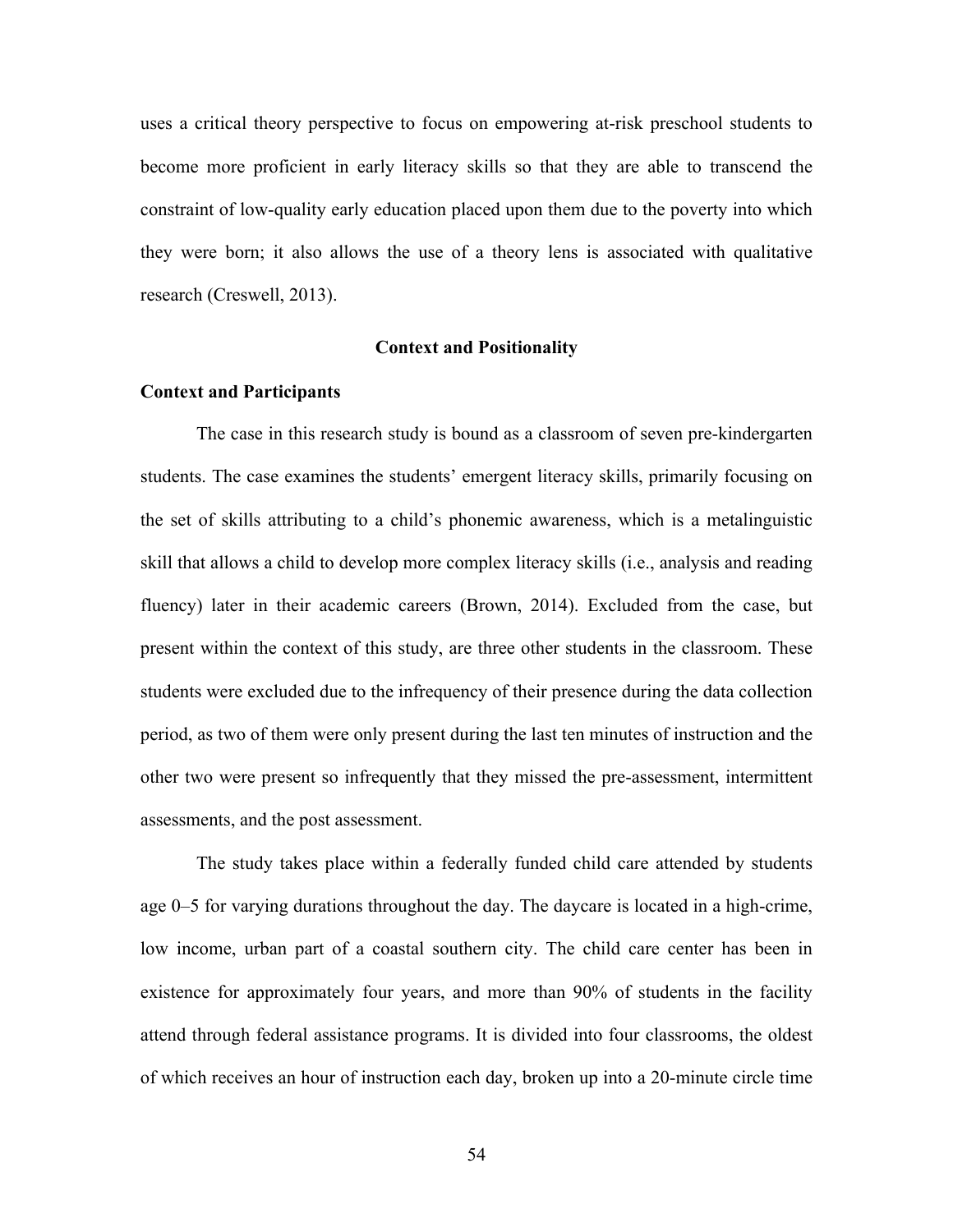and 40 minutes of rotating students through one academic station meant to reinforce the learning of the week. The center has received several grants to help improve instruction through teacher development, but a high turnover in staff makes it difficult for consistent implementation. Child care workers at this facility make slightly more than minimum wage and have no educational requirement, only background checks required by the Department of Social Services.

The classroom itself contained a carpeted area with various play-based learning centers (musical instruments, kitchen, baby dolls, dollhouse) and a tiled area with two tables for learning and snacks. The tiled area regularly had food left on it from various points in the day.. The carpet was vacuumed, though it had various stains on it. One time when I arrived, there was a large wet spot underneath where one child had napped, and I was instructed not to touch it because a child had urinated on the carpet, though the urine spot was not disinfected or cleaned during the duration of my stay. The walls were brightly painted and displayed current student craft projects, though they lacked literacy tools like the alphabet, word walls, or printed instructional materials. The classroom had two windows, both of which had mini blinds that were broken and so remained closed. One day when I arrived, I was surprised to see a child's chair sitting in the window, and I was informed that the room was overly warm and as the window was non-functional, a chair had to be placed in the window to keep it open. The classroom possessed a small classroom library of approximately 15 books when I began my study, many of which were missing pages; one-third of the books were picture/word books usually associated with children that are just learning to speak and used as a vocabulary building skill. I inquired to the teacher about the existence of any other books in the classroom and she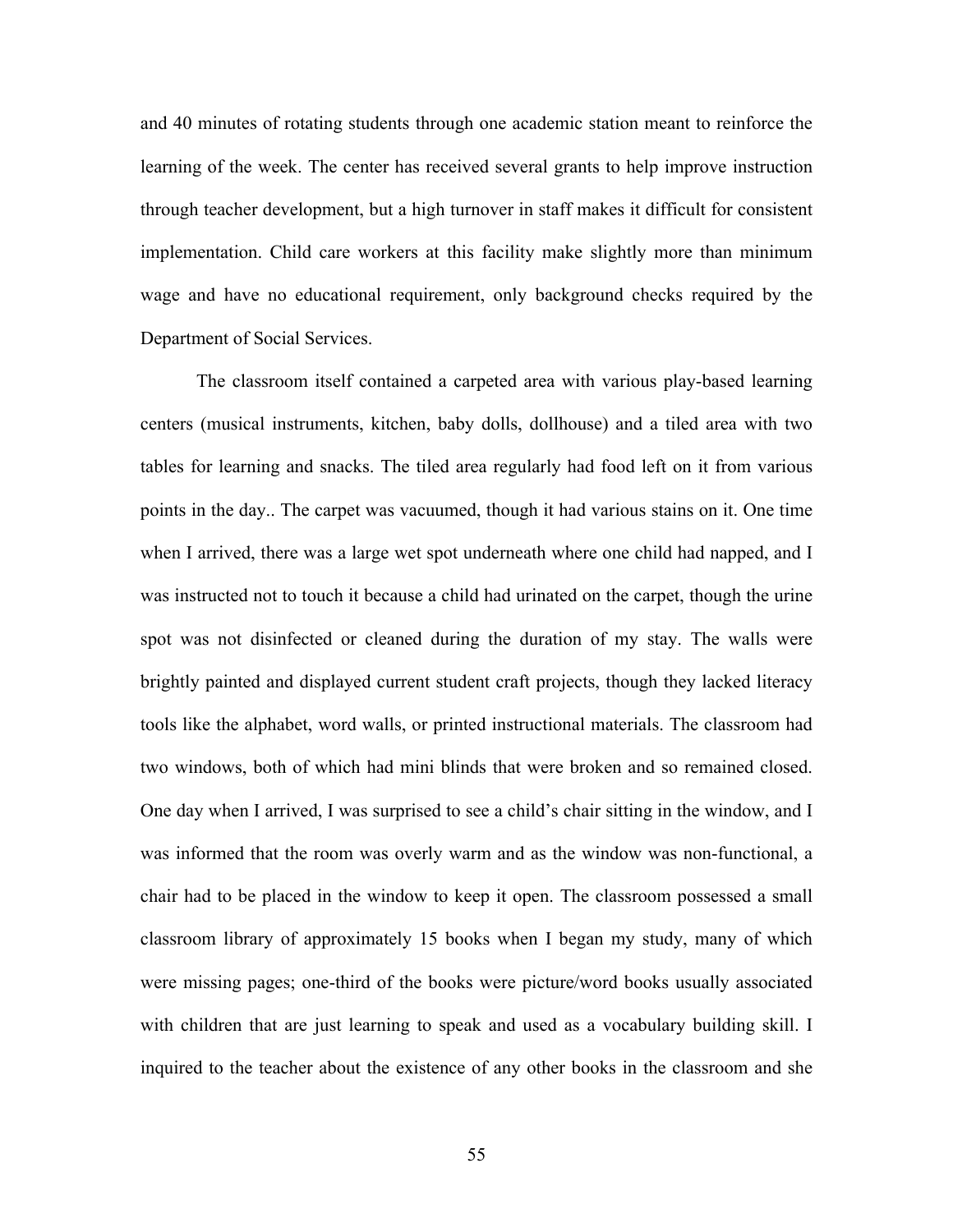opened a cabinet that had 10 more and told me that was where the "good" books were kept so that the children did not ruin them.

The social-emotional climate of the classroom ranged from subdued to hostile. Though I could tell that the teacher cared about the students, she often voiced her frustration at them and about them concerning behavioral issues. In one instance, a child was loudly reprimanded and the tense silence that followed was palpable (even I felt awkward). Children were given short directives and were not engaged often in conversation. The radio was almost always playing the top 40 hits station in the background, making it difficult to focus. That being said, after I had been in the environment for 10 or so doing visitations, the children would run up and hug me goodbye before leaving. They regularly shouted upon my arrival and asked about how my daughter and I were doing. The children demonstrated a great capacity for love and a desire to have meaningful relationships with adults. They readily shared information about their lives and interests.

The curriculum implemented in the classrooms at the time of this study (fall of 2017) was assembled by an individual who had been in the childcare industry for more than ten years and had participated in state-run childcare courses through the state's department of social services, but who did not possess a degree or specific training in the field of education. She provided resources to three separate daycare centers and used the same curriculum to each, despite dramatically different socioeconomic and racial demographics between each center. As an outsider to local culture and community of this study, she provided resources that the classroom teachers were often unsure of how to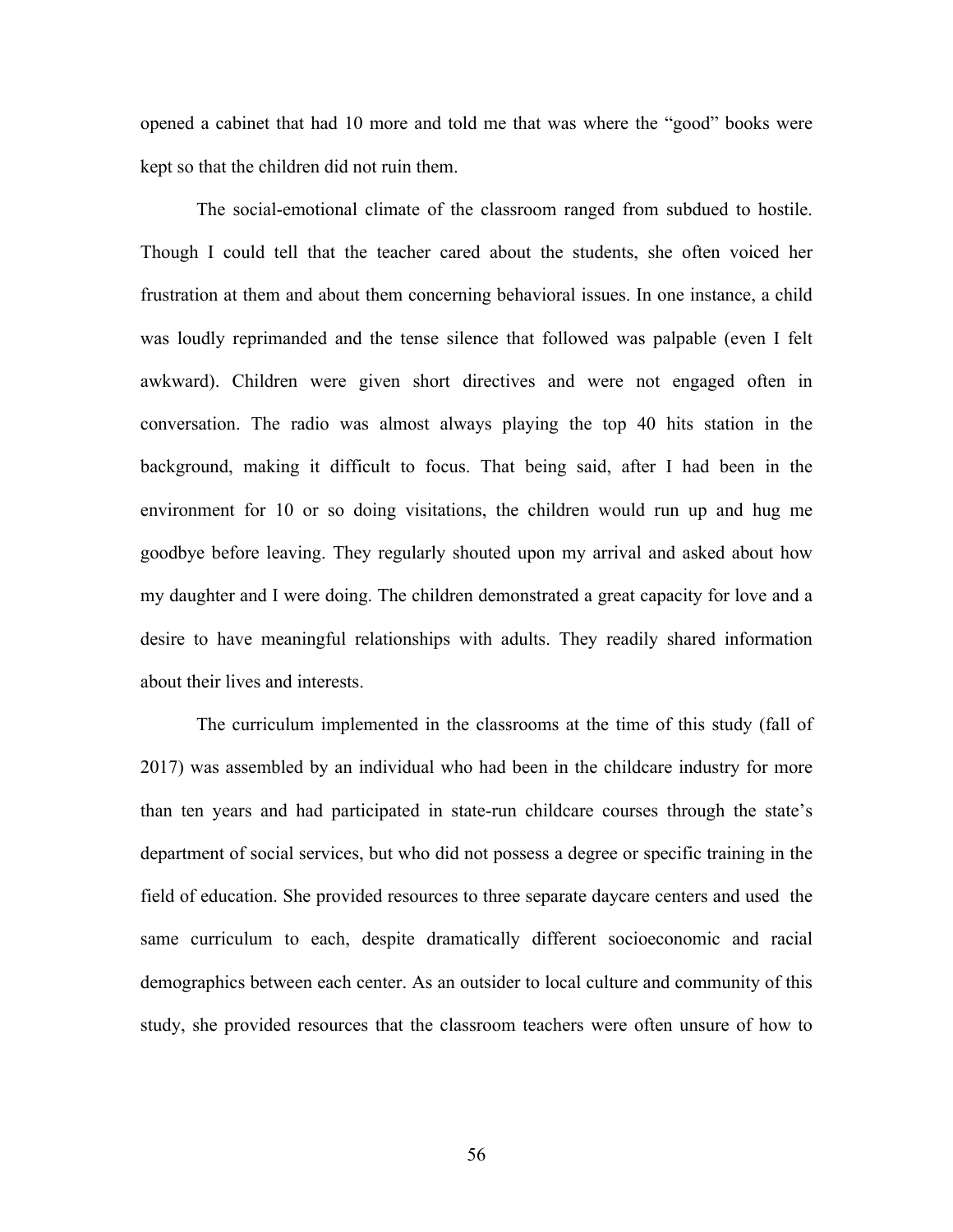implement. Because of this uncertainty, many classroom teachers decided to forego any implementation.

The classroom teacher within this case study had an Associate's degree from the local technical college, with the primary focus in her coursework in business. She had been in the same classroom for one year and had been identified by the child care center owner as having a "desire to help the children" but the teacher self-identified as "not knowing how to teach these kids what they need to know.". She attended a local high school and possessed a deep understanding of the economic and social challenges facing students in her class, as she had personally encountered similar educational outcomes and experiences as a child. Her child was a member of the class, and her desire to be with her daughter during the day, though still necessitating employment, led her to seek out a job in child care.

The study group was made up of students in the 3–5-year-old classroom, present for between eight and ten hours each day. Though the class fluctuated in attendance, there were regularly seven students present, five boys and two girls. The names given in this study are all pseudonyms. The first student, Jamar, is the only one of seven to come from a two-parent household and is also the only student who has a college-educated parent (a nurse). Another male student, Jose, lives with his grandmother and aunt, as his mother is recently deceased due to a drug overdose; he does not have contact with his father. The third male, Lebron, lives with his mother, who is unemployed. The last two male students, KeShawn and Deonte, are brothers and live in a homeless shelter with their mother who works part time at a beachwear store. The two remaining female students, Kalisha and Jaylin, live with their mothers; one mother is the classroom teacher at the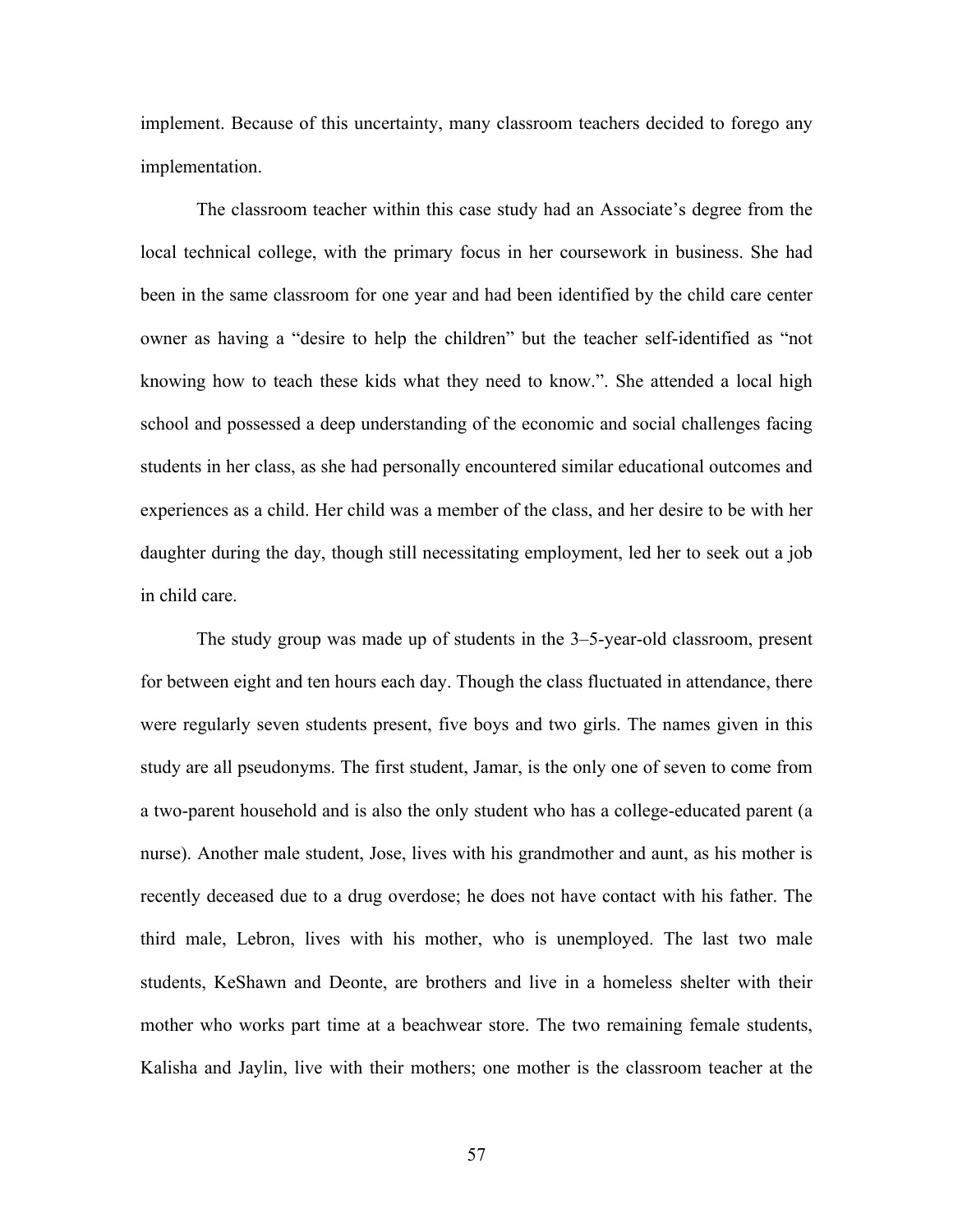childcare facility and the other student's mother is unemployed and seeking education part-time at a technical school. An eighth student, Crystal, joined the class mid-way through the instructional unit and missed the pre-assessment but data available on her is present in Chapter 4 concerning phonics instruction. Crystal comes from a two-parent home, in which her college-educated mother is a music teacher and her father is a police officer.

Two students joined the class for after-school care shortly before I left the research site each day, as they are enrolled in special education preschool classes through the public school system. One additional female student was present for a partial week every third week because her custody is split between both parents; she was only present when visiting her mother during the instances where her mother is also working. I did not include these students in study results because of their limited time present during the implementation.

Further, context is deeply important in understanding the experiences and outcomes of the preschoolers with whom I worked, and the need for transformative learning experiences, given the lack of experiences allotted them in their current educational setting. Because the societal norms in this Southern coastal city impacts learning opportunities for children due to lack of regulations governing education required to teach in a preschool, critical race theory can be used to identify how the depth of life experiences experienced by these urban preschoolers influenced their learning. Critical race theory also takes into account the structural issues in education, such as teacher training and knowledge, which became an important consideration so that the students could continue to benefit from my research after my implementation had ended.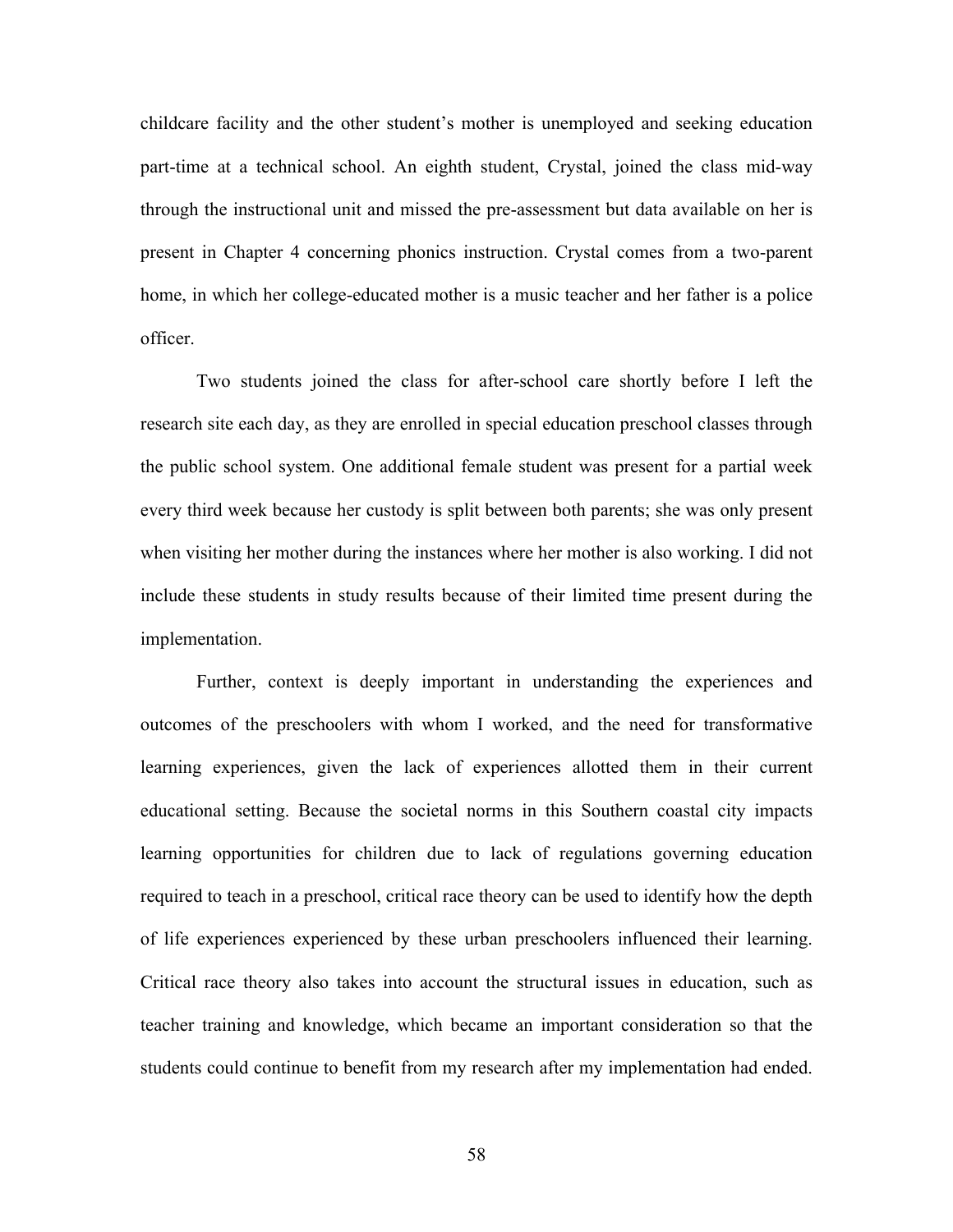I worked with the classroom teacher to provide her with materials and experience to provide students with greater learning opportunities after my instructional units were complete, and she provided me with a greater depth of understanding into the lives of urban preschool students. Without the classroom teacher explicitly explaining the culture and background of many of the students in the classroom, I would have been ill-equipped to meet the needs of all of the learners in the room.

### **Positionality**

In using a culturally responsive teaching framework to analyze my data, it is important to first position myself as a researcher. My background in literacy came from the six years I spent as a middle school English and social studies teacher invested in reading skill instruction, along with the three years I spent writing English curriculum for my district aimed at providing standards-based instruction that also improved reading test scores. After leaving public school to teach preschool to spend more time with my own child, I spent three years teaching reading to four-year-olds at a private, Christian preschool.

One potential issue in using culturally responsive teaching as a means to analyze data is that as a White, middle-aged, affluent female, I lack first-hand knowledge of the life experiences of African American preschoolers in poverty. Culturally responsive teaching theorists contend that only researchers of color can understand the unique experience of students of color, and that as a White researcher, I have benefitted from White privilege and the socially material benefits that bolster and sustain that privilege (Brown, 2016). Additionally, since culturally responsive teaching seeks to "excavate how race operates in society and in schooling" (Brown University, 2018, p. 13), despite a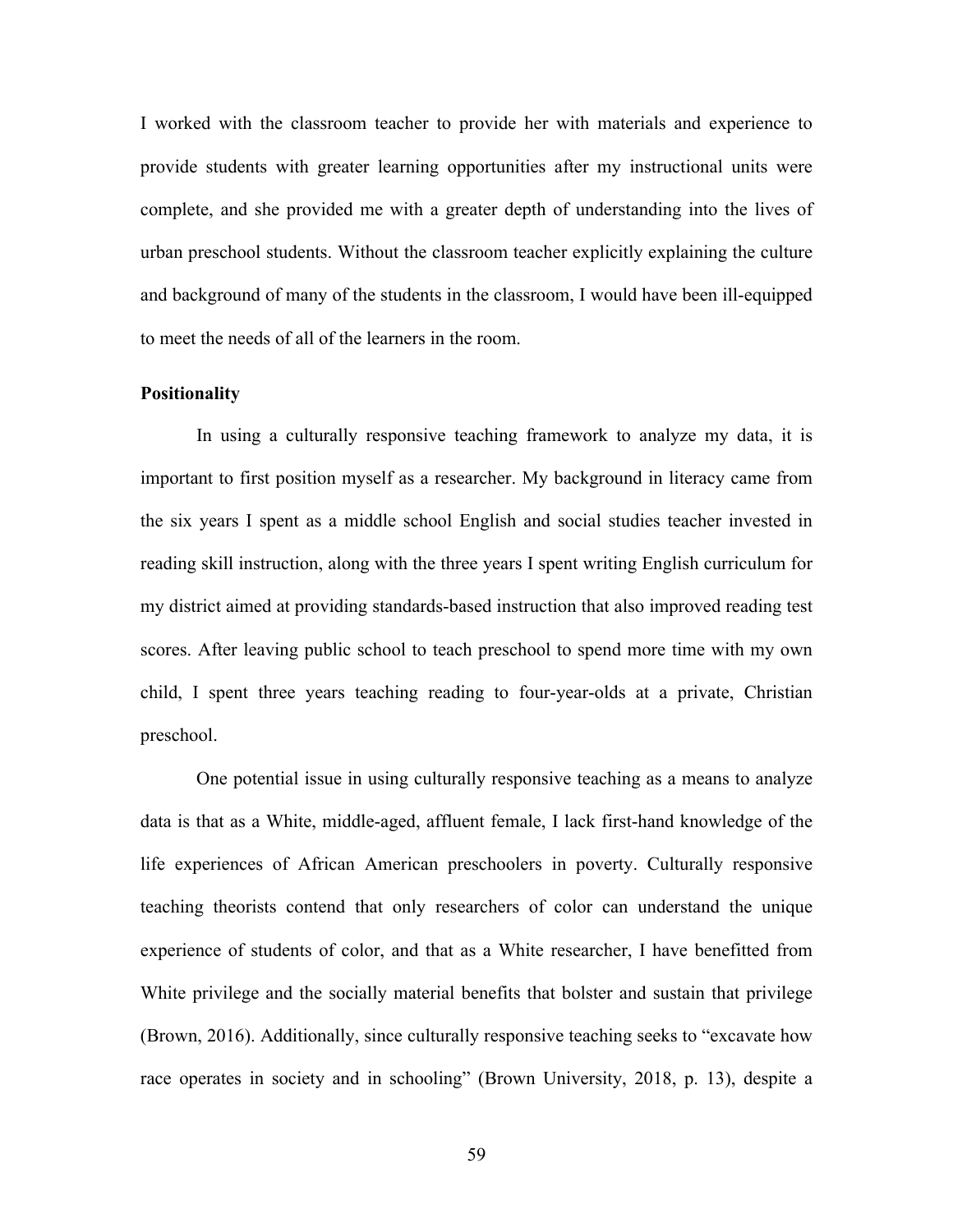desire to help achieve the critical race theory goal of racial redress and equality, I am very aware that I am coming in as an outsider to the culture established within the daycare classroom and the culture of the local community at large. As a researcher, it is important that I explicitly explore my biases as a White female in a classroom and how my experiences and understandings differ from my students. The qualitative data collected as a part of this study is mediated through me as a human instrument, and so I needed to be very careful to reflect on the observations I made within the classroom and how my biases affect them

Further, given the nature of this study, I began as a physical outsider to the group, and as I spent time getting to know the teachers and students in order to develop an appropriate curriculum and implemented and took notes about implementation, my role shifted from an outsider observing the group to an insider implementing curriculum. This transition makes my implementation notes more subject to bias. In this project, I was a learner along with being an educator. I possessed knowledge of literacy instruction but not of how to provide culturally relevant instruction to the students and, initially, wasn't completely familiar with the culture of the group. Despite learning immensely along the way and trying my best to integrate this new learning of my own into instruction, there are certainly mistakes I made, which I discuss in greater detail in Chapter 5.

#### **Data Collection Methods**

Data was collected through a pre-post assessment and a research journal. Data was collected Mondays, Wednesdays, and Fridays during the data collection period from 2–3 pm. I hand recorded all data either immediately (in the case of assessments) or immediately following (in the case of descriptive and evaluative notes) the data collection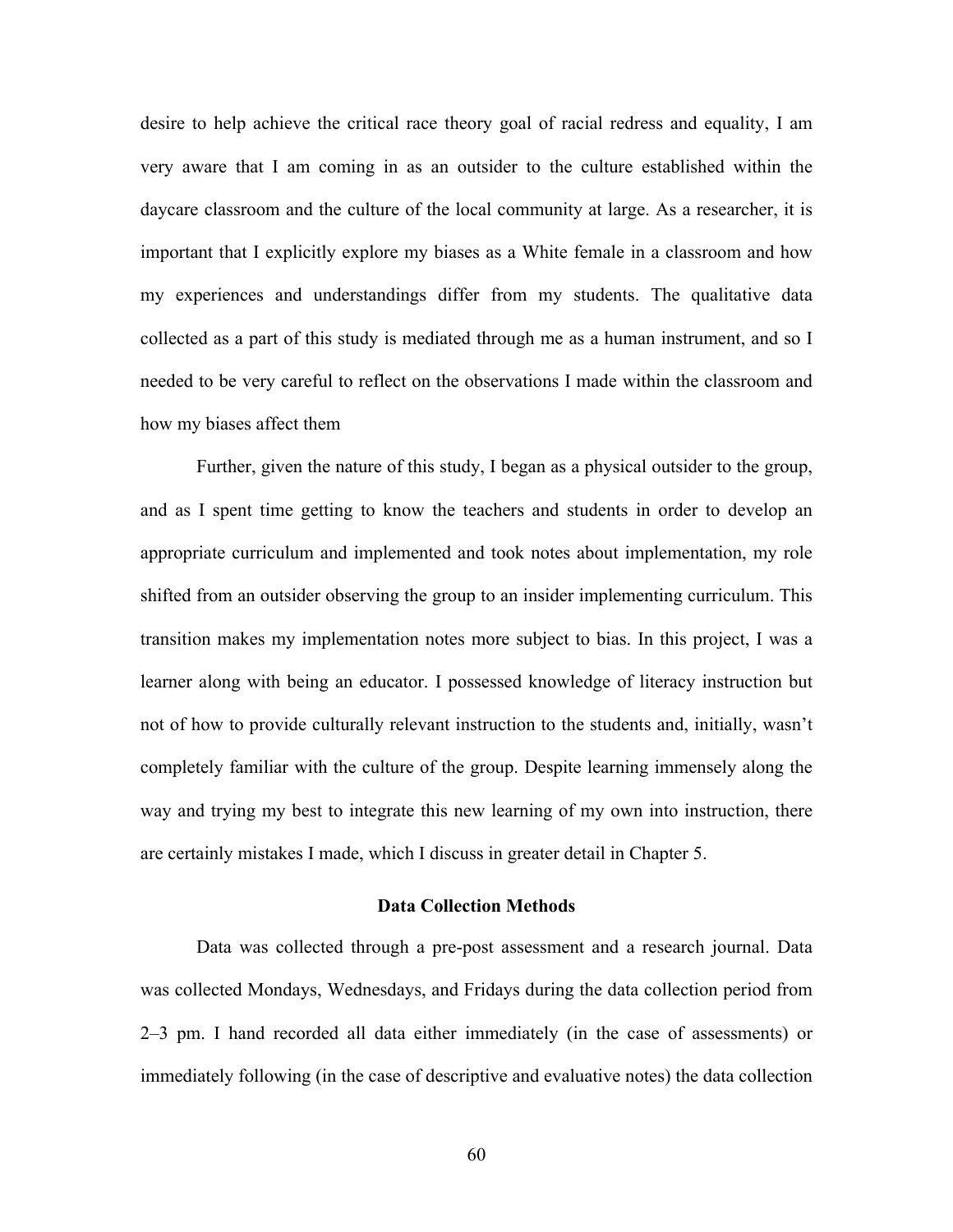period each session. I also conducted individual formal and group informal assessments. I administered the pre-post assessment during a regular school day at the research site. I worked with students individually for 3–5 minutes before I began the instructional unit and after I had completed the unit. The assessment took place on the same carpet where I taught the lessons in "circle time," and the teacher and other students were present but occupied across the room during the assessment. The following sections discuss the types of tools used for data collection in greater detail.

# **Existing Data Collection Tools**

I administered a general pre-assessment and post-assessment to students individually at the start and end of the data collection period. Assessments were completely verbal and lasted approximately four minutes with each student. The assessment was a condensed version of the Early Literacy Assessment in *Literacy Assessment and Intervention for Classroom Teachers* by Beverly DeVries (2017). I removed several questions in order to make the assessment shorter for students so I would not lose their focus and because the questions went beyond the scope of what I had time to teach during the intervention window. The questions were meant to gauge a student's readiness for reading in kindergarten and are all focused on early literacy skills divided into categories, as discussed in depth in Chapter 4.

The pre-post assessment tested students' literacy abilities related to concepts of print, early emergent literacy, concepts of writing, and distinguishing rhyme. Students also were asked to identify the letter and letter name for the following letters of the alphabet: A, B, C, D, E, F, J. Frequent, formal assessment is not developmentally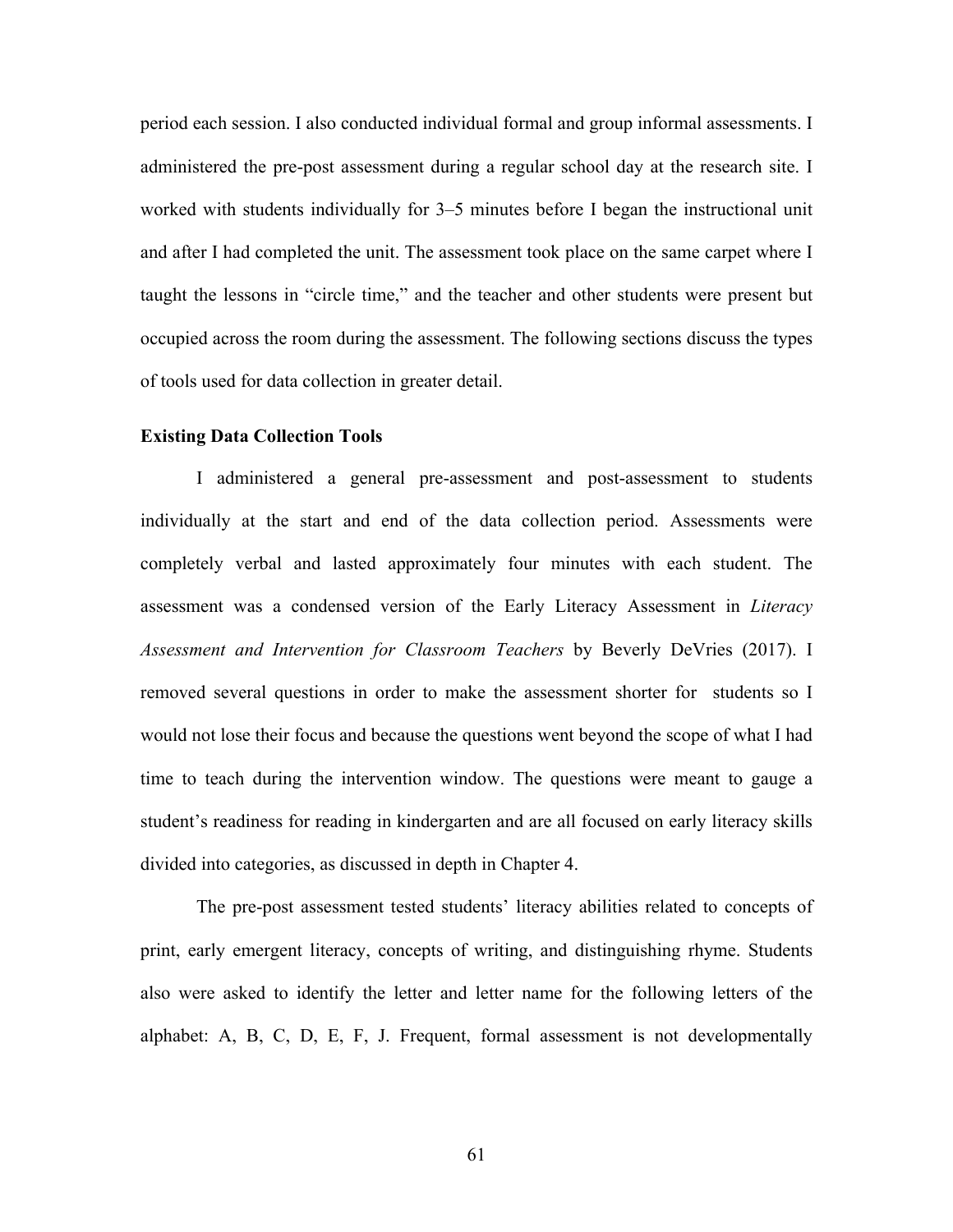appropriate for this age group, so I limited the major assessment to the start and completion of the implementation only.

Depending on the section of the assessment, I used an unfamiliar book to elicit responses concerning the concepts of print, early emergent literacy, and concepts of writing so that students had a concrete object about which they could answer questions (e.g., I would hand the child the book and asked which was the correct way to hold it, where I should start to read, etc.). I had printed hard copies of my assessment questions so that I could mark responses on the chart by hand as the children answered questions. I marked answers to the questions as "yes" or "no," as each question represented the students ability to master a skill and whether the skill present or not present. For the phoneme portion of the assessment, I had printed cards with the capital letter on each card and I asked the children to identify the name of the letter and the sound that it made. I recorded this information on a printed spreadsheet.

### **Self-Generated Data Collection Tools**

Mini assessments centered on rhyme and phonemes were administered before and after the units of instruction during the study period. For example, in the rhyming phase of implementation, the skill of identifying matching vs. non-matching sets of rhyming and non-rhyming pairs was presented to students, and I noted which students correctly identified each pair. I recorded results by hand on index cards and then documented them digitally into a spreadsheet at a later date. Identification of rhyming pairs also happened

### **Research Journal**

After each lesson, I went home and wrote down my thoughts, experiences, and a summary of what went on during the learning session that day. Journal entries were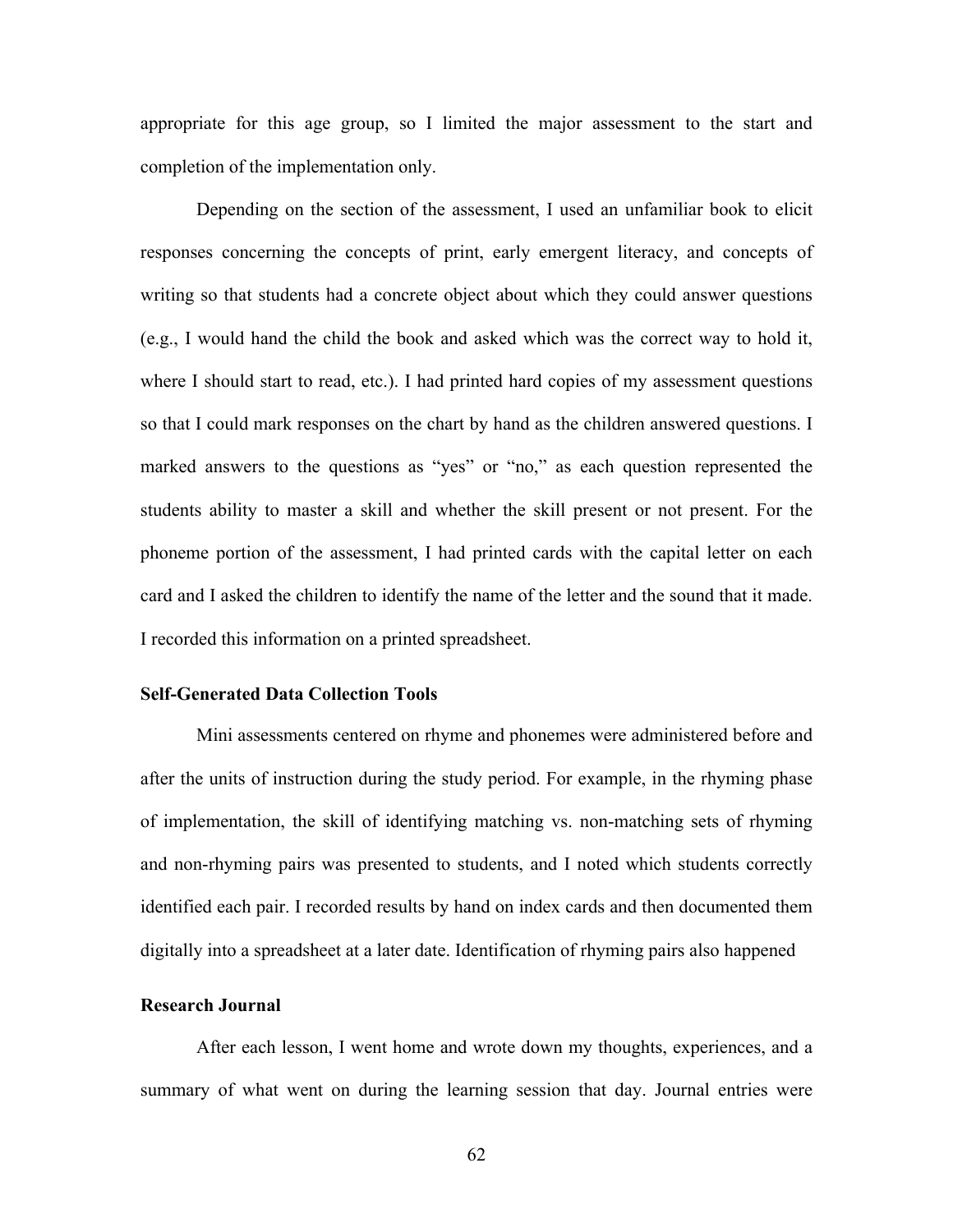written within two to four hours of the classroom session and typed directly into a secure document. The journal was collected as a narrative of the implementation that occurred, as a journal is also an excellent way to provide the narrative text for qualitative research (Merriam & Tisdell, 2015). The journal entries include stories and information shared by the classroom teacher with me because "individuals need to have stories to tell about their lived experiences" (Creswell & Poth, 2018, p. 157). Additionally, after each learning session, I added direct quotes from students during the day that I wrote down on note cards during my research.

# **Limitations**

There are some challenges associated with obtaining data from preschool-aged children. For example, since students do not yet read or write, they are not able to complete surveys on their classroom experiences. Short attention spans, an inability to participate effectively in a group dialogue, and the inability to consider topics abstractly as opposed to concretely also make it impossible to hold focus groups. Additionally, as described more fully in the following section on observation, there was initially a low amount of trust towards me from the classroom teacher, and she declined to be recorded during any discussions. Although trust increased with me as a researcher, she still expressed a general distrust towards administration at her workplace and asked that no recordings be made, despite my assurance that all information would remain confidential.

# **Research Procedure**

### **Observation**

As part of culturally responsive teaching, it is imperative that the educator possesses explicit knowledge concerning the cultural diversity of the student population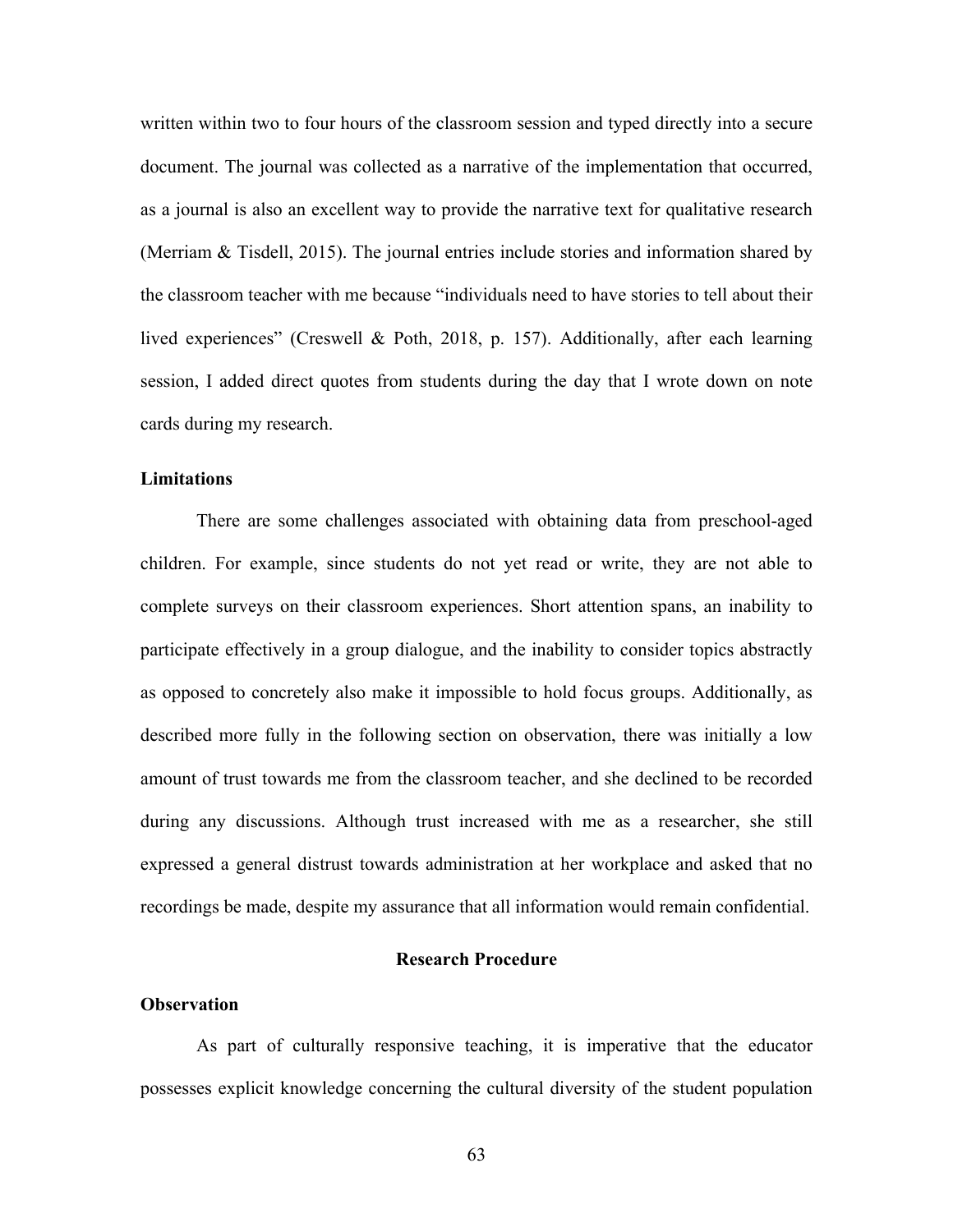in order to meet the educational needs of an ethnically diverse classroom (Gay, 2002). Therefore, before developing a curriculum for students, I spent a month observing the classroom and interacting with students and teachers. I came during the same time of day that I would spend instructing children and engaged for the first several weeks in entirely non-educational practices with the children. I helped them clean up their bedding after their nap times, served the children snack alongside their teacher, and sat down with the children at their snack table to talk with them while they ate. They talked to me about their interests and their families and asked me about my interests and family. I regularly played preschool games with the children, such as "duck, duck, goose," and observed what their classroom structure was like along with their daily routine. This holistic approach to getting to know the children allowed me to observe and learn from the communication patterns between students, learning styles, interests outside of school, and protocols for interacting with adults inside an educational setting, all of which contribute to the student's culture (Gay, 2002). Classroom instruction for culturally responsive teaching relies as much on multicultural strategies as it does on content (Gay, 2002), and so by better understanding the children, I could better understand what learning strategies would be effective for them.

I talked with the classroom teacher about her background and experience, and she shared much of the information that was provided within the context and participant section of this chapter. Working with the classroom teacher also helped to build rapport, as there was a distrust present when I first entered the classroom. Further, on my first day of observation, the classroom teacher asked me "why exactly [I was ] there" and "what, exactly, [I was] planning to do, anyway." The tone felt not so much or curious as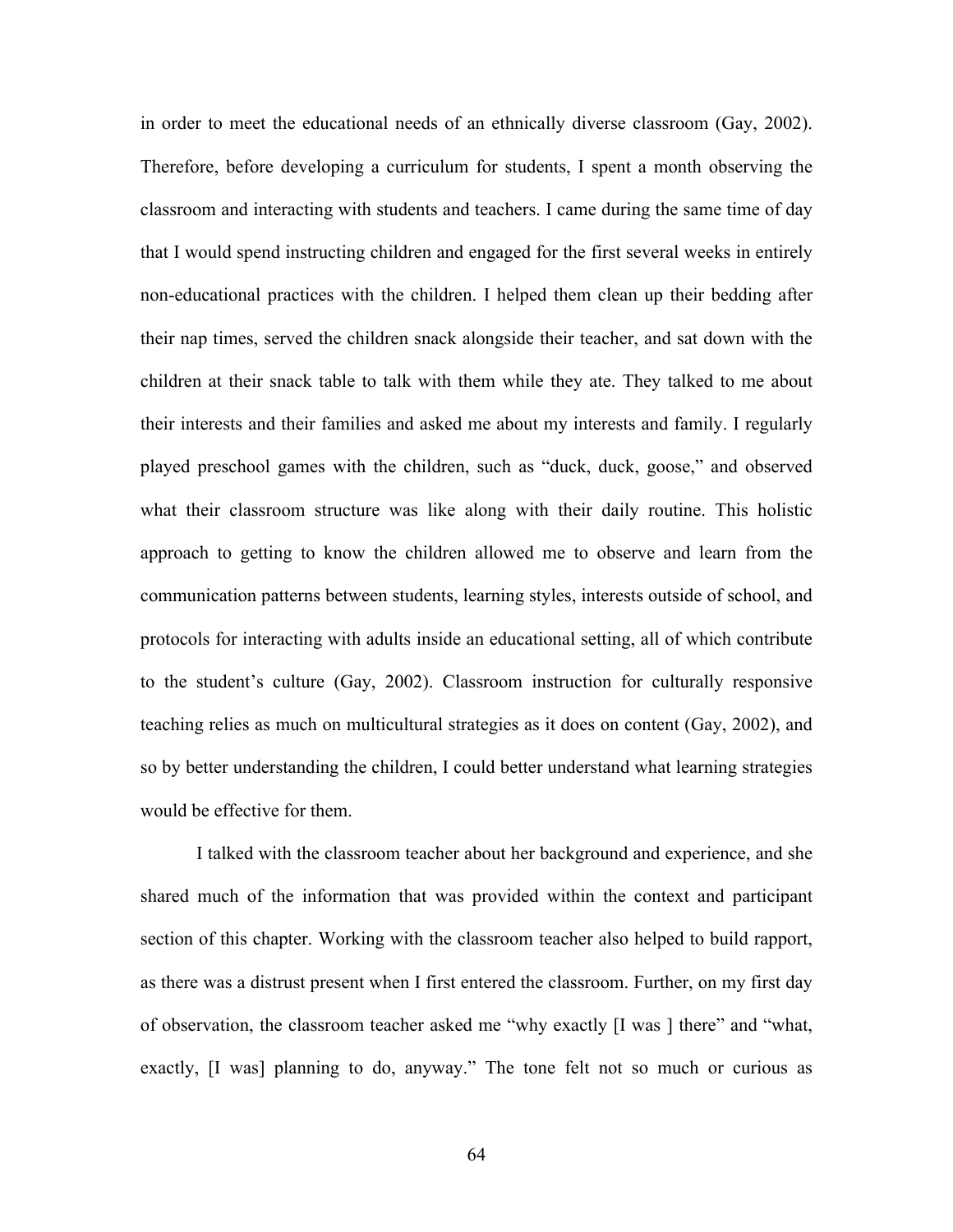accusatory. At this particular daycare center, all of the employees were Black, though the owner was White. As the owner had arranged for me to come into this teacher's classroom, there was a real feeling of tension when I first arrived—I represented not only a connection to the teacher's employer (with whom the classroom teacher had engaged in several disagreements), but also represented the only White adult in the building. It took time for a relationship of trust to be established and for the teacher to feel comfortable working with me. Trust is a fundamentally important part of a culturally responsive teaching framework, as trust is required to build a social-emotional partnership for learning (Hammond, 2015).

# **Design and Implementation of Curriculum**

In her book *The Dreamkeepers*, Gloria Ladson Billings sets forth a framework for culturally responsive teaching, which Brown University also recommended as a method for effective teaching and learning (Brown University, 2018). The criteria for culturally responsive teaching include: positive perspectives on parents, communication of high expectations, learning within the context of culture, student-centered instruction, reshaping the curriculum, and the teacher as facilitator (Brown, 2018). In *Culturally Responsive Teaching and the Brain*: *Promoting Authentic Engagement and Rigor Among Culturally and Linguistically Diverse Students*, Zaretta Hammond (2015) also adds to the list for culturally responsive teaching traits: creating meaningful relationships, establishing learning partnership alliances to foster independence, and cultivating an academic mindset. In order to narrow my focus, as I only had a few weeks for my implementation, I selected five of the aforementioned indicators, combining several to create five areas of focus: (a) affirmation and creating a culture of high expectations, (b)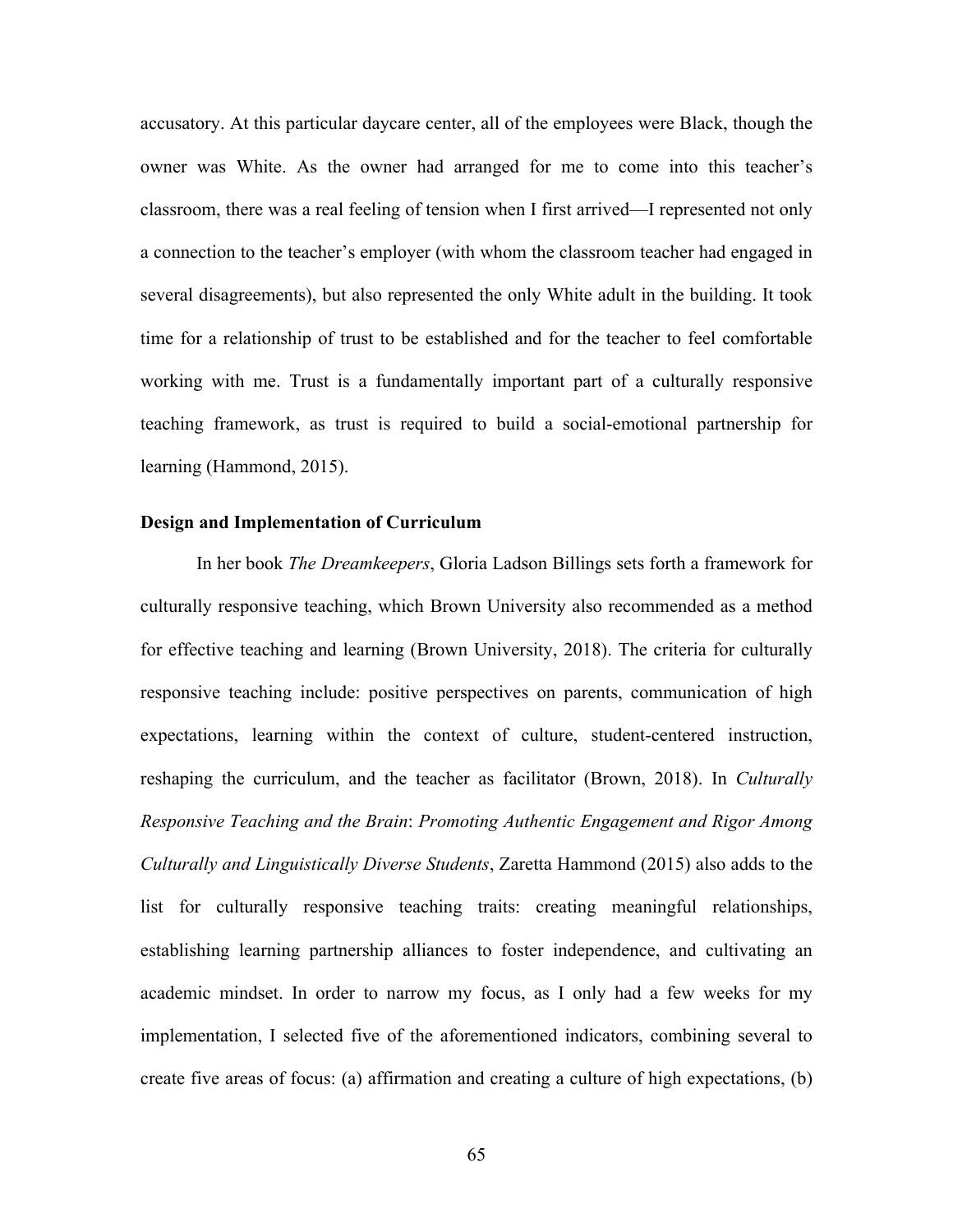student centered instruction with active teaching, (c) the importance of interpersonal relationships, (d) the re-orientation of the teacher, and (e) reshaping curriculum. These indicators are explained in detail in Chapter 4 during my discussion of data.

In order to develop the most influential curriculum possible, I researched what literacy skills are most necessary for early learners, ultimately following the recommendations set forth by the National Early Literacy Panel as being the most necessary for later reading success (early emergent literacy skills, concepts of print, concepts of writing, and phonics). Next, I looked at how to integrate technology into instruction that was both low cost and appealing to diverse students. Finally, I researched how to engage preschoolers in reading who were otherwise uninterested in being read to through a culturally responsive framework by using meaningful experiences from my students everyday lives to help them connect to the text (Algozzine, O'Shea, & Obiakor, 2009). The selection of materials in this study was of particular importance: Research on picture books has found that students identify best with stories in which the characters look and act more like they do, yet the propensity of picture books feature White, middleclass characters, leaving youth of color in poverty little to identify with. The selected skills were then used to develop a culturally responsive curriculum that students could identify with and engage in after I had spent enough time working with the student population to understand how best to meet their unique learning needs as individuals.

To improve instruction, I spent time researching best practices in early literacy and then selected materials and planned instruction to meet the specific needs of the classroom. During implementation, I modeled quality instruction, debriefed with the classroom teacher after each lesson to help with her understanding of instructional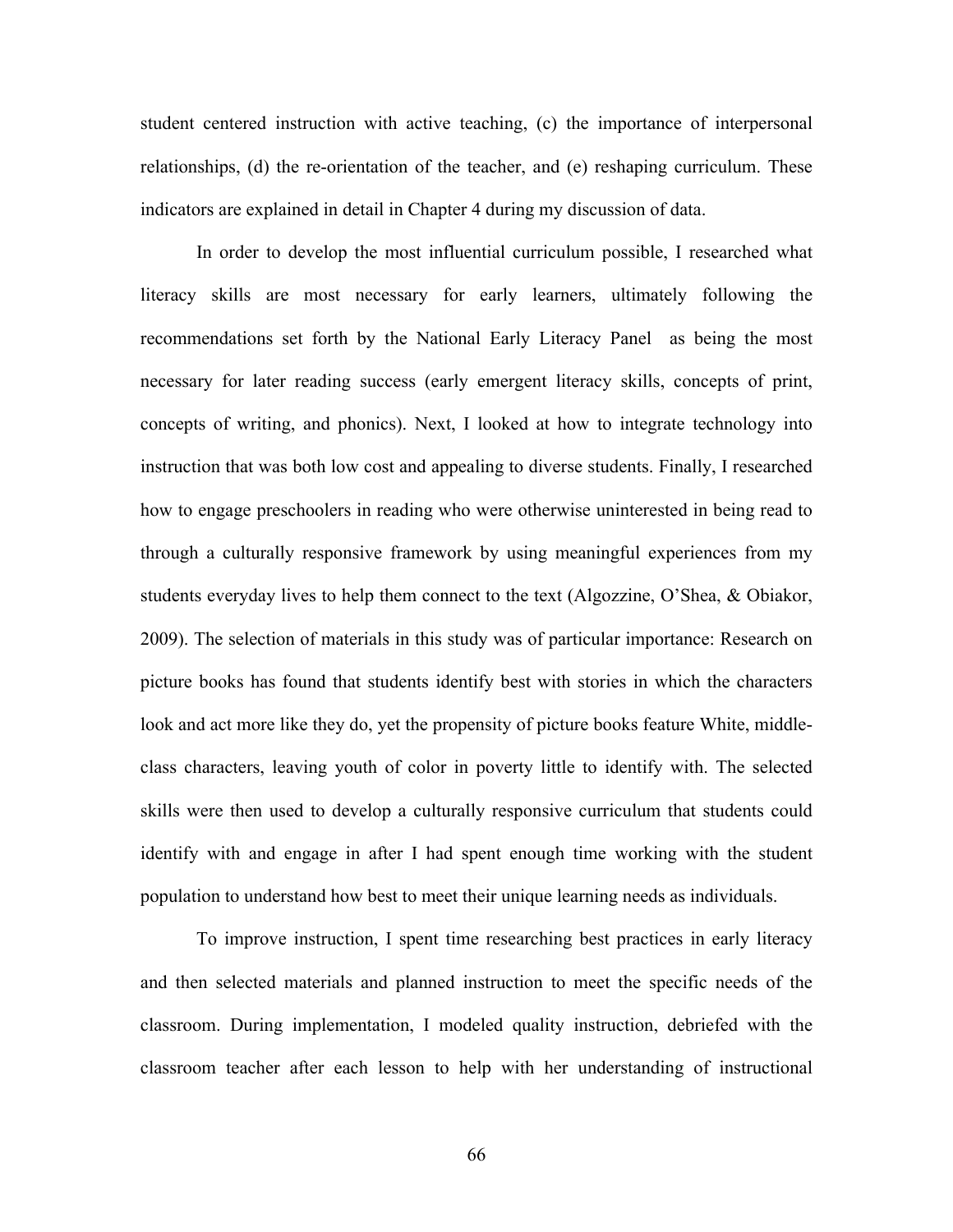strategies, and provided resources for the classroom teacher to use. This also helped to increase rapport as time went on because the classroom teacher was able to see that questions she had were not passed back to her employer and that I had a desire to help her for the purpose of increasing instruction in an environment my own child had once been a part of and not for some egoistic reasons of my own devices.

In designing a curriculum for implementation in the pre-K classroom where this study took place, cost was a major concern. Since the classroom was part of a child care center, spending priority was not given to educational materials. The center had a great selection of toys, which can certainly teach children through play, but lacked early childhood learning resources (calendars, alphabet visuals, a whiteboard, etc.) and literacy materials. Reading curricula are expensive, require professional development to accurately implement, and rely upon some specialized knowledge of the educator. As the daycare centered lacked funding, staffing hours for training, and education related knowledge from staff, the curriculum needed to be relatively inexpensive and accessible to teachers. I gathered two sets of materials from a combination of online teacher resources: materials to teach rhyming skills and materials to teach the most basic level of phonics (letter recognition and sound).

I first focused on what types of literacy skills were most important for preschools. I chose to focus my implementation on teaching the study participants phonological awareness (by recognizing rime in words) and phonemic awareness (through learning to recognize the printed letters A-G, and J, and their associated phoneme). Additionally, I taught them early literacy skills focused on concepts of print and concepts of writing. These are considered in early literacy to be the most fundamental reading skills and to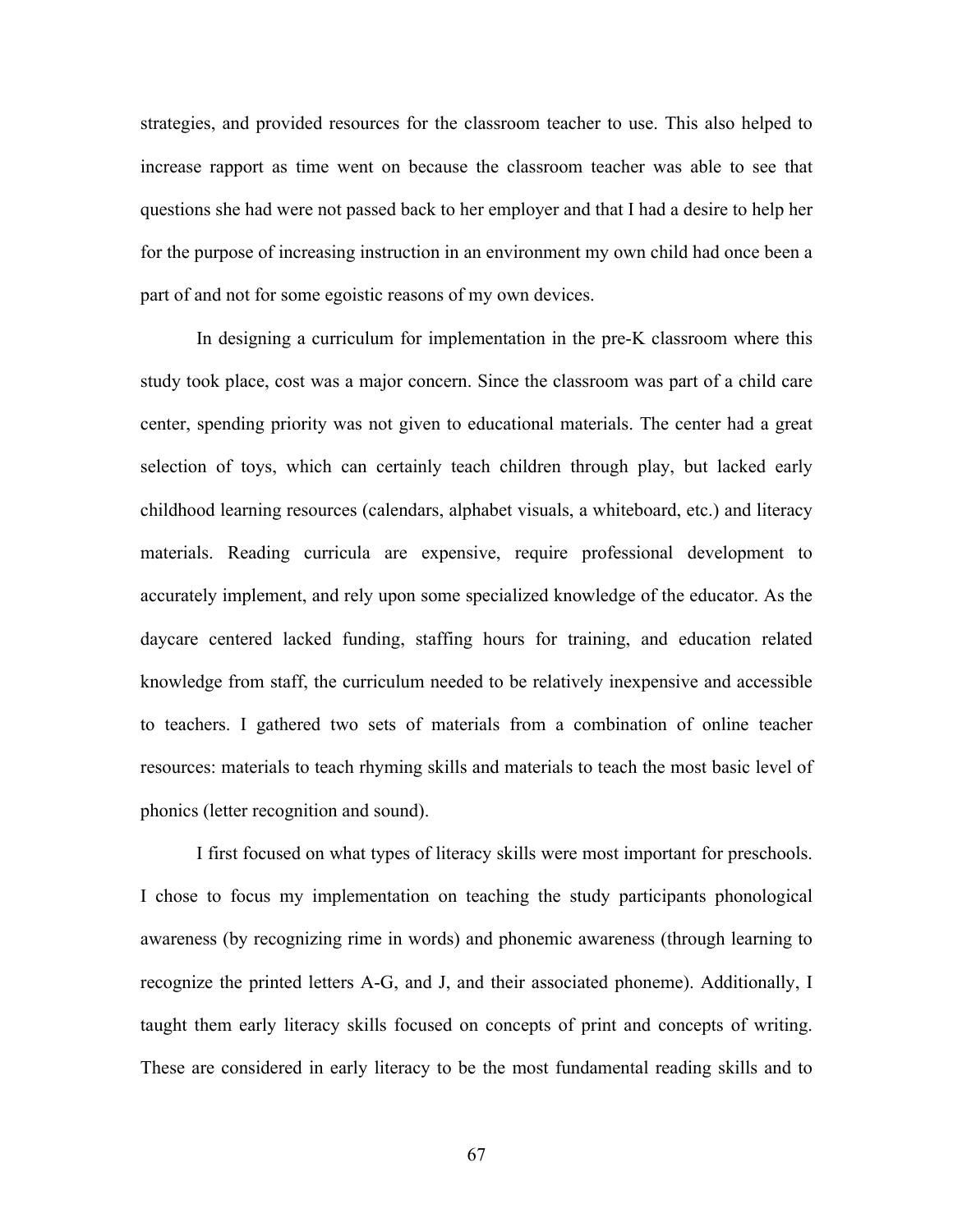provide students with the strongest foundation for additional literacy learning later on and those with the greatest transfer and retention. Some of these skills include: being able to distinguish between images and text (Shanahan, 2012) and having an understanding of how print functions within a book (Brown, 2014).

The first half of my instructional unit focused on teaching rhyme and employed Dr. Seuss literature and focused on rhyming pairs that went with the stories. Though Dr. Seuss may seem more "mainstream" and less culturally relevant than some of the materials I used with the focus on phonemes, O'Shea and Obiakor (2008) promoted the use of Dr. Seuss specifically in *Culturally Responsive Literacy Instruction* as an excellent resource for "beginning level reading materials that have predictable features, such as rhyming and repeated phrases." They also noted that Dr. Seuss books are enjoyed by most readers, despite the fact that some of the titles are representative of racial bias, such as *The Sneeches*, and represent an oversimplification of complex social issues (Ford, 2005). I avoided any of the Seuss titles that contained political connections to, thereby, also avoid retrenchment of racism in children's literature with a new generation of early readers. I used the books *Green Eggs and Ham, The Cat and the Hat, There's a Wocket in My Pocket,* and *One Fish Two Fish, Red Fish Blue Fish.* For phonics, I developed lessons for the letters: A, B, C, D, E, F, and J, not only because most of the children knew at least the first half of the alphabet song but also because all of the children in the class had at least one of these letters in their name, which made letter recognition more simple.

Next, I looked to address what types of digital literacy materials appealed to urban preschoolers in order to bring a 21st-century element into the classroom. Knowing that my research site had little budget to use on materials, I previewed several hours of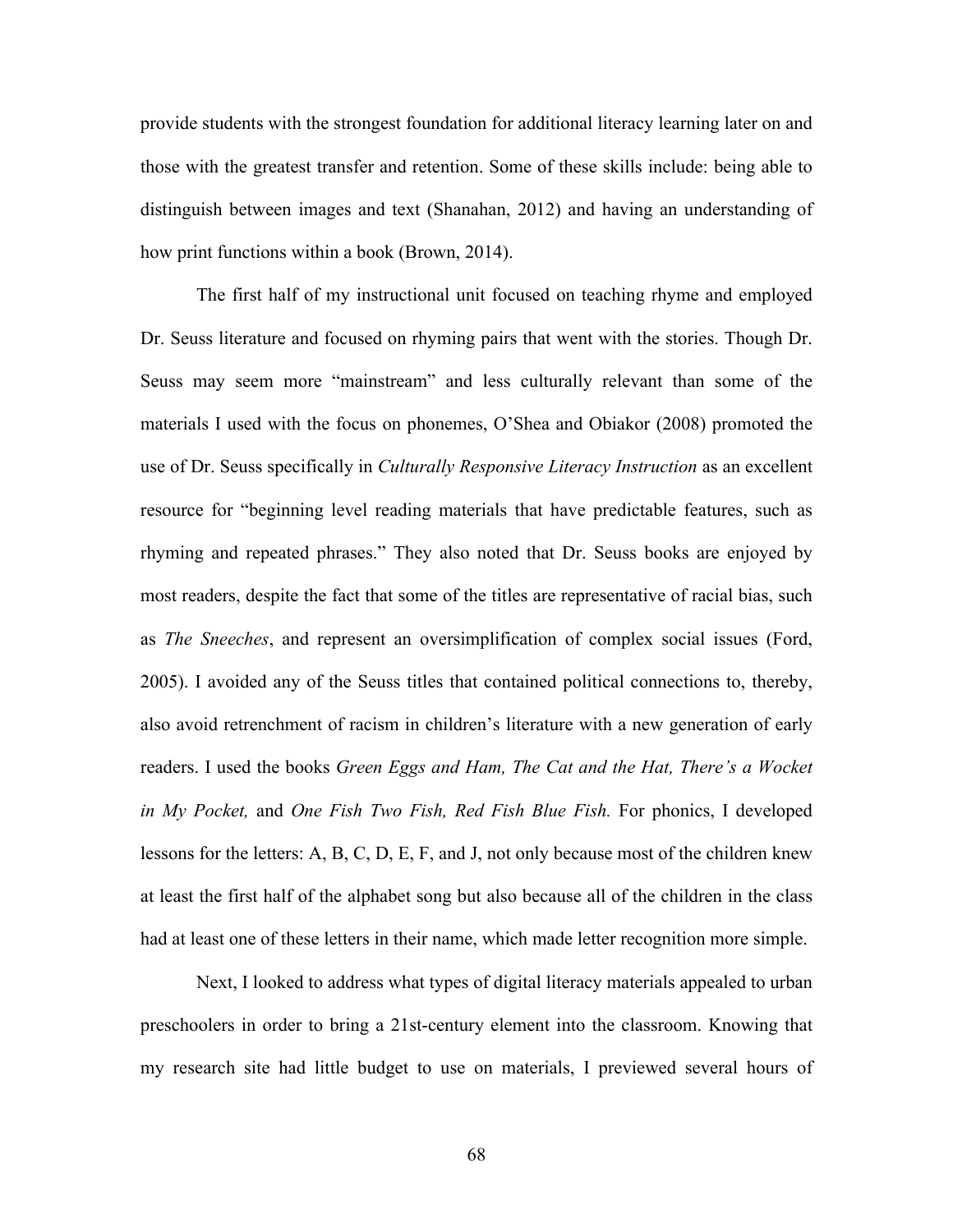content that was free on YouTube. After having worked with and observing the class for several weeks before designing a curriculum, I had noticed that the children really enjoyed listening to music but had not had the opportunity to have music in the classroom for instructional purposes. The radio was on in the classroom as a constant background, and the children danced when familiar songs came on with a strong beat. I incorporated music into instruction and found songs for each letter of the alphabet on YouTube (a series of phonemic alphabet songs by the content producer "Have Fun Teaching," where each letter was introduced individually) that used more of a hip-hop beat in connection with the letter. I selected hip hop specifically not because all students of color in the classroom necessarily preferred it, but rather because it was a familiar art form to the students, and therefore more engaging (Stairs, 2007). This helped children to want to sing along and seemed to make the songs more memorable as well. Additionally, I noticed much of the music contained syncopation, which the Center for Black Music Research noted is a "paradigm [in music] commonplace to sub-Saharan African cultures and in a great deal of African-American music" (Brothers, 1997, p. 173).

As part of a culturally responsive curriculum, I selected materials that students could connect with better than traditional print materials. For literature selection, when working with the letters of the alphabet, I selected picture books where the main characters were culturally and ethnically diverse. Many of the main characters were African American, and the stories revolved around situations with which these students, all of whom lived in an urban location and lived below the poverty line, could more readily identify. For example, in one story a young man covets tennis shoes that "popular" kids wear but that his grandmother, who he lives with, is unable to afford.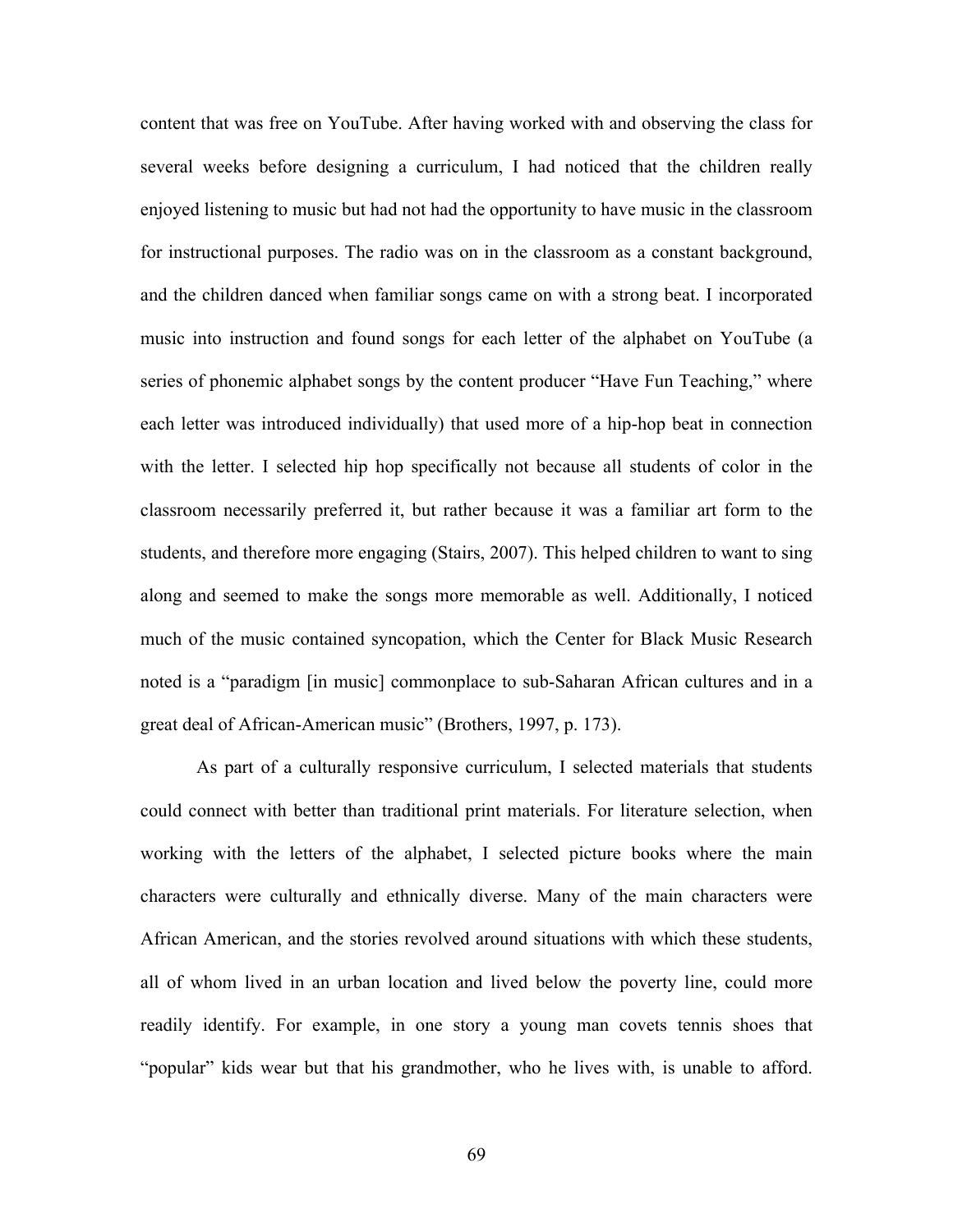Picture books that feature culturally and ethnically diverse main characters allow children of diverse backgrounds to feel affirmed (Mendoza & Reese, 2001) and to engage more deeply with the story through identification with the characters therein (Rosenblatt, 1995). Moreover, by identifying with the character, children are able to connect the story to their own experiences and feel the validation that their personal experience is true of human experience (Temple, Martinez, Yokota, & Naylor, 1998). Many of the selected picture books also had a rhyme scheme with short phrases that were almost song-like in nature, reflective of music with speech-like inflections meant to convey emotions relating back to African origins (Brothers, 1997).

Another major component of culturally responsive teaching involves teaching methods, as teachers must "learn how to recognize, honor, and incorporate the personal abilities of students into their teaching strategies" (Gay, 2018, p. 1). A noted effective strategy for teaching African American students, for example, involved storytelling (Hill, 2012) and so I based every lesson with the children around a story. In *Culturally Responsive Teaching: Theory, Research, and Practice*, Geneva Gay writes that, "stories educate us about ourselves and others; they capture our attention on a very personal level, and entice us to see, know, desire, imagine, construct, and become more than what we currently are" (2018, p. 3) and by centering the curriculum upon stories, and plentiful opportunities to share text-to-self connections and their own personal stories, the children could better connect the learning the learning to themselves as people and engage on a personal level.

I met with students in whole group setting from 2–3 pm on Monday, Wednesday, and Friday, directly after their nap time to ensure greatest level of alertness in the study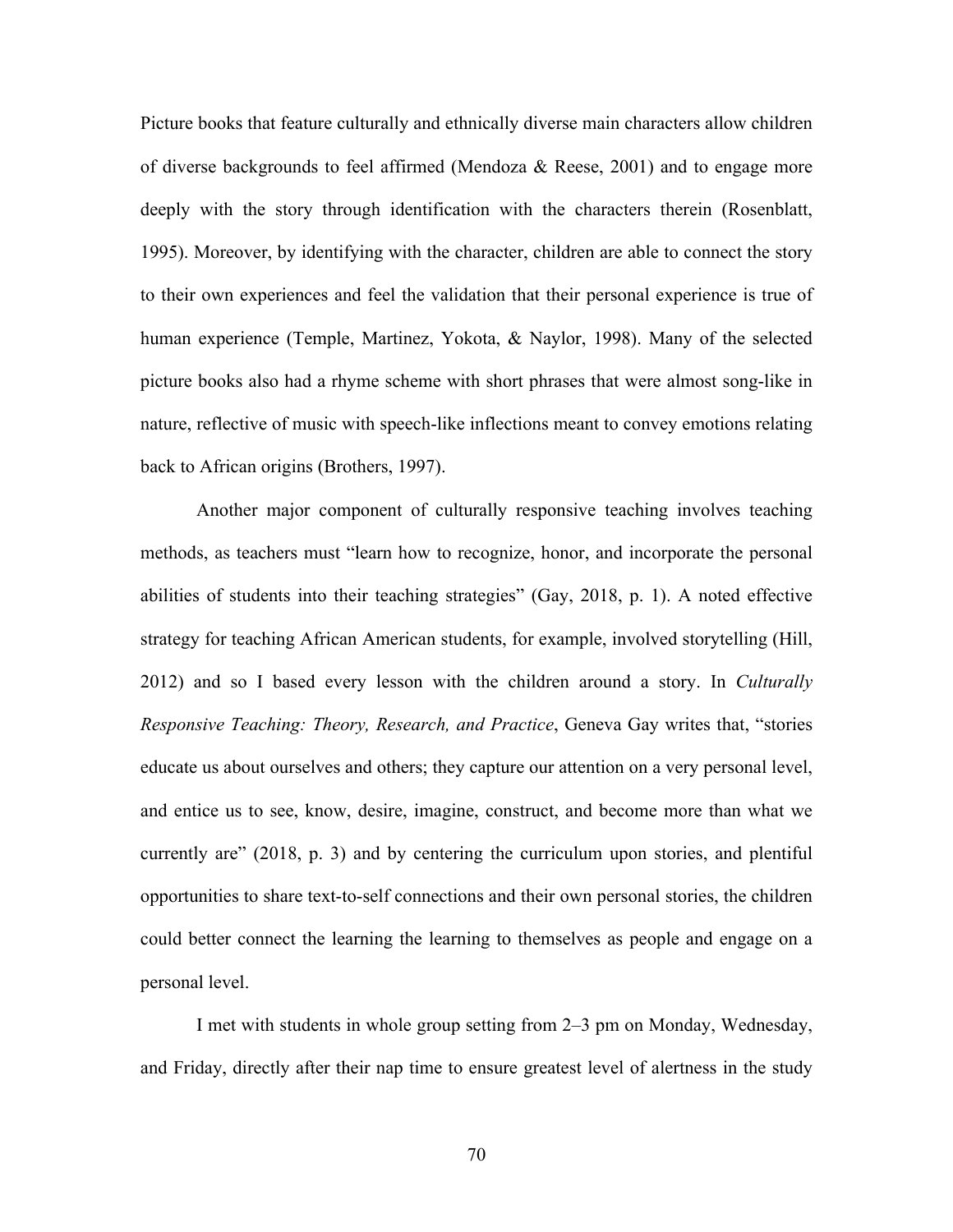participants. I began each session by talking to the students about any literacy experiences they had encountered since the last session (e.g., seeing a letter, reading a story, etc.). We then read and discussed a story together, stopping frequently during the reading of the text to discuss the pictures, make personal connections to the text, and discuss the text features. During the rhyme portion of instruction, we would then discuss the rhyming pairs we had encountered and play a rhyming game before engaging in a printed rhyming activity.

During the phonics section of instruction, we would watch a video about the letter of the day before reading our story to familiarize ourselves with the letter we would be working with and reading about that day. After our story, we would engage in a variety of activities, often going on "scavenger hunts" around the room to find the letter in words on the walls. We would also look at signs with our names on them and discuss who had the letter we were working with that day in his or her name. We would then read an illustrated sentence together featuring the letter of the day. Lastly, we would read a formulaic story together that centered on the letter so that the children had the opportunity to practice reading their own book using proper print techniques (page turning, following along). Students all received a copy of their own of the formulaic story to color and take home to share with their families.

### **Data Control and Ethical Considerations**

Privacy of student information and data is always one of the utmost concerns when obtaining data on children. Having some amount of distrust of technology and the ability to provide data safety over all student records, I printed assessments ahead of time and then hand-recorded results during the data collection period. The assessment results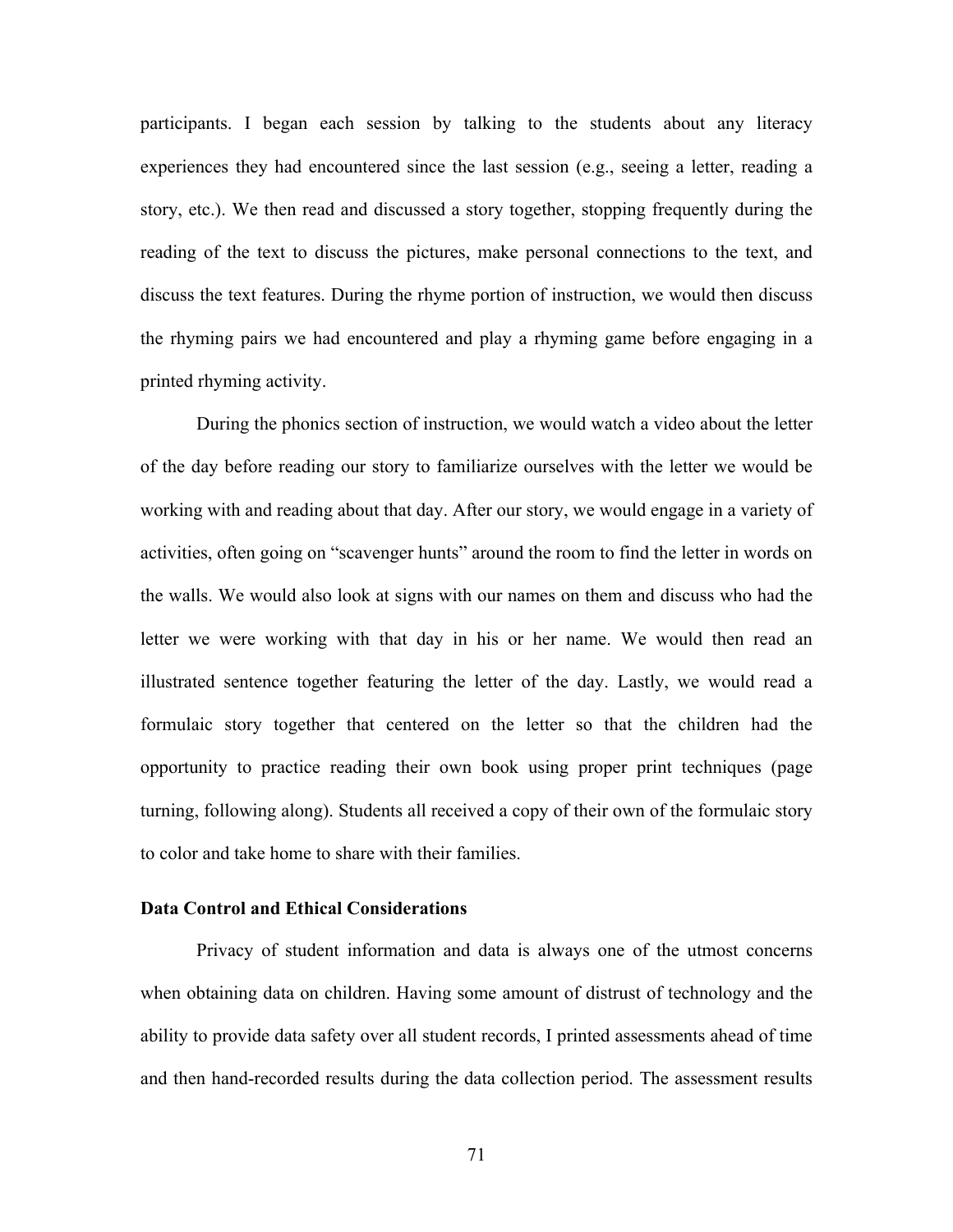and field notes were kept in folder inaccessible to anyone else, and as data was transcribed, it was on a password-protected personal computer to which only I have access. When I transcribed data, I used student pseudonyms so that data did not have any personal identifying information. Taking notes by hand also prevented classroom disruptions from occuring due to data collection. Preschoolers are very curious, and stopping to type notes would have been an unnecessary distraction.

My selection of research site had a personal connection. The daycare in which I completed my study is one that my daughter attended three days a week in the morning when she was one year old. As a result, I knew the owner. The location was in close proximity to the middle school where I had taught; not only was it convenient to me when I was working, but it also meant that for site selection, it serviced much of the same population I had taught in middle school. Despite being an outsider to the classroom, I possess not only a valid teaching certificate with appropriate background checks but have met all of the requirements from the Department of Social Services (DSS) to work in a preschool.

One important ethical consideration in this study was how students would be able to increase their learning after the implementation has ended. In order to ensure continued success of the students, I worked closely with the classroom teacher each week, explaining what skills she taught and the rationale for them and giving her additional classroom supplemental materials for use with the students. The students lacked a classroom library, so as part of the implementation, I left a copy of every book that was read to the class with the teacher to build a classroom library; this study contributed 22 books to the class by the end of project.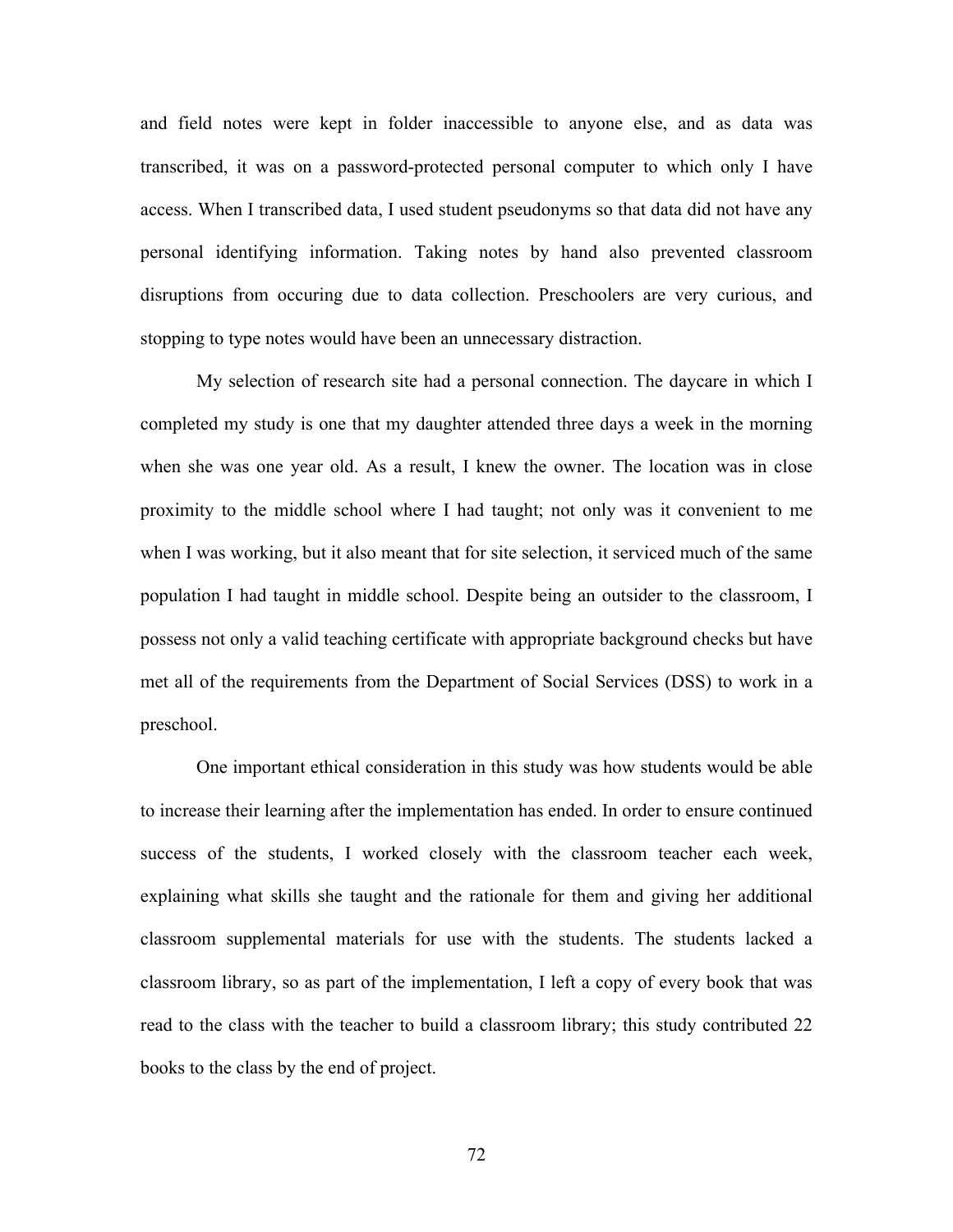Additionally, I minimized any potential harm to students through the duration of this study. The reading activities were not withheld from any students in the classroom, thus allowing all of the students to benefit as much as possible from the program, not just those that participated in the study. Children were not removed from any lessons in order to participate in the program, as instruction was implemented into their routine during what would have otherwise been additional unstructured playtime, of which children already received five hours during the day.

# **Data Collection and Organization**

I individually administered the post-assessment to students, keeping the location consistent with that of the pre-assessment in order to maintain the greatest level of consistentcy for students. It took 3–5 minutes to assess each student, and most students had difficulty remaining focused for this duration of time because they are so young and uninterested in assessments. I assessed students in the same room as their peers in the corner of the room while their peers were at a table interacting with the classroom teacher on the other side of the room. The room was not free of distractions as there were other children present. Two students—Deonte and KeShawn—were forced to relocate during the study and were unable to complete the post assessment.

As previously noted, I kept initial data hand-written on assessment forms that I had printed out beforehand. I had an assessment for for each student with his or her pseudonym written on the top. When I administered the assessments in person, I marked on the forms with a pen and kept the hand-written notes in a file folder with me to be entered into the computer after the class session once I returned home. For informal assessments during instruction, I had a note card for each day with a hand-drawn chart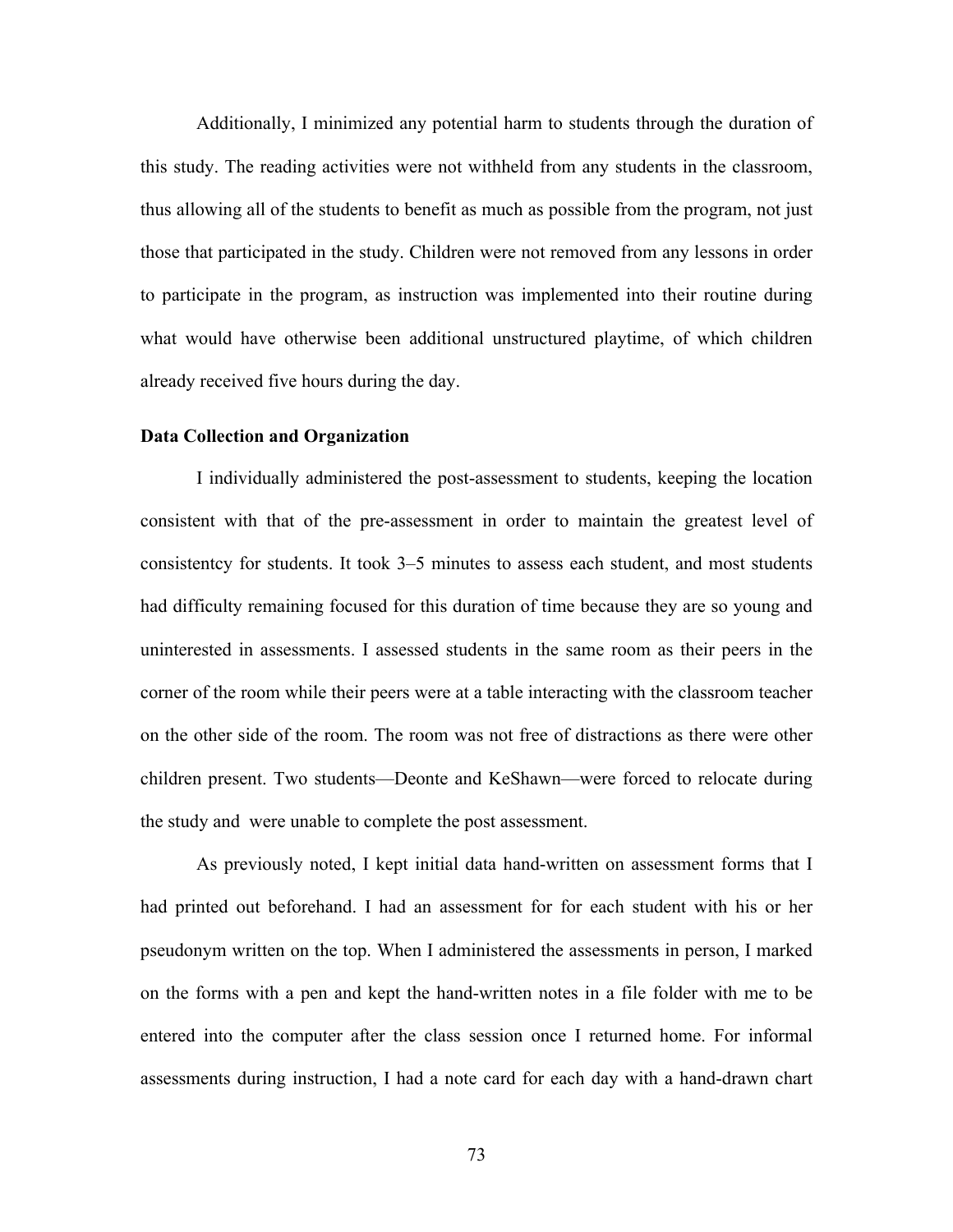that included the assessment criterion for the day and the student's pseudonym so that I could make quick notes during instruction. This was for ease of use since I was sitting on the floor in a circle with the preschoolers and it would have been distracting to have cumbersome papers with me. I saved my hand-written cards and papers until I had entered them into the computer each time, at which point I destroyed the originals because it was more difficult to have strict control over paper documents.

#### **Data Analysis**

### **Quantitative Data**

Pre-Post reading assessment data and pre-post phoneme assessment data was used to create tables that included individual student responses to questions, along with aggregated analytic information divide by question to address what percent of students correctly responded to the question of the pre-test, what percent did on the post-test, and then the percent change. These tables are meant to create a visual for readers to easily compare student data on the pre-post assessment (Creswell & Poth, 2018). After data tables were initially sketched by the researcher, colleagues were consulted in order to have the most logical display of information (Creswell & Poth, 2018). Numbers, however, are not only displayed but are then explained to situate them in the context of the case study (Ellet 2007). The displays of data help readers to follow the logic of the analysis (Ellet, 2007).

The data were then connected to the previously discussed indicators of culturally responsive teaching to answer the question: Can culturally responsive teaching increase literacy skills? Critical race theory purports that a racial consciousness is a necessary lens through which to analyze data (Minda, 1996, p. 167) and that the reality of race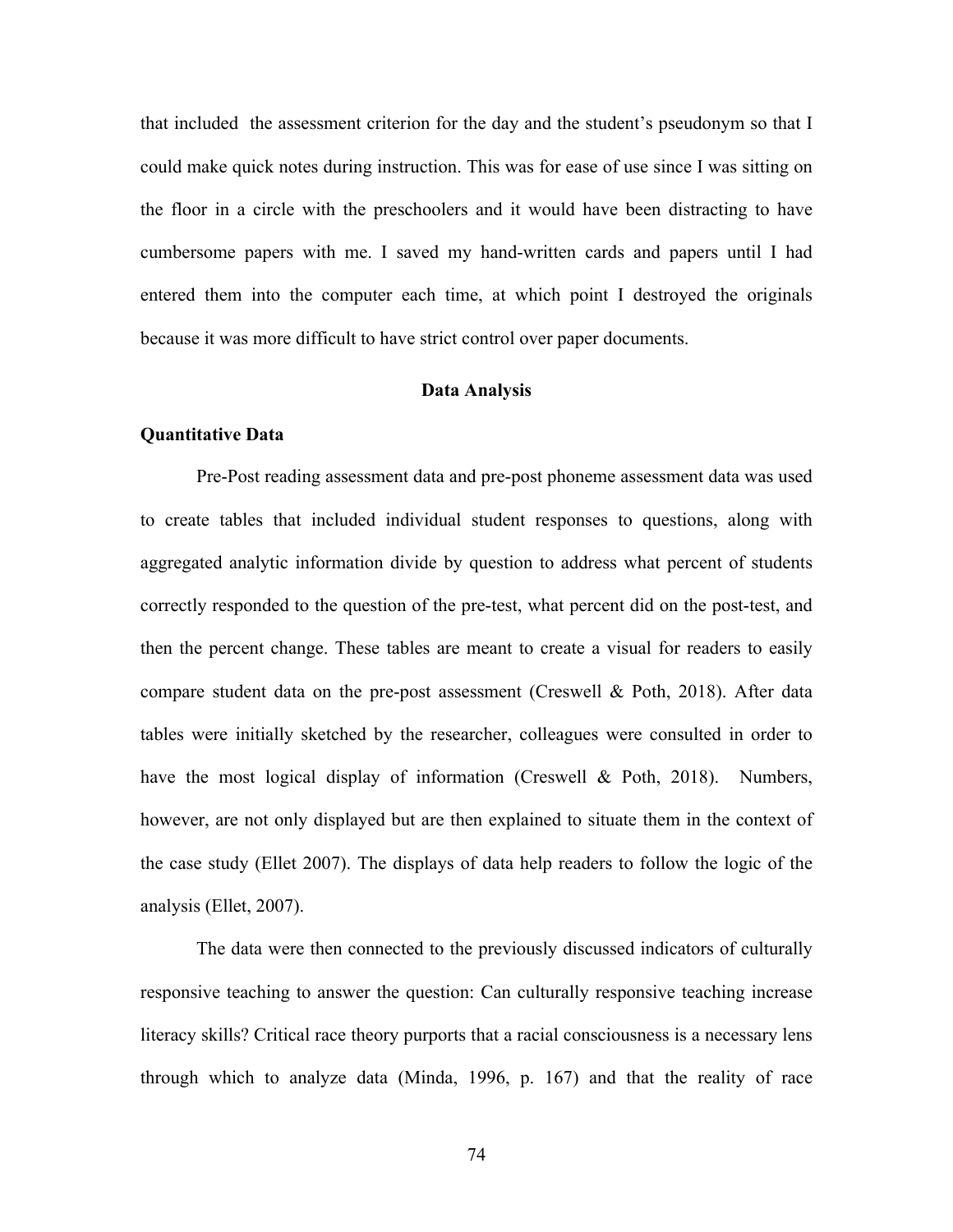discrimination and institutionalized racism subordinate African Americans in society (Minda, 1996, p. 170). "Minority perspectives make explicit the need for fundamental change in the ways we think and construct knowledge" (Tate, 1997, p. 210), and viewing data through the analytic lens of the major pillars of Culturally Responsive Teaching aided me in demonstrating how knowledge constructs were impacted through the pedagogical shift required for a culturally responsive practitioner.

The quantitative data also acted as a source to triangulate evidence between the pre-post test and the researcher journal for more meaning in explaining the results of the case study (Yin, 2014). This further allowed for me to approach the data from both a realist and interpretivist orientation as the descriptive statistics of quantitative data provided percentages of student growth (realist) while my qualitative data included student and researcher perspectives and their meanings (Yin, 2014).

# **Qualitative Data**

The research journal was analyzed using a coding method examining themes consistent with a culturally responsive teaching theoretical framework. Consistent with action research, qualitative data was concerned with not only what happened, but how it happened (Merriam & Tisdell, 2016), in the instance of this study, primarily with hoq culturally responsive instruction was implemented. Rather than creating a coding system from the data, a coding system of indicators consistent with culturally responsive teaching were overlaid over the data and examples of each of the codes were identified Merriam & Tisdell, 2016). As previously discussed, the indicators (or codes) used for data analysis were: affirmation and a culture of high expectations, student centered instruction with active teaching, the importance of interpersonal relationships, the cultural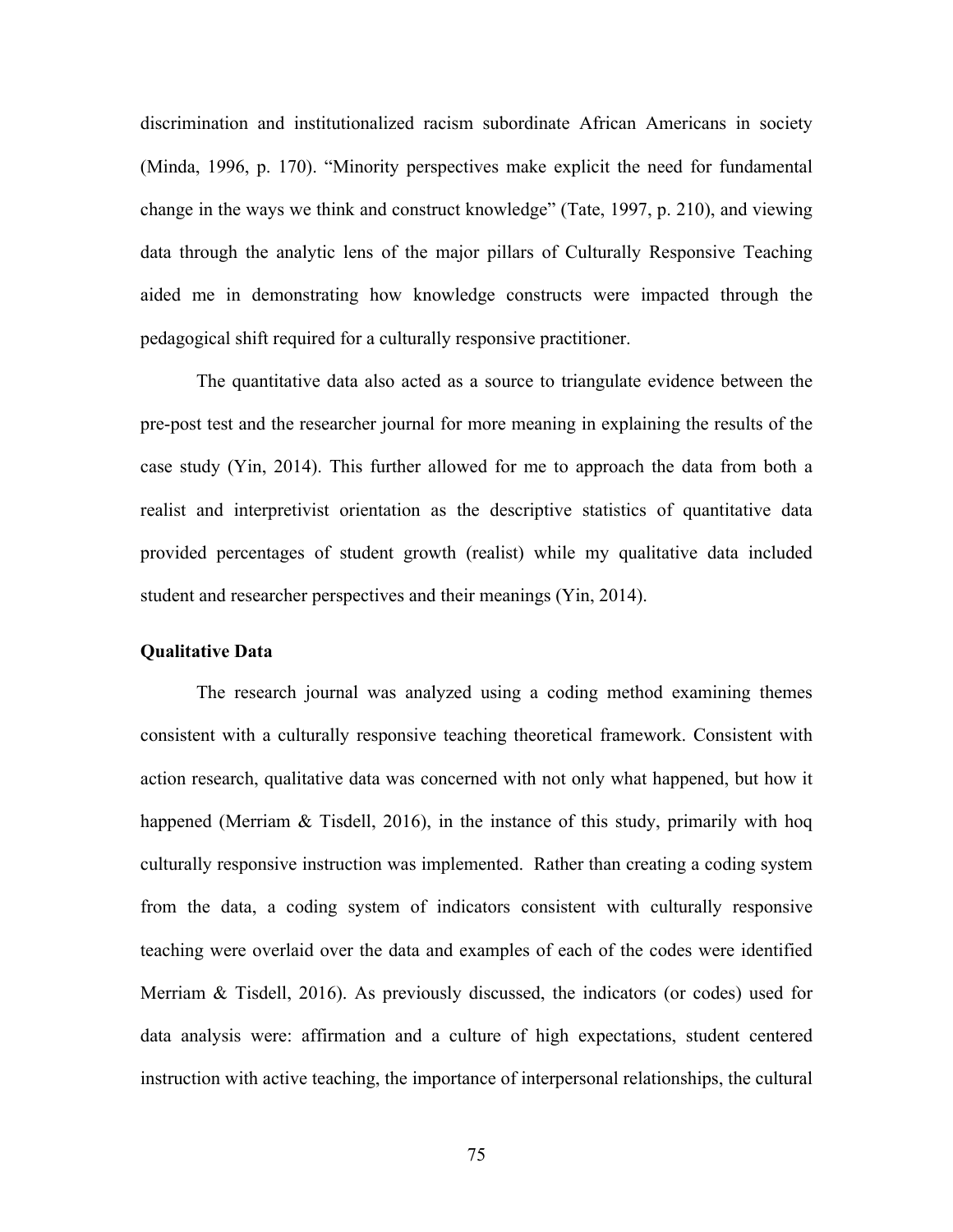reorientation of the teacher, and reshaping the curriculum. These indicators also provide themes for a discussion of the data (Merriam & Tisdell, 2016). Beginning with re-reading entries and creating tables for each of the selected indicators for culturally responsive teaching, examples from the research journal were selected as evidence. The coding system (i.e., indicators) were explained and then examples were used to demonstrate evidence of each code (indicator) with an explanation of how the example related to the indicator.

Additionally, since this is case study research and the primary importance of it is for individuals to understand the case, readers of this research should pay special attention to the detailed description of the context and participants earlier as it is a result of field observations (Merriam & Tisdell, 2016). This data will be interpreted with excerpts from the research journal, though lessons learned will not be elucidated until chapter five, though the larger meaning of the data is described in chapter four (Creswell & Poth, 2018).

#### **Summary**

In this chapter, I reviewed my research methodology, research context and researcher positionality, introduced data collection methods and my research procedure, addressed the foundations of my curricular design, and set a foundation for data analysis to be deepened in Chapter 4. In the next chapter, I will present and explain data in connection to my research questions, with quantitative data presented first in response to the question: Can culturally responsive teaching be used to increase preschool literacy skills? I then present and explain qualitative data to respond to the question: What is the influence of a culturally responsive literacy curriculum on urban preschool students?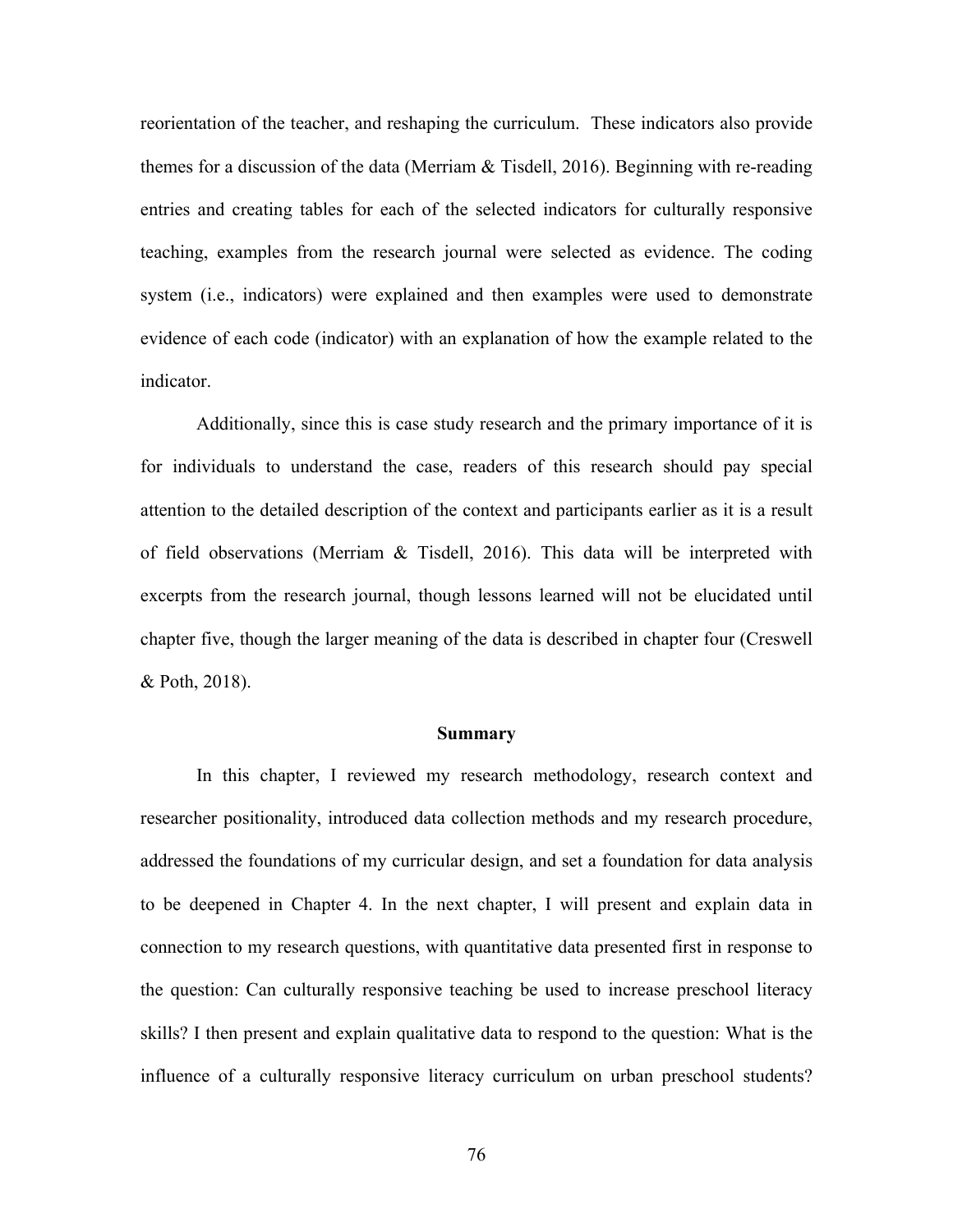### **Chapter 4: Findings and Discussion**

# **Introduction**

In this research study, I set out to teach early literacy and phonemic skills to urban preschool students through a culturally responsive curriculum I designed to meet the needs of one specific set of students in a state-funded daycare located in a southern coastal city. Early development of reading skills is important because a child's reading skills upon entering school have the second highest predictive power (behind math) for future academic success (Duncan et al., 2007), and preschool children with early literacy skills learn to read better and faster than their peers with fewer of these skills (Puranik & Lonigan, 2014).

My research sought to answer the following question: What are the important factors to consider when designing a culturally responsive reading curriculum for pre-Kindergarten, urban youth?

- a. Can culturally responsive teaching be used to increase preschool literacy skills?
- b. What is the influence of a culturally responsive literacy curriculum on urban preschool students?

Skills to increase phonological awareness were taught in two week segments beginning with rhyme, followed by letter recognition/sound recognition for two weeks, and then word/letter recognition for two weeks. Literature in the class included Dr. Seuss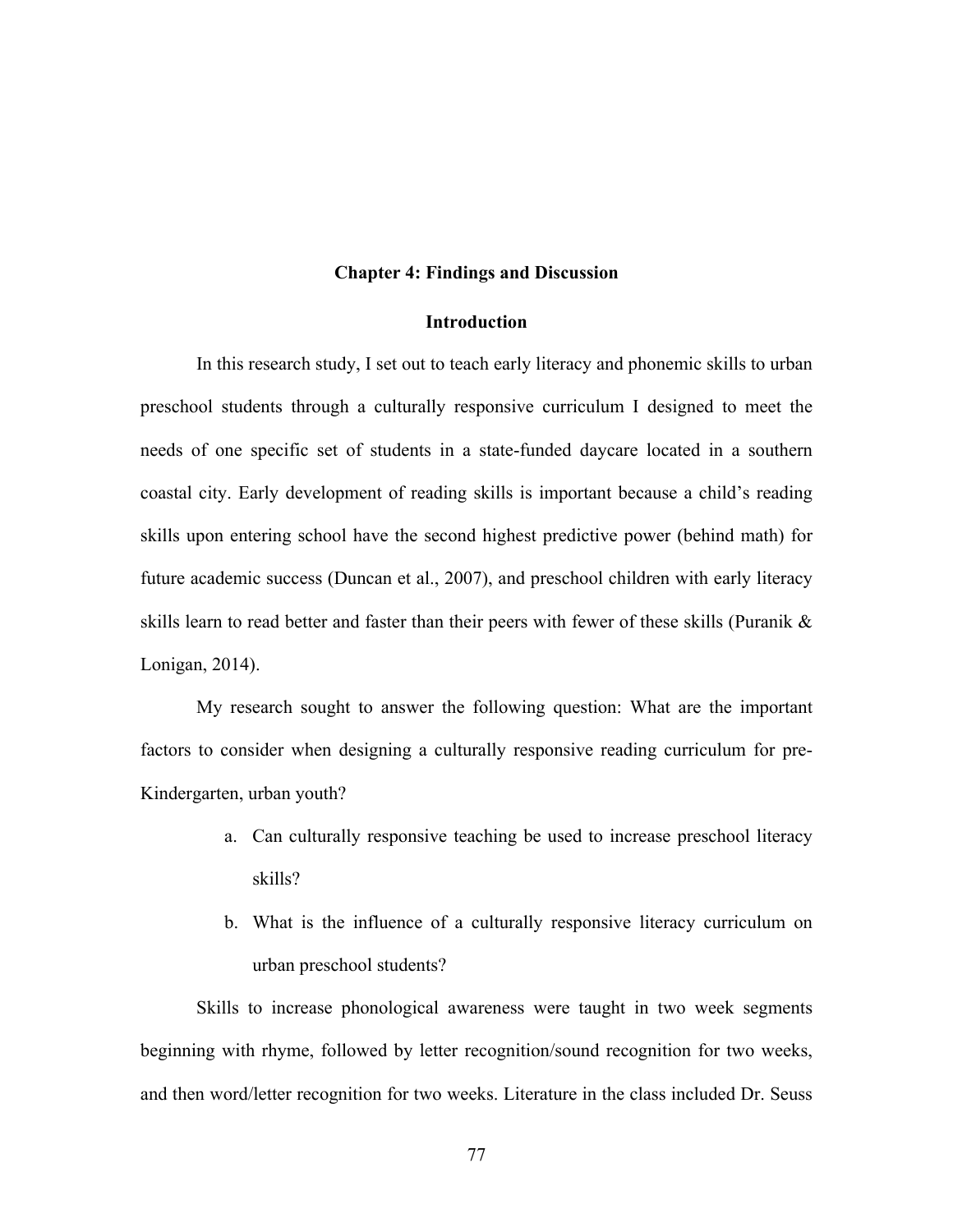classics, along with contemporary fiction that featured diverse characters and were meant to resonate more soundly with the diversity represented in the classroom. The literature was selected because it not only taught the skills but also reflected culturally relevant elements. Rhyming pairs and rhyme families, and the activities used to reinforce them, were selected because they were common rhyming words and complemented the featured literature. Letters for visual recognition and sounds were selected because they were the first six letters in the alphabet and would allow the classroom teacher to continue sequentially with the program after the researcher had left. Further, all of the students in the class had names that contained at least one of each of the letters, which gave personal relevance to the learners

This chapter is organized as a response to and analysis of the aforementioned research questions. The first section addresses the question, "Can culturally responsive teaching be used to increase preschool literacy skills?" This section describes and analyzes the quantitative data collected during the research project and curricular implementation with preschool students. It presents the types of skills taught to students, the pre-post assessment scores that relate to these skills, and the culturally responsive methods that were used to increase achievement.

The second section in this chapter analyzes the response to question be: "What is the influence of a culturally responsive literacy curriculum on urban preschool students?" In this section, qualitative data is used to support how the various elements of culturally responsive teaching affected the students in the research group. Each element is defined and then examples from the implementation are provided and discussed in accordance to the coding element. There are five specific elements of culturally responsive teaching that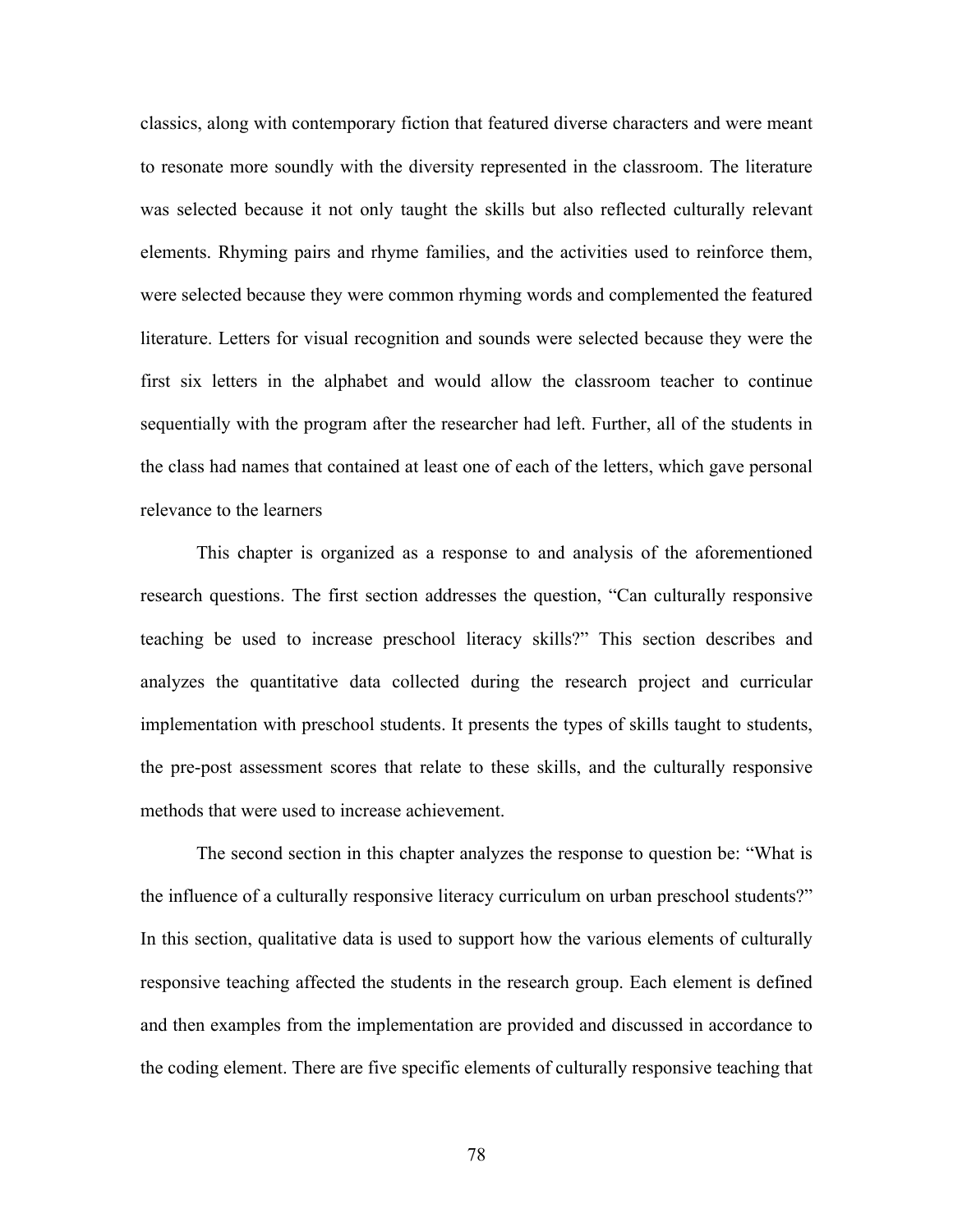were of focus during implementation: (a) affirmation and a culture of high expectations, (b) student centered instruction and active teaching, (c) the importance of interpersonal relationships, (d) the cultural reorientation of the teacher, and (e) reshaping the curriculum.

### **Research Question A**

The first research question I posed was, "Can culturally responsive teaching be used to increase preschool literacy skills?" My findings supported that culturally responsive teaching does, in fact, increase preschool literacy skills. As will be discussed in Section I of this chapter, the general improvement of early literacy skills for any student enrolled in a preschool program should average to one half years' worth of knowledge increase over the course of an entire school year when compared with a similarly aged child not enrolled in preschool. The assessment data I obtained shows that many students experienced an entire year of academic growth in literacy based skills within less than one semester of a school year. As action research and not quasiexperimental, there is, of course, always the wondering about what other variables could have confounded the increase being due to culturally responsive instruction and not to something else. For example, students often perform well when they like their teacher, and so student score increases could relate to students liking me as a researcher, though since personal relationships are a component of culturally responsive instruction, I would contest that students "liking" or "not liking" their teacher actually becomes part of culturally responsive instruction. The data and explanation of data are further detailed in this chapter in Section I and the discussion of the pre-post assessment that follows.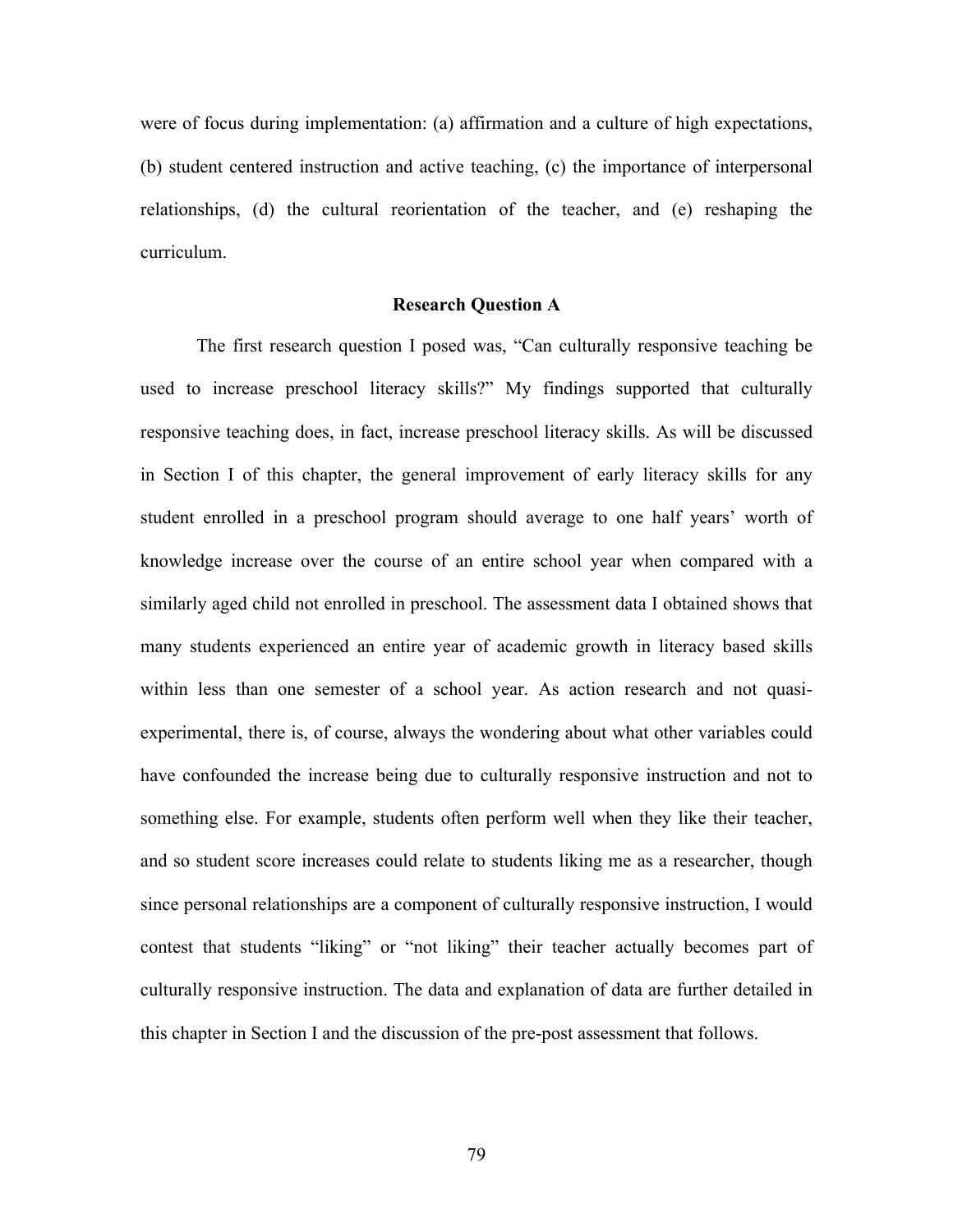### **Research Question B**

The second research question I posted was, "What is the influence of a culturally responsive literacy curriculum on urban preschool students?" This question is not answerable in as straight forward a manner as the previous question. To first address if the culturally responsive curriculum had an influence on students, yes, it clearly did. Additionally, the culturally responsive teaching practice also had a major effect on the researcher and her conceptions of learning and teaching as well. To determine the entirety of the influence that it had on the children in this study would be difficult as they were not able to adequately articulate any sort of exit survey because they are so young. The quotes that were captured from them, however, indicate an increase of enjoyment in literacy and in structured classroom learning experiences, as well as a desire to take on leadership roles within the classroom and a construction of meaning from the stories that they read and the content that they learned. The data and explanation of data for this research is present in Section II in this chapter.

# **Section I: Culturally Responsive Teaching as a Means to Increase Preschool Literacy Skills**

In seeking to determine how best to develop a culturally responsive reading curriculum, I sought to answer the question: Can culturally responsive teaching be used to increase preschool literacy skills?

To answer this research question, I reviewed a plethora of commercially available literacy assessments for preschool students and selected one that covered a breadth of information while still featuring brevity in question structures so that young students would not become distracted during assessments. Quantitative data was collected through a pre-post assessment on emergent literacy, a reading attitude survey, and a standard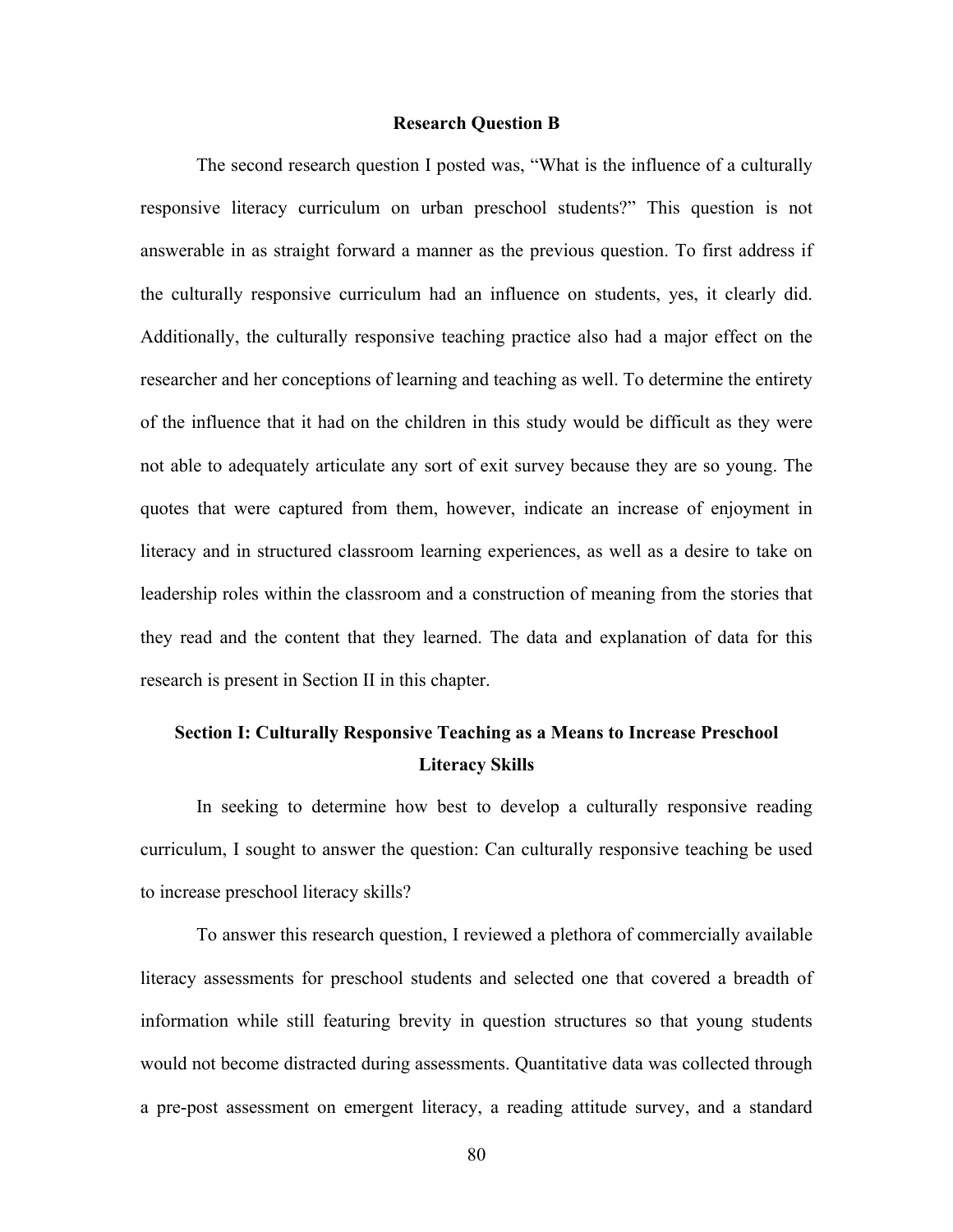phoneme assessment. Data was collected by individually assessing each child and recording his or her results by hand. Assessment for this age group is hallmarked by controversy due to the inability of assessments to account for the complexities of defining progress and demonstrating learning in young children (Shepard, 1994). By using specific, measurable indicators to define a narrow segment of literacy learning, data is able to provide a picture of the improvements within the limited scope of the research project. A major component in focus skill determination came from those determined as key predictive skills for later literacy success as indicated in my literature review.

What follows is a description of early emergent literacy skills and culturally responsive teaching, whereby I use sections of the pre-post assessment to discuss the skills being taught, the increases in achievement, and the culturally responsive methods that were used to influence these yields.

### **Pre-Post Assessment on Emergent Literacy**

### **Explanation of the Assessment**

The emergent literacy assessment that I used was a modified version of a commercially available early literacy assessment accessible through the textbook *Literacy Assessment and Intervention* by Beverly DeVries (2017). The assessment was modified by removing questions that extended past the scope of this study. This scope was narrowed because of the limited time that I would be able to spend with the students in the classroom during the study. The assessment was designed to measure progress over the course of an entire school year, and I had 13 instructional days for the curricular implementation. Seven students participated in both the pre- and post-assessment. All students were present for both assessments.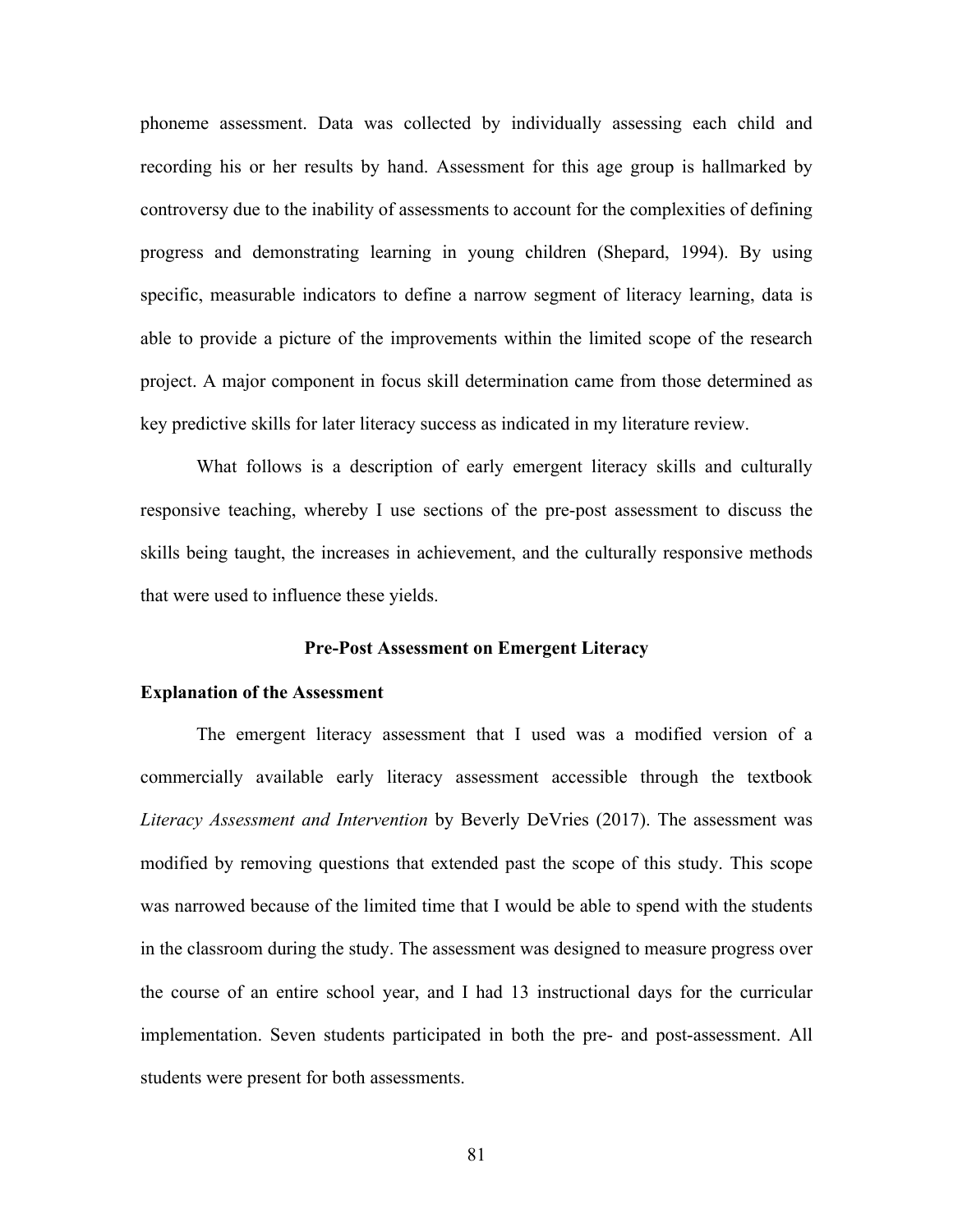### **Standard 1: Concepts of Print**

The concepts of print portion of the assessment was used to determine what students know about how a book works (MacDonald & Figueredo, 2010). These concepts build so that students are eventually able to work independently to decipher the meaning of a text, even before they can read, by using book queues and pictures to determine the story being presented. Margaret Clay (1977) maintains that in order for children to be able to learn to read, they must be able to employ four cueing systems: visual attention to print, directional rules about position and movement, speaking like a book, and hearing sounds in words. Concepts of print addresses the first three of these cueing systems through its line of questioning and skill development. Table 4.1 details the questions that were asked of students during this portion of the pre- and post-assessment, along with how many students correctly answered the question on the pre- and post-assessment (respectively) and what percent of students improved during through the course of instruction in their ability to correctly identify the answer.

The data in Table 4.1 shows that during the course of instruction, 100% of the concepts of print indicators were improved upon. In order to provide a point for comparison, one year of preschool enrollment, regardless of curriculum, has the average effect on young children's cognitive skills "that represented three months of additional learning beyond the normal levels of skill acquisition that occur among four-year-olds without access to preschool" (Yoshikawa, Weiland, & Brooks-Gunn, 2016, p. 23). To consider this comparison more deeply, concepts of print were the area of greatest gain for preschool students with an increase in a half year's (.54 years) learning over nonpreschool counterparts and a slightly smaller increase (.44 years) in early reading skills (Yoshikawa, Weiland, & Brooks-Gunn, 2016). Consequently, if a pre-school program,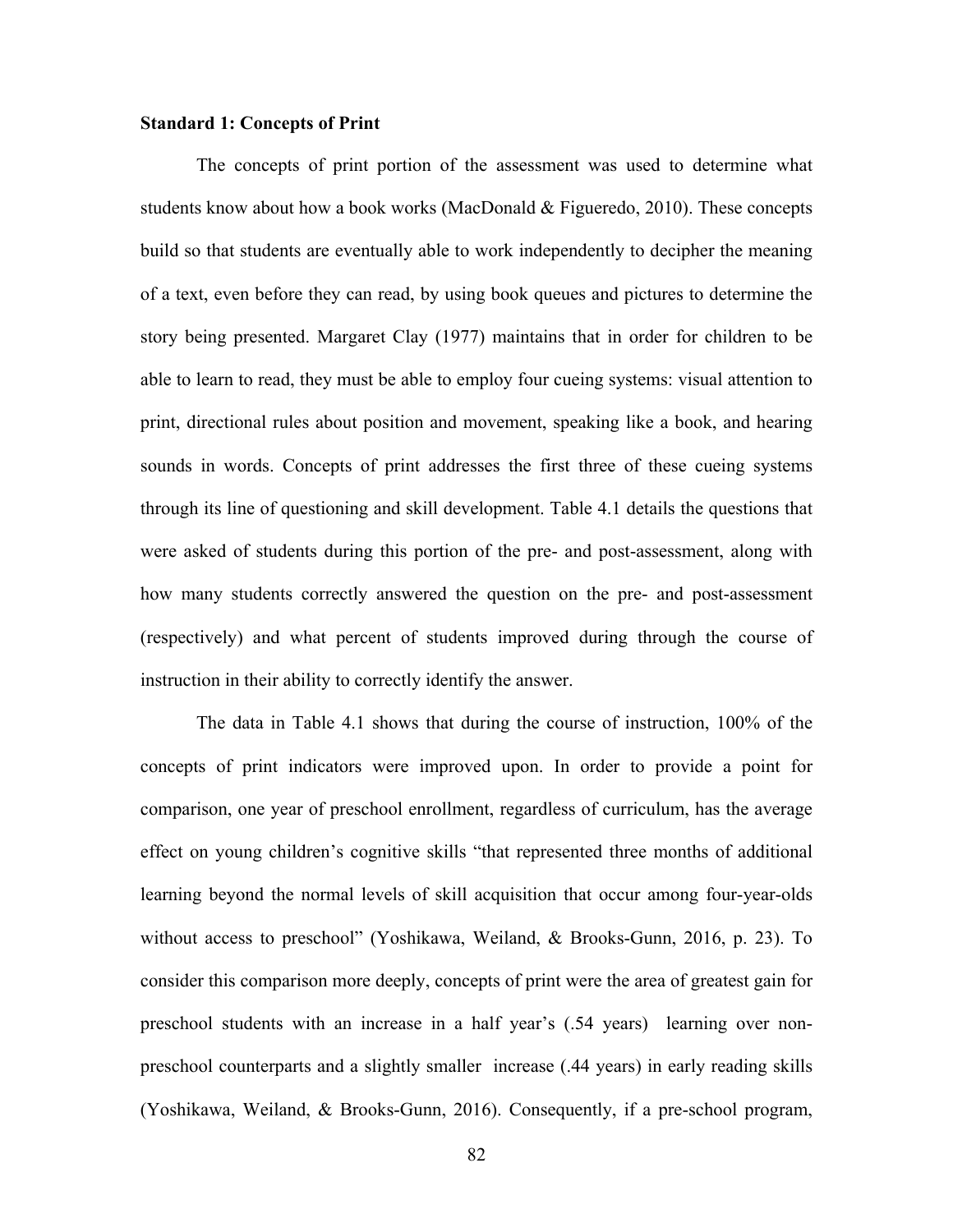not necessarily meeting any quality standards, has the potential to increase standard achievement a half of a year's worth of growth, a program of high quality has the potential to increase it that much more.

# Table 4.1

# *Concepts of Print*

| Concepts of Print                                                                | % Correct on<br>Pre-Assessment | % Correct on<br>Post-<br>Assessment | % Improved<br>Pre-to-Post |
|----------------------------------------------------------------------------------|--------------------------------|-------------------------------------|---------------------------|
| Knows which is the front of the book                                             | 57%                            | 100%                                | 43%                       |
| Holds a book correctly                                                           | 43%                            | 100%                                | 57%                       |
| Knows that the words are what is read<br>when asked, "Where do I start to read?" | 0%                             | 100%                                | 100%                      |
| Knows that one reads from the top of the<br>page to the bottom of the page       | 0%                             | 57%                                 | 57%                       |
| Can point at where to go after completing<br>the left-hand page                  | 0%                             | 71%                                 | 71%                       |
| Knows the "return-sweep" concept                                                 | 0%                             | 43%                                 | 43%                       |
| Is able to point from word-to-word                                               | 0%                             | 86%                                 | 86%                       |
| Is able to identify a letter                                                     | 0%                             | $100\%$                             | 100%                      |
| Is able to identify a word                                                       | $0\%$                          | 100%                                | 100%                      |
| Is able to identify a sentence                                                   | 0%                             | 43%                                 | 43%                       |
| Is able to identify the first letter in a word                                   | 0%                             | 86%                                 | 86%                       |

Additionally, when referencing the tables in Appendix A–E, which contain prepost assessment data by individual, the data shows that two individuals were able to attain perfect mastery over the concepts of print assessed and that three more students had a basic mastery over the skills (achievement greater than 70%). Since concepts of print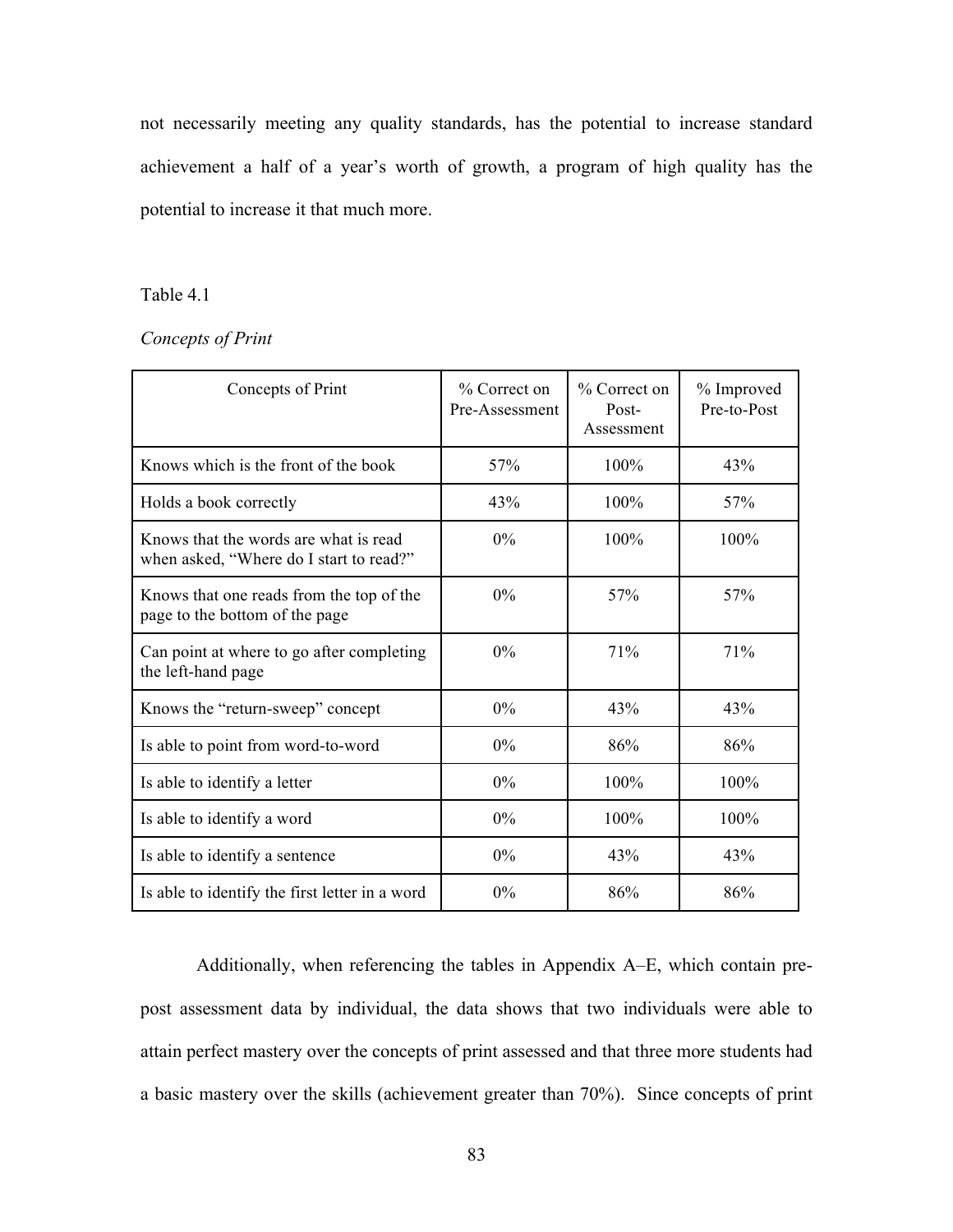are taught by continual exposure for the skill set, I was sure to reinforce these concepts in all of my lessons with the children, giving them increasing amounts of responsibility and opportunities to participate.

Consistent with the culturally responsive teaching principle of "student centered instruction," the children would often hold the book while I read to them and turn the pages as we read. When I moved to letter instruction, students participated in holding their own paper copy of a story we were reading together and tracked the words with their fingers and held the books themselves for an increase in their experiential learning.

# **Standard 2: Early Emergent Literacy**

Early emergent literacy focuses on children's ability grasp the basic concepts of literature before they are able to read. These skills include not only a child's understanding of a text but also his or her ability to engage with and enjoy being read to. Specifically, early emergent literacy is the "constellation of skills young children accumulate through […] listening, speaking, being read to" (Byrne, Deer, & Kropp, 2003, p. 42) and through the general handling of books. This section of the assessment focused on skills that are often developed in children at home through parent/child literature interaction. As parents or caregivers read books aloud to children and children look at picture books, the children develop the ability to "read" the story by simply using the illustrations to determine the book's plot. This technique is known as "picture walking." The period for early emergent literacy (ages 0–5) is often marked by sociocultural experiences because children spent more time in their homes and communities before full-time school enrollment than after (McGee & Purcell-Gates,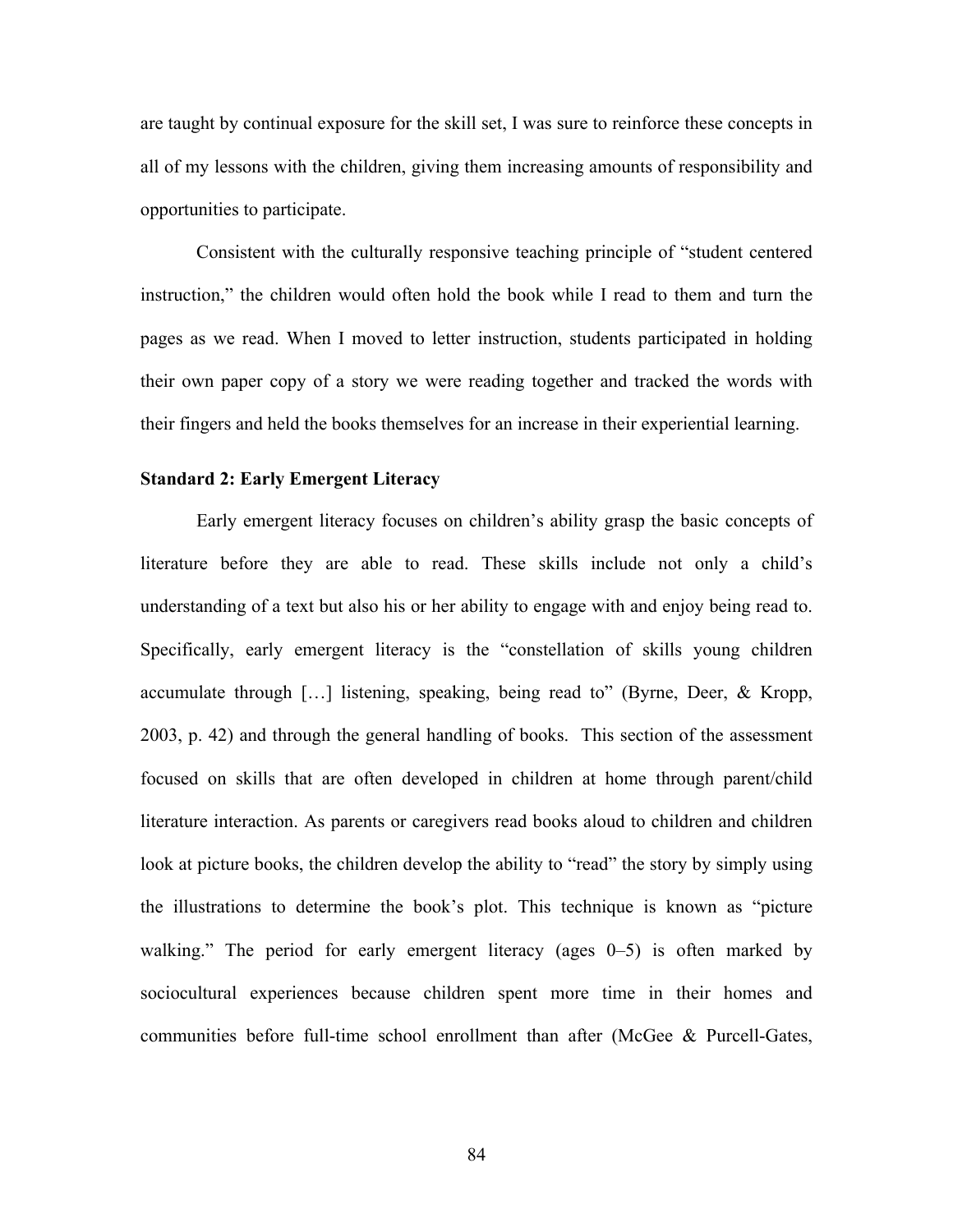1997, p. 311), which makes early emergent literacy an indicator of the types and/or frequency of literary experiences children are experiencing in the home.

# Table 4.2

# *Early Emergent Literacy*

| Early Emergent Literacy Skills               | % Correct on<br>Pre-Assessment | % Correct on<br>Post-<br>Assessment | % Improved Pre-<br>to-Post |
|----------------------------------------------|--------------------------------|-------------------------------------|----------------------------|
| Shows pleasure in read alouds                | 43%                            | 100%                                | 57%                        |
| Can re-tell stories in a sequence            | 14%                            | 58%                                 | 72%                        |
| Uses book language in retelling              | 0%                             | 0%                                  | $0\%$                      |
| Uses pictures to read a story                | 0%                             | 100%                                | 100%                       |
| Understands what is read                     | 100%                           | 100%                                | 100%                       |
| Hears some rhyming words                     | 0%                             | 100%                                | 100%                       |
| Knows what the title of a book is            | 0%                             | 71%                                 | 71%                        |
| Knows what the author of a book does         | 0%                             | 86%                                 | 86%                        |
| Knows what the illustrator of a book<br>does | 0%                             | 57%                                 | 57%                        |
| Recognizes name in print                     | 14%                            | 71%                                 | 57%                        |
| Can participate in a discussion              | 100%                           | 100%                                | 100%                       |
| Asks appropriate questions                   | 14%                            | 100%                                | 86%                        |

As can be seen in Table 4.2, before the curricular implementation, none of the students in the classroom had previously developed all of the skills associated with early emergent literacy. This is consistent with the children's self-reporting that they were not read to in their homes, with only Jamar stating that he had books at home, and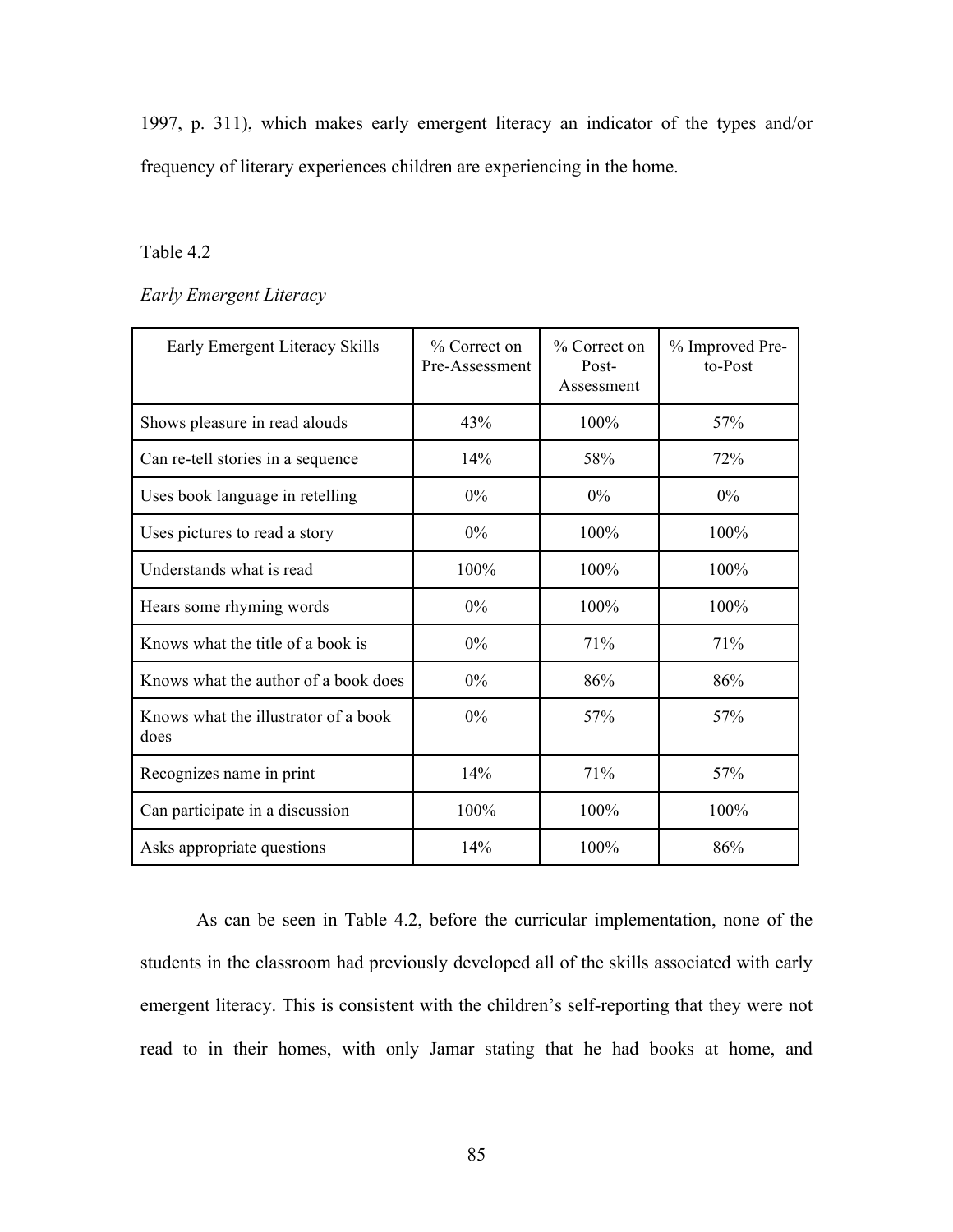information relayed from the classroom teacher that parents did not bring home free book packs that were provided for their children each week.

The areas of greatest improvement for students in this portion of the assessment were the ability to use a picture to "read" a story and the ability to detect rhyme at the end of words. The increase in the ability to "use pictures to read a story" comes from time spent during instruction making predictions about the text based off the picture. Pausing during instruction to allow the children to make predictions and personal connections with the text was consist with culturally responsive, student-centered instruction, as it allowed children to drive the conversation and connect with the text while also practicing a new skill.

### **Standard 3: Concepts of Writing**

The main facet of concepts of writing in the preschool years is that children understand that the words on a page are there to convey a message that can be read by anyone who understands the system of how the words work—i.e., the ability to read (Mass, 1982, p. 670). For children who have not spent considerable time consuming literature, either through pictures on their own or with adults reading to them, the words on a page appear to be merely a set of unfamiliar symbols that children do not possess the ability to decode. Contrary to what the name of this section of the assessment suggests, there is no writing that takes place on the part of the student. My curricular implementation did not require students to write anything; rather this set of indicators relates to a child's ability to distinguish differences in printed letters and to see that letters constitute words. The focus of these skills is on developing concepts of writing-related behaviors.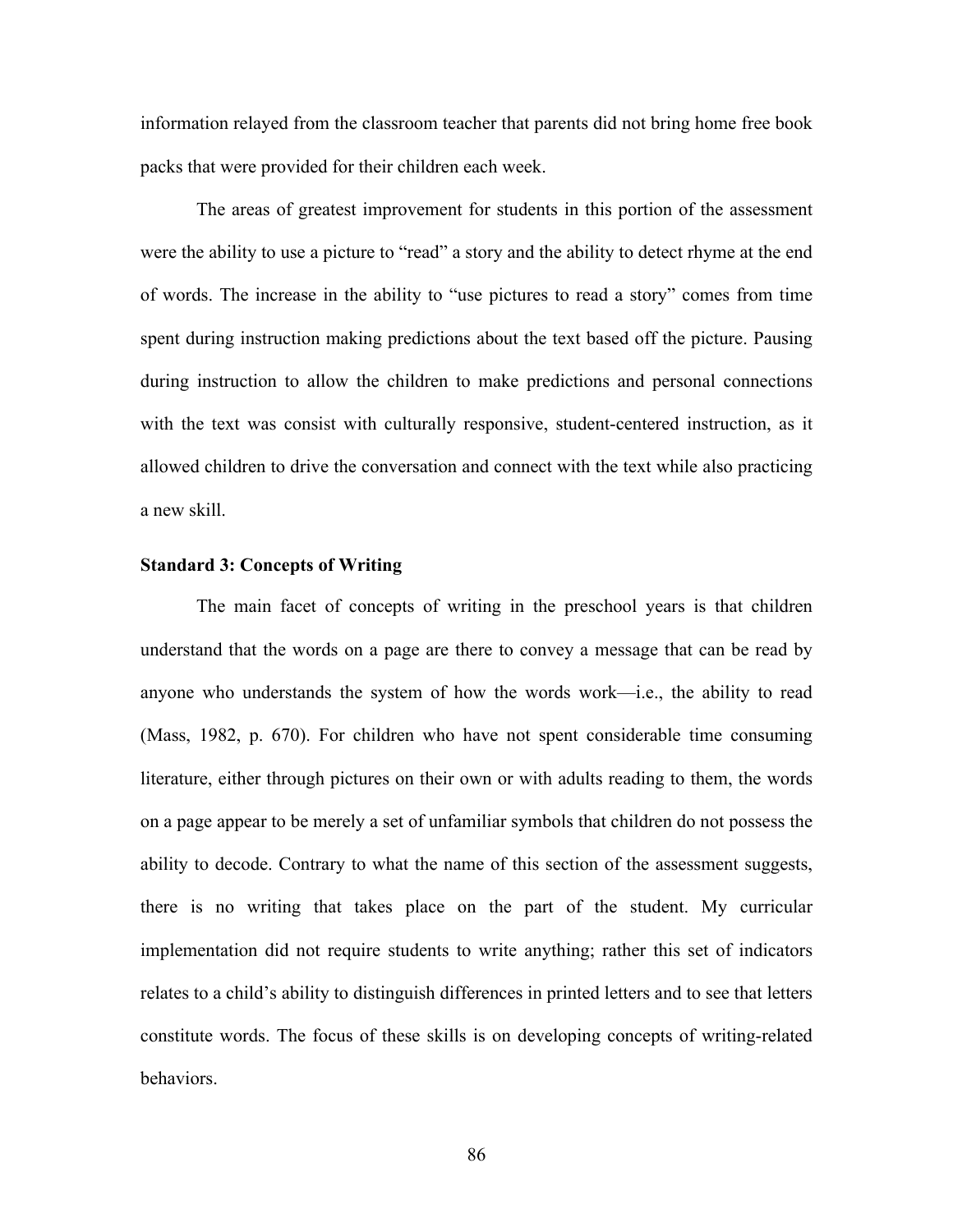### Table 4.3

# *Concepts of Writing*

| Concepts of Writing                                 | $\%$ Correct on<br>Pre-Assessment | $\%$ Correct on<br>Post-<br>Assessment | % Improved Pre-<br>to-Post |
|-----------------------------------------------------|-----------------------------------|----------------------------------------|----------------------------|
| Understands that Writing Carries a<br>Message       | 57 <sub>%</sub>                   | $100\%$                                | 43%                        |
| Sees unique differences between<br>letters          | $0\%$                             | 71%                                    | 71%                        |
| Understands that a space is needed<br>between words | $0\%$                             | $100\%$                                | 100%                       |
| Understands that letters construct<br>words         | $0\%$                             | 86%                                    | 86%                        |

Table 4.3 shows that students had a strong foundation for understanding that words on a page translated to some sort of story or message, despite not being able to recognize or differentiate words or letters. The greatest gains from this data set came as the children grew to understand that words are demarcated from other words by the spacing between them. This understanding developed through engaging students with student-centered instruction, as students took turns as the teacher by pointing from wordto-word in a daily sentence that connected to phonemic instruction and featured the use of our letter-of-the-day. The sentences were formulaic and contained pictures to help reinforce the words. Students were given a pointer so that they could "read" the sentence to the group, each student receiving his or her own turn. This ownership that students had over the material through the culturally responsive teaching principle of student centeredinstruction increased students concept of writing.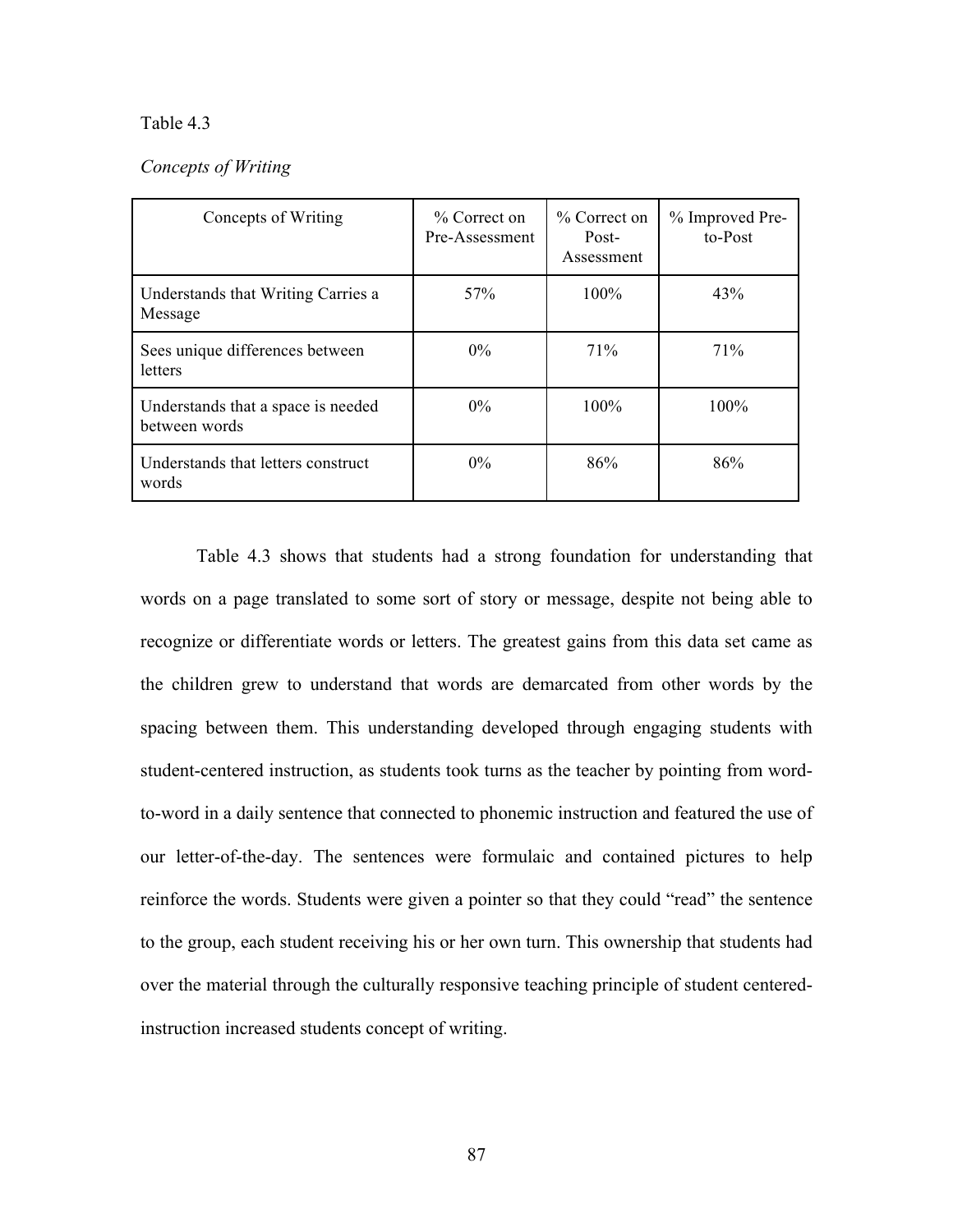### **Standard 4: Distinguishing Rhyme**

The assessment section on distinguishing rhyme tests a student's ability to segment words into phonemes (the smallest component of sound) (MacDonald & Figueredo, 2010). Teaching students to identify rhyme gives them the most universal literacy skill needed to decode words and to identify phonemes (sounds within words) to build vocabulary. The importance of the rhyming skill may be attributed to the fact that children can differentiate similar and dissimilar sounds before they can isolate or manipulate sounds within words (Anthony, Lonigan, Driscoll, Phillips, & Burgess, 2003). A child identifying two words that sound similar, or dissimilar, is an indication that the child recognizes that words are made up of discrete and different sounds and that this differentiates words from one another. As the child gains the ability to recognize letters, he or she can visually distinguish the difference between words; however, rhyme allows non-readers to differentiate words auditorily. Rhyme had the potential for the greatest influence because a child's ability to detect rhyme before they are able to read has a strong correlation with the child's reading progress once he or she begins to be able to decode words (Snowling & Hulme, 1994).

Table 4.4 shows that students did not perform as well on rhyming data as they had in other subsections of the post assessment. One reason that this data does not show as much progress in rhyme may have related to the timing of the post-assessment. I administered the post-assessment several weeks after having finished instructing students on rhyme since the last part of the instructional unit was focused on phonemic awareness. Many of the other subsections of knowledge I was able to easily integrate into the phoneme section, though the books that I used to teach phonics were not ones that reinforced rhyme scheme, meaning these indicators had fewer instructional days spent on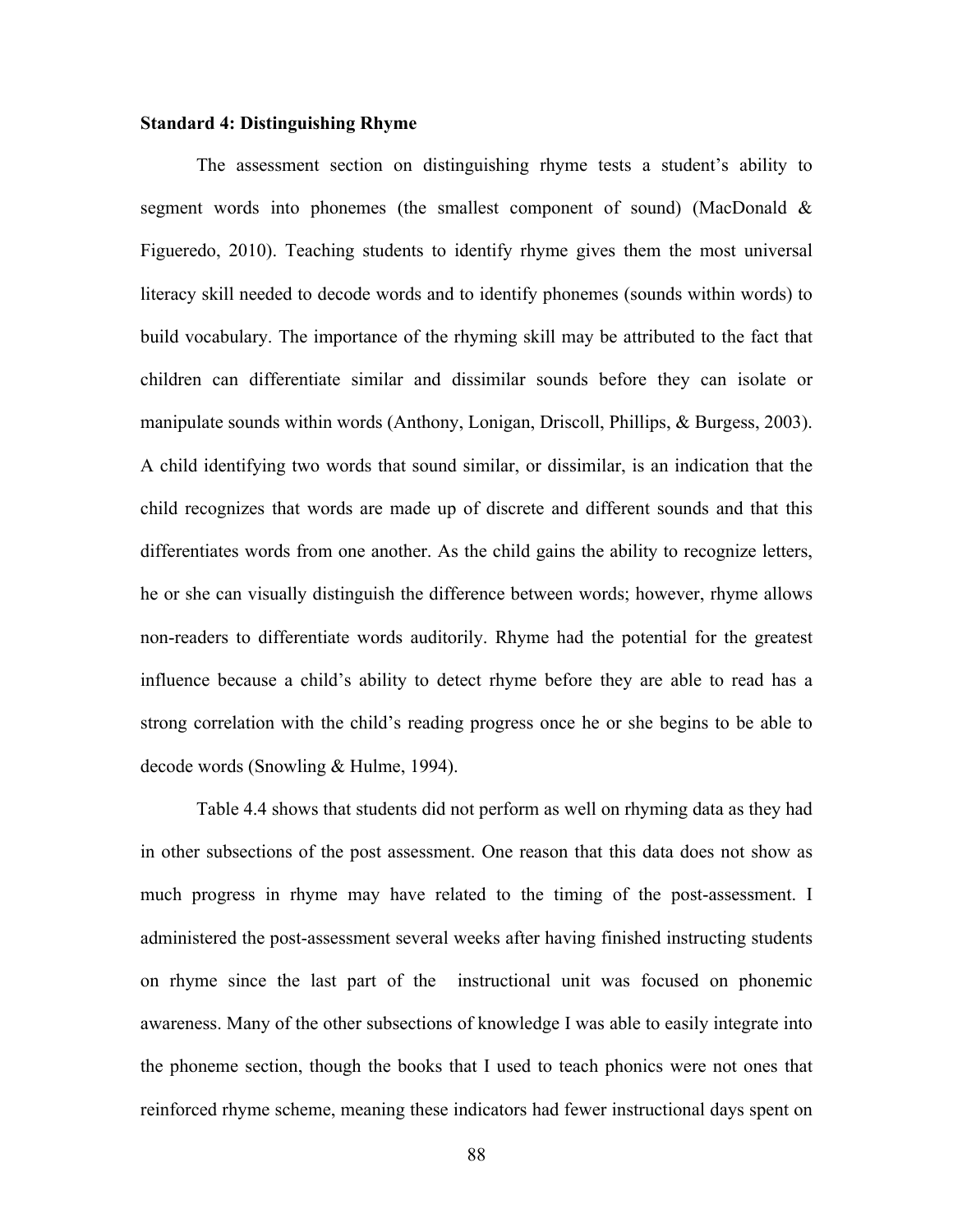theme. This may indicate that more instructional time was necessary to really solidify a strong understanding of the concept of rhyme. Rhyme was an indicator that I took informal intermittent data on during instruction, however, and several students consistently were able to identify rhyming pairs (Jamar, Lebron, Deonte, Kalisha, and Crystal) while others consistently had difficulty hearing rhyme (Jose, KeShawn, Jaylin).

### Table 4.4

#### *Distinguishing Rhyme*

| Distinguishing Rhyme                               | % Correct on<br>Pre-Assessment | % Correct on<br>Post-<br>Assessment | % Improved<br>Pre-to-Post |
|----------------------------------------------------|--------------------------------|-------------------------------------|---------------------------|
| Identifies correctly if "big" and "pig"<br>rhyme   | $0\%$                          | $0\%$                               | $0\%$                     |
| Identifies correctly if "sand" and "hand"<br>rhyme | $0\%$                          | 80%                                 | 80%                       |
| Identifies correctly if "rule" and "milk"<br>rhyme | $0\%$                          | 80%                                 | 80%                       |
| Identifies correctly if "fair" and "farm"<br>rhyme | $0\%$                          | 100%                                | 100%                      |
| Identifies correctly if "bat" and "hat"<br>rhyme   | $0\%$                          | 60%                                 | 60%                       |

# **Phoneme Assessment**

Phonemic awareness is the understanding that a word is made up of by individual sounds and that those sounds are made by individual letters, thus making words on a page have meaning as spoken language rather than just appearing as undecipherable squiggles for early readers (Snider, 1997). When a child possess an understanding of phonemes, the smallest sounds of language, he or she also possess the ability to decode words later as he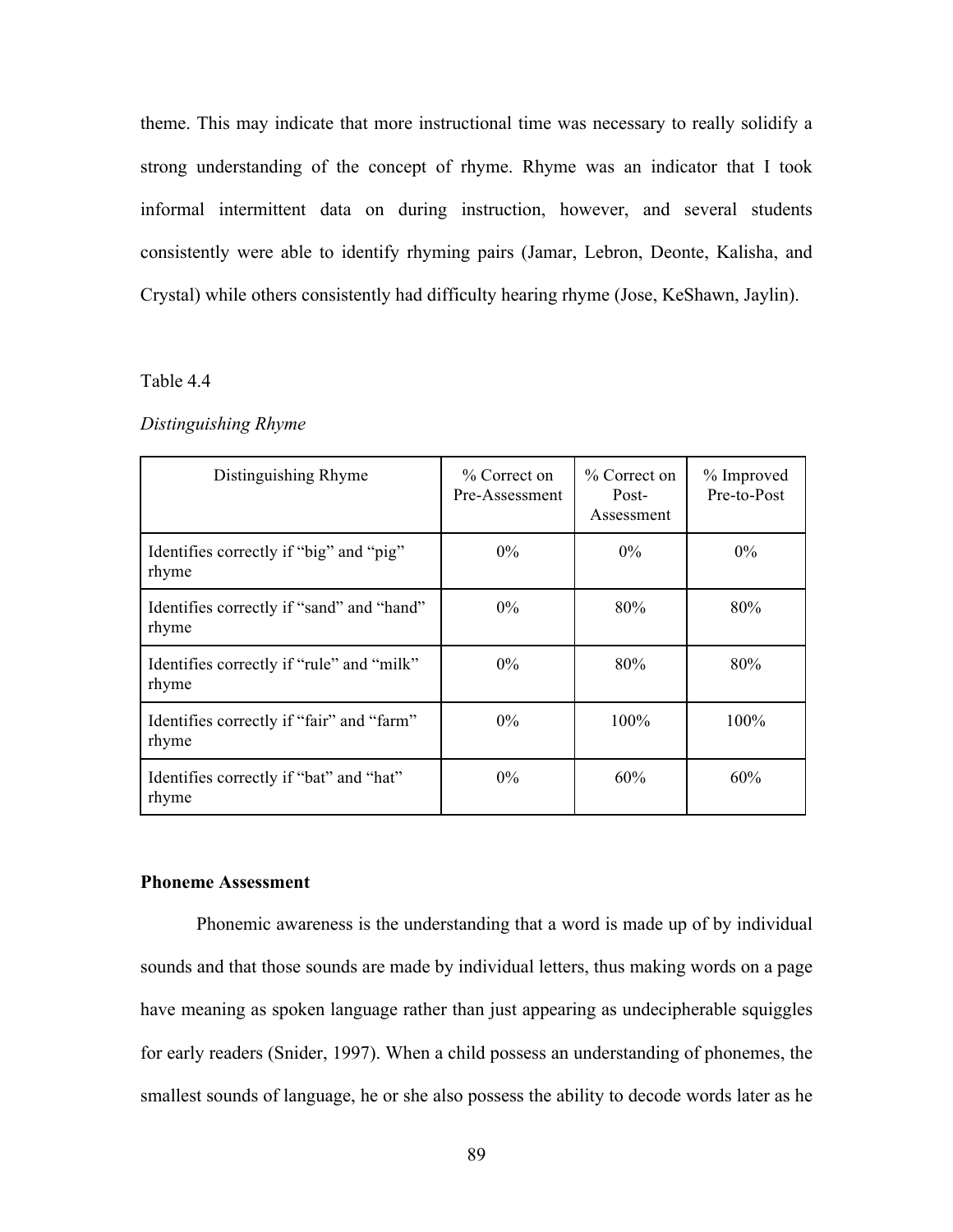or she learns to read (i.e., the ability to "sound out" letters to form words). Phonemic awareness is especially important for preschool students because it is a predictor of later reading success, acting as a stronger predictor than IQ, and teaches preschoolers that reading is part of a logical series of processes (Snider, 1997). The phoneme assessment asked the students to identify the names and corresponding sounds for the seven letters taught during the instructional unit. A pre-assessment was administered using letter cards with a printed capital letter printed on each in Arial font. The student was asked to tell me the name of the letter and then asked what sound the letter made.

The post assessment data from phonemic awareness in Table 4.5 demonstrates that the children retained information for some letters better than others. In a typical kindergarten classes, approximately one week of instruction would center on each letter of the alphabet. Due to time constraints of my research, I spent one class period with students on each letter and integrated review of previous letters briefly into the next session. Students struggled most with identifying the letter "D," which I initially thought could be connected to the text that I read with students for that letter. I realized when looking back on my field notes that students actually had difficulty articulating this letter initially and distinguishing between "B" and "D," which do sound similar in name. They did not have the same level of difficulty in identifying the sound of /b/ and /d/, which are easier to distinguish apart than the letter names themselves. Also, the children had the greatest gains for the letter "C."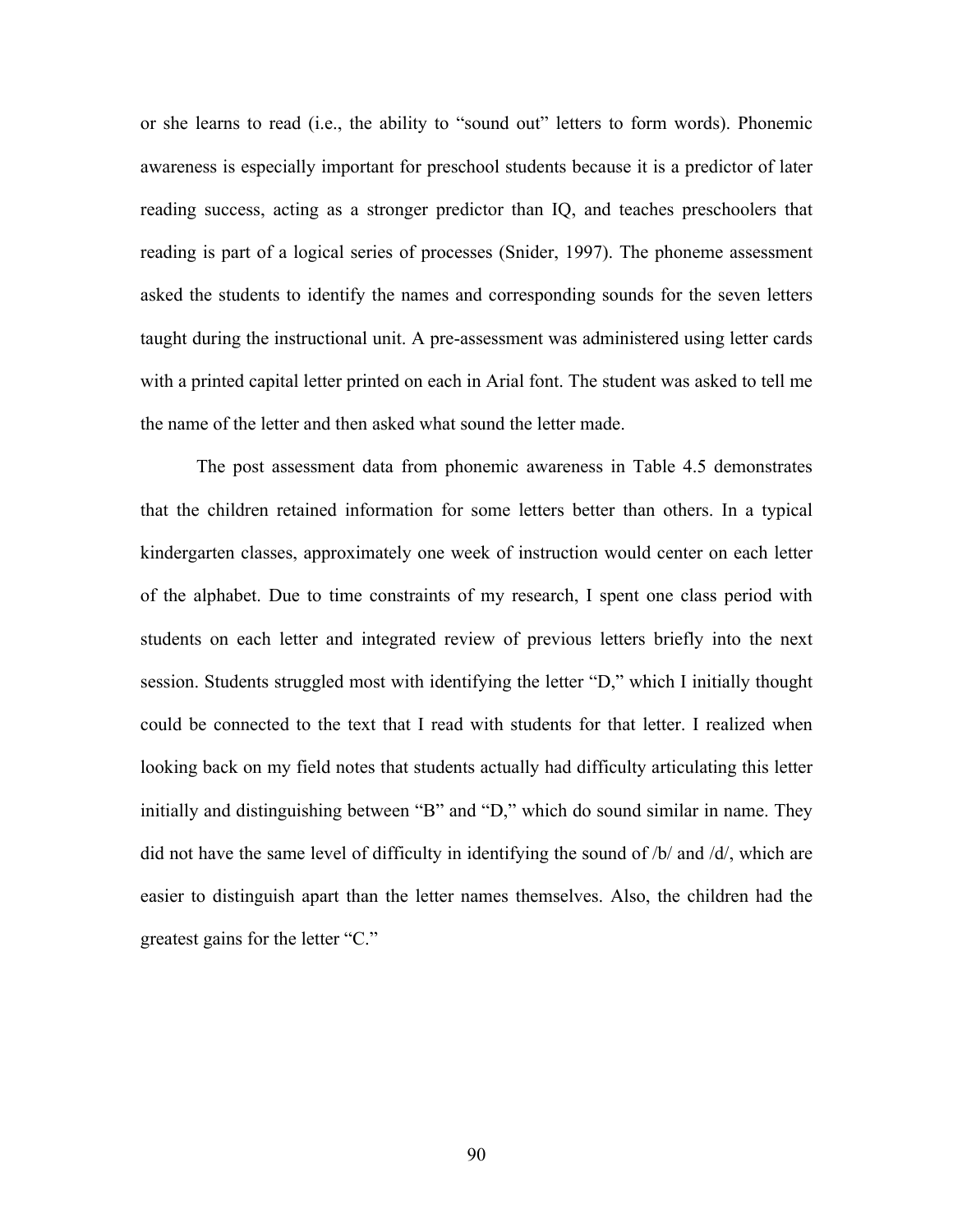# Table 4.5

| <b>Phoneme Awareness</b>                  | % Correct on<br>Pre-<br>Assessment | % Correct on<br>Post-<br>Assessment | % Improved<br>Pre-to-Post |
|-------------------------------------------|------------------------------------|-------------------------------------|---------------------------|
| Correctly identifies letter name for "A"  | 20%                                | 60%                                 | 40%                       |
| Correctly identifies sound for letter "A" | $0\%$                              | 60%                                 | 60%                       |
| Correctly identifies letter name for "B"  | 0%                                 | 40%                                 | 40%                       |
| Correctly identifies sound for letter "B" | 0%                                 | 60%                                 | 60%                       |
| Correctly identifies letter name for "C"  | 20%                                | 100%                                | 80%                       |
| Correctly identifies sound for letter "C" | $0\%$                              | 100%                                | 100%                      |
| Correctly identifies letter name for "D"  | 20%                                | 40%                                 | 20%                       |
| Correctly identifies sound for letter "D" | 0%                                 | 60%                                 | 60%                       |
| Correctly identifies letter name for "E"  | 20%                                | 60%                                 | 40%                       |
| Correctly identifies sound for letter "E" | 0%                                 | 60%                                 | 60%                       |
| Correctly identifies letter name for "F"  | 20%                                | 80%                                 | 60%                       |
| Correctly identifies sound for letter "F" | 0%                                 | 100%                                | 100%                      |
| Correctly identifies letter name for "J"  | 40%                                | 100%                                | 60%                       |
| Correctly identifies sound for letter "J" | 0%                                 | 60%                                 | 60%                       |

In keeping with principles of culturally responsive teaching, as I reshaped the curriculum for students, I selected a picture book where the main character was African American and the storyline related to her purchasing a teddy bear. During instruction, this was a story where the children had a high level of personal text-to-self connections and I think that likely influenced retention of the letter that went along with that story. I was also able to model adult reading behavior to the classroom teacher, which is especially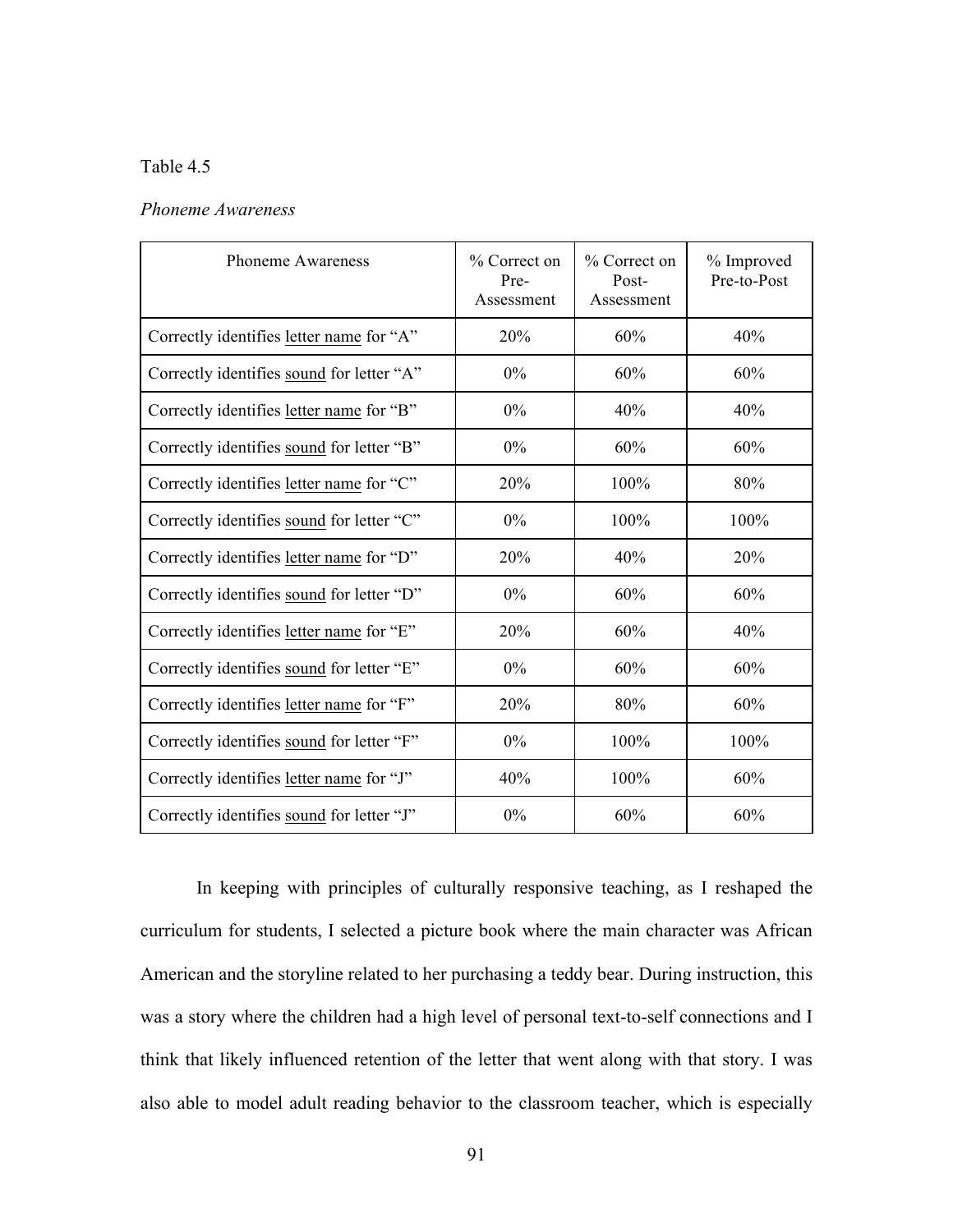important because "dimensions of teacher behavior during shared reading (e.g. dramatic quality, warmth, attempts to engage individual children) related to children's active involvement in shared reading and individual differences in children's phonological processing ability" (Whitehurst & Lonigan, 1998, p. 857). This means by increasing the quality of read alouds in the classroom, and the frequency, a researcher is able to also increase the ability of the students to hear sound differences within words. Further, this phonological awareness was found to be the greatest predictor of reading success in first grade, especially in low income populations (Whitehurst & Lonigan, 1998).

# **Section II: Indicators of Culturally Responsive Teaching and Influence of a Culturally Responsive Literacy Curriculum on Urban Youth**

This research study collected and analyzed qualitative data as it sought to determine the answer to the question: "What is the influence of a culturally responsive literacy curriculum on urban preschool students?" Qualitative data was maintained through a journal of observational experiences, conversations, and student responses that occured during and after classroom lessons. I wrote down notes and statements immediately upon returning home following the lesson for the greatest level of accuracy. I was unable to record conversations because of the high level of distrust that the classroom teacher had for authority and for outside influence. Recording our conversations would have eliminated the ability to have authentic conversations with the teacher and her receptivity of working together as I coached her through how to increase instructional practice within the classroom. This distrust was noted previously by her employer, but was also evident through non-verbal queues and statements she made to me concerning not wanting any of her comments to be shared with her employer. Coming in as an outsider, it took two months to establish trust with the classroom teacher so that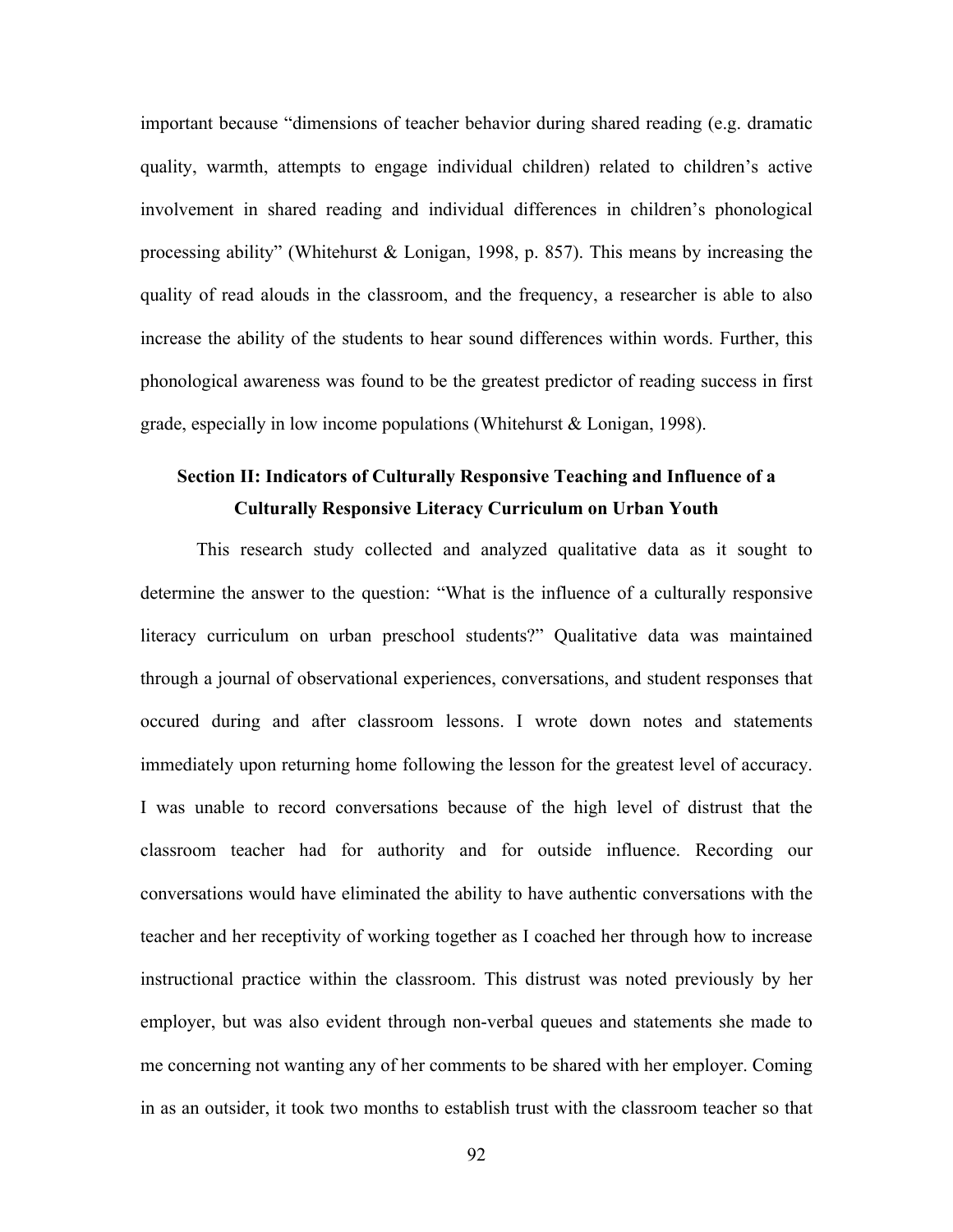she knew I had her best interest in mind and was there to help in any way I could and to learn from her regarding the needs of her students.

The qualitative data that follows was all excerpted from my research journal in as much as it applied to the various tenets effective of culturally responsive practitioners, in keeping with the framework laid out by Gloria Ladson Billings in her 1994 book *The Dreamkeepers*. For each of the indicators of culturally responsive teaching that I employed during the study, this section contains an explanation of that indicator, research journal notes that correspond to the indicator, and a discussion of the example provided.

# **Qualitative Data Analysis using a Culturally Responsive Teaching Framework**

### **Indicator 1: Affirmation and a culture of high expectations.**

*Definition of indicator.* The first tenet of creating a culturally responsive classroom and culturally responsive lesson plans involves creating a culture of high expectations. While it many teachers believe that a personal connection with their students is created through appropriate displays of physical affection, culturally responsive instruction theorists posit that students love and admiration actually come through being held to high expectations by their teachers (Scherff  $\&$  Spector, 2011). As an extension of this, teachers must fundamentally view their students as capable of being successful. This creates an emancipatory view for the student where they grow to understand the power of education and that learning goes far beyond "schooling" and predetermined sets of expectations to know that freedom comes from knowledge and not just "success" in school (Milner, 2016). Furthermore, by not only setting high expectations for students but also in building confidence in my instructional abilities, students are more likely to be receptive to instruction because they trust the teacher.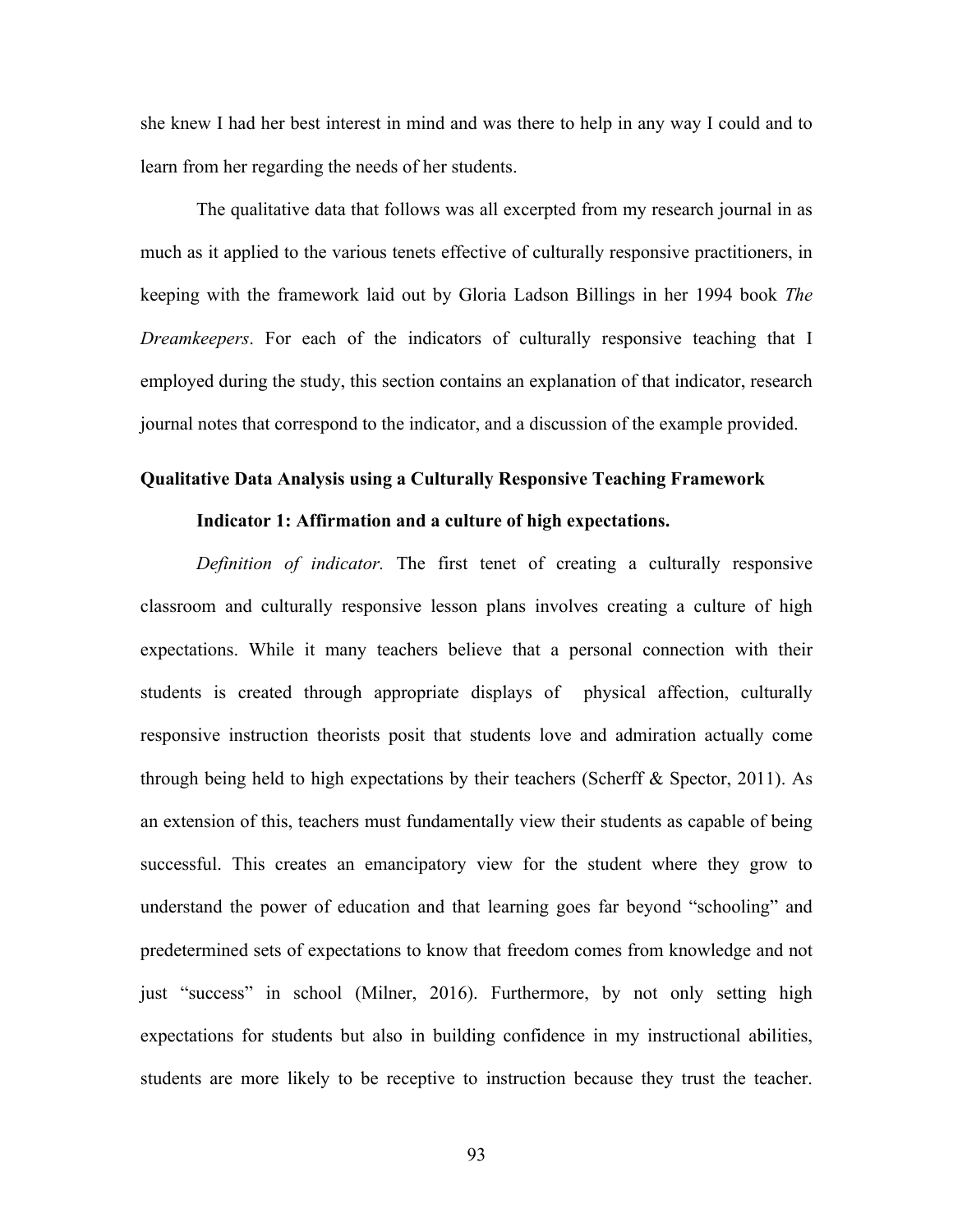Cultivating trust through competency came as I demonstrated skill in teaching, knowledge in content, and strength of will in supporting students as learners (Hammond, 2011). Trust building through high expectations needs also be supplemented with a commitment to practicing affirmation, affirming not what a child does but rather who the child is (Hammond, 2011). Moreover, high expectations are reinforced through the instructive and corrective feedback provided during instruction in a loving, low stress manner.

*Examples and analysis.* Treating students as capable of learning and achievement affirms their self-worth and creates a culture of high-expectations. During my implementation, I engaged the children with informal assessment. In an excerpt from my teaching journal, I wrote:

then when they were at the table I "quizzed" them with a thumbs up/thumbs down method to see if they could identify rhyming pairs. We snapped fingers in celebration whenever someone correctly identified a matching pair. (Research journal, November 6, 2017)

This demonstrates a culture of high expectations because I expected all of the students to participate in an informal assessment after our learning for the day. This informal assessment was not for the purpose of data collection but rather because I knew they were making progress on their ability to identify rhyme and I wanted them to know, see, and celebrate that as well. Children in this class had never been assessed prior to my work with the students, and I believe that assessment can be used to not only increase confidence but also to communicate to children that they are strong students worthy of being assessed, that I expect them to learn from what was being taught.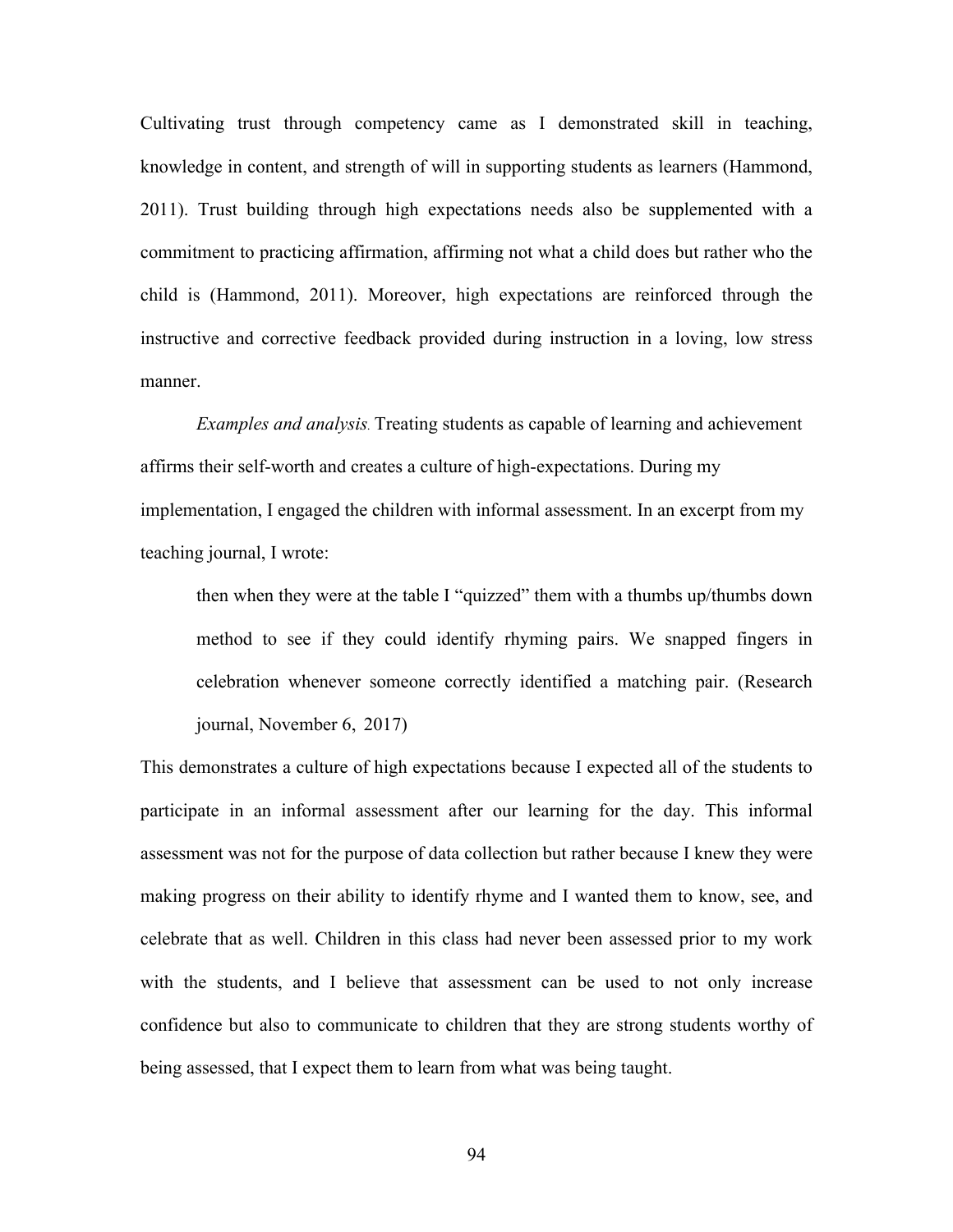Affirming children for who they are, as opposed to merely what they do, is another principle of culturally responsive instruction, and I incorporated frequent opportunities for children to share text-to-self connections so that we could value each child's individuality and thinking as a part of our group. My teaching journal reads:

We talked about different elements of the story as we went through and I had [each one of] them make personal connections to the text and predictions. (Research journal, November 10, 2017)

This second example demonstrates a culturally responsive teaching framework because I expected every child to provide a response to a question. Often times, teachers allow students to self-select out of answering questions by saying things like "I don't know." By requiring—and encouraging—participation from every child in the group, I communicated high standards for participation to students because they know there is an expectation of readiness. There are certainly instances where a child couldn't think of a response right away and so I had to come back to him or her after having others share, but I was always sure to come back around to the child to let his or her voice be heard and to maintain the expectation.

### **Indicator 2: Student-centered instruction with active teaching.**

*Definition of indicator.* Diversity of experience is an element that enriches the classroom, and when teachers appropriately allow for students to enrich their instruction through the diverse experience of their students, learning not only becomes relevant but also memorable. Additionally, students retain more new learning when it is connected to material with which they are already familiar, as noted in the principle of congruity, so instruction must needs connect to a student's prior learning (Gay, 2018). An important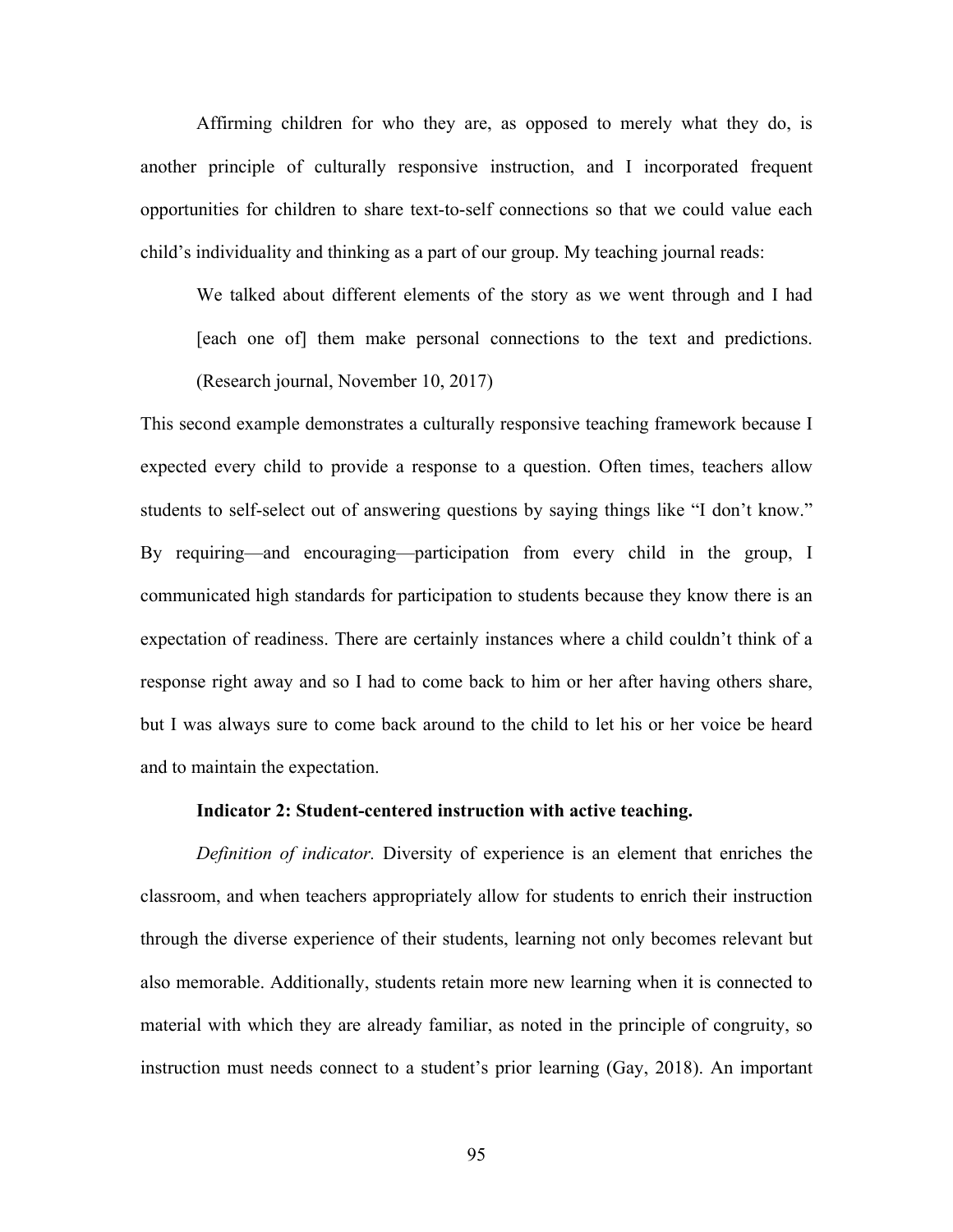element in culturally responsive teaching is the proliferation of opportunities for students to actively participate in the learning through social interaction. Social interaction encourages students not only to form a community of learners but also to be responsible for one another through the feeling of a cohesive, learning collaborative (Ladson-Billings, 1995). In feeling responsibility over one another, students need opportunities to get to teach each other, with the student taking on the role of teacher and the teacher sitting among students as an equal. Culturally responsive teaching should help students to see themselves as a community of contributors helping to enrich the educational experience of everyone around them rather than as passive agents receiving information (Milner, 2016). Culturally responsive classrooms reinforce communities of learners by removing competition from activities, elevating the achievement of the entire class above the individual; in this, success does not suffer, rather the class as a whole views themselves as "smart" and capable of academic success (Ladson-Billings, 1995). Additionally, the term "active teaching" does not refer to having students moving around the move or engaging in a total physical response during learning necessarily, but rather in actively engaging their minds. Though this is a principle of good teaching in general, "it is precisely explicit information processing that is too often left off the equity agenda for low performing students of color" (Hammond, 2015, p. 118), and we must have connections to prior learning when acquiring new information so that our brains can process, store, and use this new information for more complex and complicated tasks in the future.

*Examples and analysis.* Student's learn more when the new learning connects to knowledge or experience they already possess. I saw this during my instruction as I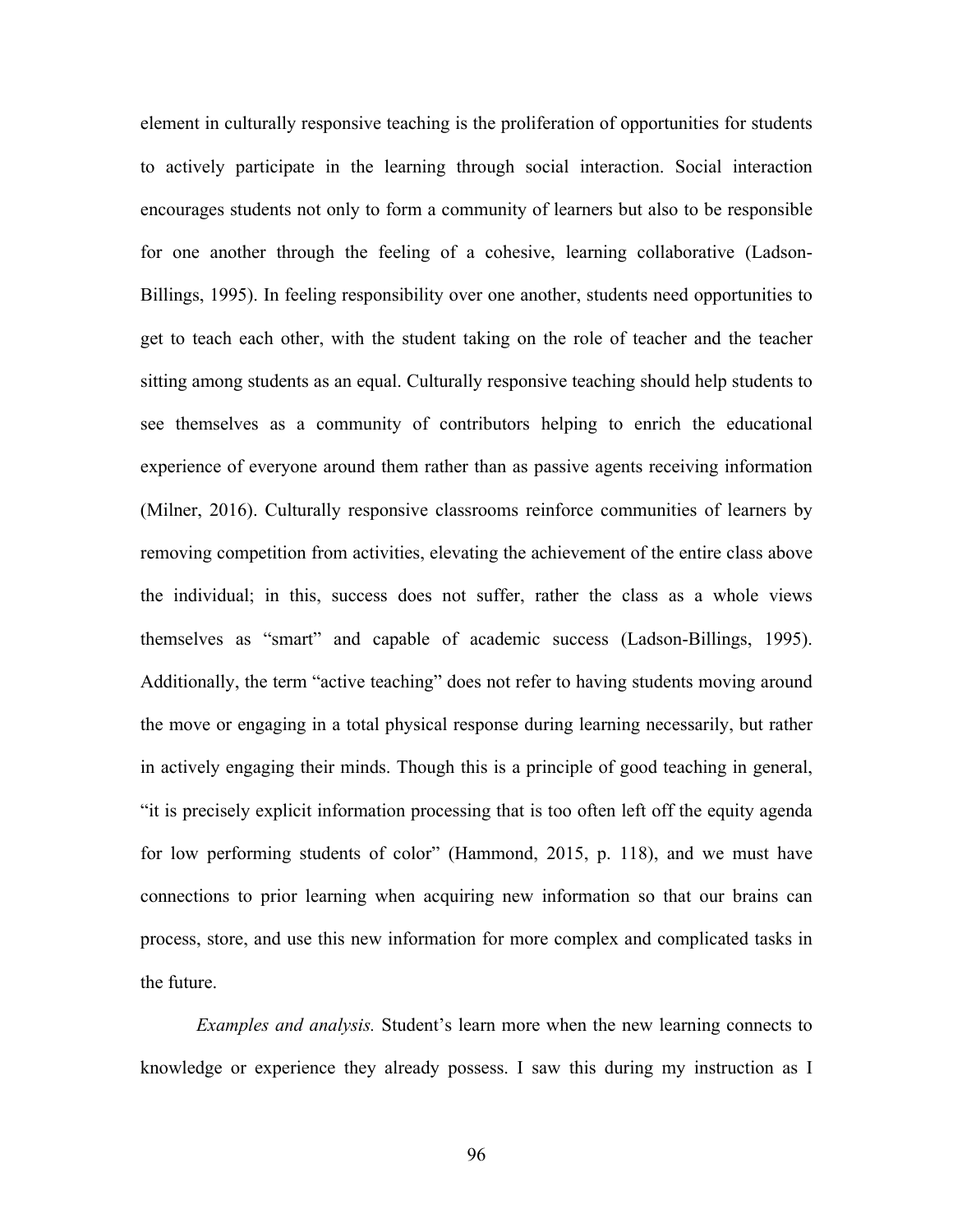worked with my students to teach them to identify rhyme through reading Dr. Seuss books. In one instance, we read *The Cat in the Hat*, and I noted that day in my journal that:

The children were familiar with the character, Kalisha said that there is a television show with the Cat and the Hat so that she knew the character. When Jamar saw the cover he exclaimed, "My jacket! My jacket! I have that on my jacket!" (Research journal, November 10, 2017)

This instance shows the excitement that students have as they are able to make connections from what they are learning in the classroom to their realities outside of the classroom. This moment ended up being so memorable, in fact, that Jamar was sure to wear his Cat in the Hat jacket to school two days later when I returned to class so that he could show me that he had a cat jacket that was "just like the book we read." This excitement certainly made the literature we had read together not only memorable but retainable.

Another element of student-centered learning involves students participating in the learning process not only as learners but also as teachers. While I integrated opportunities for students to lead us activities, one such student teaching opportunity occured organically in the class. In my journal I noted,

… the children were just waking up from naps when I arrived and when Kalisha sat up and moved her pillow I saw that the book *Ten Apples Up on Top* was under her pillow. She had slept with it because she told me she was "reading" it to herself and to her neighbor right before her nap. This is the first time I have

97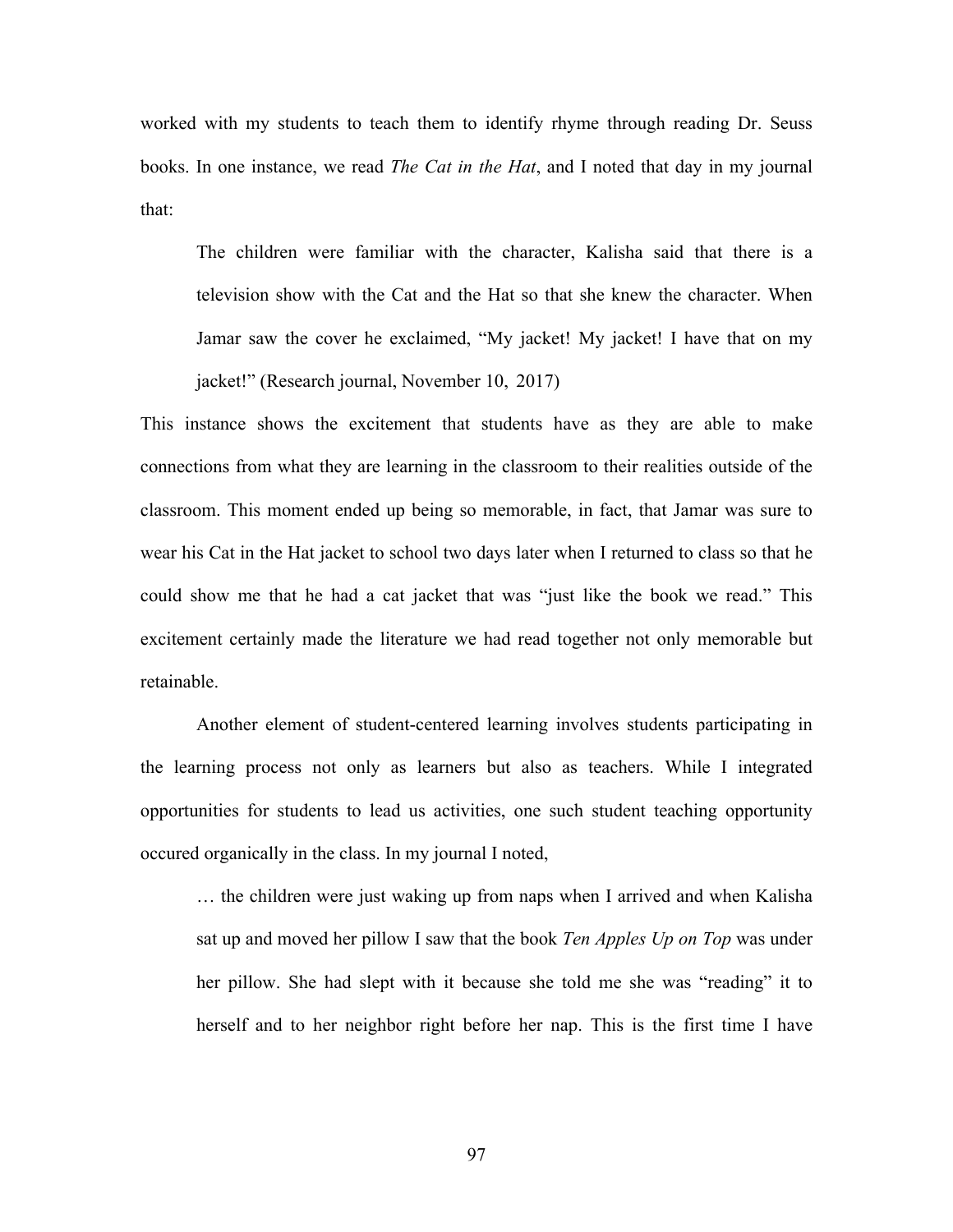observed any self-selected literacy-related behavior with students outside of circle time. (Research journal, November 17, 2017)

Kalisha had taken on the role of "teacher" by "reading" the book that we had read in a previous lesson to one of her classmates. This demonstrates the ownership that Kalisha took on as a valued member of the class learning community. She gained confidence from practice opportunities "teaching" her peers during lessons and then found her own opportunity to "teach." Additionally, her affinity for the book that we read together in class, as demonstrated by her placing the book protectively under her pillow during nap, marked the adoption of early emergent literacy behavior of using pictures to read the story.

## **Indicator 3: Importance of interpersonal relationships.**

*Definition of indicator.* In this, the teacher understands that she must first discern a student's humanity before relaying information, building students' capacity socially and emotionally before building knowledge and skills (Milner, 2016). Additionally, relationships are as important as the curricular content in culturally responsive teaching (Hammond, 2015). In fact, in her 2010 work, Geneva Gay called caring, positive relationships one of the great hallmarks of culturally responsive teaching, especially standing at a stark contrast with a mainstream institutionalized feeling (Hammond, 2015). Positive relationships help students to achieve their fullest potential with less stress, especially when we, as educators, not only care about students in a general sense but also in an emotional sense to build trust within the learning environment, which then allows students to build relationships with their peers across racial, cultural, and socioeconomic lines. In *The Skillful Teacher,* Stephen Brookfield goes so far as to assert that when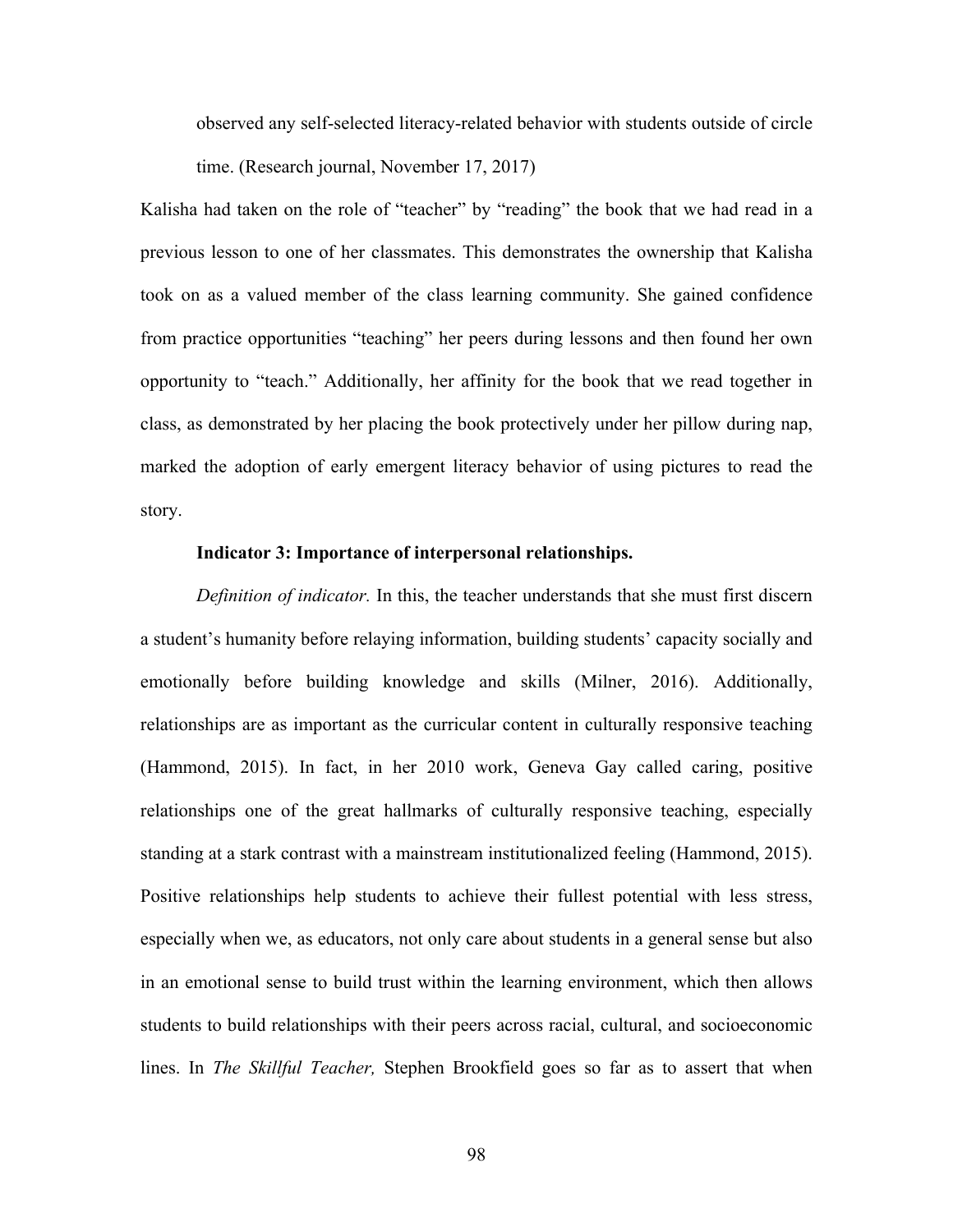students do not trust teachers, "they are unwilling to submit themselves to the perilous uncertainty of new learning" (Brookfield, 2000, p. 162), remaining cynical against teachers and their instruction. When culturally responsive teaching practices provide this emotional support for students, their brains are primed for further learning, as neuroscience tells us that when a student feels safe and relaxed in a learning environment, the brain releases oxytocin, which further increases our desire to bond with another person (Hammond, 2015).

*Examples and analysis.* Genuine, caring relationships between students and teachers are a hallmark of culturally responsive teaching, though I would say they are likely consistent of effective teaching in general. I developed a warm, caring relationship together with the students with whom I worked, one that created a safe learning environment for them. I never allowed children to make disparaging comments towards each other and this added to the warm, affective environment conducive to learning. I loved each child for the special, unique soul that they are and looked forward to working with them each day, which body language readily communicates to children. I also looked for commonality between their experiences and my own and shared information with the children as readily as they did with me. One instance from my teaching journal reflects the first time that a socioemotional bond was noted by another adult:

When I arrived today Ayesha told me that Crystal had been asking the past two days when I was next coming. She was excited to see me and to read stories and helped me set up when I arrived. In circle time Crystal sat right next to me ... (Research journal, November 17, 2017)

99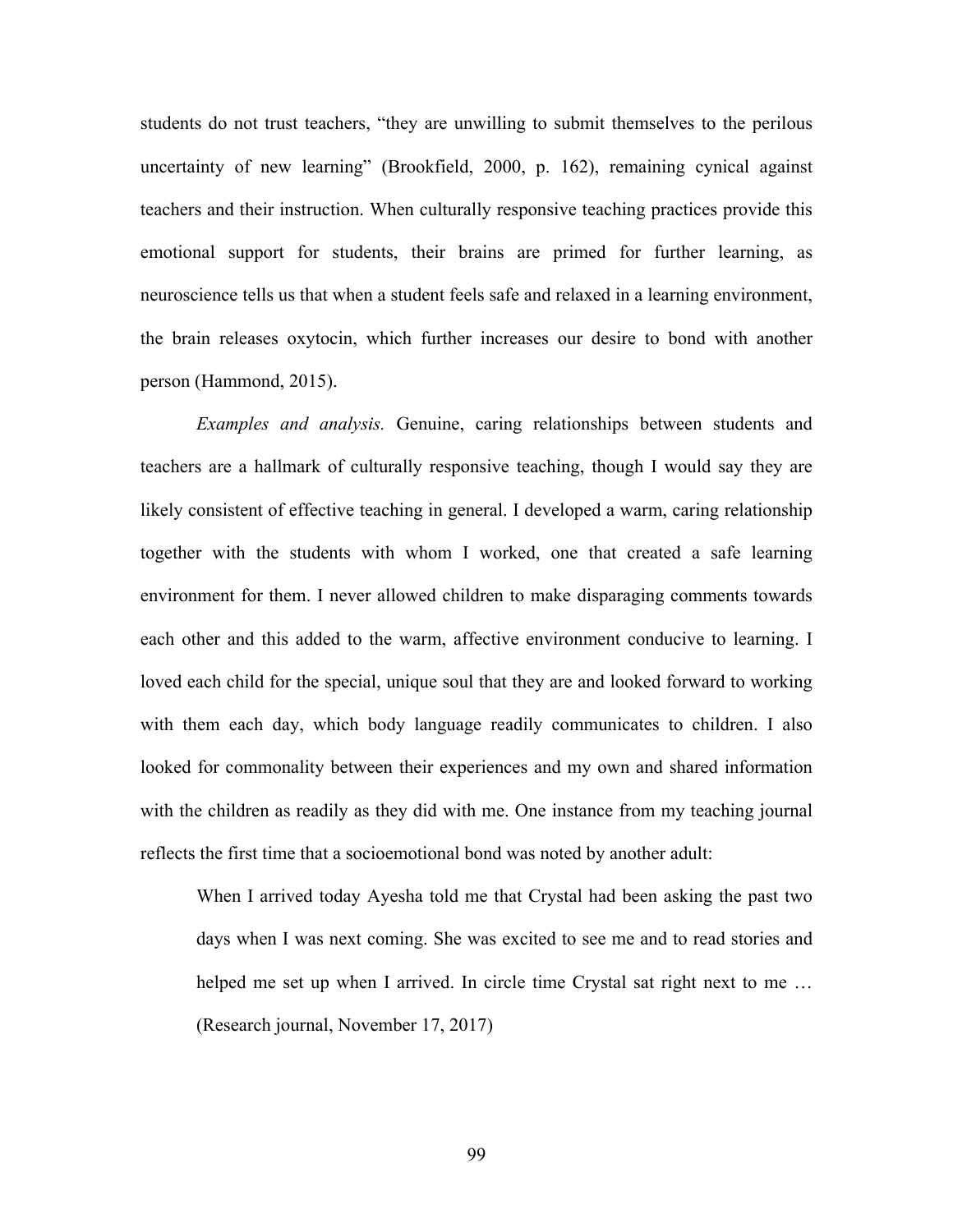Crystal's eagerness to participate because she felt a personal connection to me was reflective of culturally responsive teaching and the positive influence on learning that building trust poses with students.

Another example of trust that I built with students through affective, warm teaching occured when I arrived at the door for a lesson and was greeted by students as I entered the room. I noted:

When I arrived the students were sitting in the circle waiting for me and Jamar said with exclaim "Miss Jackie is here!" This was the first time I had noticed general excitement from the children to participate. Jamar had worn a *Cat in the Hat* hooded sweatshirt that he was excited to show off, telling everyone that it was The Cat in the Hat "just like we read before." The students were very excited when I introduced that we were reading another Dr. Seuss book, with KeShawn commenting, "I like the books by this guy." (Research journal, November 13, 2017)

Though the students found the content to be enjoyable, the interpersonal connection that I had with the students created a sense of excitement for learning. I spent time getting to know each of the children and value their voices, and as a result the students cared to know what content I had to teach them. They had gone from disliking being read to, to possessing excitement about reading. This instance signified a change in classroom environment when I was there, moving the group from curious reluctance to interested excitement. I was so impressed with the academic risks they were willing to take in answering informal assessment questions and attempting to read words later as we moved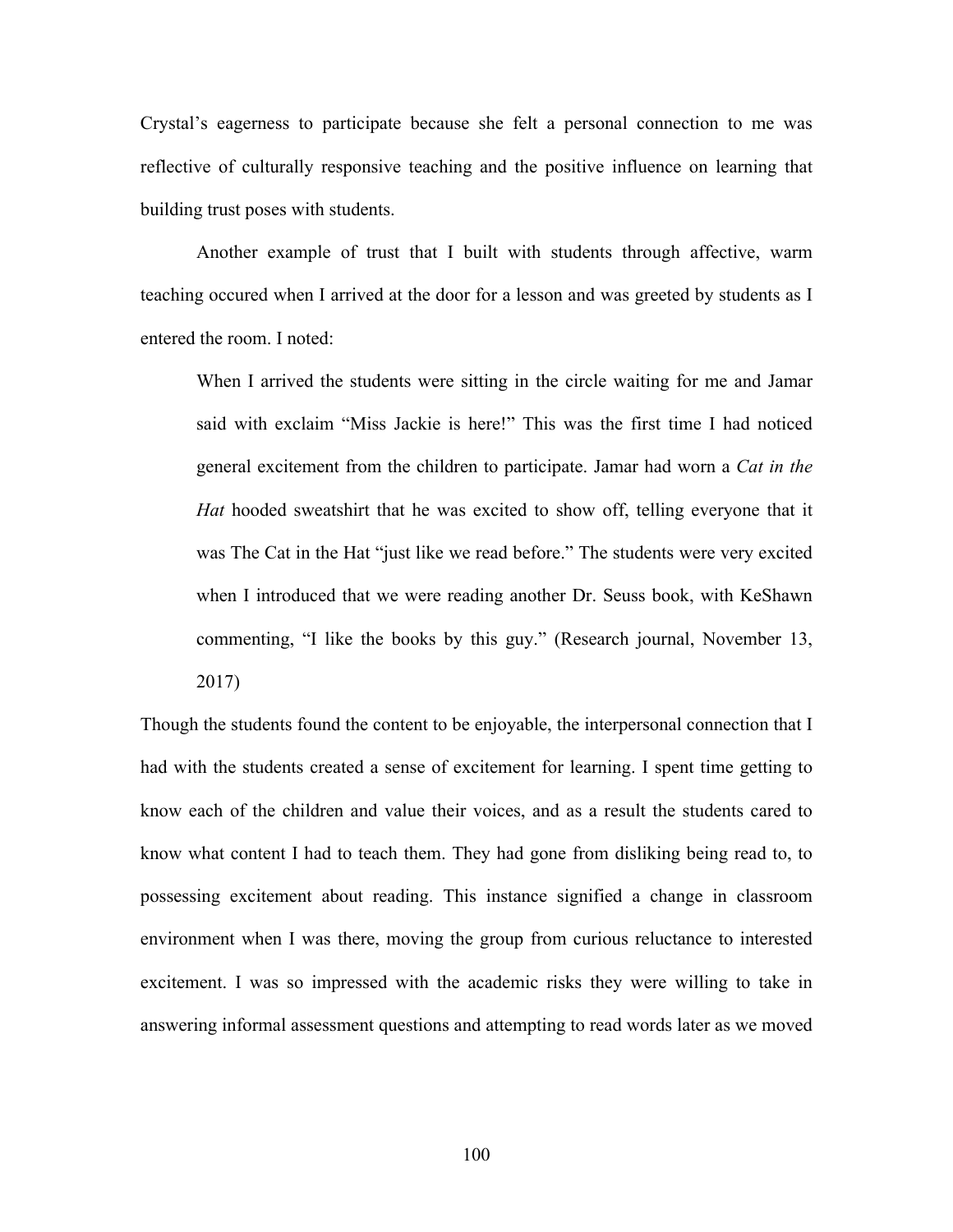into phoneme instruction because of the sound emotional base that the children and I had built together early on during rhyme instruction.

#### **Indicator 4: The cultural re-orientation of the teacher.**

*Definition of indicator.* A common misconception is that the efficacy of a teacher remains inherent within the individual, regardless of context in which she is teaching: that a "good teachers anywhere are good teachers everywhere" (Gay, 2018, p. 29). In reality, classrooms structures, curriculum, and teachings methods are, in most cases, based off of European American cultural norms and understandings (Gay, 2018), which become ineffective in a multicultural environment. For a teacher to understand how to provide culturally responsive teaching, she needs first understand the culture of her students and how they have been influenced by cultural socialization to better understand the process by which they learn (Gay, 2018). Having not only experienced my own education in a system utilizing these norms but also coming from a family and circle of influence, it was important to be aware of my own social positioning and observe the environment familiar to my students in order to cultivate a curriculum culturally responsive to their complex social understandings and not my own. The reorientation that a White teacher needs to undergo in order to effectively instruct in a culturally responsive manner requires a certain level of vulnerability: the need to be an expert in standards and content but a novice in scaffolding and delivery, ready to learn from her students rich life experiences. This has the added benefit of building trust with students: Seeing the teacher's vulnerability and humanity is more authentic to students and increases rapport (Hammond, 2011).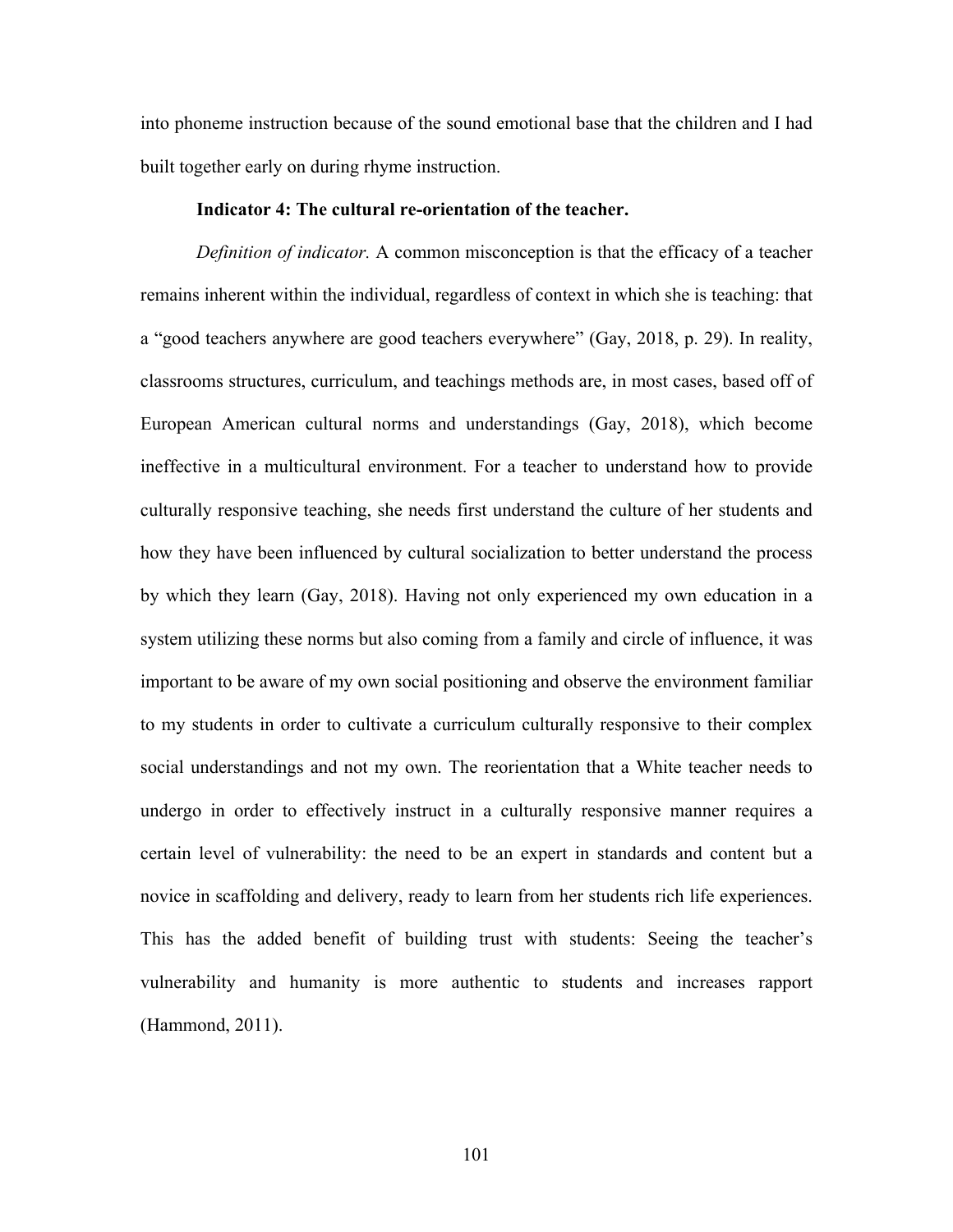*Examples and analysis.* This coding indicator was really a matter of my shifting perspective and ability to understand the student's experience and culture as it differed from my own. While I was aware of the differing life experiences the children and I had, there were certainly moments where my privilege was invisible even to myself as an educator, despite having spent time not only being introspective but also listening and learning from my student's experiences. One such instance occured when a student was absent:

When I arrived today I was surprised that Jaylin was absent for two days in a row and so asked if she was sick or out-of-town. Ayesha told me that she could not attend because she "no longer had her ABC." I said I didn't know what that meant and she said [Jaylin's] mom had failed to renew her government assistance paperwork and so wouldn't be able to attend … (Research journal, November 15, 2017)

The world of privilege that I experienced during my own education made my blind to the realities of others to the extent that the only reason I could conceive of where a student would be absent would involve a vacation or illness. This event occurred during the first half of the instructional unit and caused me to more deeply consider my own bias and privilege and how that was affecting instruction. Having no concept of the reality that my students experienced helped me to realize that in the second half of unit, I needed more diverse reading to reflect not only multicultural main characters but also a greater variety in character life experiences.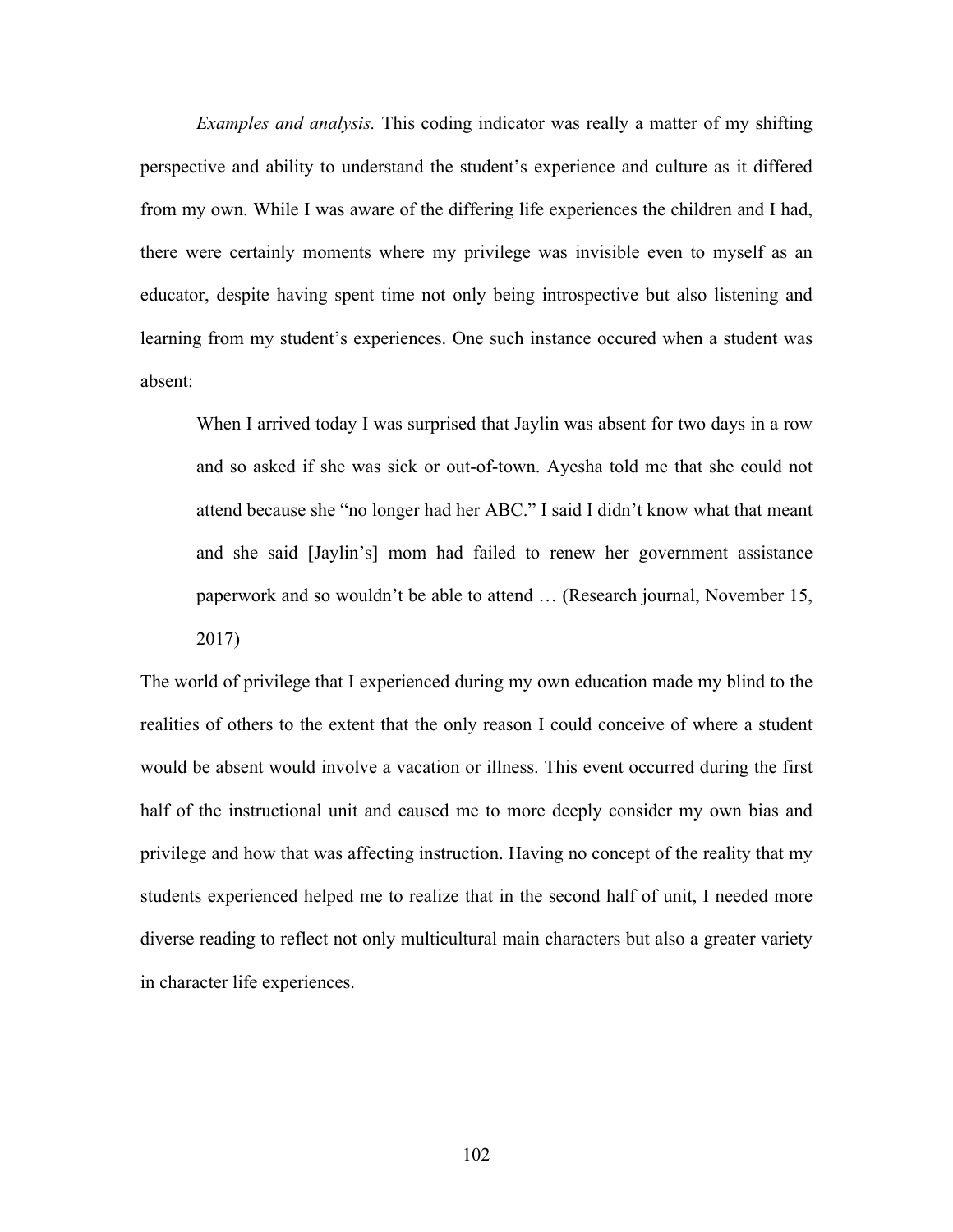Genuine vulnerability on the part of the teacher can increase rapport with students as they see the teacher as more authentic. An instance of my own vulnerability being clear to the children occurred just before Thanksgiving:

Jose talked about how he lived with his grandmother and aunt because his mom was up in Heaven. I choked up a little and the children came to sat closer to me, likely seeing that I was affected. […] The children were interested in the stories and rich illustrations, but as I read *Thanks for Thanksgiving* I realized how culturally out of touch it was for the children. From what they said, none of them could recall a Thanksgiving meal, and I realized that it was likely a matter of privilege that I had enjoyed a "special" Thanksgiving meal every year that I could recall. (Research journal, November 20, 2017)

This instance affected me deeply and the authenticity of the moment was definitely not lost on the children. As Jose shared about his mother's passing, the rest of the class seemed otherwise unaffected despite the fact that I fought back tears. This experience which was so matter-of-fact to Jose and his classmates was out of my experiences and deeply affected me, causing the children to come closer to me in an act of comfort. This was not only an instance of vulnerability for me as an adult but also an instance where the children's vast wisdom and life experience was readily apparent. The compassion that the children exhibited at age four was much more characteristic of the compassion not developed by their White peers until around age six. This example also demonstrates that despite a consciousness of my privilege, that sometimes it is difficult to truly have a reorientation of thought without having lived the same life that others have lived.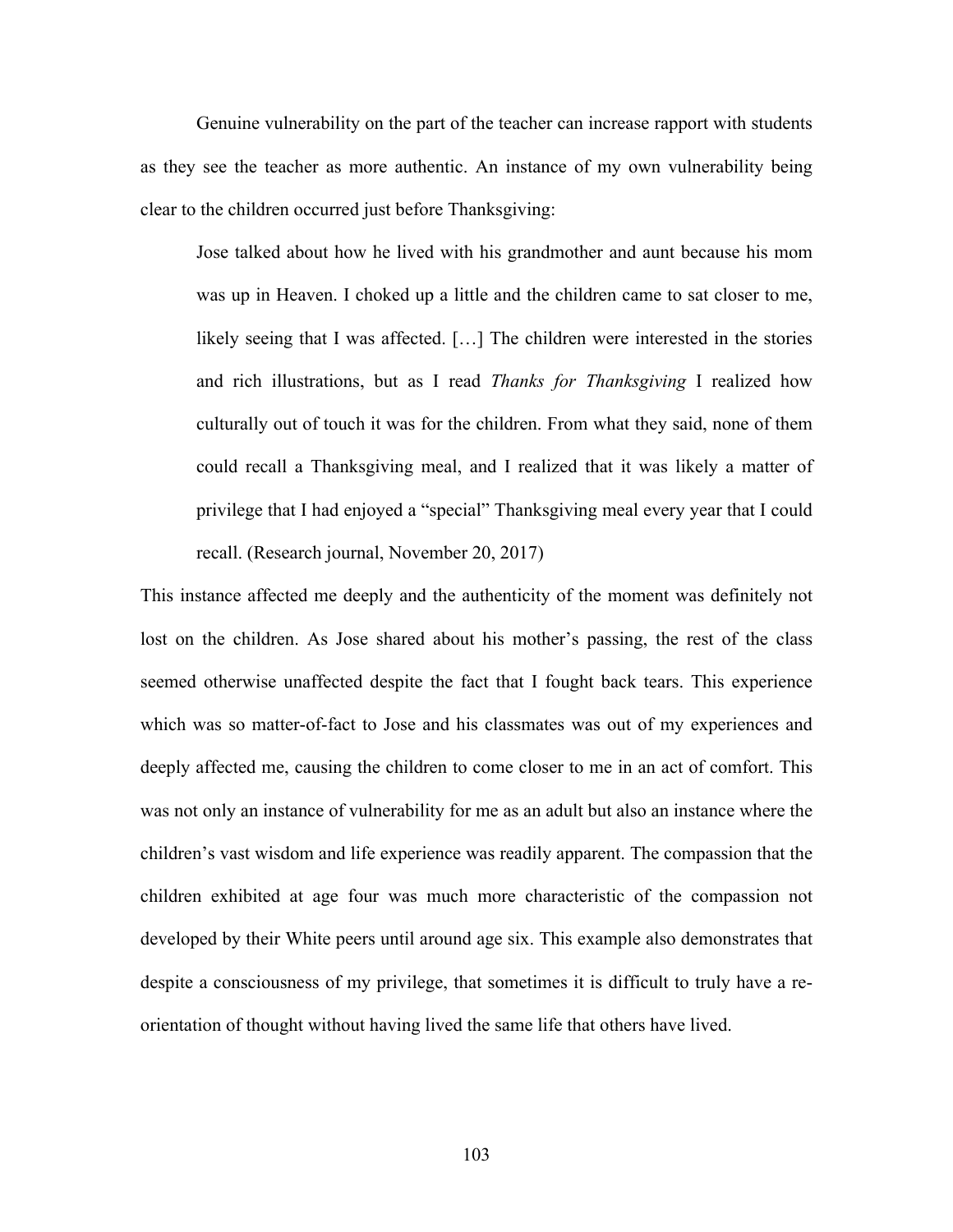#### **Indicator 5: Reshaping the curriculum.**

*Definition of indicator.* Transformative learning experiences helps students to "develop the knowledge, skills, and values needed to become social critics who can make reflective decisions and implement their decisions into effective personal, social, political, and economic action" (Banks, 2002, p. 131). Culturally responsive teaching asks teachers to consider "how we teach, what we teach, how we relate to children and each other, what our goals are" (Hammond, 2011, p. 233) as all of these are related to culture. In this particular implementation, the reshaping of the curriculum occurred as I selected reading materials to use with my students, careful to select multicultural picture books that presented main characters of diversity and contained storylines more in keeping with the experiences of urban youth. As a matter of function, culturally responsive teaching should make high quality knowledge accessible to students and by integrating multicultural content into the curriculum, student achievement is shown to increase (Gay, 2018). Moreover, the content of a curriculum becomes "a tool to help students assert and accentuate their present and future powers, capabilities, attitudes, and experiences" (Gay, 2018, p. 142) through providing relevant, high quality, engaging materials for students. In a culturally responsive framework, curriculum must be matched with the culture of the students being taught: cultureless curriculum does not engage students (Scherff & Spector, 2011).

*Examples and analysis.* When I first began reading to the children, KeShawn would loudly remark how "boring" books were, and my second time reading to the children even remarked, "she's going to read AGAIN?" but that definitely changed as time went on. This first excerpt demonstrates student's reactions during the second half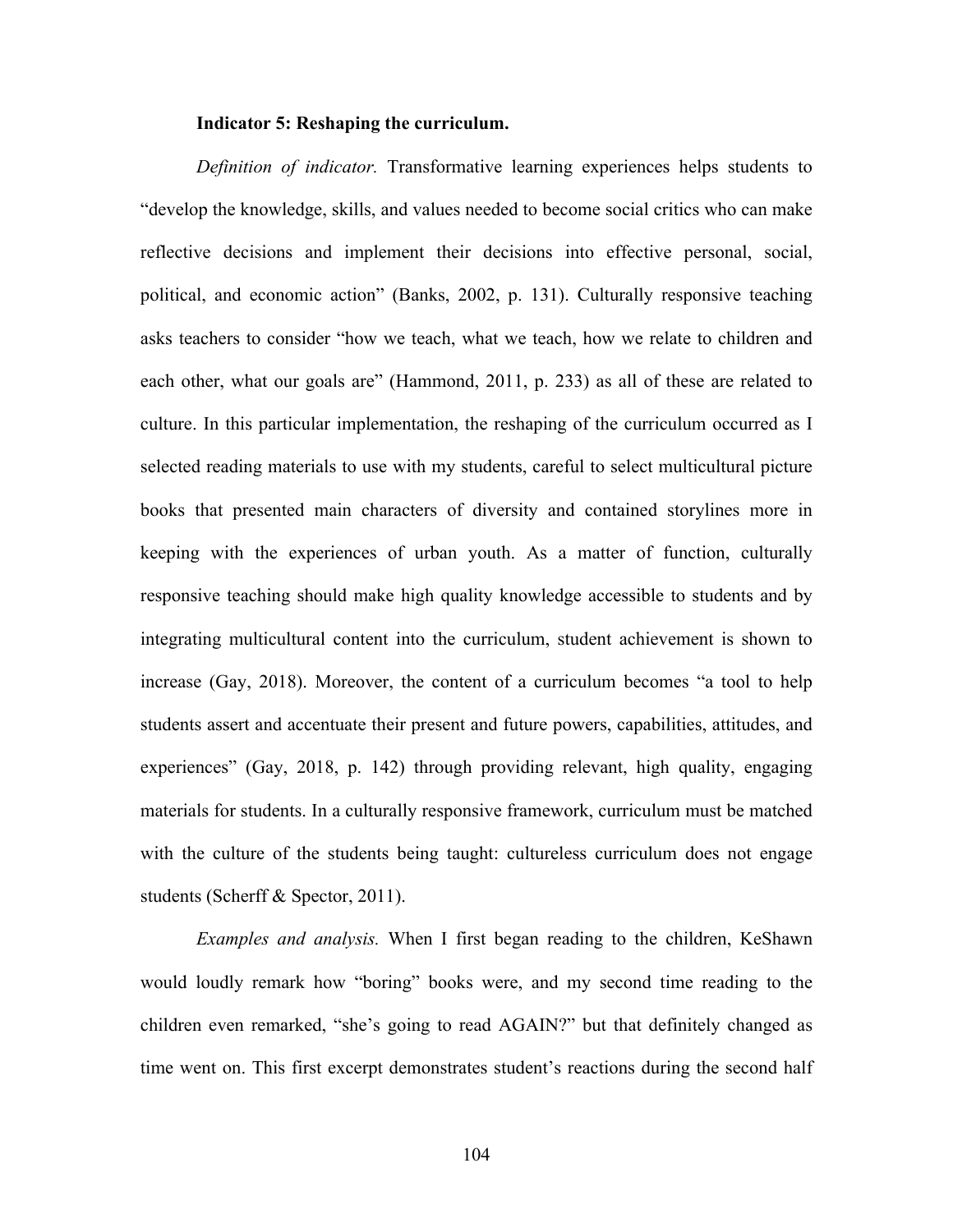of the instructional unit when I focused on phonemes. This was the first session, focused on the letter A:

This was the most engaged I've ever seen the entire group. Everyone was listening and participating, which is particularly interesting because Abiyoyo is a long book that I was worried they would be less engaged. Lebron said the uncle character in the book was just like his uncle and KeShawn said that he […] liked that the uncle was a "joker" with his neighbors (Research journal, November 27, 2017).

I had selected Abiyoyo because the story's protagonist was Black (South African) and I wanted to provide literature for the children that featured main characters they could ethnically identify with (Fanelli & Klippel, 2001). In fact, research suggests that exposing a child to literature where the main character looks like them leads to a toddler's developing appreciation of self (Hughes-Hassell & Cox, 2010). Additionally, Abiyoyo is based off of a South African folktale and has a sing-song rhythm to some of the text, which I knew from working with the students that they enjoyed. The story's protagonist is a child, which also resonated well with the children since they were better able to envision themselves as the hero of the story, all while still underscoring our letter of the day, "A." The reshaping of the curriculum, in this instance, to include diverse literature lead to engagement for the students.

Another example of reshaping the curriculum came from the integration of music to help students remember letter names and sounds. I used letter music videos that employed frequent repetition of the phoneme for each letter. On this occasion, it was the session after I had spent time with the student's working on the letter "A." Their response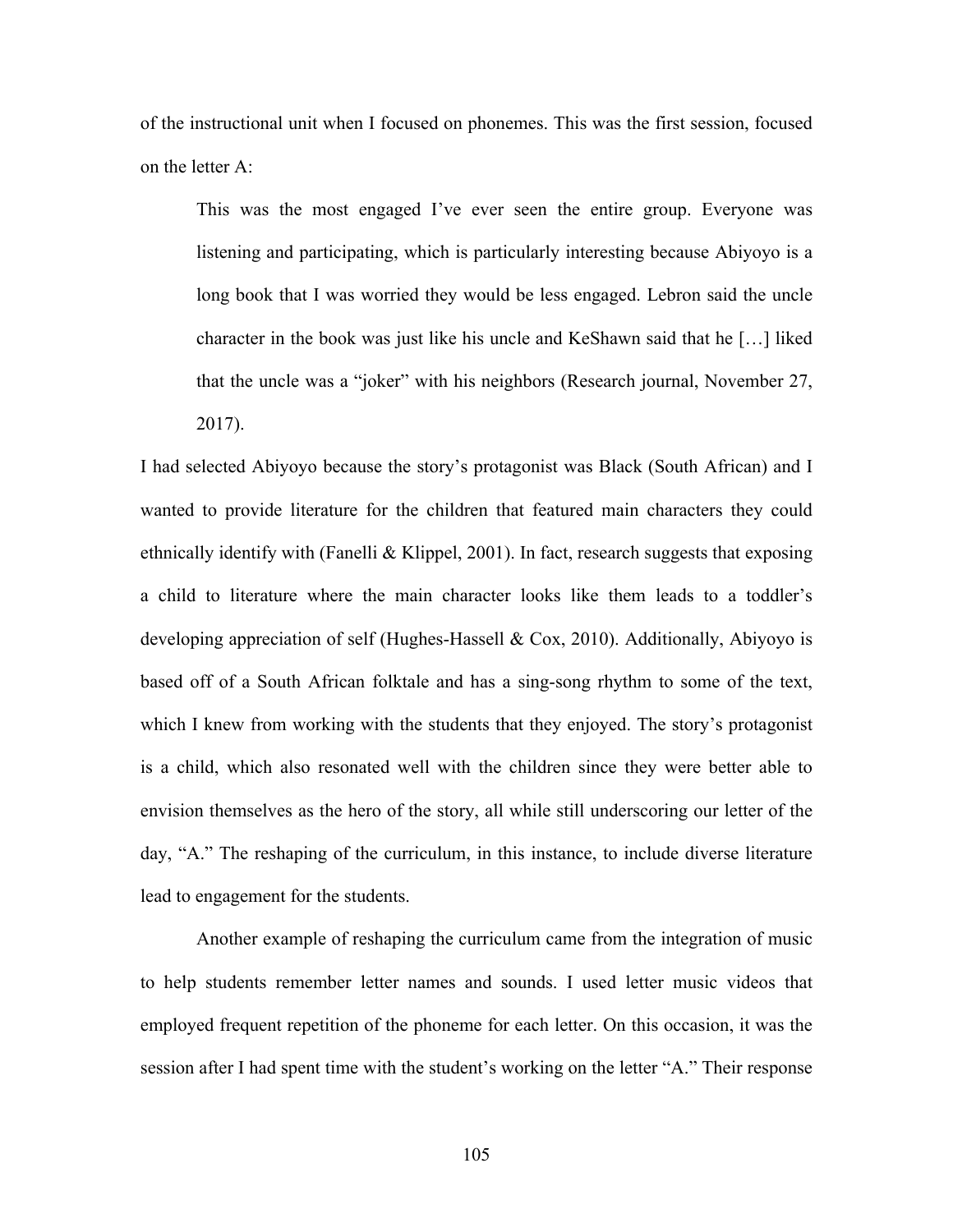indicates that the repetition of the phoneme was effective because while not able to recall the name of the letter, every child was able to recall the sound that it made:

Only Jamar and Crystal could remember what letter we had talked about on Monday. When I showed the children the letter, they could remember what sound it made but not what the name of it was. They made the /a/ sound just like the video had that we had watched and so I think that resonated with them better. (Research journal, November 29, 2017)

The children were able to recall the sound the letter "A" made despite only having spent one class period's worth of time learning it. The integration of music with letter instruction also underscored to children the instructional nature of music, in other words, that music has a place in learning and instruction and can deliver content (Emdin, 2011). High quality knowledge became accessible through engaging materials, thus leading to increased achievement as the children were able to retain the new learning.

#### **Final Discussion**

Culturally responsive teaching resulted in increases in assessment scores and in a greater depth of planning and implementation on the part of the researcher. The implementation of a story-based lesson that focused on an emergent reading skill necessary for greater phonological awareness left students possessing more skills that have been determined to be predictors of later reading success at the end of the implementation than they did at the beginning of the implementation. Additionally, despite students in the class having low literacy exposure at home, as determined by student responses concerning book availability and teacher observation concerning parent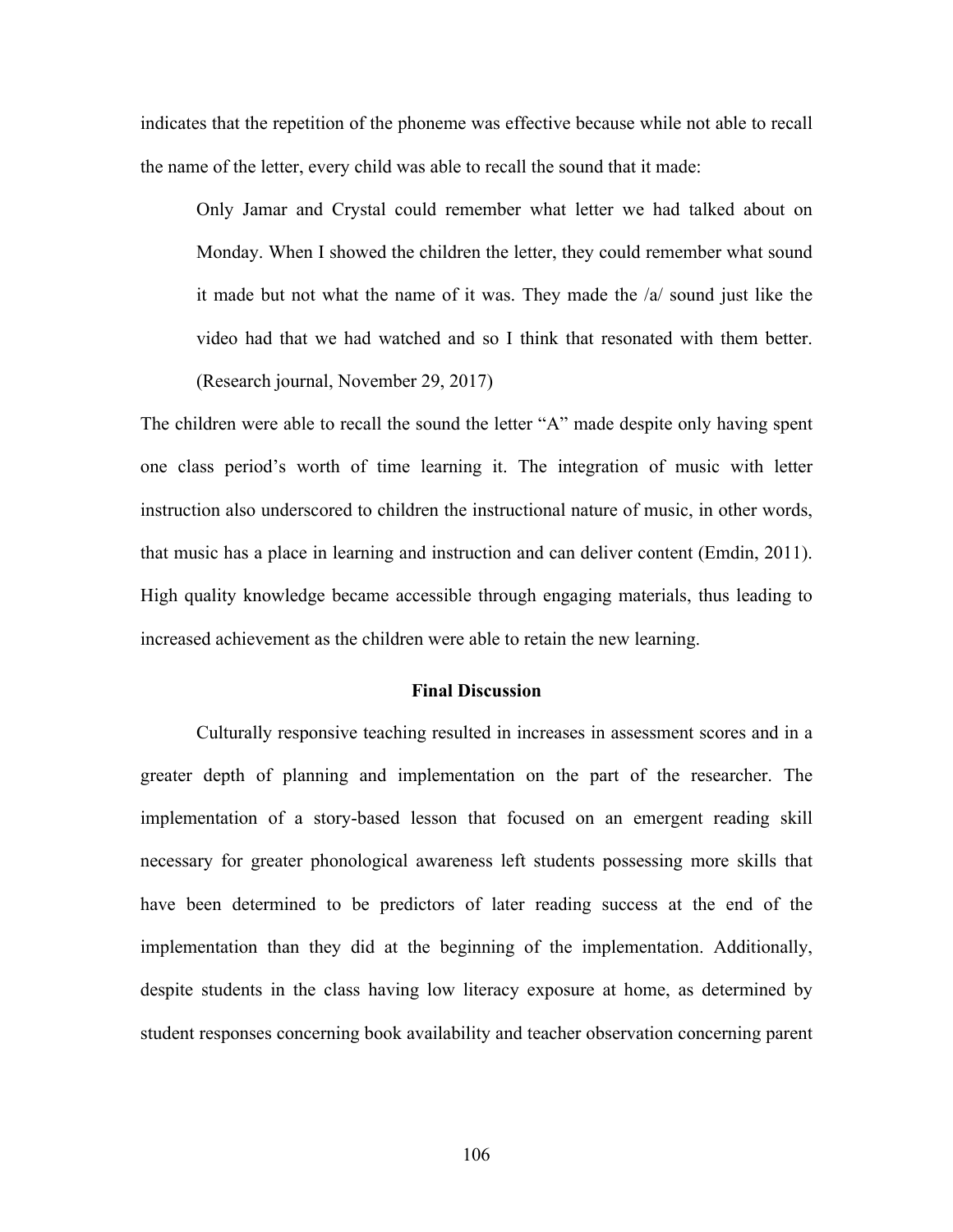behavior of not bringing home free literacy resources, students expressed increasing appreciation for reading.

In response to my first research questions, "Can culturally responsive teaching be used to increase preschool literacy skills?," the results of my study indicate that yes, culturally responsive teaching increases preschool literacy skills. While not every student improved on every indicator within every standard on the post-assessment, every student did show improvement.

In response to my second research question, "What is the influence of a culturally responsive literacy curriculum on urban preschool students?," culturally responsive teaching aided in making students more excited about literacy and created a learning collaborative for the students. Students gained confidence in their ability to learn and to teach, while also learning the importance of sharing their unique experiences and how that enriches the curriculum for all.

In the next chapter, I reflect on my data and what it means in the greater context of this research and for me as a practitioner. I compare the findings of my research in this project to the findings of those who have also completed projects focused on culturally relevant instruction, those as a case study my comparisons are not widely generalizable. I then explore how my findings have and will continue to affect my personal practice as an educator, including the profound cultural lessons I learned through the course of this research. Next, I discuss the implications of my research for preschool education and within my specific research context. I conclude with how I would restructure my research if I were to do it again and develop an action plan for my research site to implement in the future.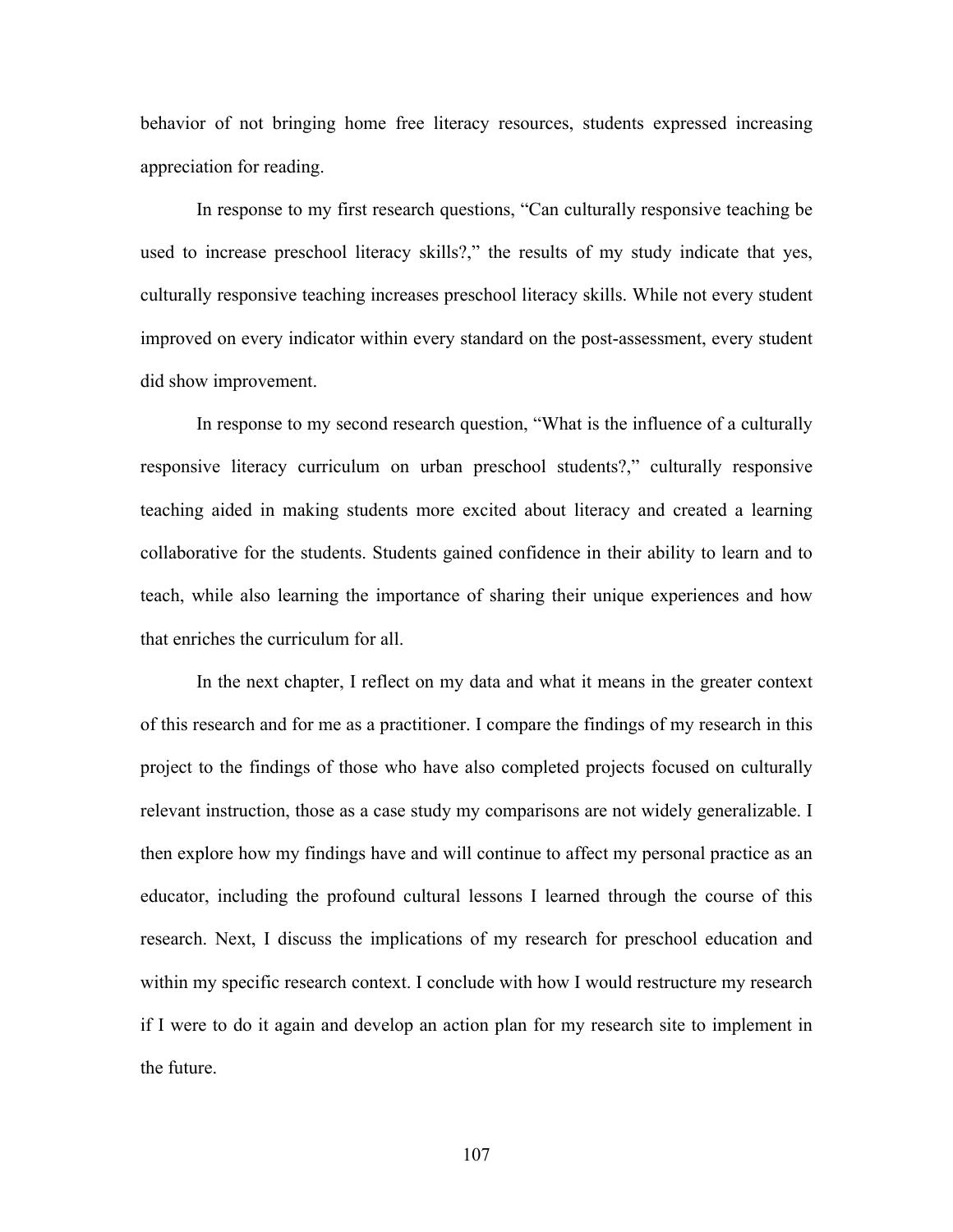#### **Chapter 5: Action Plan and Implications for Future Practice**

# **Introduction**

My research study began because I was concerned about the literacy instruction children were receiving in the pre-k classroom at my daughter's former daycare. I had been in the public school preschool classrooms and saw the level of instruction occuring there (however scripted and culturally tone deaf it may have been) and had also been immersed in the reading instruction occuring in the private preschool in which I taught literacy skills to four year olds. I knew that the very minimal exposure to literacy skills students were receiving at the daycare would not prepare students to the same level as these other alternatives, and it bothered me.

I had witnessed the long term effects of early literacy instruction working for six years teaching middle school in the public school system. I repeatedly noticed that the inclusion English classes I taught (a mix of special education and regular education) were predominately African American, while the accelerated English classes I taught were almost completely Caucasian. To me, this seemed a matter of institutionalized racism, with students of color not being provided the same access to resources or opportunities as their White peers. Seeing that the daycare's preschool was in the same attendance zone in which I had taught middle school, I already had some experience with the local culture and a love for so many of the families in the area. This led me to develop a culturally responsive early literacy curriculum that I could share with students and teachers in order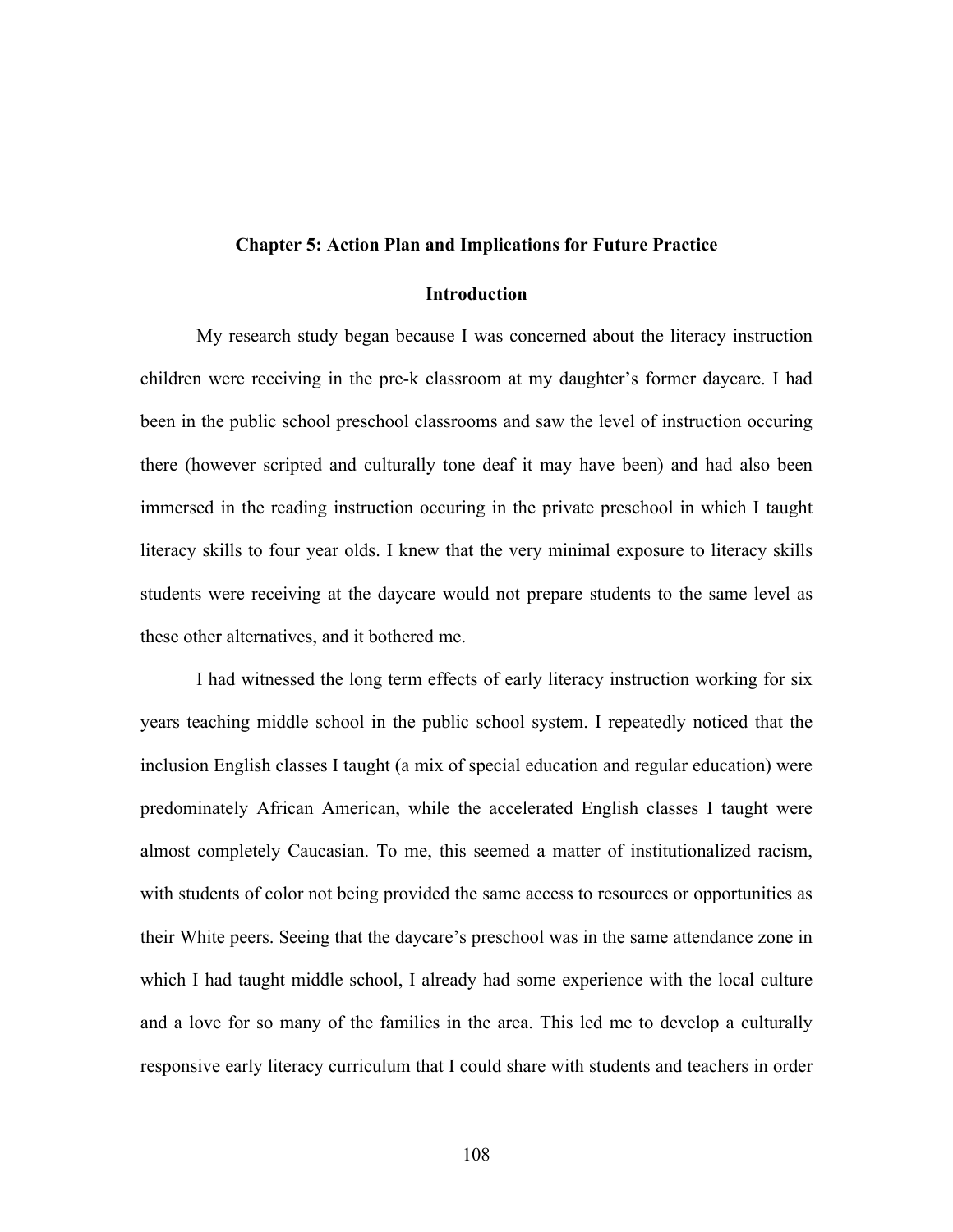to provide foundational skills for students, instructional skills for teachers, and learn more deeply about the local urban culture to decrease my own cultural tone deafness.

This study sought to answer the following question: What are the important factors to consider when designing a culturally responsive reading curriculum for prekindergarten, urban youth?

- a. Can culturally responsive teaching be used to increase preschool literacy skills?
- b. What is the influence of a culturally responsive literacy curriculum on urban preschool students?

During the course of this study, I found that yes, culturally responsive instruction has the ability to increase learning and skills for all children. It helps children to feel understood, valued, and a part of the learning process. Additionally, I discovered that the influence of a culturally responsive curriculum had the result of not only increasing skills for preschool children but increasing confidence and an enjoyment of learning. Children who had been reluctant for storytime because it was perceived as "boring" grew to enjoy being read to and enjoy participating in story-related learning.

# **Reflections**

# **Findings Compared to Prior Research**

Culturally responsive teaching is effective when a teacher knows her students and accurately correlates the types of activities for instruction with the types of activities that engage the student body for whom she is planning; in other words, teachers use what they know about students to help the students access learning (Stairs, 2007). My research was certainly consistent with this finding. I integrated the students' interest in superheroes,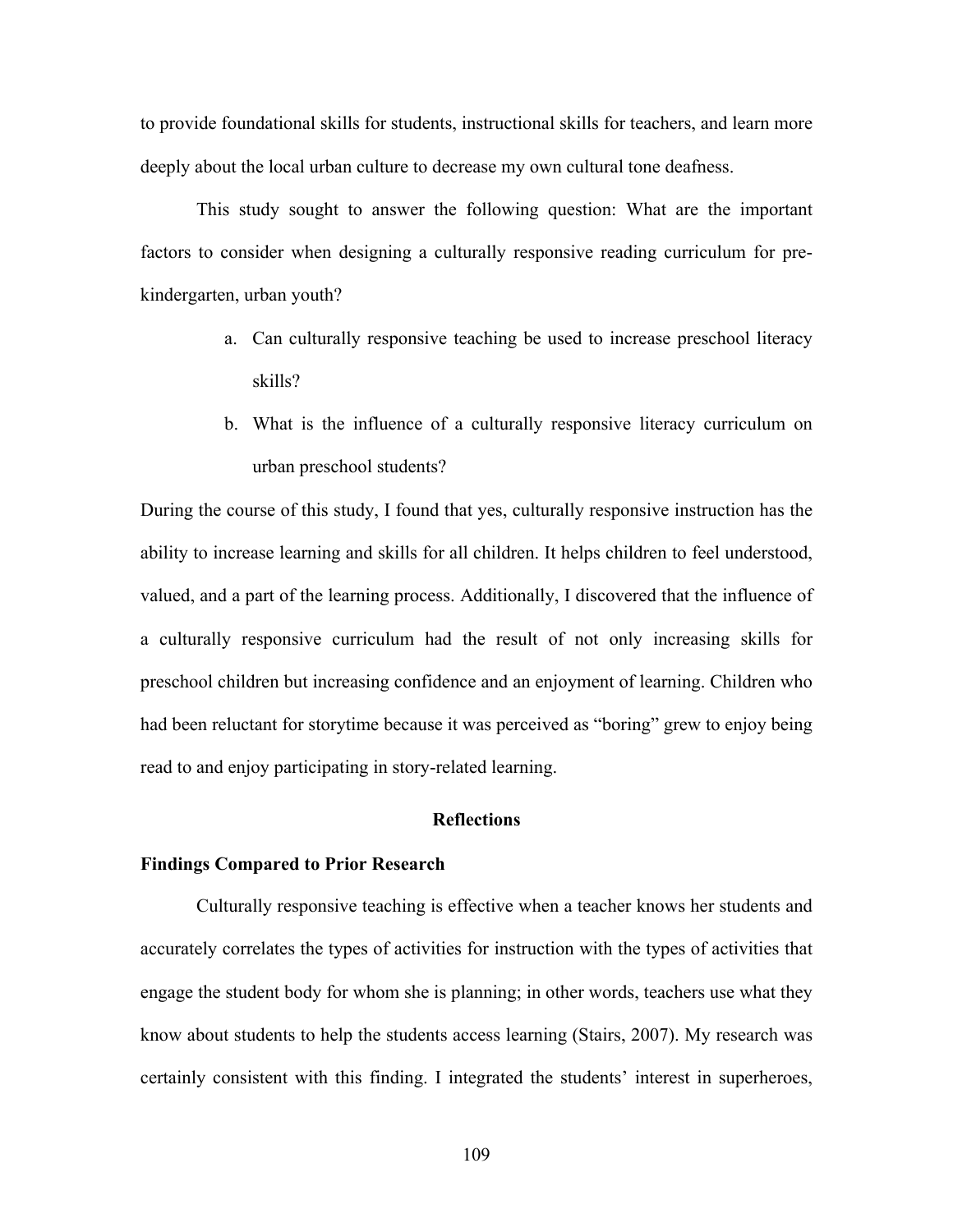princesses, and shoes into the curriculum through the picture books I selected for instruction. Additionally, culturally responsive teaching research for early literacy emphasizes the importance of teaching concepts of print as a means for developing a deeper understanding of what children know (Larson, 2006), which, when I assessed it, did indeed give me greater understanding into what children understood of how literacy works. When I saw child after child, initially, incorrectly pick up a book and not know the function of turning the pages, I was baffled. This helped me to understand where the students' literacy skills were before beginning my research.

At the same time, one influential aspect of culturally responsive teaching is empowering students by teaching them to question power structural injustice and then prepare them to be able to challenge it. While present in much of the literature, in my study, I did not find a point of comparison regarding this tenet of culturally responsive teaching because I consciously chose not to include it. In order to understand concepts like power structures and institutionalized racism, a student needs to possess some level of metacognition and an ability to abstract concepts to apply them across many different situations. Four-year-olds think very concretely and are just forming their initial concepts of the world outside of themselves, with much thinking still very egocentric. To ask a four-year-old to identify a system outside of herself would be difficult and further complicated by needing the child to identify a complex idea like "injustice." In summation, studies show that culturally responsive teaching increases learning and that is consistent with my findings.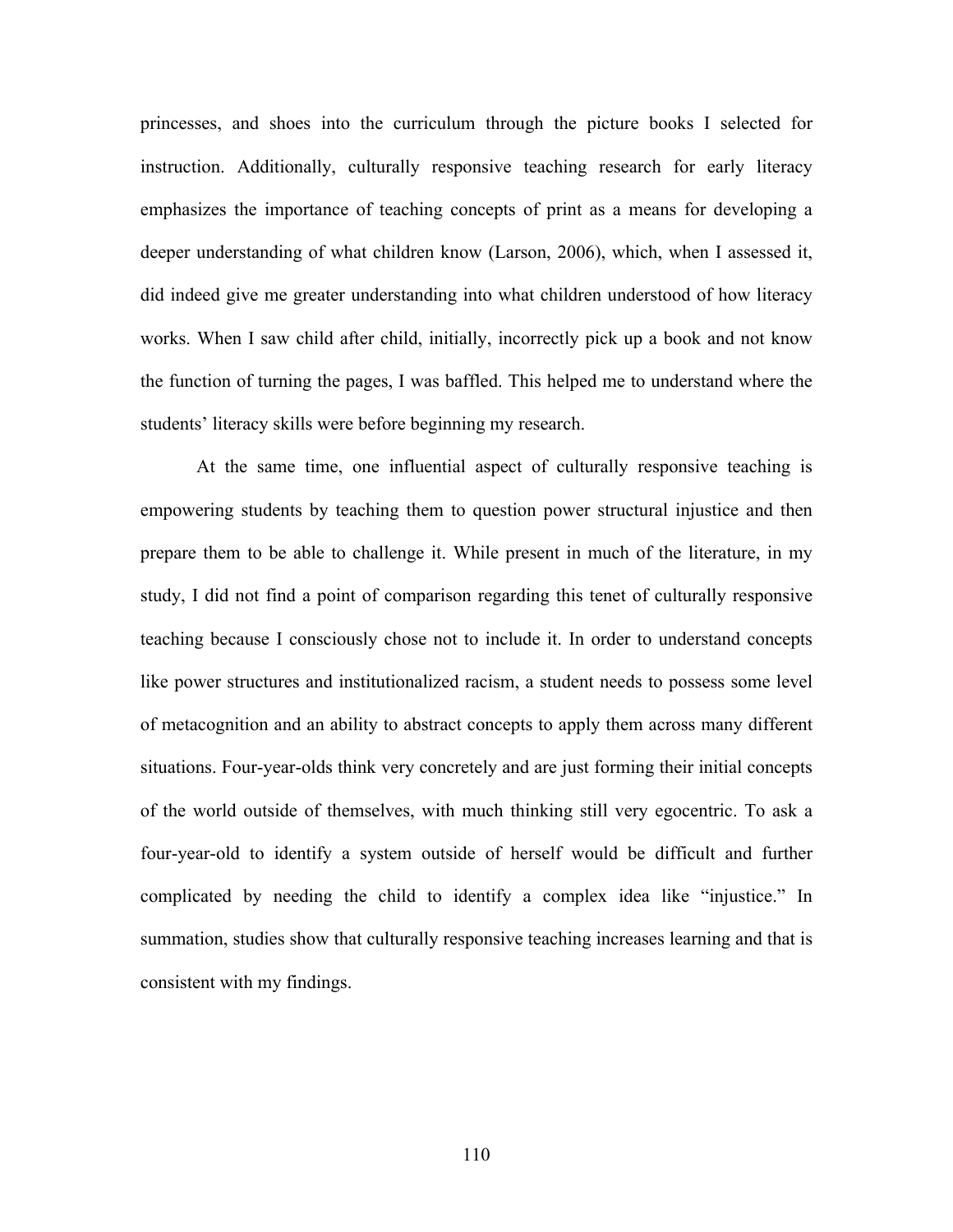# **Reflection and Implications for Personal Practice**

When I began my research, I approached this study's problem of practice thinking that I could really make an impact in the lives of a classroom full of preschoolers and help a daycare to add structure and rigor to their instructional program. What I didn't anticipate was how much I would grow to love the students I worked with and how much I would learn about myself and my assumptions as an educator. I learned about my local community through the eyes of the children that live here and through the teacher that understands the lives of the children she teaches so much more deeply than I did, or could, when I taught a similar population in public school. I learned the vast importance of understanding *who* you teach before you develop a plan of *what* to teach. I learned that children absorb content with a great depth of knowledge when they can not only relate the learning to themselves but are given the opportunity to for their voice to be heard rather than asked to "just listen," as I so often asked students through my years in the classroom.

This research project made me aware of how deeply ingrained systemic racism is in education and in my community. I was surprised to learn that none of the children in the class had been to a library before, an experience which was so common of my childhood and in the experience of my own child as well. Upon further investigation, I discovered how difficult it is to get a library card. To begin with, if you visit the county's library website, it is completely in English. While there is a portion of the site in Spanish, this option is buried in a pull-down menu where a Spanish speaker would need to be able to read several levels of commands in English to be able to find the Spanish option. For those who can read English well enough to fill out a library card application, more impediments await applicants. In order to obtain a card, an individual must be able to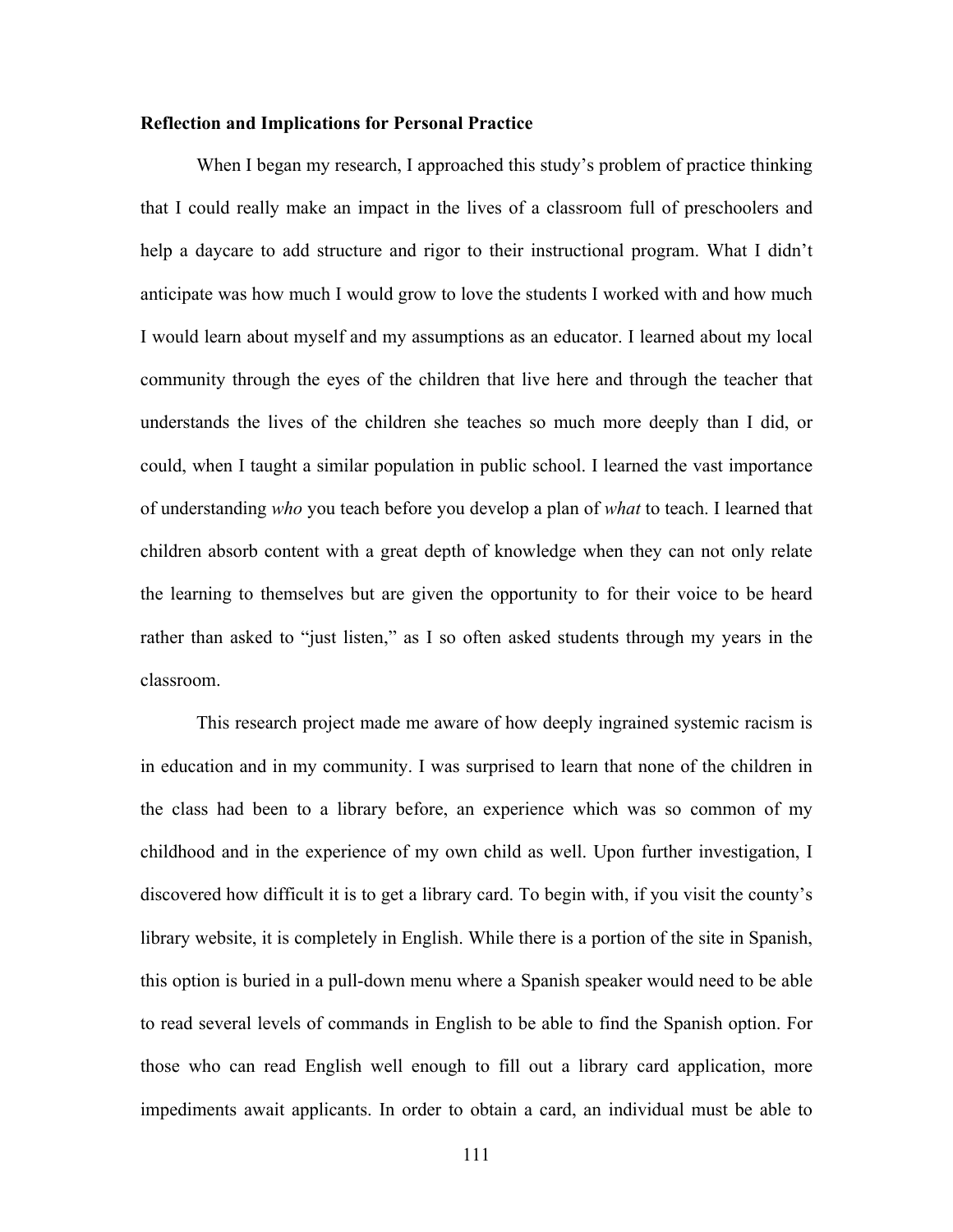"prove residency" through a utility bill, vehicle registration, or property tax receipt. Most of the families of children in my class came from families that did not own vehicles or land, many of whom were also transient, several of which were homeless. This proof of residency requirement has also acted as a racist, systemic barrier to the abilitity of individuals in this area to obtain drivers licenses and in turn in being able to vote, as a valid, government-issued ID is required to vote in this state.

Thinking back to my own experiences teaching middle school, I realize that asking a student to "go to the library" for research further alienated me from the students with whom I worked, as this request that seemed "simple" to me was evidence of how painfully out of touch I was with their access to resources. I had once read how the enemy to knowledge was not ignorance but the illusion of knowledge (a statement credited both to Stephen Hawking and Daniel Boorstin), and I believe this statement really typifies the experience of the European American teacher working with students of color. As an educator, it is easy to become lulled into a feeling of being a culturally responsive teacher because you understand some aspects of the lives of your students and feeling that you are really serving your students with the support that they need, when in reality, in depth of injustice that the students face is unfathomable because what they encounter is institutionalized racism not only through a curriculum they cannot relate to but also through educators that don't understand them.

In my future teaching practice, I plan to spend much more time in the classroom getting to know my students and their families in order to better understand challenges they may be facing in and out of school. I also recognize the importance of providing any required resources for my students to excel to the students themselves (e.g., pencils,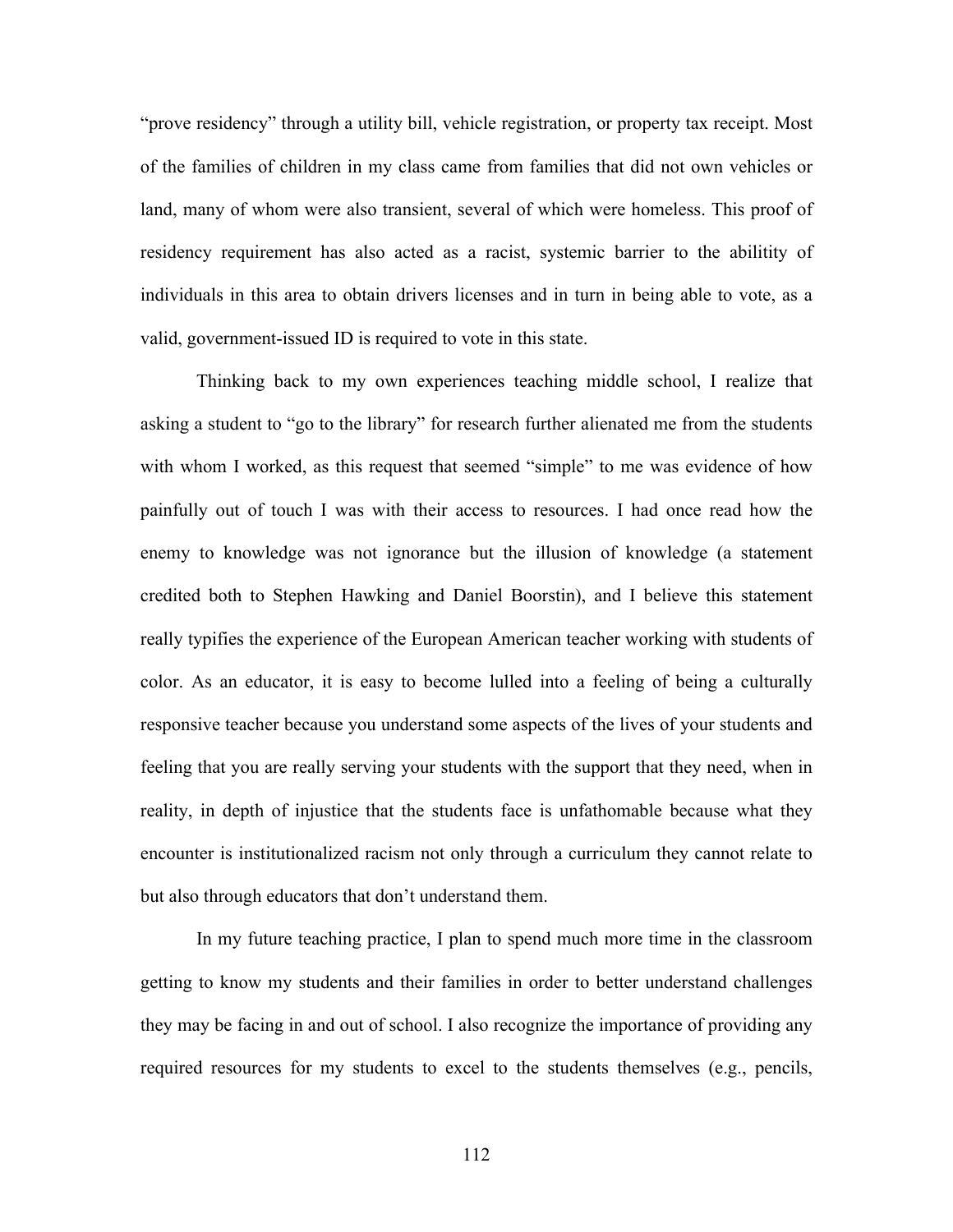paper, art supplies, books), not assuming they will having access to a resource outside of my class. Most importantly, I see the importance of loving each student not in spite of who they are but because of who they are. To really teach kids in a culturally responsive way, I must appreciate each individual for the unique qualities he or she brings to my class.

#### **Pre-School Literacy Instruction**

Though the implications of my research on preschool literacy instruction directly influence instruction at my research site specifically (changes to which are detailed below in the section titled "next steps"), some lessons are widely applicable to pre-school contexts in general. The most important implication is that culturally responsive instruction works; it engages children and makes them feel valued and excited about learning. Public school preschool teachers can make their content more accessible to marginalized students by making it relatable. The curriculum, while research based, is scripted and does not leave much room for modification in implementation. All teachers, regardless of location, need to be able to spend time observing the students, meeting their families, and learning their culture in order to help them learn.

## **Implications**

In working with urban preschool students, I came to understand how institutional failings were affecting urban youth. Through this understanding, I developed policy recommendations. To begin, while public school teachers in the child development (prek) programs are required to have a degree in early childhood education, teachers in private schools and daycares are not required to have any specialized experience, education, or knowledge aside from meeting background checks and continuing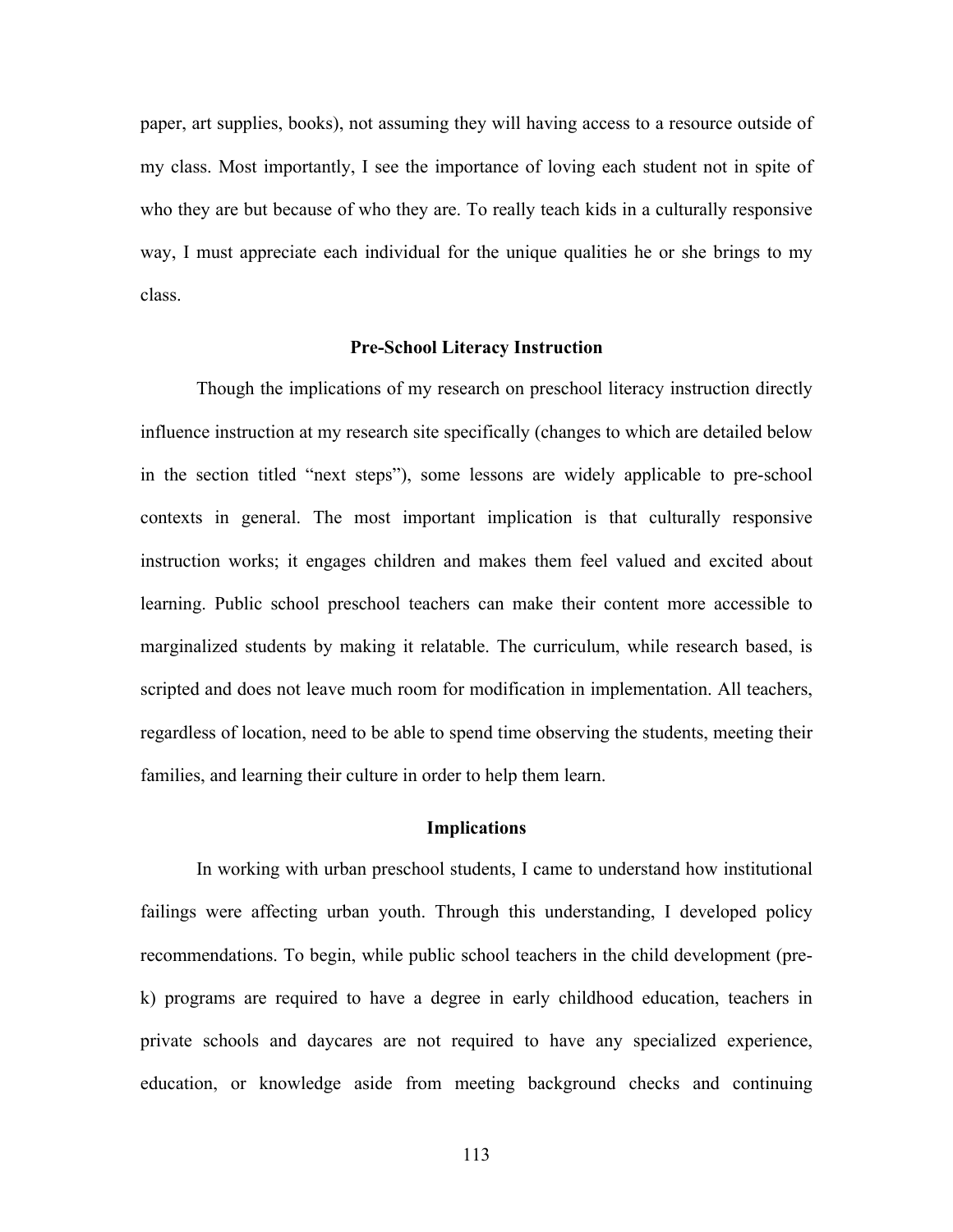education guidelines, most of which are meant to provide safety for children and not education, set forth by the department of social services. Despite falling under child care regulations and not education regulations, parents of young children often do not make the distinction between organizations and definitely are not informed concerning the differences. Therefore, many parents believe their children are receiving adequate education in daycare preschool programs when they are not. At a state level, daycare programs for four-year-olds should have more stringent regulation and require certified educators in the classroom so that children entering kindergarten have solid foundational literacy skills, regardless of whether they were enrolled in public pre-k or private daycare. While I can certainly see the cost challenge associated with this regulatory change, states and the federal government should defray the cost with easy-to-obtain grants or supplemental funding. Over 90% of the students at this study's research site received federal funding to attend daycare; it should be easy to increase funding for 4k classrooms so that they could be staffed with a qualified teacher.

This change in policy would solve the issue of inadequate literacy instruction in preschool daycare classrooms because the teachers would have received university training in best practices for the teaching and learning of preschool students. Teachers would be teaching to the standards outlined by state and national early education organizations and would come to classrooms with at least the previous experiences provided through student teaching and their teacher education programs.

At a school level, I would recommend extensive training, with support, for existing pre-k classroom teachers and an increase in available instructional resources. In the daycare in which this study took place, the classroom teacher had a deep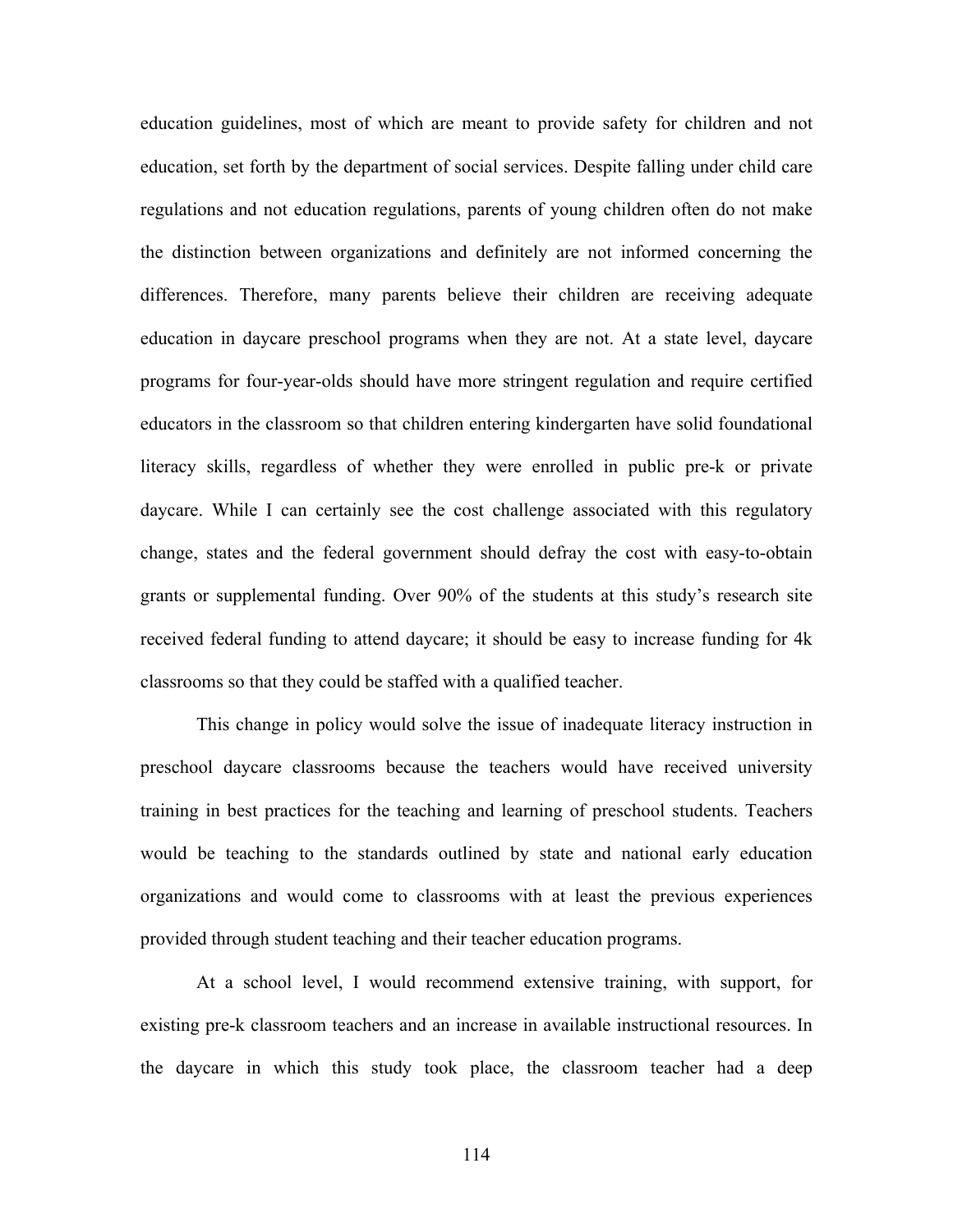understanding of the culture of the children and community but did not have the training to implement literacy resources nor access to these resources. While I was working with the teacher and students during my research, I advocated to the owner on behalf of the teacher to have increased teaching resources so that her classroom could have pocket charts, a calendar, and a greater selection of books, as they had fewer than 20 for the entire classroom when I arrived. I also recommend an increase in available curriculum resources. Teachers were provided with an alphabet craft to do each week, but the letter name and sound were not taught in connection to the craft. Additionally, the craft required extensive work on the part of the teacher, which meant that rather than being a "process based" learning practice activity, with the students practicing cutting and gluing, the craft became merely an ornamental object to bring home to parents.

#### **Action Plan**

#### **Improvements to Original Research**

If I were to undertake this research again, I would definitely make some changes. To begin, I would like to have spent more time in the classroom working with students. Having the time constraints of my own employment and motherhood, I had limited time to go to my research site and instruct the children. Rather than the three hours a week I was able to spend in the classroom, I would much rather have been able to spend five to ten hours a week ons-site and extend my data collection period from five weeks to twelve weeks. Extended time in the classroom would have allowed me to gain even deeper insight into the culture of the students. It also would have allowed me the ability to interact with parents, as I would have been able to see and talk to them at their child's pickup at the end of the day.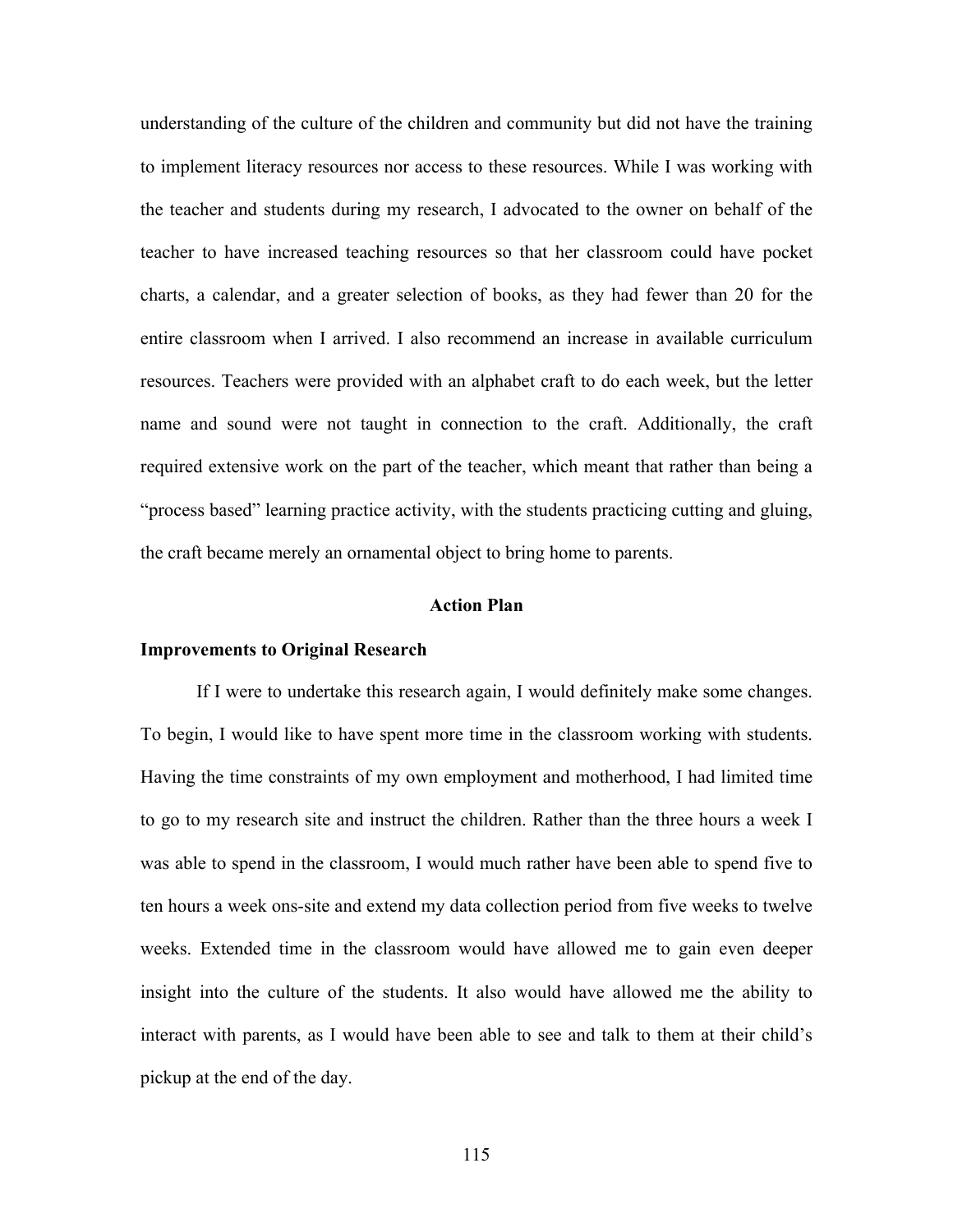I also wish that I had been able to integrate families more into my research program. In hindsight, it would have been a great idea to work with one of the local churches to gain more parental involvement. In the community where this study took place, churches act as social organizing places and often offer free classes to community members. I could have offered materials to parents through these community churches and would likely have had overlap with the families of the same group of students I taught in the classroom. Additionally, I wish I had sent home a newsletter to parents each week telling them what literacy skills we were working on at school and ways to support their child at home. So many parents want to aid their child in learning at home but just don't know how to do so.

Finally, I would have modified my data collection process. If I had been able to be in the classroom for a longer period of time, I could have established even greater rapport with the classroom teacher. Even if she still declined to be recorded, I believe she might have been willing to complete a written survey. In hindsight, the most optimal way to obtain more data would be to be able to go back to the same classroom with the same teacher and group of students and work with the teacher a second time; rapport would have already been established and I would be able to spend time in a coaching role with the classroom teacher to build her confidence in instructional methods and content.

## **Next Steps**

In the next phase of this action research study, I would like to focus on working with the owner of the daycare to learn how to provide culturally responsive instruction across all of her daycare centers. As a European American from the suburban Northeast, the owner does not have experience with the culture of urban minority teachers or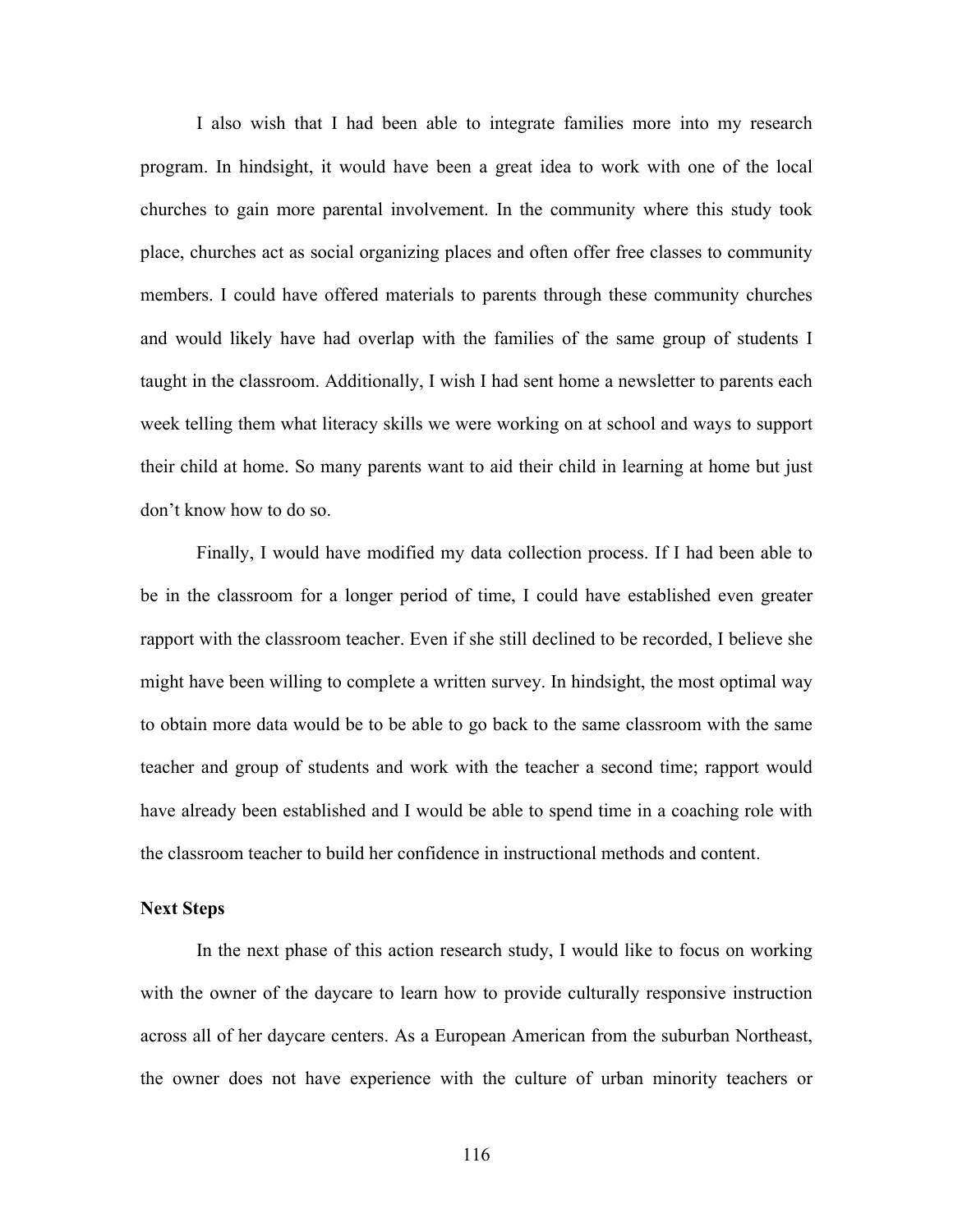students from the South. I observed that her suggestions to staff that were intended to be helpful were often derisive and perceived to be scornful. It would be incredibly useful for the owner to learn how to understand the culture of those with whom she employs so that she can effectively work with them and inspire them to be better teachers.

I also feel that she could use assistance in developing curriculum that is standardsbased in content and culturally responsive in delivery. I observed that many of the classroom teachers in the school felt incredibly subordinate and so were resistant to any corrections or advice. If the owner could build rapport and create more trusting relationships with the staff, the teachers would likely feel more comfortable seeking assistance when they had questions. Additionally, since the owner does not have a background in education, helping her to understand what resources are most appropriate for her students and what skills will be most impactful to them in kindergarten would allow her to fundamentally reshape instruction occuring at the daycare.

An action plan to aid the daycare owner in promoting culturally responsive teaching would begin with improving her relationship with her staff by investing in them. Given the poor rapport between owner and staff, I would suggest that the owner visit with each teacher once a week over lunch and ask with real intent to understand and to help teachers. If she did this, I feel she would learn greatly from her staff. By sharing a meal with staff members one-on-one, the daycare own her could help the staff feel more valued and connected more, hopefully increasing their trust and helping them share the needs in their classrooms. The lunch could take place within the context of the classroom so that the owner knew what resources the teacher had available. They could work together with the teacher to develop a list of resources for instruction, thus empowering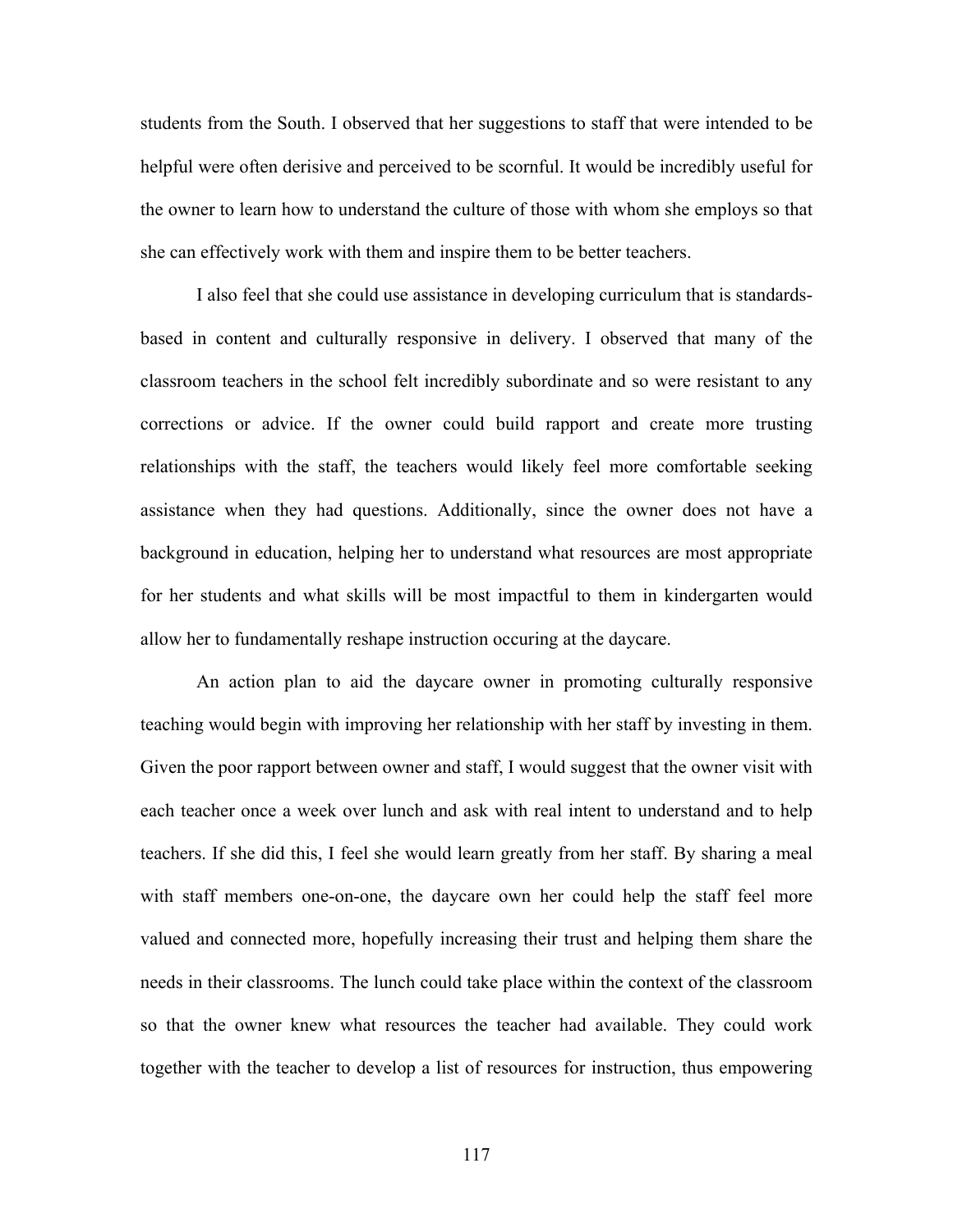the teacher. Additionally, sending teachers to the annual state conference for teachers of early education would provide teachers with instructional methods, curricular ideas, and information regarding recent educational research, all of which teachers could then adapt to their own instructional context.

The next part of the action plan would be for me to work with the owner to provide her with instructional materials. In obtaining materials for phonics instruction, I acquired resources to instruct every letter of the alphabet (despite the fact that the current study only taught students the first seven letters). Resources for the other 19 letters would provide a basis for future instruction. Additionally, I would review the types of skills encompassed in early literacy and share with her the list of skills that public school students the same age are working to acquire. Part of the owner's lack of implementation of curriculum involves not having a knowledge of what skills are being focused on with the children's peer group in public school. If the owner knew what types of skills children in a 4-year-old preschool class should have, I do believe she would work diligently to make sure that children were prepared for kindergarten. I would volunteer to help the owner to develop a phonics instructional curriculum for the four-year-old preschool class.

#### **Conclusion**

In this chapter, I reviewed how I have greatly benefitted from this research and how I can use this information for the benefit of my research site for years to come. I also reviewed an action plan for the owner of my research site going forward that will allow her to improve instruction by placing high quality materials in the hands of the most valuable resource she has: her staff. She possess staff that are able to readily employ culturally responsive teaching methods because they already understand the culture of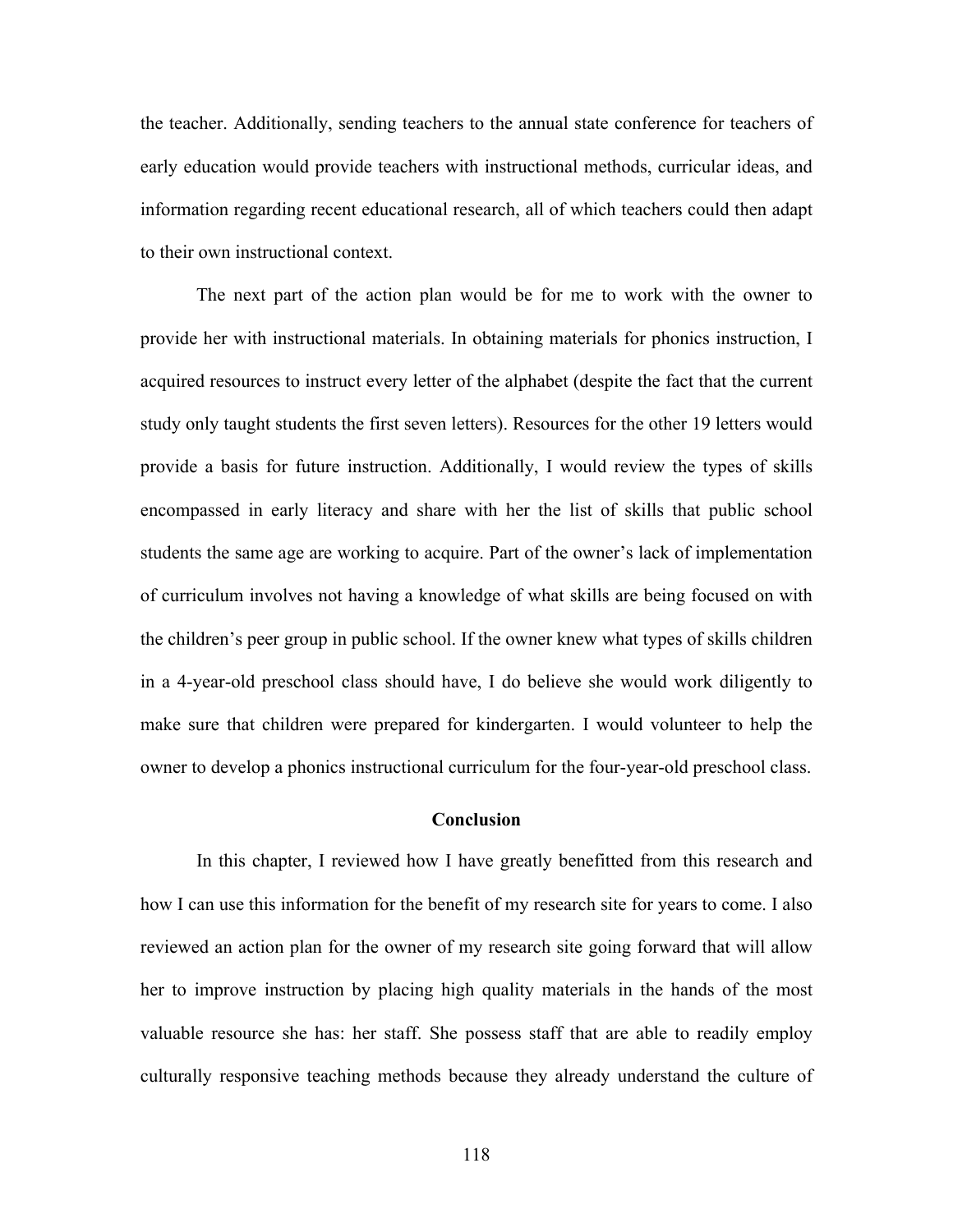their students; they just need the scaffolding of learning what to teach so that they can then help to make it relevant and meaningful to students. I learned not only about an educational theory (culturally responsive teaching) through this research but also grew to understand a meaningful educational practice. I came to understand how imperative it is for educators to employ culturally responsive teaching methods to benefit not only the lives of students of color and those from diverse populations but also the entire educational system. As students become empowered to question antiquated practices and push for an end of practices that marginalize and educationally disenfranchise them, they are prepared to be the next generation of leaders and educators. Growing up, my mother always told me to "be the change" that I wanted to see in the world. Culturally responsive teaching has gifted me the ability to see the opportunities for local change in education and the desire to change the way I teach.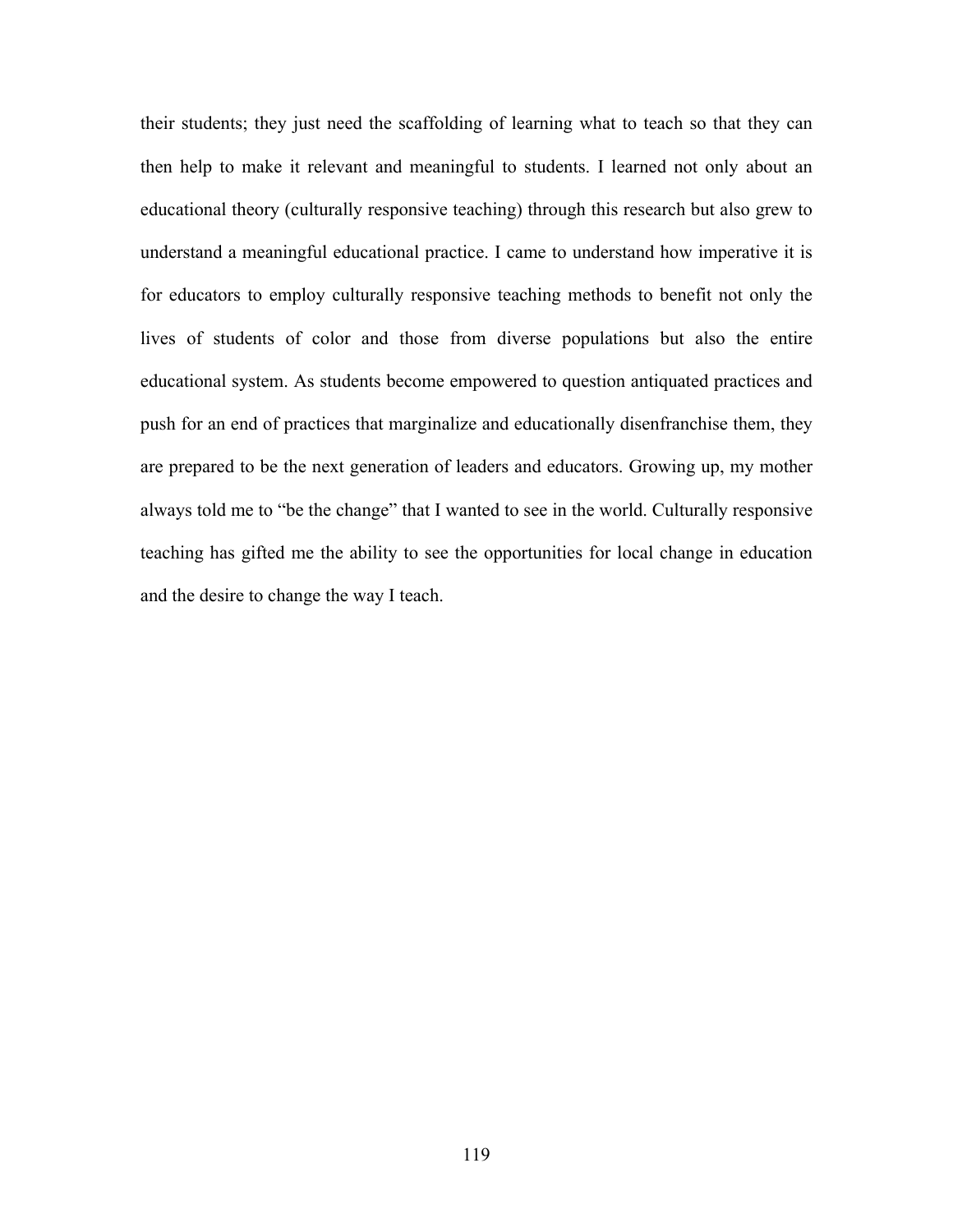# **References**

Annie E Casey Foundation. 2016. *Early Childhood Education Indicators.* [Kids Count Data File]. Retrieved from https://datacenter.kidscount.org/data/tables/9011young-children-not-in-school-by-povertystatus?loc=42&loct=2#detailed/2/42/false/1607,1572,1485,815/5599,5600/17979, 17980.

- Anthony, J. L., Lonigan, C. J., Driscoll, K., Phillips, B. M., & Burgess, S. R. (2003). Phonological sensitivity: A quasi‐parallel progression of word structure units and cognitive operations. *Reading Research Quarterly*, *38*(4), 470–487.
- Banks, J. A. (1999). *An introduction to multicultural education* (2nd ed.). Boston, MA: Allyn and Bacon.
- Birdsong, D. (2009). Age and the end state of second language acquisition. W.C. Ritchie & T. K. Bhatia (Eds.), *The new handbook of second language acquisition* (pp. 401–424). Bingly, UK: Brill.
- Brady, S. (2015). Building community in the classroom through utilizing critical pedagogy. In B. Bichelmeyer, R. Morgan, K. Olivares, J. Becker, & R. Wolter (Eds.), *Quick hits for adjunct faculty and lecturers: Successful strategies from award-winning teachers* (pp. 71–73). Bloomington, IN: Indiana University Press.

Brookfield, S. (2000). *The skillful teacher.* New York, NY: Jossey-Bass.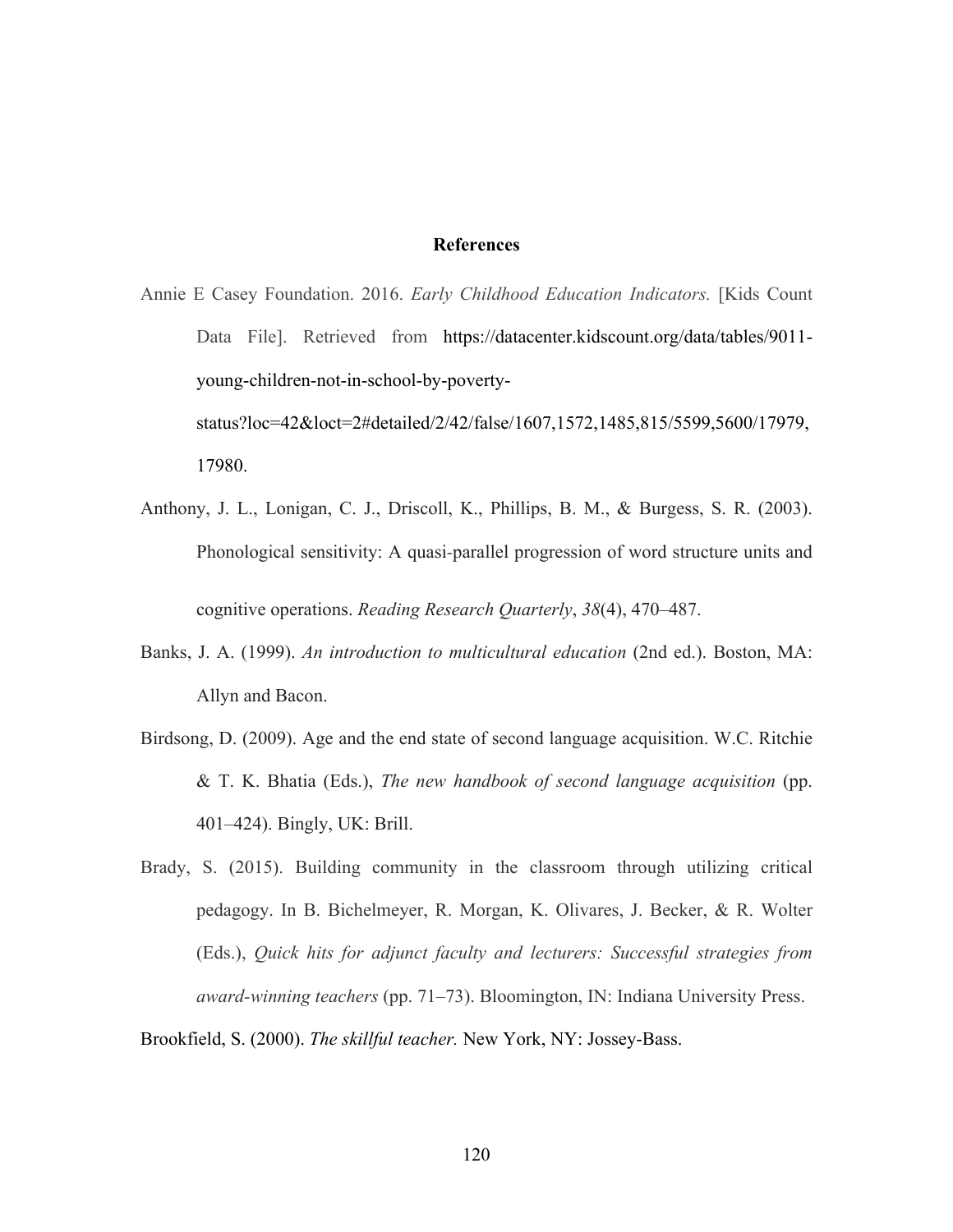- Brothers, T. (1997). Ideology and aurality in the vernacular traditions of African American music (ca. 1890–1950). *Black Music Research Journal, 17*(2), 169– 209. doi:10.2307/779368
- Brown University. (2018). *Culturally responsive teaching | teaching diverse learners*. Retrieved from www.brown.edu/academics/education-alliance/teaching-diverselearners/strategies-0/culturally-responsive-teaching-0.
- Brown, C. S. (2014). Language and literacy development in the early years: Foundational skills that support emergent readers. *Language and Literacy Spectrum*, *24*, 35–49.
- Byrne, M., Deerr, K., & Kropp, L. (2003). Book a play date: The game of promoting emergent literacy. *American Libraries, 34*(8), 42–44.
- Campbell, R. J., & Robinson, W. (2007). Personalised learning: Ambiguities in theory and practice. *British Journal of Educational Studies, 2,* 135–154.
- Carter, P. L., & Welner, K. G. (Eds.). (2013). *Closing the opportunity gap: What America must do to give every child an even chance*. Oxford, UK: Oxford University Press.
- Center for Innovation in Research and Teaching [CIRT]. (2018). Analyzing quantitative research. *Center for Innovation and Research in Teaching*. Retrieved from cirt.gcu.edu/research/developmentresources/research\_ready/quantresearch/analyz e\_data.
- Chapman, T. K. (2007). Interrogating classroom relationships and events: Using portraiture and critical race theory in education research. *Educational Researcher*, *36*(3), 156–162.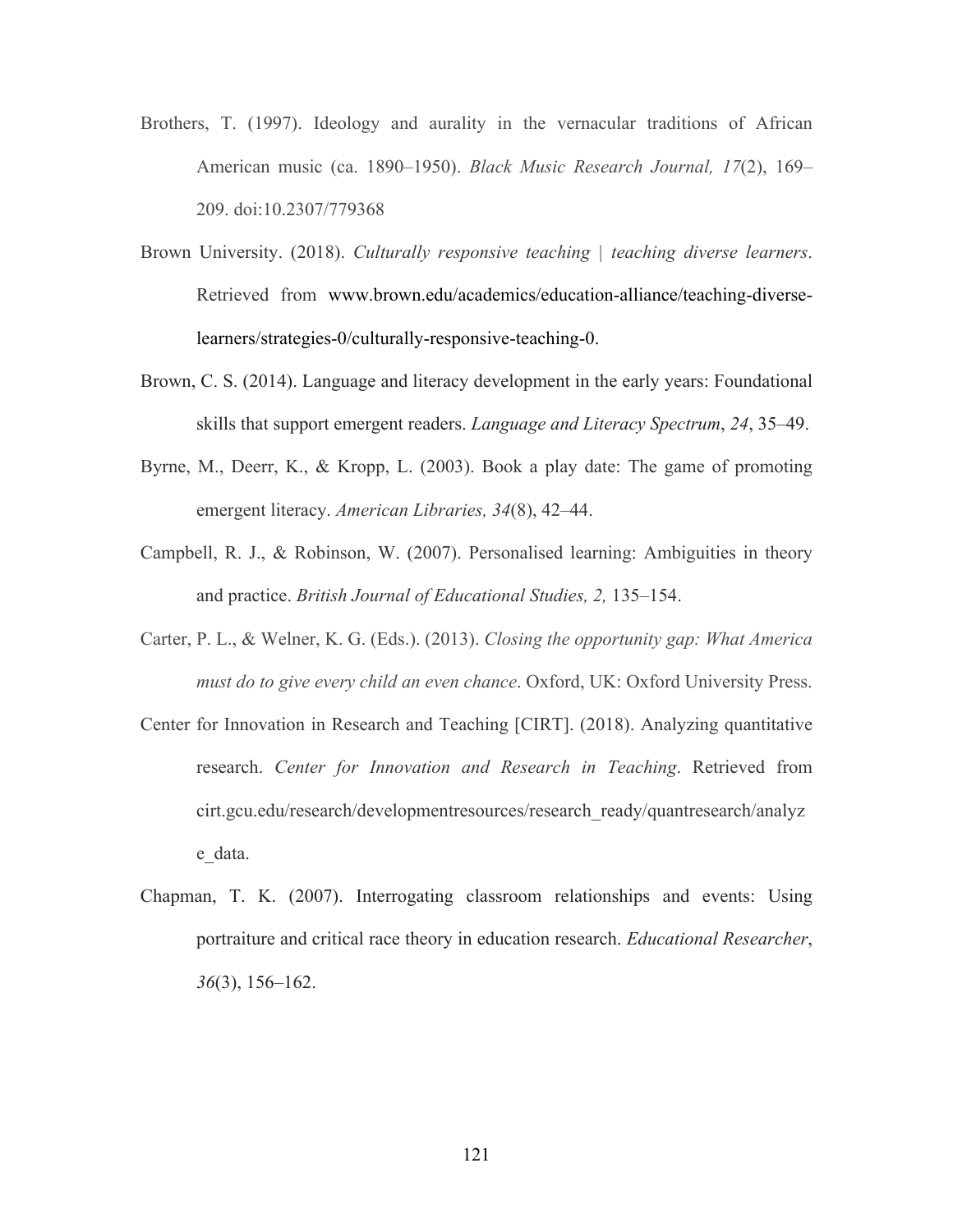- Childress, S., & Benson, S. (2013). The next generation of (personalized) learning. *Bill and Melinda Gates Foundation.* Retrieved from https://docs.gatesfoundation.org/documents/nextgenlearning.pdf
- Clay, M. M. (1977). *Reading: The patterning of complex behaviour.* Portsmouth, NH: Heinemann.
- Corey, S. (1954). Action research in education. *The Journal of Educational Research, 47*(5), 375–380.
- Creswell, J. W., & Poth, C. N. (2018). *Research design: Qualitative, quantitative, and mixed methods approaches*. Los Angeles, CA: SAGE publications.
- DeVries, B. (2017). *Literacy assessment and intervention for classroom teachers*. New York, NY: Taylor & Francis.
- Duncan, G. J., Dowsett, C. J., Claessens, A., Magnuson, K., Huston, A. C., Klebanov, P.,…Janel, C. (2007). School readiness and later achievement. *Developmental psychology, 43*(6), 1428–1446. doi:10.1037/0012-1649.43.6.1428
- Duran, R. P. (1998). Learning and technology: Implications for culturally responsive instructional activity and models of achievement. *Journal of Negro Education*, *67*(3), 220–227.
- Ellet, W. (2007). *The case study handbook: How to read, discuss, and write persuasively about cases*. Boston, MA: Harvard Business Press.
- Emdin, C. (2011). Moving beyond the boat without a paddle: Reality pedagogy, Black youth, and urban science education. *The Journal of Negro Education, 80*(3), 284– 295.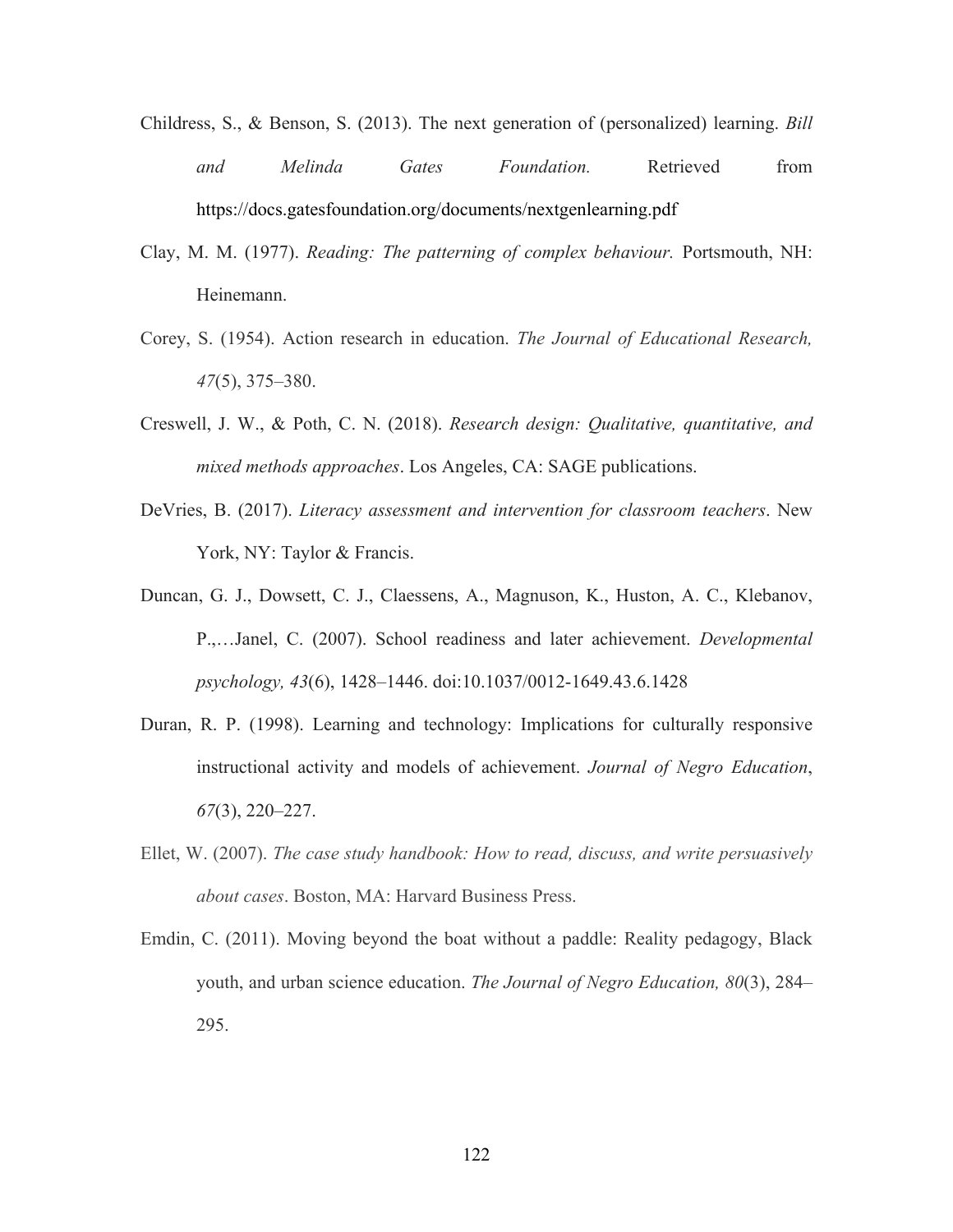- Emdin, C. (2012). Yes, Black males are different, but different is not deficient. *Phi Delta Kappan*, *93*(5), 13–16.
- Fanelli, L., & Klippel, N. (2001). Reaching inner-city youngsters through the arts. *Art Education, 54*(5), 38–44. doi:10.2307/3193934.
- Ford, R. (2005). Identities as collective action. In *Racial Culture: A Critique* (pp. 59– 124). Princeton, UK: Princeton University Press.
- Gay, G. (2002). Preparing for culturally responsive teaching. *Journal of teacher education*, *53*(2), 106-116.
- Gay, G. (2018). *Culturally responsive teaching: Theory, research, and practice.* New York, NY: Teacher's College Press.
- Hammond, Z. L. (2015). Culturally responsive teaching and the brain: Promoting authentic engagement and rigor among culturally and linguistically diverse students. Thousand Oaks, CA: SAGE Publications. Kindle Edition.
- Hart, B., & Risley, T. R. (1995). *Meaningful differences in the everyday experience of young American children*. Baltimore, MD: Paul H Brookes Publishing.
- Hart, B., & Risley, T. R. (2003). The early catastrophe: The 30 million word gap by age 3. *American Educator*, *27*(1), 4–9.
- Hill, A. L. (2012). Culturally responsive teaching: An investigation of effective practices for African American learners. (Doctoral dissertation).
- Hoff, E., & Tian, C. (2005). Socioeconomic status and cultural influences on language. *Journal of communication Disorders*, *38*(4), 271-278.
- Hovet, T., & Hovet, G. (2001). "Fine fancy gentlemen" and "yappy folk": Contending voices in To Kill a Mockingbird. *Southern Quarterly, 40*(1), 187–204.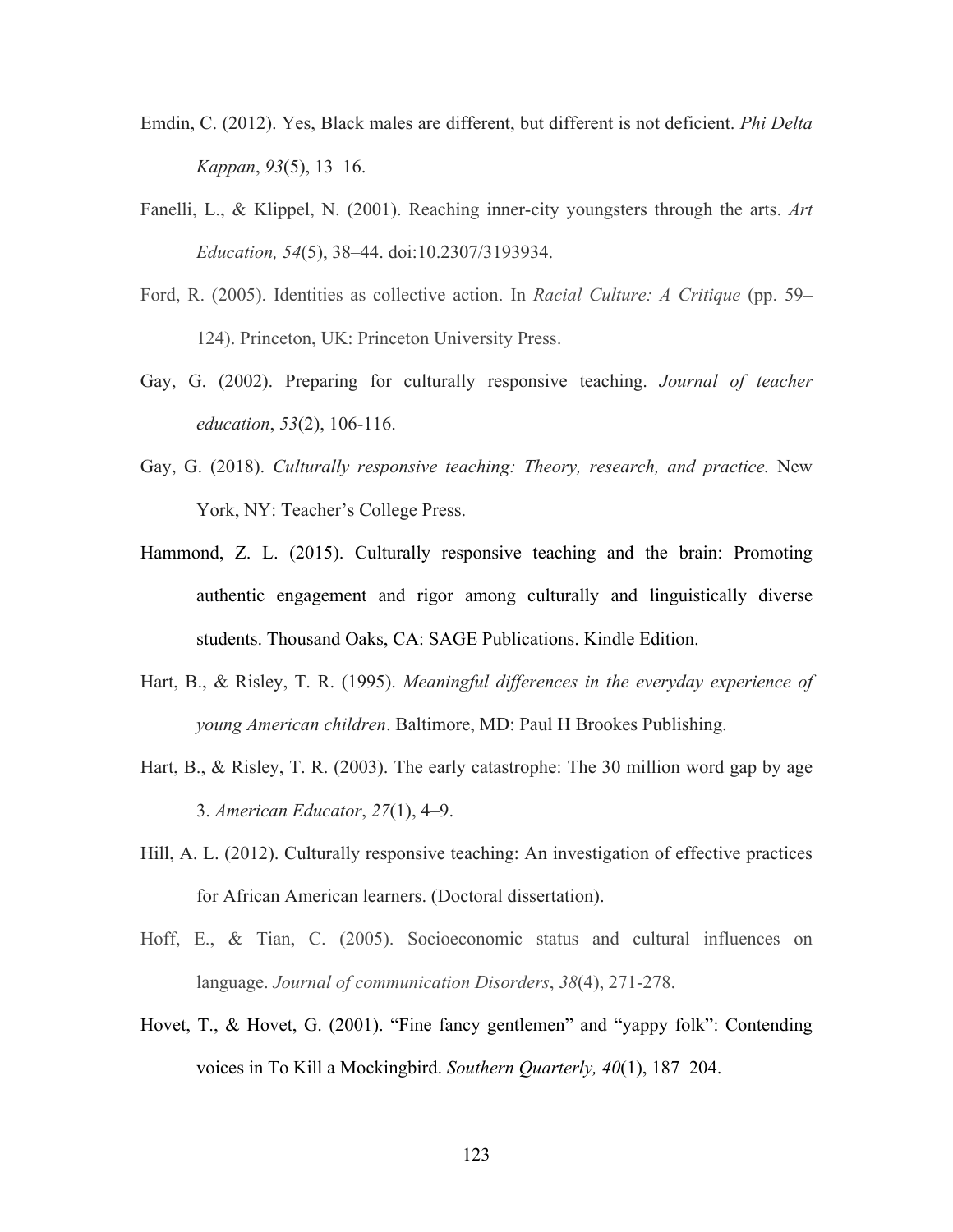- Howard, T. C., & Navarro, O. (2016). Critical race theory 20 years later: Where do we go from here? *Urban Education*, *51*(3), 253–273.
- Hughes-Hassell, S., & Cox, E. (2010). Inside board books: Representations of people of color. *The Library Quarterly: Information, Community, Policy, 80*(3), 211–230. doi:10.1086/652873
- Jackman, H., Beaver, N., & Wyatt, S. (2014). *Early education curriculum: A child's connection to the world*. Boston, MA: Cengage Learning.
- Jobs for the Future, Students at the Center. (2012, March). *Changing school district practices.* Retrieved from http://www.studentsatthecenter.org/sites/scl.dldev.com/files/Changing%20School%20District%20Practices.pdf
- Jones, C. (1996). Atticus Finch and the Mad Dog: Harper Lee's To Kill a Mockingbird. *Southern Quarterly, 34*(4), 145–164.
- Jones, J. (2003). *Early literacy assessment systems: Essential elements*. Princeton, MA: Educational Testing Service.
- Kainz, K., & Vernon-Feagans, L. (2007). The Ecology of Early Reading Development for Children in Poverty. *The Elementary School Journal, 107*(5), 407-427. doi:10.1086/518621
- Kamenetz, A. (2018, June 1). Let's stop talking about the "30 million word gap." *National Public Radio*. Retrieved from https://www.npr.org/sections/ed/2018/06/01/615188051/lets-stop-talking-aboutthe-30-million-word-gap.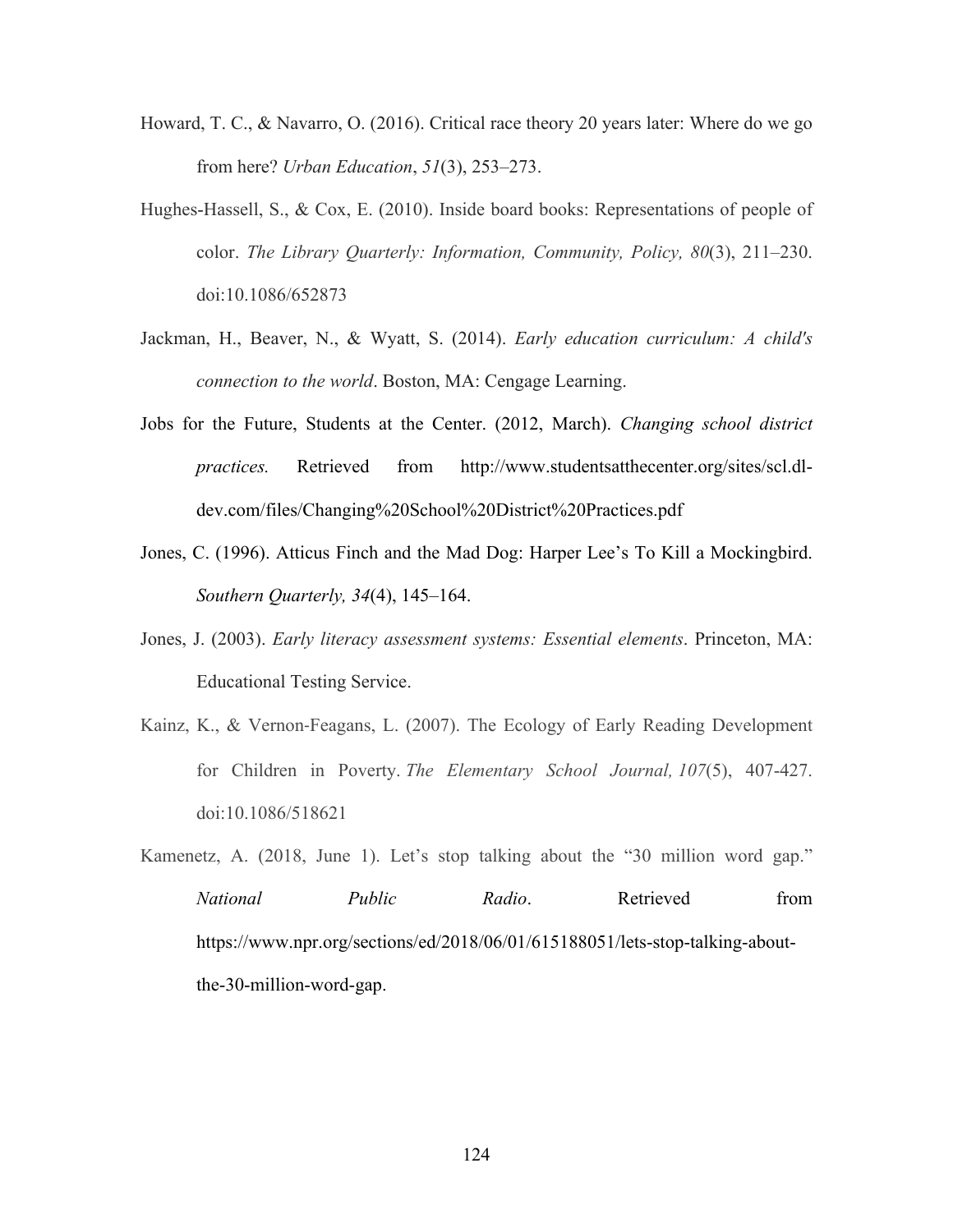- Ladson-Billings, G. (1992). Liberatory consequences of literacy: A case of culturally relevant instruction for African American students. *The Journal of Negro Education*, *61*(3), 378–391. doi:10.2307/2295255
- Ladson-Billings, G. (1995). Toward a theory of culturally relevant pedagogy. *American Educational Research Journal*, *32*(3), 465–491.
- Ladson-Billings, G. (2009). *The dreamkeepers: Successful teachers of African American children*. San Francisco, CA: John Wiley & Sons.
- Ladson-Billings, G., & Tate, W. (1995). Toward a critical race theory of education. *Teachers College Record*, *97*, 47–68.
- Larson, J. (2006). Multiple literacies, curriculum, and instruction in early childhood and elementary school. *Theory into Practice*, *45*(4), 319–329.
- Lyon, G., Shaywitz, S., Shaywitz, B., Chhabra, V., & Adams, M. (2005). Evidence-based reading policy in the United States: How scientific research informs instructional practices. *Brookings Papers on Education Policy, 8,* 209–250.
- MacDonald, C., & Figueredo, L. (2010). Closing the gap early: Implementing a literacy intervention for at-risk kindergartners in urban schools. *The Reading Teacher, 63*(5), 404–419.
- Marshall, C., & Rossman, G. B. (2016). *Designing qualitative research*. Thousand Oaks, CA: SAGE publications
- Mass, L. (1982). Developing concepts of literacy in young children. *The Reading Teacher, 35*(6), 670–675.
- McGee, L., & Purcell-Gates, V. (1997). Conversations: "So what's going on in research on emergent literacy?" *Reading Research Quarterly, 32*(3), 310–318.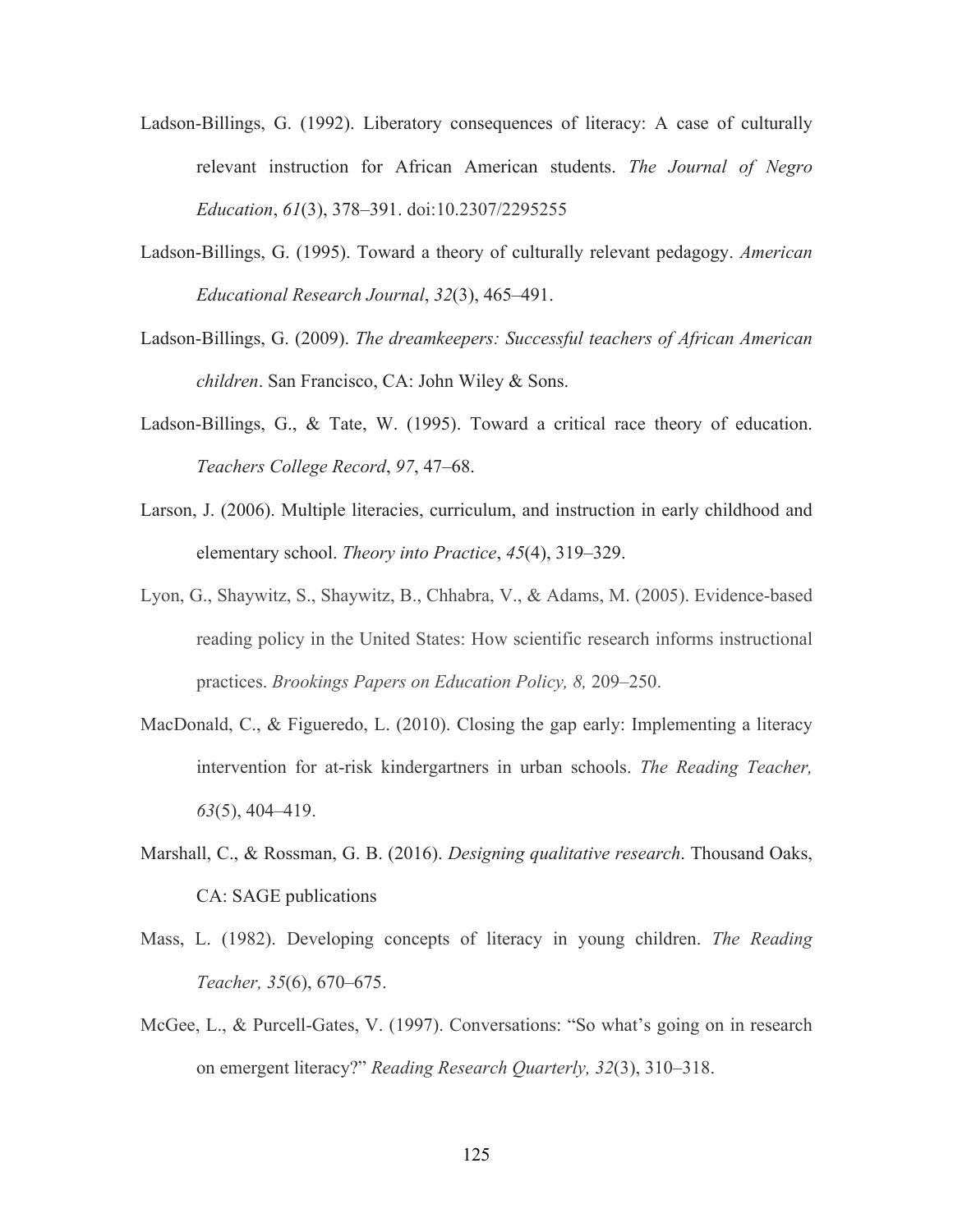- McLaren, P., & Giroux, H. (1990). Critical pedagogy and rural education: A challenge from Poland. *Peabody Journal of Education, 67*(4), 154–165.
- Mendoza, J., & Reese, D. (2001). Examining multicultural picture books for the early childhood classroom: Possibilities and pitfalls. *Early Childhood Research & Practice*, *3*(2), 155–169.
- Merriam, S. B., & Tisdell, E. J. (2015). *Qualitative research: A guide to design and implementation*. Hoboken, NJ: John Wiley & Sons.
- Miliband, D. (2006). Choice and voice in personalised learning. *Centre for Educational Research and Innovation* (Ed.), *Schooling for tomorrow personalising education*  (pp. 21–30). Paris, France: OECD.
- Milner, H. R. (2013). Analyzing poverty, learning, and teaching through a critical race theory lens. *Review of Research in Education*, *37*(1), 1–53.
- Milner, H. R. (2016). A Black male teacher's culturally responsive practices. *The Journal of Negro Education, 85*(4), 417–432. doi:10.7709/jnegroeducation.85.4.0417
- Minda, G. (1996). *Postmodern legal movements: law and jurisprudence at century's end*. New York, NY: NYU Press.
- Mizell, M. H. (1974). School desegregation in South Carolina. *Integrated Education*, *4*(6), 30–50.
- Moats, L. C., & Foorman, B. R. (2008). Literacy achievement in the primary grades in high-poverty schools. In S. B. Brooks (Ed.), *Educating the other America: Top experts tackle poverty, literacy, and achievement in our schools* (pp. 91–111). Baltimore, MD: Paul Brooks Publishing.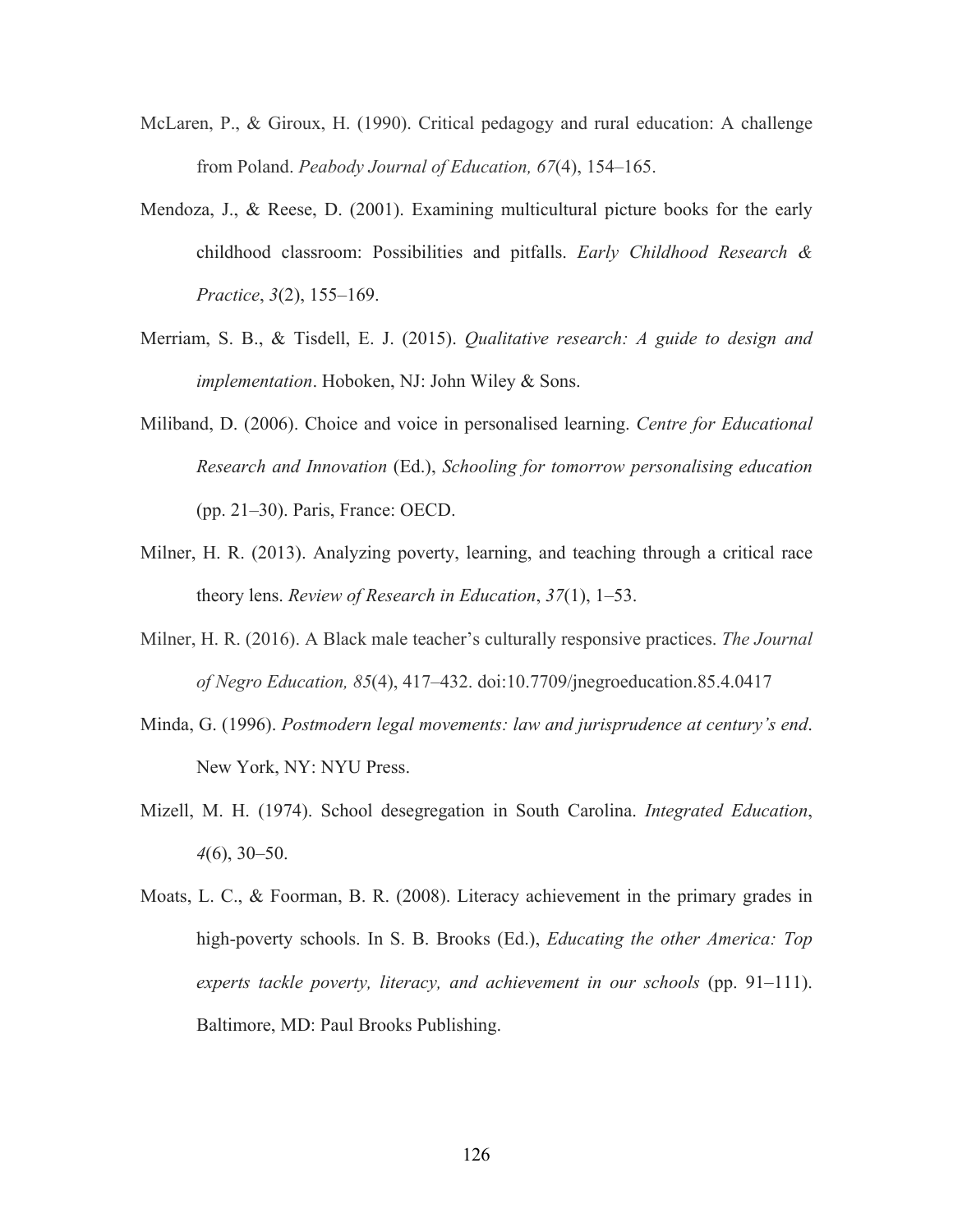- Munday, A. K. (2016, June 25). Racial disparity in S.C. prisons in spotlight. *Post and Courier.* Retrieved from http://www.postandcourier.com/archives/racial-disparityin-s-c-prisons-in-spotlight/article\_2d2f364c-71fa-55e2-8d35-44a80ef17b9e.html
- Murrell, P. (2000). Community teachers: A conceptual framework for preparing exemplary urban teachers. *The Journal of Negro Education, 69*(4), 338–348. doi:10.2307/2696249
- O'Shea, D. J., & Obiakor, F. E. (2008). *Culturally responsive literacy instruction*. Thousand Oaks, CA: Corwin Press.
- Patrick, S., Kennedy, K., & Powell, A. (2013). Mean what you say: Defining and integrating personalized, blended, and competency based education. *iNACOL*. Retrieved from http://www.inacol.org/wp-content/uploads/2015/02/mean-whatyou-say.pdf
- Perkins, S. C., Finegood, E. D., & Swain, J. E. (2013). Poverty and language development: Roles of parenting and stress. *Innovations in clinical neuroscience*, *10*(4), 10.
- Phelps, T. (1994). The margins of Maycomb: A rereading of To Kill a Mockingbird. *Alabama Law Review, 45*, 165–186.
- Prager, K. (2011). Addressing achievement gaps: Positioning young Black boys for educational success. *Policy Notes, 19*(3). Educational Testing Service. Retrieved from https://www.ets.org/Media/Research/pdf/PIC-PNV19n3.pdf
- Providing a Nationally Competitive Education for All Students. (2011). In D. Gitterman & P. Coclanis, (Eds.), *A way forward: Building a globally competitive south* (pp.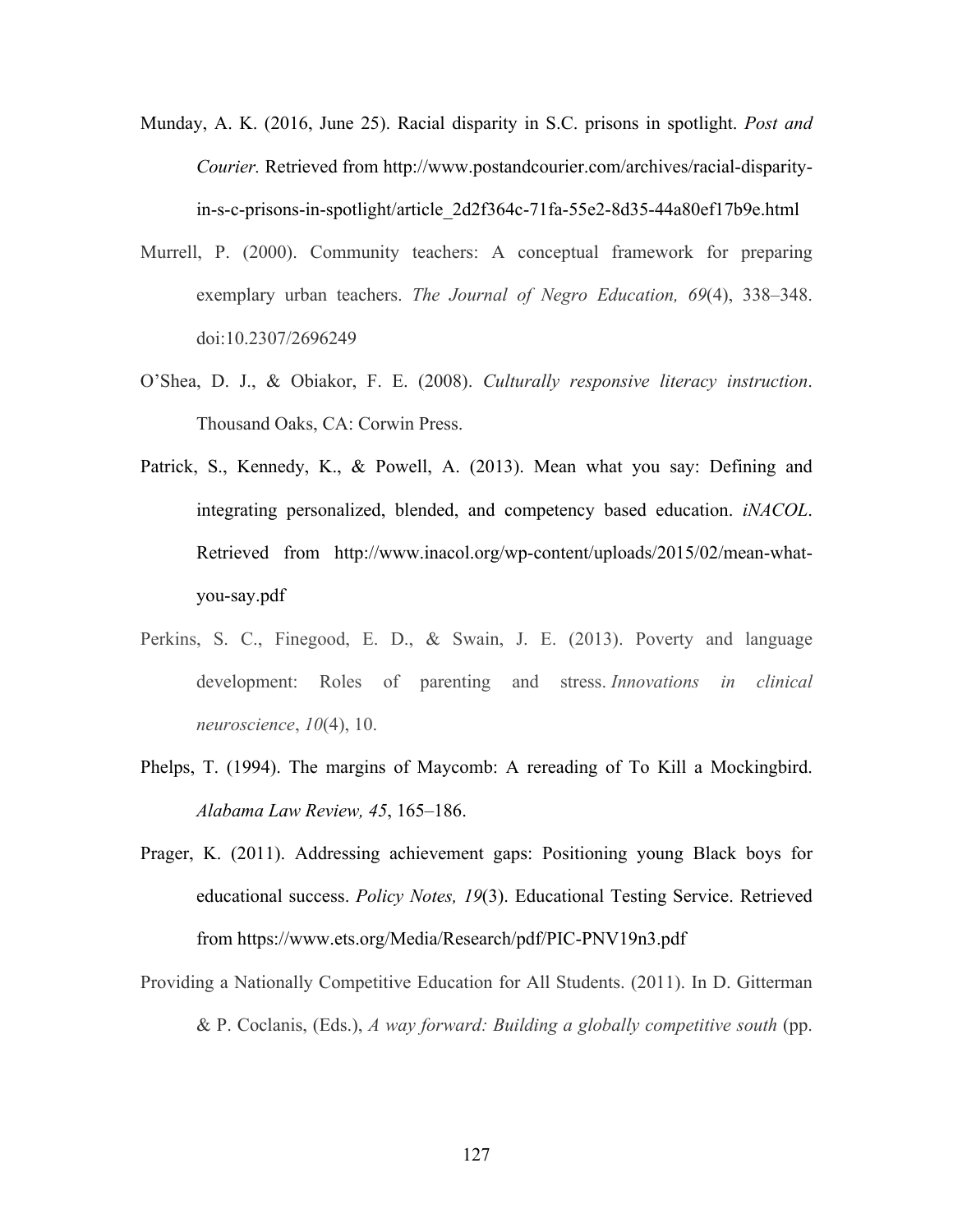46–65). Chapel Hill, NC: University of North Carolina Press. doi:10.5149/9780807872895\_gitterman.8

- Puranik, C., & Lonigan, C. (2014). Emergent writing in preschoolers: Preliminary evidence for a theoretical framework. *Reading Research Quarterly, 49*(4), 453– 467.
- Purcell-Gates, V. (2013). Literacy worlds of children of migrant farmworker communities participating in a migrant Head Start program. *Research in the Teaching of English, 48*(1), 68-97.
- Qualls, A. (1998). Culturally responsive assessment: Development strategies and validity issues. *The Journal of Negro Education, 67*(3), 296–301. doi:10.2307/2668197
- Rashid, H. M. (2009). From brilliant baby to child placed at risk: The perilous path of African American boys in early childhood education. *The Journal of Negro Education*, *78*(3), 347–358.
- Rasmussen, B. (2010). "Attended with great inconveniences": Slave literacy and the 1740 South Carolina Negro Act. *PMLA, 125*(1), 201–203.
- Rosenblatt, L. M. (1995). *Literature as exploration* (5th ed.). New York, NY: Modern Languages Association.
- Reese, L., Jensen, B., & Ramirez, D. (2014). Emotionally supportive classroom contexts for young Latino children in rural California. *The Elementary School Journal, 114*(4), 501–526. doi:10.1086/675636
- Saney, I. (2003). The case against To Kill a Mockingbird. *Race and Class, 45*(1), 99– 110.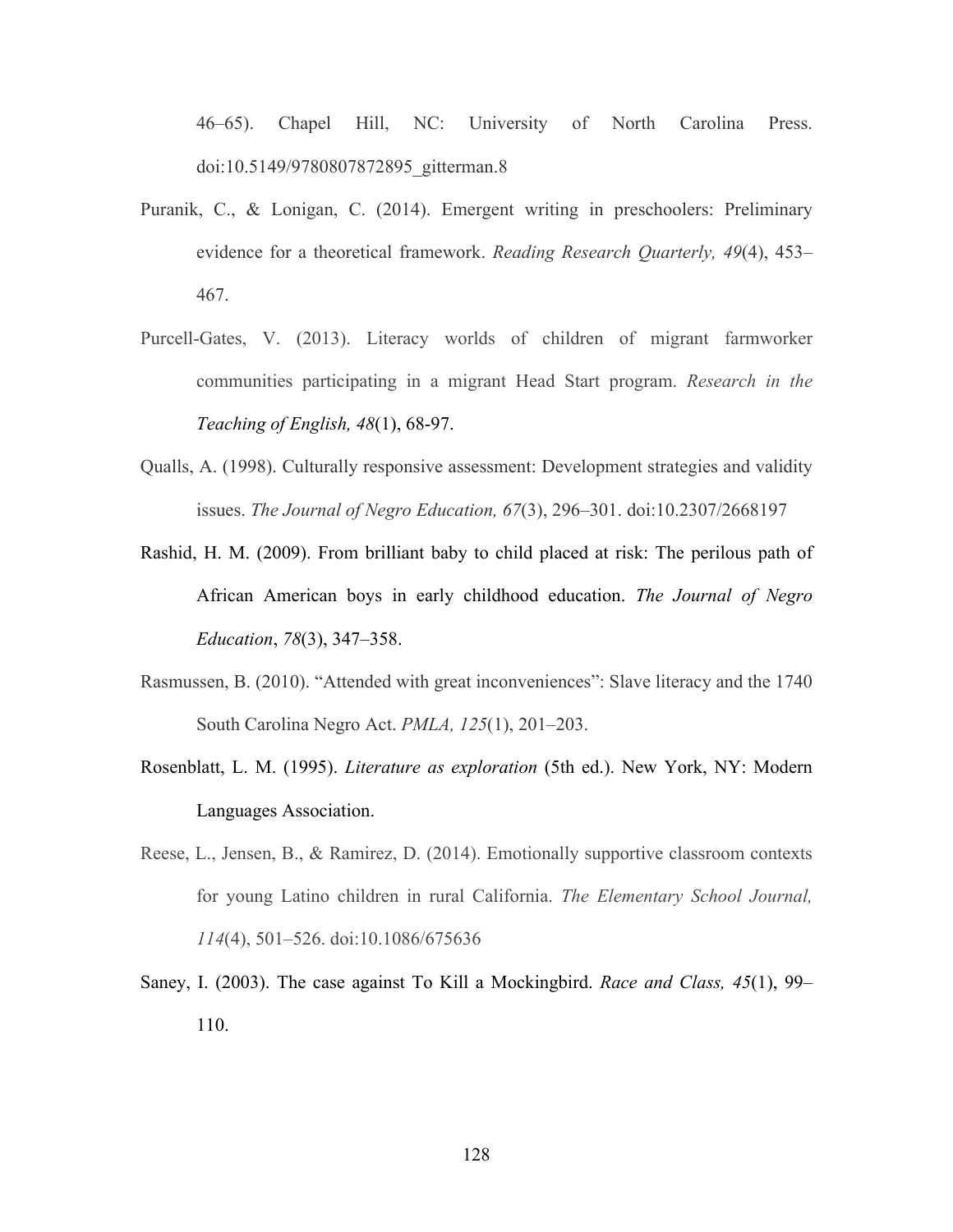- Scherff, L., & Spector, K. (Eds.). (2011). *Culture, relevance, and schooling: Exploring uncommon ground*. New York, NY: R&L Education.
- Shanahan, T. (2012). Early literacy development: Sequence of acquisition. *Canadian Language & Literacy Research Network.* Retrieved from http://www.edu.gov.on.ca/eng/literacynumeracy/inspire/research/ww\_early\_langu age.pdf
- Shepard, L. A. (1994). The challenges of assessing young children appropriately. *The Phi Delta Kappan*, *76*(3), 206–212.
- Simon, C. (2016, June 16). There is a stunning gap between the number of white and black inmates in America's prisons. *Business Insider.* Retrieved from http://www.businessinsider.com/study-finds-huge-racial-disparity-in-americasprisons-2016-6
- Snider, V. (1997). The relationship between phonemic awareness and later reading achievement. *The Journal of Educational Research, 90*(4), 203–211.
- Snowling, M., & Hulme, C. (1994). The development of phonological skills. *Philosophical Transactions of the Royal Society of London B: Biological Sciences*, *346*(1315), 21–27.
- Souto-Manning, M., & Vasquez, V. (2011). Early childhood education assembly: Changing the face of early literacy education within NCTE and beyond. *The English Journal, 101*(1), 123–125.
- Stairs, A. (2007). Culturally responsive teaching: The Harlem renaissance in an urban English class. *The English Journal,96*(6), 37–42.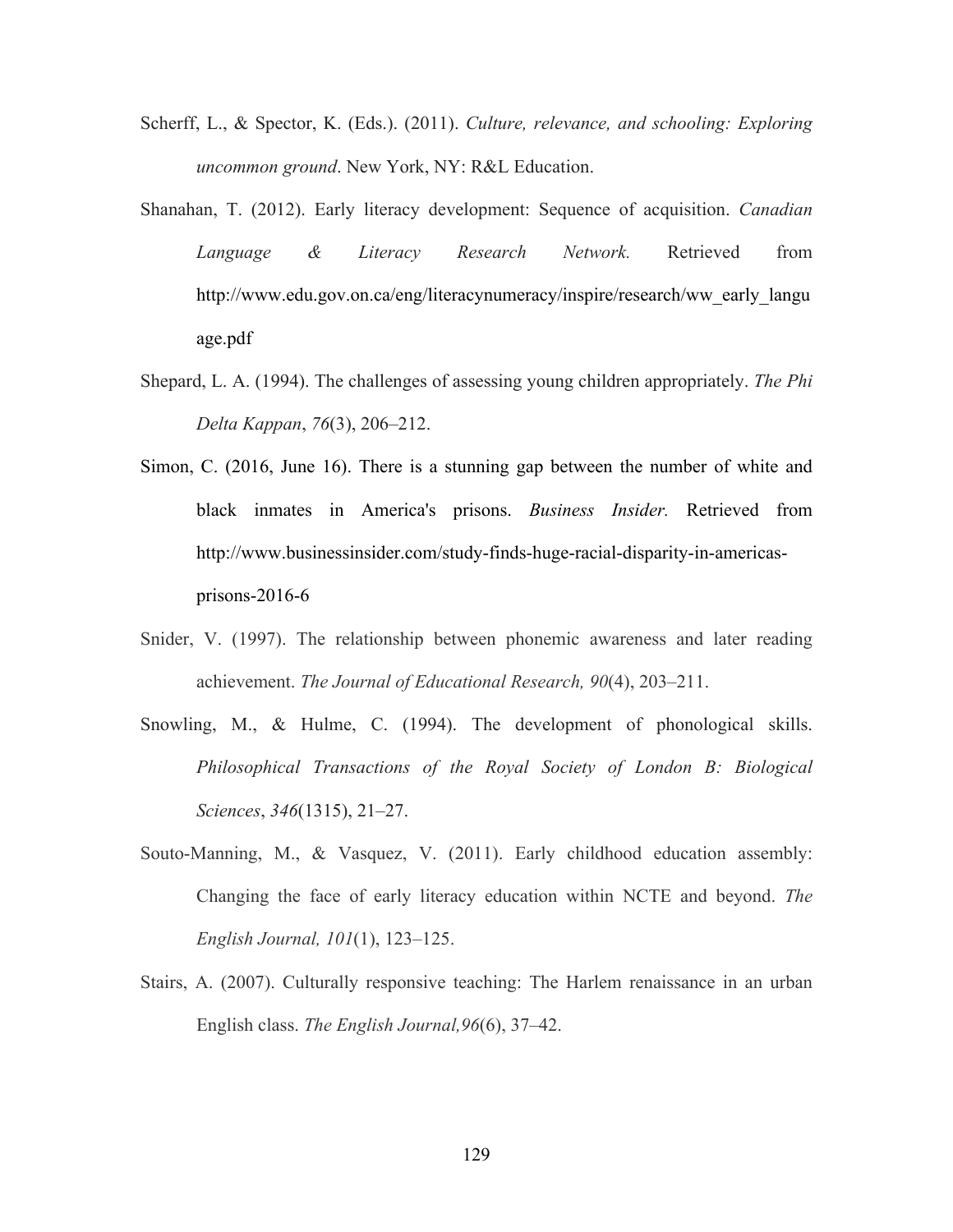- Suskind, D., Suskind, B., & Lewinter-Suskind, L. (2015). *Thirty million words: Building a child's brain: Tune in, talk more, take turns*. New York, NY: Dutton.
- Tate, W. (1997). Critical race theory and education: History, theory, and implications. *Review of Research in Education, 22*, 195–247.
- Temple, C. A., Martinez, M., Yokota, J., & Naylor, A. (1998). *Children's books in children's hands: An introduction to their literature.* Boston, MA: Allyn & Bacon.
- Tomlinson, C. (2005). This issue: Differentiated instruction. *Theory into practice, 44*(3), 183–184.
- Tomasic, M. (2018, January 15). Drugs and prostitution: Could name change distance residents from Yaupon Drive crimes? *The Sun News*. Retrieved from https://www.myrtlebeachonline.com/news/local/article194759244.html.
- Villenas, S., & Deyhle, D. (1999). Critical race theory and ethnographies challenging the stereotypes: Latino families, schooling, resilience and resistance. *Curriculum Inquiry, 29*(4), 413–445.
- Vosniadou, S. (2001). *How children learn.* Paris, France: UNESCO International Academy of Education, International Bureau of Education.
- Walberg, H. J., & Tsai, S. L. (1983). Matthew effects in education. *American Educational Research Journal*, *20*(3), 359–373.
- Weaver, E. (2017, February 18). She didn't want to be a prostitute. She became one anyway. *The Sun News*. Retrieved from https://www.myrtlebeachonline.com/news/local/crime/article133648219.html.
- Whitehurst, G. J., & Lonigan, C. J. (1998). Child development and emergent literacy. *Child Development*, *69*(3), 848–872.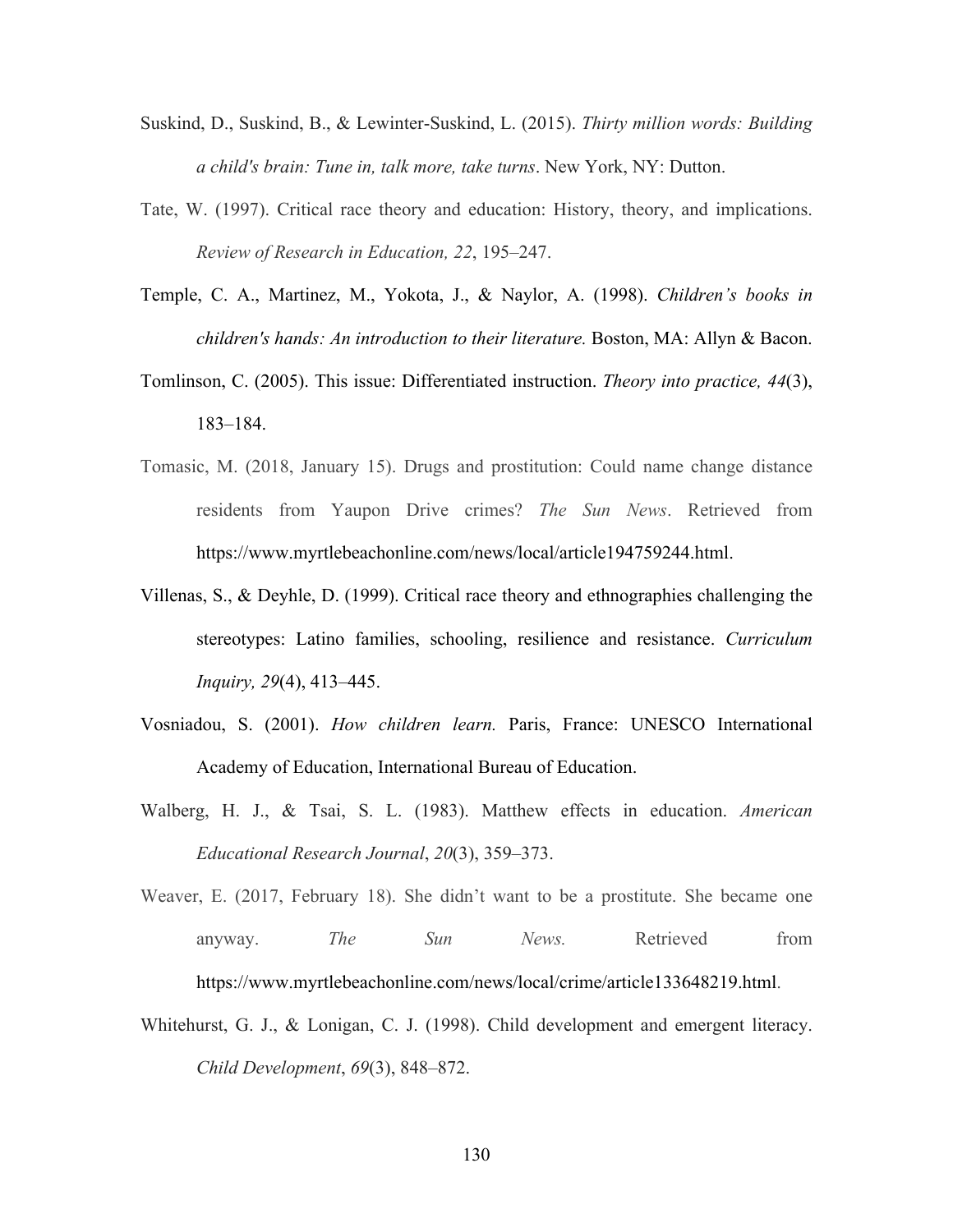- Winn, M. T., & Behizadeh, N. (2011). The right to be literate: Literacy, education, and the school-to-prison pipeline. *Review of Research in Education, 35*(1), 147–173.
- Wun, C. (2014). The anti-Black order of No Child Left Behind: Using Lacanian psychoanalysis and critical race theory to examine NCLB. *Educational Philosophy and Theory*, *46*(5), 462–474.
- Yang, T., Hwang, G., & Yang, J. (2013). Development of an adaptive learning system with multiple perspectives based on students' learning styles and cognitive styles. *Journal of Educational Technology & Society, 16*(4), 185–200.
- Yoshikawa, H., Weiland, C., & Brooks-Gunn, J. (2016). When does preschool matter? *The Future of Children, 26*(2), 21–35.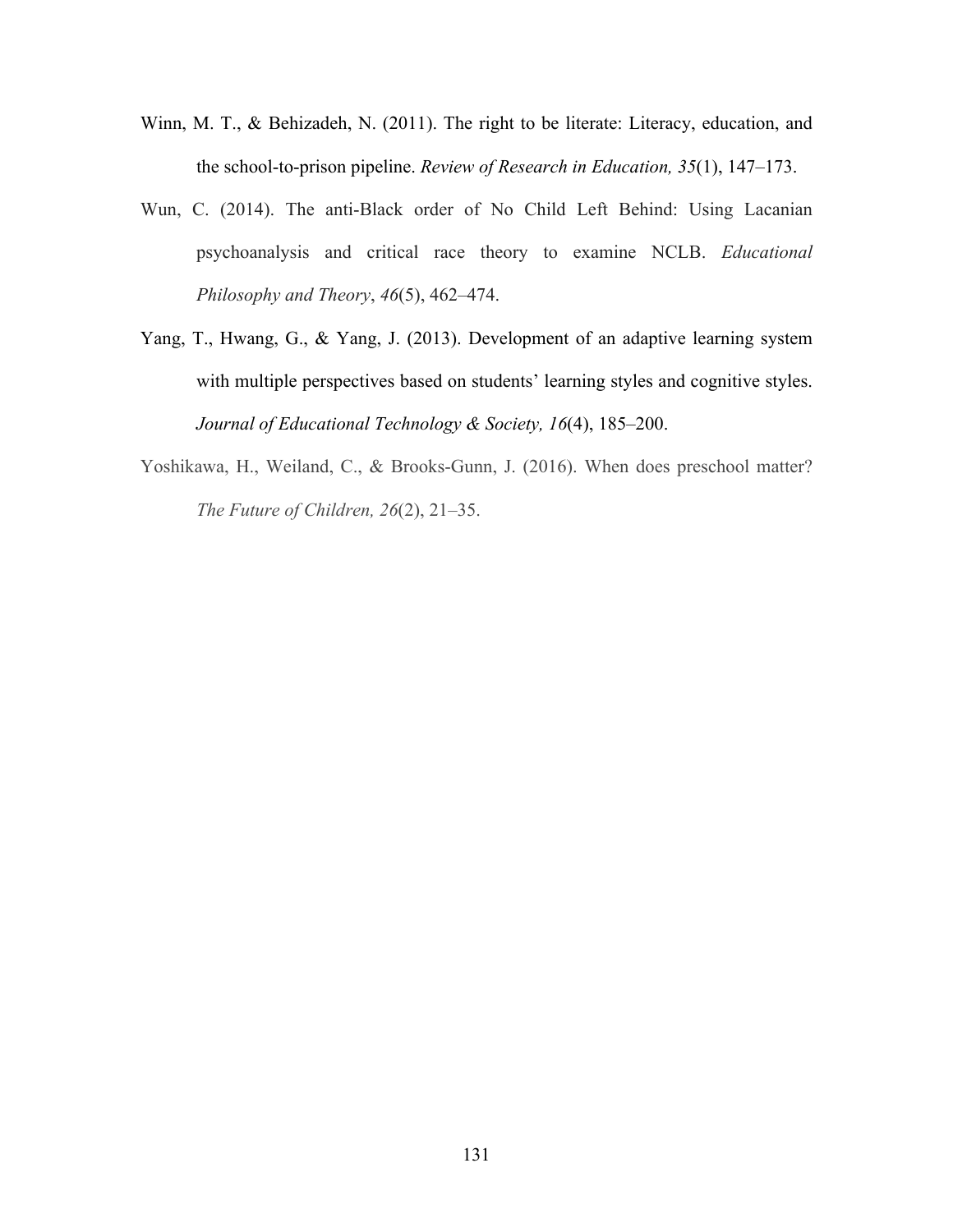| <b>Concepts of</b>                                                                                           |              |             |                |                            |                |                |             |      | $\#$    | $\frac{0}{0}$             |                      |
|--------------------------------------------------------------------------------------------------------------|--------------|-------------|----------------|----------------------------|----------------|----------------|-------------|------|---------|---------------------------|----------------------|
| Print                                                                                                        | Jamar        |             |                | Jose Lebron KeShawn Deonte |                | Jaylin         | Kalisha     |      | Correct | Correct $\frac{9}{6}$ +/- |                      |
| PRE: Knows<br>which is the<br>front of the<br>book                                                           | Y            | $\mathbf N$ | ${\bf N}$      | Y                          | ${\bf N}$      | $\mathbf Y$    | $\mathbf Y$ | Pre  | 4/7     | $57\%$ ---                |                      |
| <b>POST: Knows</b><br>which is the<br>front of the<br>book                                                   | Y            | $\mathbf Y$ | $\mathbf Y$    | Y                          | Y              | $\mathbf Y$    | $\mathbf Y$ | Post | 7/7     | 100%                      | 43%                  |
| PRE: Holds a<br>book correctly                                                                               | $\mathbf Y$  | ${\bf N}$   | $\overline{N}$ | Y                          | $\overline{N}$ | $\overline{N}$ | Y           | Pre  | 3/7     | $43% -$                   |                      |
| <b>POST: Holds</b><br>a book<br>correctly                                                                    | $\mathbf{Y}$ | $\mathbf Y$ | $\mathbf Y$    | $\mathbf Y$                | $\mathbf Y$    | $\mathbf Y$    | $\mathbf Y$ | Post | 7/7     | 100% 57%                  |                      |
| PRE: Knows<br>that the words<br>are what is read<br>when asked,<br>"Where do I<br>start to read?"            | N            | ${\bf N}$   | $\overline{N}$ | $\mathbf N$                | ${\bf N}$      | ${\bf N}$      | ${\bf N}$   | Pre  | 0/7     | $0\%$ ---                 |                      |
| <b>POST: Knows</b><br>that the words<br>are what is<br>read when<br>asked, "Where<br>do I start to<br>read?" | $\mathbf{Y}$ | $\mathbf Y$ | $\mathbf Y$    | $\mathbf Y$                | Y              | Y              | $\mathbf Y$ | Post | 7/7     | 100%                      | 100<br>$\frac{0}{0}$ |
| PRE: Knows<br>that one reads<br>from the top of<br>the page to the<br>bottom of the<br>page                  | ${\bf N}$    | N           | $\overline{N}$ | $\mathbf N$                | ${\bf N}$      | ${\bf N}$      | ${\bf N}$   | Pre  | 0/7     | $0\%$ ---                 |                      |

# **Appendix A: Pre-Post Assessment Data for Concepts of Print**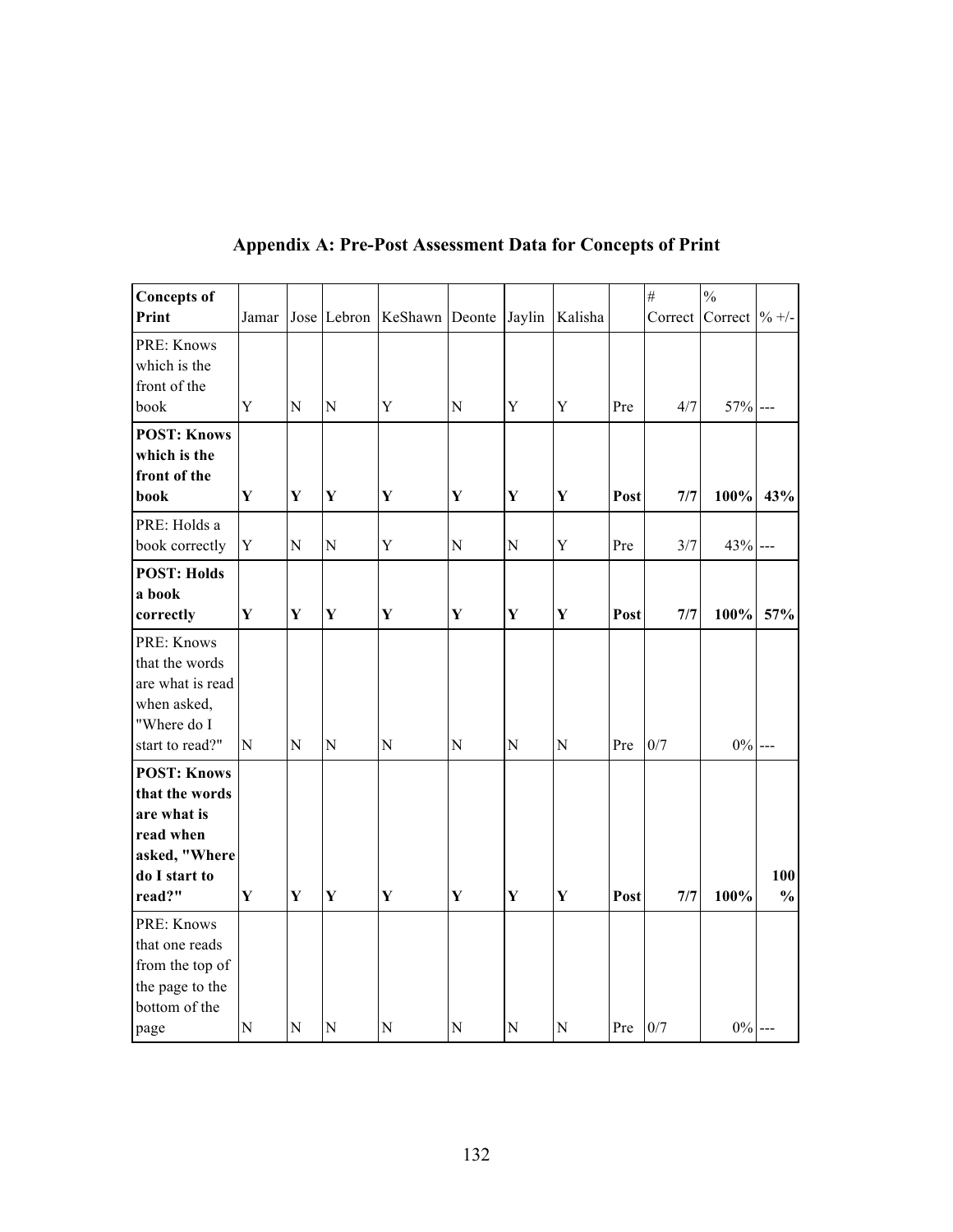| <b>POST: Knows</b>            |             |              |                    |             |             |             |             |      |       |           |               |
|-------------------------------|-------------|--------------|--------------------|-------------|-------------|-------------|-------------|------|-------|-----------|---------------|
| that one reads                |             |              |                    |             |             |             |             |      |       |           |               |
| from the top                  |             |              |                    |             |             |             |             |      |       |           |               |
| of the page to                |             |              |                    |             |             |             |             |      |       |           |               |
| the bottom of                 |             |              |                    |             |             |             |             |      |       |           |               |
| the page                      | Y           | Y            | Y                  | Y           | ${\bf N}$   | $\mathbf N$ | $\mathbf N$ | Post | 4/7   | 57%       | 57%           |
| PRE: Can point                |             |              |                    |             |             |             |             |      |       |           |               |
| at where to go                |             |              |                    |             |             |             |             |      |       |           |               |
| after                         |             |              |                    |             |             |             |             |      |       |           |               |
| completing the                |             |              |                    |             |             |             |             |      |       |           |               |
| left-hand page                | ${\bf N}$   | N            | N                  | N           | N           | N           | N           | Pre  | 0/7   | $0\%$ --- |               |
| <b>POST: Can</b>              |             |              |                    |             |             |             |             |      |       |           |               |
| point at where                |             |              |                    |             |             |             |             |      |       |           |               |
| to go after                   |             |              |                    |             |             |             |             |      |       |           |               |
| completing the                |             |              |                    |             |             |             |             |      |       |           |               |
| left-hand page                | $\mathbf Y$ | Y            | Y                  | Y           | N           | Y           | $\mathbf N$ | Post | 5/7   | 57%       | 57%           |
| PRE: Knows                    |             |              |                    |             |             |             |             |      |       |           |               |
| the 'return-                  |             |              |                    |             |             |             |             |      |       |           |               |
| sweep' concept                | N           | N            | $\mathbf N$        | ${\bf N}$   | N           | N           | $\mathbf N$ | Pre  | 0/7   | $0\%$ --- |               |
| <b>POST: Knows</b>            |             |              |                    |             |             |             |             |      |       |           |               |
| the "return-                  |             |              |                    |             |             |             |             |      |       |           |               |
| sweep"                        |             |              |                    |             |             |             |             |      |       |           |               |
| concept                       | Y           | $\mathbf Y$  | $\overline{\bf N}$ | Y           | N           | ${\bf N}$   | $\mathbf N$ | Post | 3/7   | 43%       | 43%           |
| PRE: Is able to               |             |              |                    |             |             |             |             |      |       |           |               |
| point from                    |             |              |                    |             |             |             |             |      |       |           |               |
| word-to-word                  | N           | N            | $\mathbf N$        | N           | N           | N           | $\mathbf N$ | Pre  | 0/7   | $0\%$ --- |               |
| <b>POST:</b> Is able          |             |              |                    |             |             |             |             |      |       |           |               |
| to point from                 |             |              |                    |             |             |             |             |      |       |           |               |
| word-to-word                  | Y           | $\mathbf N$  | Y                  | Y           | Y           | Y           | Y           | Post | 6/7   | 86%       | 86%           |
| PRE: Is able to               |             |              |                    |             |             |             |             |      |       |           |               |
| identify a letter             | Y           | N            | N                  | N           | N           | ${\bf N}$   | $\mathbf N$ | Pre  | 1/7   | 14%       |               |
| <b>POST:</b> Is able          |             |              |                    |             |             |             |             |      |       |           |               |
| to identify a                 |             |              |                    |             |             |             |             |      |       |           | 100           |
| letter                        | $\mathbf Y$ | $\mathbf{Y}$ | $\mathbf Y$        | $\mathbf Y$ | $\mathbf Y$ | $\mathbf Y$ | $\mathbf Y$ | Post | 7/7   | 100%      | $\frac{0}{0}$ |
| PRE: Is able to               |             |              |                    |             |             |             |             |      |       |           |               |
| identify a word               | $\mathbf N$ | N            | $\overline{N}$     | $\mathbf N$ | N           | ${\bf N}$   | ${\bf N}$   | Pre  | 0/7   | $0\%$ --- |               |
| <b>POST:</b> Is able          |             |              |                    |             |             |             |             |      |       |           |               |
| to identify a                 |             |              |                    |             |             |             |             |      |       |           | 100           |
| word                          | $\mathbf Y$ | $\mathbf Y$  | $\mathbf Y$        | $\mathbf Y$ | $\mathbf Y$ | $\mathbf Y$ | $\mathbf Y$ | Post | 7/7   | 100%      | $\frac{0}{0}$ |
|                               |             |              |                    |             |             |             |             |      |       |           |               |
| PRE: Is able to<br>identify a |             |              |                    |             |             |             |             |      |       |           |               |
| sentence                      | ${\bf N}$   | N            | ${\bf N}$          | ${\bf N}$   | ${\bf N}$   | ${\bf N}$   | ${\bf N}$   | Pre  | $0/7$ | $0\%$ --- |               |
|                               |             |              |                    |             |             |             |             |      |       |           |               |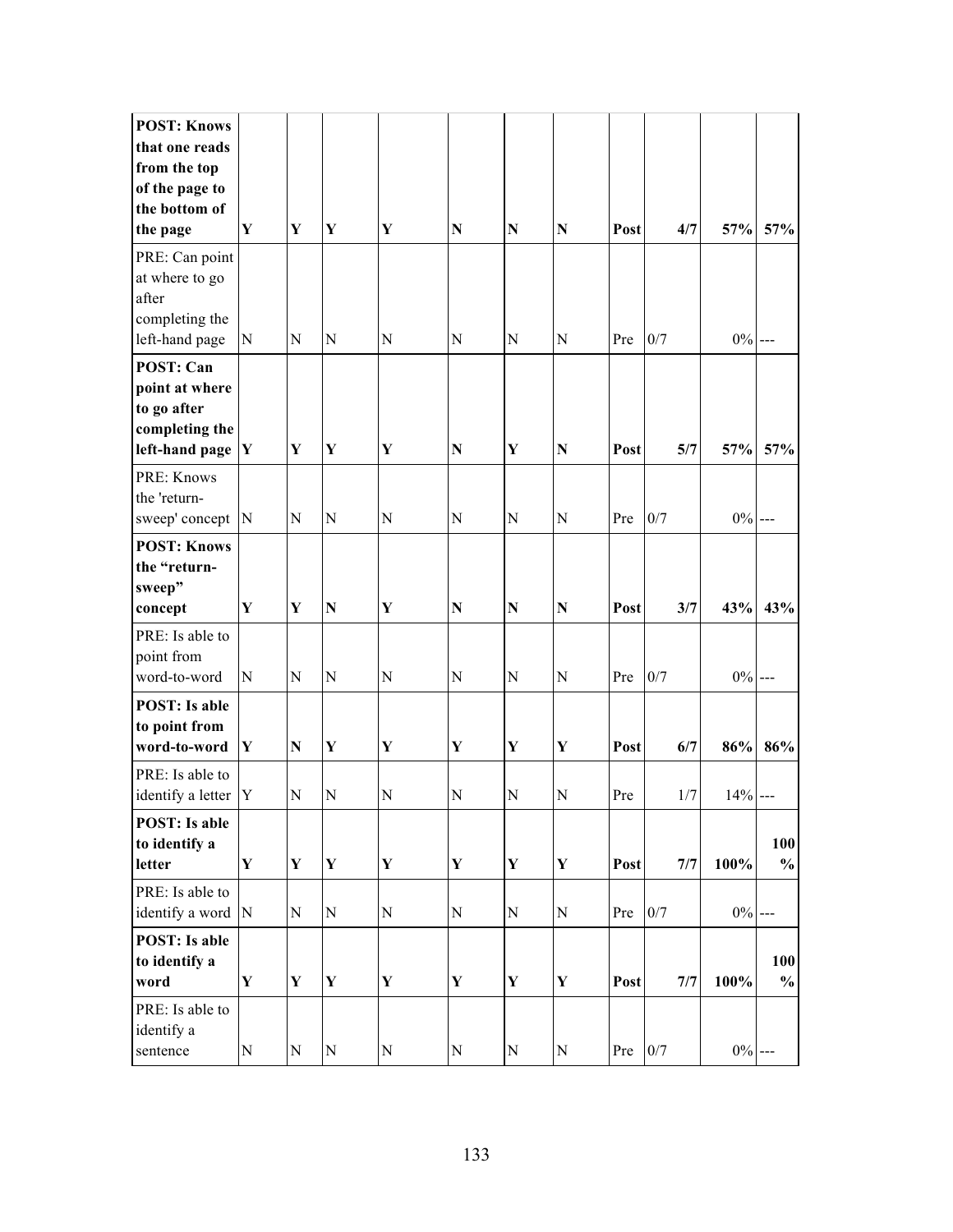| <b>POST:</b> Is able<br>to identify a<br>sentence                    | $\mathbf Y$  | $\mathbb N$              | $\mathbf N$              | Y                        | ${\bf N}$                | $\mathbf Y$              | ${\bf N}$                | Post | 3/7 | 43%       | 43% |
|----------------------------------------------------------------------|--------------|--------------------------|--------------------------|--------------------------|--------------------------|--------------------------|--------------------------|------|-----|-----------|-----|
| PRE: Is able to<br>identify the<br>first letter in a<br>word         | N            | N                        | N                        | N                        | ${\bf N}$                | N                        | ${\bf N}$                | Pre  | 0/7 | $0\%$ --- |     |
| <b>POST:</b> Is able<br>to identify the<br>first letter in a<br>word | $\mathbf Y$  | $\underline{\mathbf{N}}$ | $\underline{\mathbf{Y}}$ | $\underline{\mathbf{Y}}$ | $\underline{\mathbf{Y}}$ | $\underline{\mathbf{Y}}$ | $\underline{\mathbf{Y}}$ | Post | 6/7 | 86%       | 86% |
| # correct of<br>Concepts of<br>Print (pre)                           |              | $3/11$ 0/11 0/11         |                          |                          | $2/11$ 0/11              | 1/11                     | 2/11                     |      |     |           |     |
| # correct of<br>Concepts of<br>Print (post)                          | $11/11$ 8/11 |                          | 9/11                     | 11/11                    | 7/11                     | 9/11                     | 7/11                     |      |     |           |     |
| % accuracy on<br>pre-assessment<br>Concepts of<br>Print              | 27%          | $0\%$                    | $0\%$                    | 18%                      | $0\%$                    | 9%                       | 18%                      |      |     |           |     |
| % accuracy on<br>post-<br>assessment<br>concepts of<br>print         | 100% 73%     |                          | 82%                      | 100%                     | 64%                      | 82%                      | 64%                      |      |     |           |     |
| % change pre<br>to post                                              |              | 73% 73%                  | 82%                      | 82%                      | 64%                      | 73%                      | 46%                      |      |     |           |     |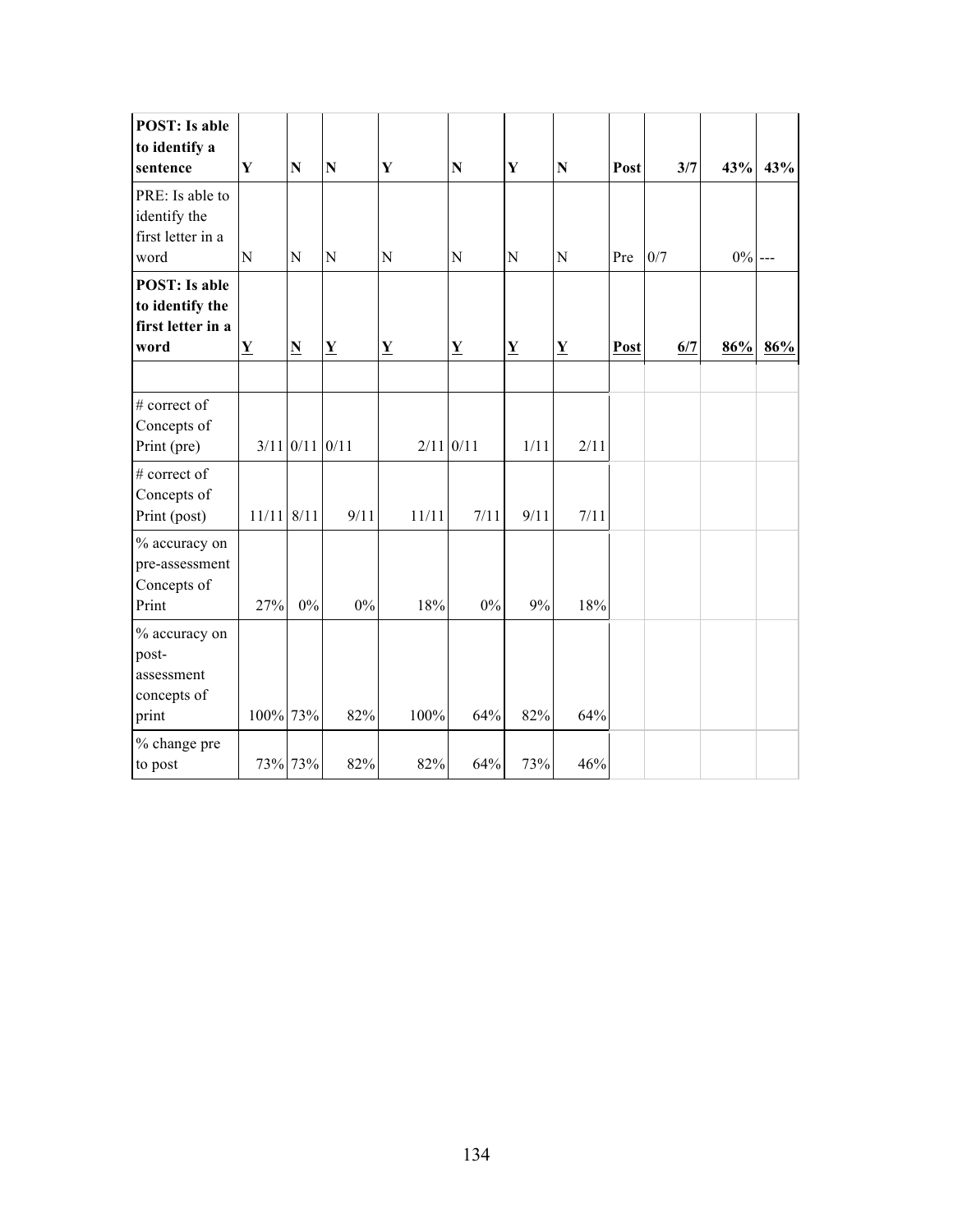| Early<br>Emergent<br>Literacy                        | Jamar          |              | Jose Lebron    | KeShawn Deonte Jaylin |              |             | Kalisha     |            | $\#$<br>correct | $\frac{0}{0}$<br>correct | $\frac{0}{0}$<br>change<br>pre to<br>post |
|------------------------------------------------------|----------------|--------------|----------------|-----------------------|--------------|-------------|-------------|------------|-----------------|--------------------------|-------------------------------------------|
| PRE: Shows<br>pleasure in read<br>alouds             | Y              | $\mathbf N$  | Y              | Y                     | ${\bf N}$    | Y           | ${\bf N}$   | Pre        | 3/7             | 43% ---                  |                                           |
| <b>POST: Shows</b><br>pleasure in<br>read alouds     | Y              | $\mathbf{Y}$ | $\mathbf Y$    | $\mathbf Y$           | $\mathbf{Y}$ | $\mathbf Y$ | Y           | Post       | 7/7             | 100%                     | 67%                                       |
| PRE: Can re-<br>tell stories in a<br>sequence        | $\mathbf Y$    | ${\bf N}$    | ${\bf N}$      | $\overline{N}$        | ${\bf N}$    | ${\bf N}$   | ${\bf N}$   | Pre        | 1/7             | $14% -$                  |                                           |
| <b>POST: Can</b><br>re-tell stories<br>in a sequence | $\mathbf Y$    | ${\bf N}$    | $\mathbf Y$    | $\mathbf Y$           | $\mathbf Y$  | $\mathbf Y$ | $\mathbf Y$ | Post       | 6/7             | 86%                      | 72%                                       |
| PRE: Uses<br>book language<br>in retelling           | N              | $\mathbf N$  | ${\bf N}$      | $\overline{N}$        | N            | $\mathbf N$ | N           | Pre        | 0/7             | $0\%$ ---                |                                           |
| <b>POST: Uses</b><br>book language<br>in retelling   | $\mathbf N$    | ${\bf N}$    | ${\bf N}$      | ${\bf N}$             | ${\bf N}$    | ${\bf N}$   | ${\bf N}$   | Post $0/7$ |                 | $0\%$                    | 0%                                        |
| PRE: Uses<br>pictures to read<br>a story             | $\overline{N}$ | $\mathbf N$  | $\overline{N}$ | $\overline{N}$        | ${\bf N}$    | $\mathbf N$ | ${\bf N}$   | Pre        | 0/7             | $0\%$ ---                |                                           |
| <b>POST: Uses</b><br>pictures to<br>read a story     | Y              | Y            | $\mathbf{Y}$   | $\mathbf Y$           | Y            | $\mathbf Y$ | $\mathbf Y$ | Post       | 7/7             | 100%                     | 100%                                      |
| PRE:<br>Understands<br>what is read                  | $\mathbf Y$    | Y            | Y              | Y                     | Y            | Y           | Y           | Pre        | 7/7             | $100\%$ ---              |                                           |
| POST:<br><b>Understands</b><br>what is read          | Y              | Y            | $\mathbf{Y}$   | $\mathbf Y$           | Y            | Y           | Y           | Post       | 7/7             | 100%                     | 100%                                      |

## **Appendix B: Pre-Post Assessment Data for Early Emergent Literacy**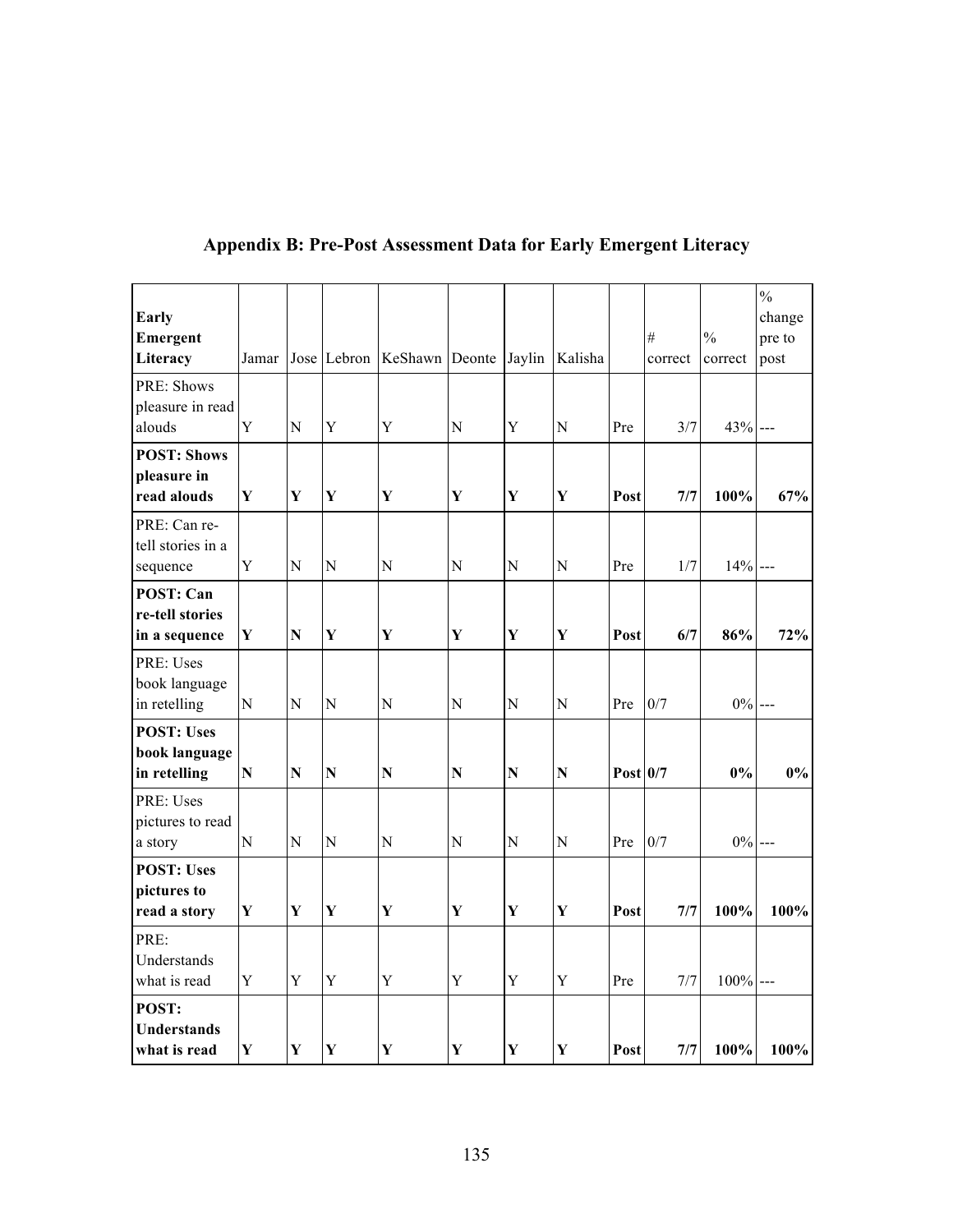| PRE: Hears<br>some rhyming<br>words                             | N           | N            | $\mathbf N$ | $\mathbf N$ | ${\bf N}$   | N           | $\mathbf N$ |      | 0/7 | $0\%$ ---   |       |
|-----------------------------------------------------------------|-------------|--------------|-------------|-------------|-------------|-------------|-------------|------|-----|-------------|-------|
| <b>POST: Hears</b><br>some rhyming                              |             |              |             |             |             |             |             | Pre  |     |             |       |
| words                                                           | Y           | Y            | Y           | Y           | $\mathbf Y$ | Y           | Y           | Post | 7/7 | 100%        | 100%  |
| PRE: Knows<br>what the title of<br>a book is                    | N           | ${\bf N}$    | ${\bf N}$   | ${\bf N}$   | ${\bf N}$   | ${\bf N}$   | $\mathbf N$ | Pre  | 0/7 | $0\%$ ---   |       |
| <b>POST: Knows</b><br>what the title<br>of a book is            | Y           | $\mathbf{Y}$ | $\mathbf Y$ | $\mathbf Y$ | ${\bf N}$   | $\mathbf Y$ | ${\bf N}$   | Post | 5/7 | 71%         | 71%   |
| PRE: Knows<br>what the author<br>of a book does                 | N           | ${\bf N}$    | ${\bf N}$   | $\mathbf N$ | ${\bf N}$   | $\mathbf N$ | $\mathbf N$ | Pre  | 0/7 | $0\%$ ---   |       |
| <b>POST: Knows</b><br>what the<br>author of a<br>book does      | Y           | $\mathbf Y$  | $\mathbf Y$ | Y           | ${\bf N}$   | $\mathbf Y$ | $\mathbf Y$ | Post | 6/7 | 86%         | 86%   |
| PRE: Knows<br>what the<br>illustrator of a<br>book does         | $\mathbf N$ | $\mathbf N$  | N           | ${\bf N}$   | N           | $\mathbf N$ | $\mathbf N$ | Pre  | 0/7 | $0\%$       |       |
| <b>POST: Knows</b><br>what the<br>illustrator of a<br>book does | Y           | ${\bf N}$    | $\mathbf N$ | Y           | ${\bf N}$   | $\mathbf Y$ | $\mathbf Y$ | Post | 4/7 | 57%         | 57%   |
| PRE:<br>Recognizes<br>name in print                             | ${\bf N}$   | ${\bf N}$    | N           | Y           | ${\bf N}$   | N           | $\mathbf N$ | Pre  | 1/7 | 14%         |       |
| POST:<br><b>Recognizes</b><br>name in print                     | Y           | ${\bf N}$    | $\mathbf Y$ | $\mathbf Y$ | $\mathbf Y$ | ${\bf N}$   | $\mathbf Y$ | Post | 5/7 | 71%         | 57%   |
| PRE: Can<br>participate in a<br>discussion                      | $\mathbf Y$ | $\mathbf Y$  | $\mathbf Y$ | $\mathbf Y$ | $\mathbf Y$ | $\mathbf Y$ | $\mathbf Y$ | Pre  | 7/7 | $100\%$ --- |       |
| POST: Can<br>participate in<br>a discussion                     | $\mathbf Y$ | $\mathbf{Y}$ | $\mathbf Y$ | $\mathbf Y$ | $\mathbf Y$ | $\mathbf Y$ | $\mathbf Y$ | Post | 7/7 | 100%        | $0\%$ |
| PRE: Asks<br>appropriate<br>questions                           | $\mathbf Y$ | ${\bf N}$    | ${\bf N}$   | $\mathbf Y$ | ${\bf N}$   | ${\bf N}$   | ${\bf N}$   | Pre  | 1/7 | $14% -$     |       |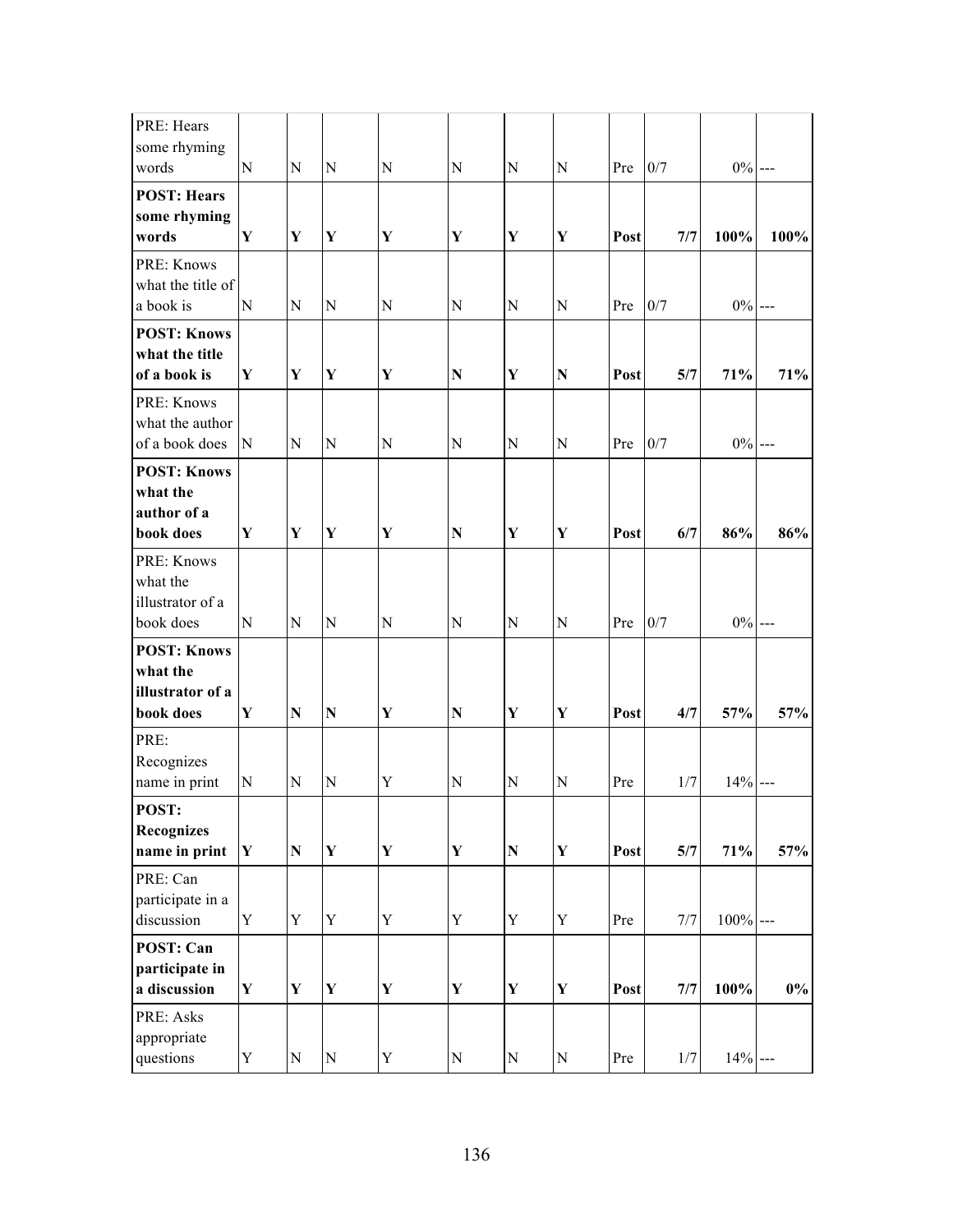| <b>POST: Asks</b><br>appropriate                  |            |             |       |       |      |       |             |      |     |      |     |
|---------------------------------------------------|------------|-------------|-------|-------|------|-------|-------------|------|-----|------|-----|
| questions                                         | Y          | Y           | Y     | Y     | Y    | Y     | $\mathbf Y$ | Post | 7/7 | 100% | 86% |
|                                                   |            |             |       |       |      |       |             |      |     |      |     |
| # of correct<br>emergent                          |            |             |       |       |      |       |             |      |     |      |     |
| literacy (pre)                                    |            | $5/12$ 2/12 | 3/12  | 5/12  | 2/12 | 3/12  | 2/12        |      |     |      |     |
| # of correct<br>emergent                          |            |             |       |       |      |       |             |      |     |      |     |
| literacy (post)                                   | 11/12 8/12 |             | 10/12 | 11/12 | 8/12 | 10/12 | 10/12       |      |     |      |     |
| % correct<br>emergent                             |            |             |       |       |      |       |             |      |     |      |     |
| literacy (pre)                                    |            | 42% 17%     | 25%   | 42%   | 17%  | 25%   | 17%         |      |     |      |     |
| % correct<br>emergent                             |            |             |       |       |      |       |             |      |     |      |     |
| literacy (post)                                   |            | 92% 67%     | 83%   | 92%   | 67%  | 83%   | 83%         |      |     |      |     |
| % increase<br>from pre to<br>post for<br>emergent |            |             |       |       |      |       |             |      |     |      |     |
| literacy                                          |            | 50% 50%     | 58%   | 50%   | 50%  | 58%   | 66%         |      |     |      |     |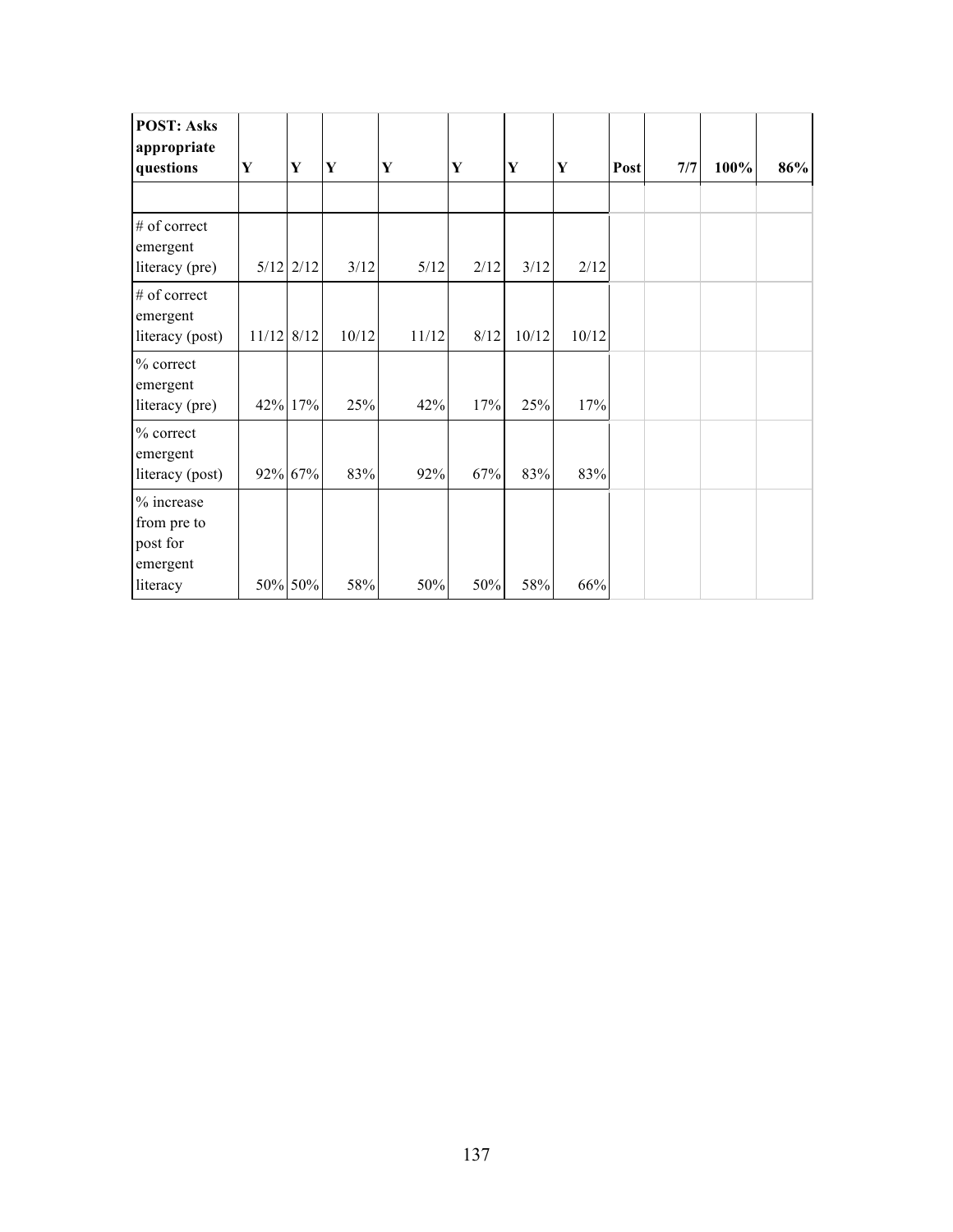| <b>Concepts of</b><br>Writing                                               | Jamar       |              |                    | Jose Lebron KeShawn Deonte Jaylin |             |             | Kalisha     |      | $\#$<br>correct | $\frac{0}{0}$<br>correct | $\frac{0}{0}$<br>change<br>pre to<br>post |
|-----------------------------------------------------------------------------|-------------|--------------|--------------------|-----------------------------------|-------------|-------------|-------------|------|-----------------|--------------------------|-------------------------------------------|
| PRE:<br>Understands<br>that Writing<br>Carries a                            |             |              |                    |                                   |             |             |             |      |                 |                          |                                           |
| Message                                                                     | Y           | N            | ${\bf N}$          | $\mathbf Y$                       | Y           | Y           | N           | Pre  | 4/7             | $57%$ ---                |                                           |
| POST:<br><b>Understands</b><br>that Writing<br>Carries a<br><b>Message</b>  | $\mathbf Y$ | $\mathbf{Y}$ | $\mathbf Y$        | $\mathbf Y$                       | $\mathbf Y$ | $\mathbf Y$ | $\mathbf Y$ | Post | 7/7             | 100%                     | 43%                                       |
| PRE: Sees<br>unique<br>differences<br>between letters                       | N           | N            | ${\bf N}$          | ${\bf N}$                         | ${\bf N}$   | ${\bf N}$   | ${\bf N}$   | Pre  | 0/7             | $0\%$ ---                |                                           |
| <b>POST: Sees</b><br>unique<br>differences<br>between<br>letters            | ${\bf Y}$   | N            | $\overline{\bf N}$ | $\mathbf Y$                       | $\mathbf Y$ | $\mathbf Y$ | $\mathbf Y$ | Post | 5/7             | 71%                      | 71%                                       |
| PRE:<br>Understands<br>that a space is<br>needed<br>between words           | N           | N            | ${\bf N}$          | ${\bf N}$                         | ${\bf N}$   | ${\bf N}$   | ${\bf N}$   | Pre  | 0/7             | $0\%$ ---                |                                           |
| POST:<br><b>Understands</b><br>that a space is<br>needed<br>between words Y |             | $\mathbf Y$  | $\mathbf Y$        | $\mathbf Y$                       | $\mathbf Y$ | $\mathbf Y$ | $\mathbf Y$ | Post | 7/7             | 100%                     | 100%                                      |
| PRE:<br>Understands<br>that letters<br>construct words N                    |             | ${\bf N}$    | ${\bf N}$          | ${\bf N}$                         | ${\bf N}$   | ${\bf N}$   | ${\bf N}$   | Pre  | 0/7             | $0\%$ ---                |                                           |

## **Appendix C: Pre-Post Assessment Data for Concepts of Writing**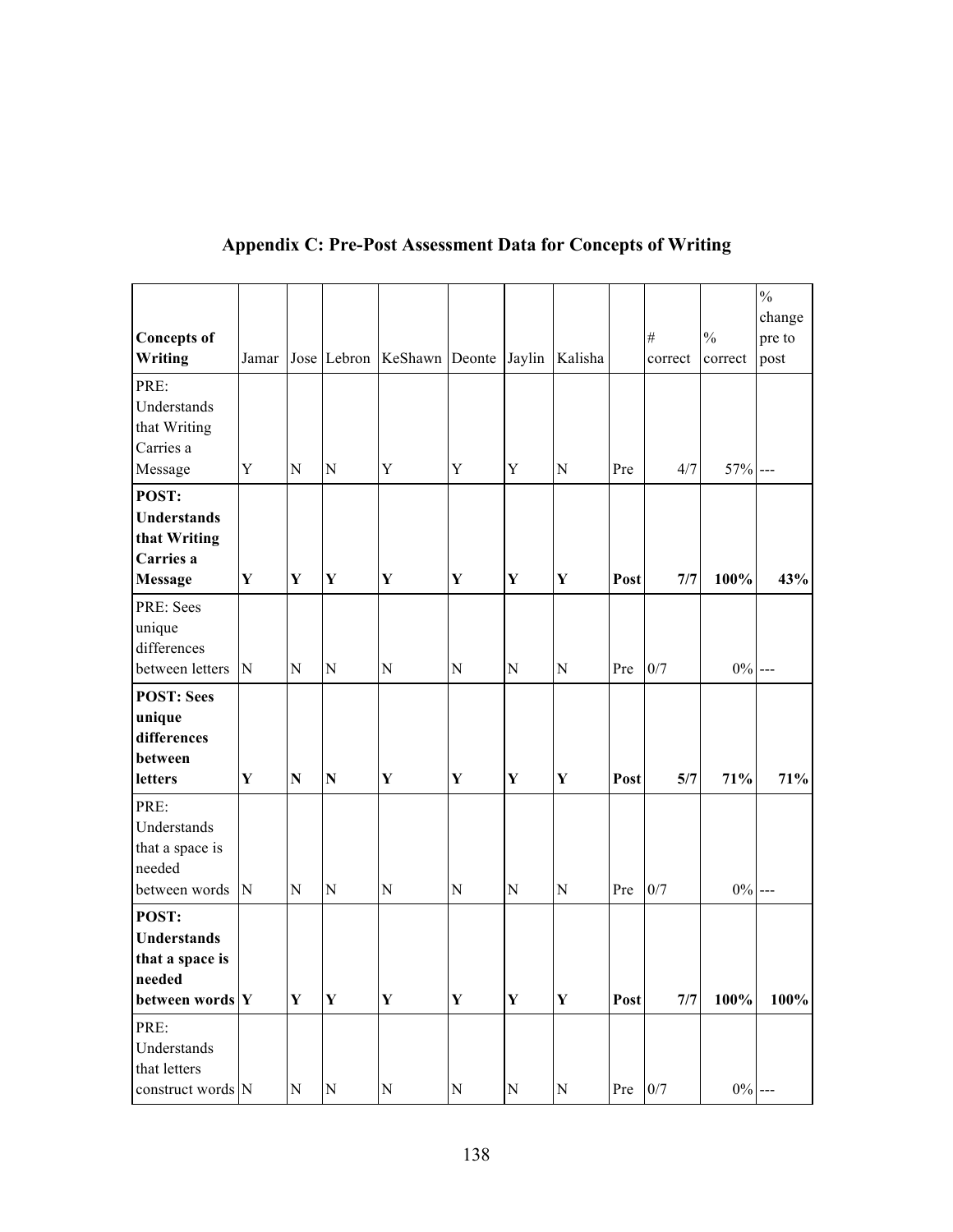| POST:<br><b>Understands</b><br>that letters<br>construct<br>words | Y   | Y         | Y     | Y    | N   | $\mathbf Y$ | ${\bf Y}$ | Post | 6/7 | 86% | 88% |
|-------------------------------------------------------------------|-----|-----------|-------|------|-----|-------------|-----------|------|-----|-----|-----|
| # of correct<br>emergent<br>literacy (pre)                        |     | $1/4$ 0/4 | 0/4   | 1/4  | 1/4 |             | $1/4$ 0/4 |      |     |     |     |
| # of correct<br>emergent<br>literacy (post)                       | 3/4 | 3/4       | 3/4   | 4/4  | 3/4 | 4/4         | 4/4       |      |     |     |     |
| $%$ correct<br>emergent<br>literacy (pre)                         | 25% | $0\%$     | $0\%$ | 25%  | 25% | 25%         | $0\%$     |      |     |     |     |
| $%$ correct<br>emergent<br>literacy (post)                        |     | 75% 75%   | 75%   | 100% | 75% | 100%        | 100%      |      |     |     |     |
| % increase<br>from pre to<br>post for<br>emergent<br>literacy     |     | 50% 75%   | 75%   | 75%  | 50% | 75%         | 100%      |      |     |     |     |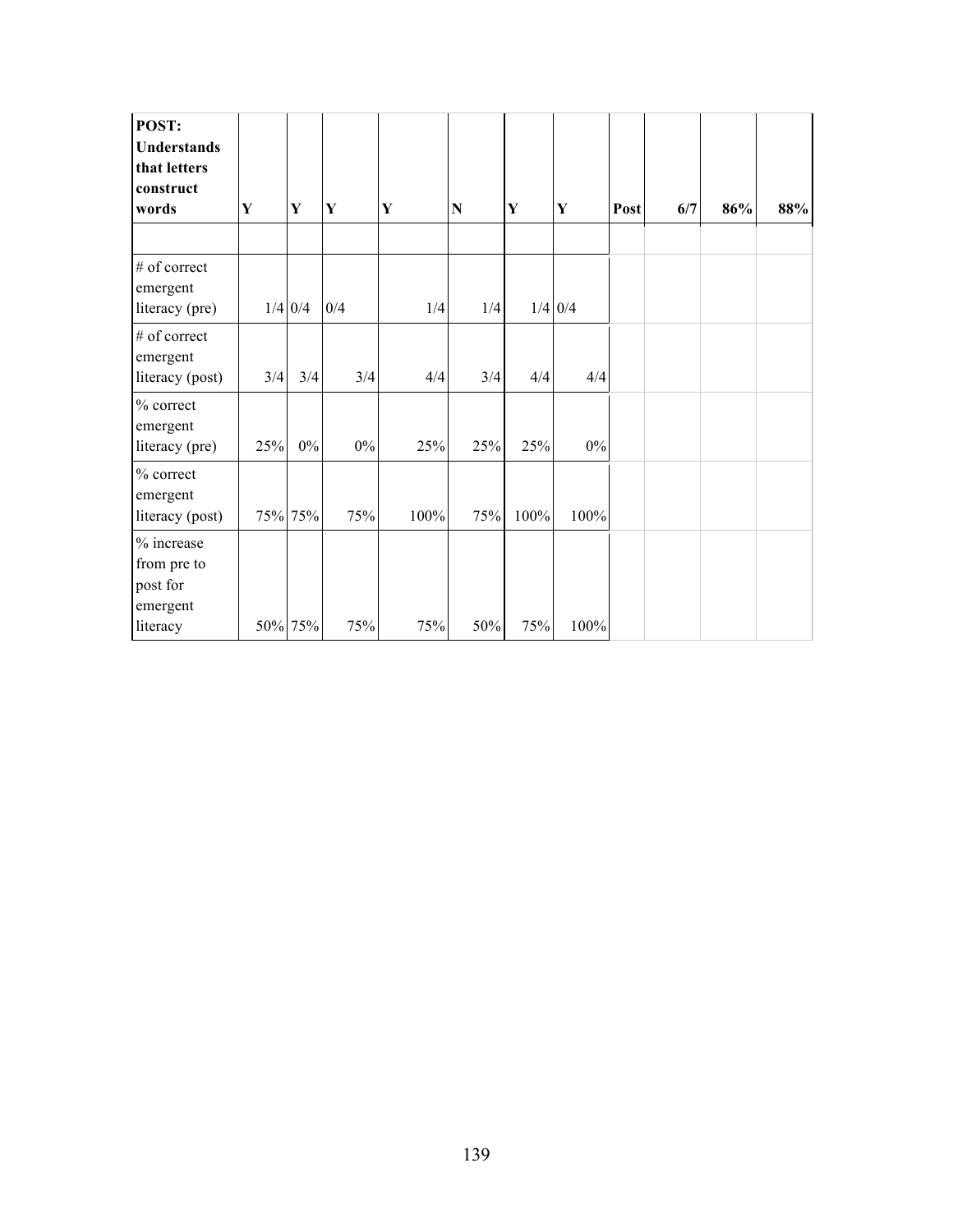|                                                                             |             |                    |                |                                           |                |                |                    |      |                  |                  | $\frac{0}{0}$    |
|-----------------------------------------------------------------------------|-------------|--------------------|----------------|-------------------------------------------|----------------|----------------|--------------------|------|------------------|------------------|------------------|
| <b>Distinguishing</b>                                                       |             |                    |                |                                           |                |                |                    |      | $^{\#}$          | $\frac{0}{0}$    | change<br>pre to |
| Rhyme                                                                       | Jamar       |                    |                | Jose Lebron KeShawn Deonte Jaylin Kalisha |                |                |                    |      | correct          | correct          | post             |
| PRE: Identifies<br>correctly if                                             |             |                    |                |                                           |                |                |                    |      |                  |                  |                  |
| "Big" and "Pig"<br>rhyme                                                    | $\mathbf N$ | $\overline{N}$     | N              | ${\bf N}$                                 | N              | $\mathbf N$    | $\mathbf N$        | Pre  | $\boldsymbol{0}$ | $\boldsymbol{0}$ |                  |
| POST:<br><b>Identifies</b><br>correctly if<br>"Big" and                     |             |                    |                |                                           |                |                |                    |      |                  |                  |                  |
| "Pig" rhyme                                                                 | ${\bf N}$   | $\overline{\bf N}$ | $\mathbf N$    | N/A                                       | N/A            | ${\bf N}$      | ${\bf N}$          | Post | $\bf{0}$         |                  | 0%               |
| PRE: Identifies<br>correctly if<br>"Sand" and                               |             |                    |                |                                           |                |                |                    |      |                  |                  |                  |
| "Hand" rhyme                                                                | ${\bf N}$   | $\overline{N}$     | N              | $\overline{N}$                            | N              | $\overline{N}$ | ${\bf N}$          | Pre  | $\boldsymbol{0}$ | $\boldsymbol{0}$ |                  |
| POST:<br><b>Identifies</b><br>correctly if<br>"Sand" and<br>"Hand"<br>rhyme | Y           | Y                  | Y              | N/A                                       | N/A            | Y              | $\overline{\bf N}$ | Post | 4/5              | 80%              | 80%              |
| PRE: Identifies<br>correctly if<br>"rule" and                               |             |                    |                |                                           |                |                |                    |      |                  |                  |                  |
| "milk" rhyme                                                                | ${\bf N}$   | $\overline{N}$     | $\overline{N}$ | N                                         | $\overline{N}$ | $\overline{N}$ | $\mathbf N$        | Pre  | $\boldsymbol{0}$ | $\boldsymbol{0}$ |                  |
| POST:<br><b>Identifies</b><br>correctly if<br>"rule" and<br>"milk" rhyme    | $\mathbf Y$ | $\overline{\bf N}$ | $\mathbf{Y}$   | N/A                                       | N/A            | $\mathbf Y$    | $\mathbf Y$        | Post | 4/5              | 80%              | 80%              |
| PRE: Identifies<br>correctly if<br>"fair" and                               |             |                    |                |                                           |                |                |                    |      |                  |                  |                  |
| "farm" rhyme                                                                | ${\bf N}$   | $\overline{N}$     | N              | ${\bf N}$                                 | N              | ${\bf N}$      | $\mathbf N$        | Pre  | $\boldsymbol{0}$ | $\boldsymbol{0}$ |                  |

### **Appendix D: Pre-Post Assessment Data for Distinguishing Rhyme**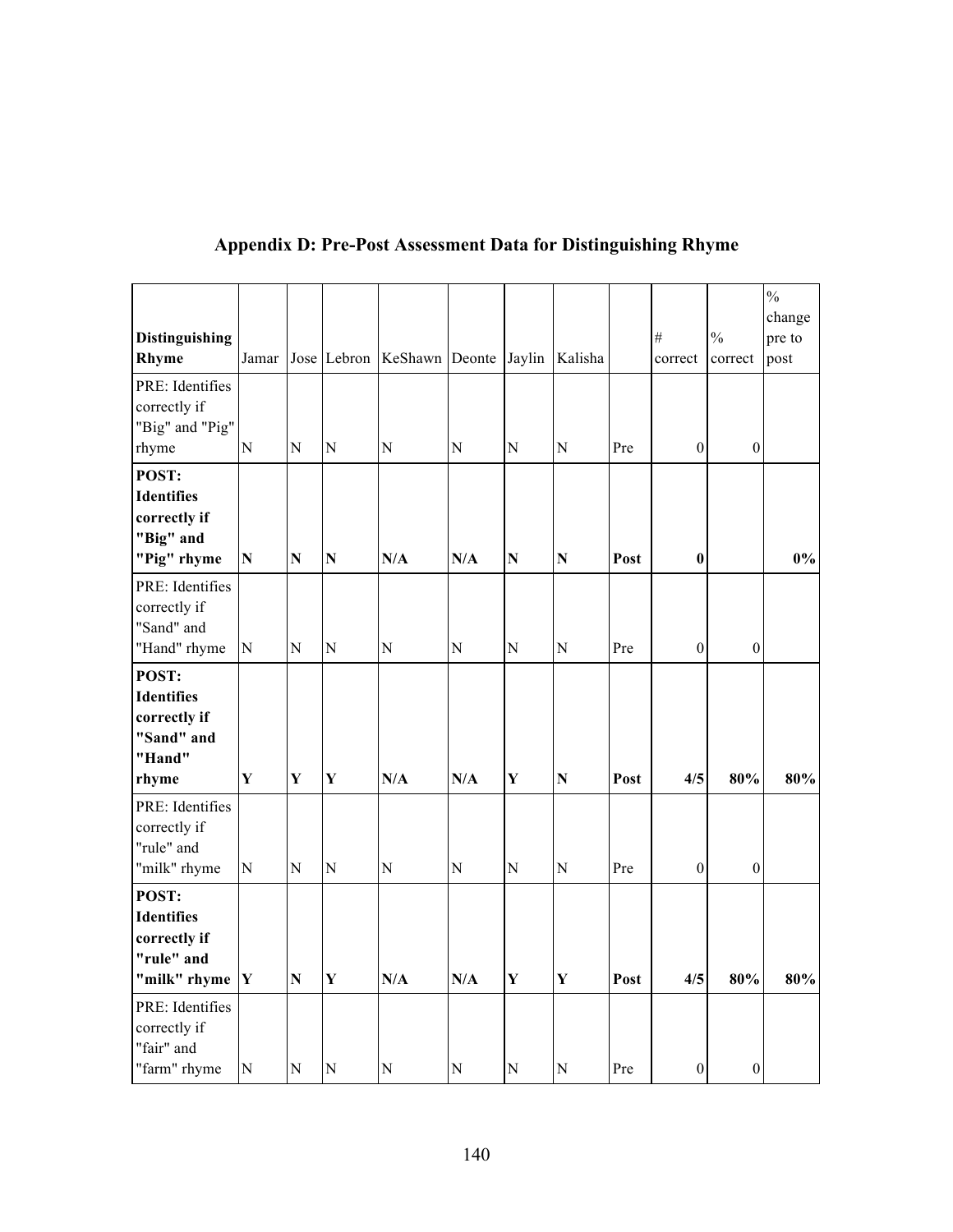| POST:<br><b>Identifies</b><br>correctly if<br>"fair" and<br>"farm" rhyme $ Y $ |                         | Y              | $\mathbf{Y}$     | N/A              | N/A              | Y                | $\mathbf{Y}$     | Post | 5/5              | 100%             | 100% |
|--------------------------------------------------------------------------------|-------------------------|----------------|------------------|------------------|------------------|------------------|------------------|------|------------------|------------------|------|
| PRE: Identifies<br>correctly if<br>"bat" and "hat"<br>rhyme                    | N                       | ${\bf N}$      | ${\bf N}$        | ${\bf N}$        | $\mathbf N$      | ${\bf N}$        | ${\bf N}$        | Pre  | $\boldsymbol{0}$ | $\boldsymbol{0}$ |      |
| POST:<br><b>Identifies</b><br>correctly if<br>"bat" and<br>"hat" rhyme         | $\mathbf N$             | Y              | $\mathbf N$      | N/A              | N/A              | Y                | Y                | Post | 3/5              | 60%              | 60%  |
| # of correct<br>emergent<br>literacy (pre)                                     | $\boldsymbol{0}$        | $\mathbf{0}$   | $\boldsymbol{0}$ | $\boldsymbol{0}$ | $\boldsymbol{0}$ | $\boldsymbol{0}$ | $\boldsymbol{0}$ |      |                  |                  |      |
| # of correct<br>emergent<br>literacy (post)                                    | $\overline{\mathbf{3}}$ | $\overline{3}$ |                  | $3 \ln/a$        | n/a              | $\overline{4}$   | 3                |      |                  |                  |      |
| % correct<br>emergent<br>literacy (pre)                                        | $0\%$                   | $0\%$          | $0\%$            | $0\%$            | $0\%$            | $0\%$            | $0\%$            |      |                  |                  |      |
| % correct<br>emergent<br>literacy (post)                                       |                         | 60% 60%        | $60\%$ n/a       |                  | n/a              | 80%              | 60%              |      |                  |                  |      |
| % increase<br>from pre to<br>post for<br>emergent<br>literacy                  |                         | 60% 60%        | $60\%$ n/a       |                  | n/a              | 80%              | 60%              |      |                  |                  |      |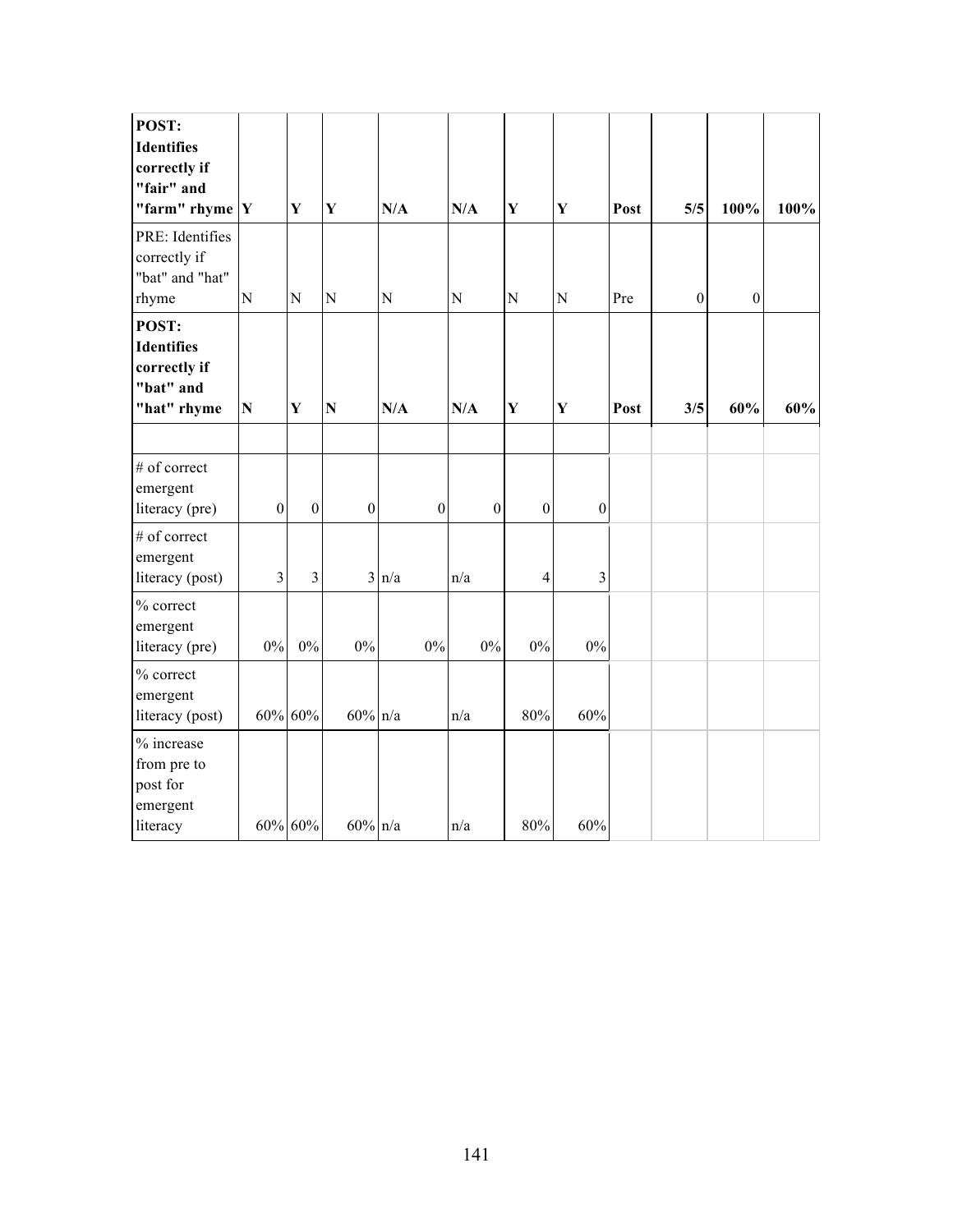|                           |      | $\overline{\mathbf{A}}$  |                          | $\bf{B}$                 |                          | $\mathbf C$              |                          | D                        |                          | E                        |                          | F                                   |                          | ${\bf J}$                |                          |
|---------------------------|------|--------------------------|--------------------------|--------------------------|--------------------------|--------------------------|--------------------------|--------------------------|--------------------------|--------------------------|--------------------------|-------------------------------------|--------------------------|--------------------------|--------------------------|
|                           |      | Ltr                      | Snd                      | Ltr                      | Snd                      | Ltr                      | Snd                      | Ltr                      | Snd                      | Ltr                      | Snd                      | Ltr                                 | Snd                      | Ltr                      | Snd                      |
|                           | Pre  | $\overline{N}$           | $\overline{\rm N}$       | $\overline{N}$           | N                        | $\overline{N}$           | $\overline{N}$           | N                        | N                        | N                        | $\overline{N}$           | N                                   | $\overline{N}$           | Y                        | $\overline{N}$           |
| Jamar                     | Post | $\overline{\mathbf{Y}}$  | $\underline{\mathbf{Y}}$ | $\underline{\mathbf{Y}}$ | $\underline{\mathbf{Y}}$ | $\underline{\mathbf{Y}}$ | $\mathbf Y$              | $\underline{\mathbf{Y}}$ | $\underline{\mathbf{Y}}$ | Y                        | $\underline{\mathbf{Y}}$ | $\overline{\mathbf{Y}}$             | $\underline{\mathbf{Y}}$ | $\overline{\mathbf{Y}}$  | $\underline{\mathbf{Y}}$ |
|                           | Pre  | $\mathbf N$              | N                        | N                        | N                        | N                        | $\mathbf N$              | N                        | N                        | N                        | N                        | N                                   | N                        | ${\bf N}$                | $\mathbf N$              |
| Jose                      | Post | $\underline{\mathbf{N}}$ | $\underline{\mathbf{N}}$ | $\underline{\mathbf{N}}$ | $\underline{\mathbf{N}}$ | $\underline{\mathbf{Y}}$ | $\underline{\mathbf{Y}}$ | $\underline{\mathbf{N}}$ | $\underline{\mathbf{N}}$ | $\underline{\mathbf{N}}$ | $\underline{\mathbf{N}}$ | $\overline{\mathbf{Y}}$             | $\underline{\mathbf{Y}}$ | $\overline{\mathbf{Y}}$  | $\underline{\mathbf{N}}$ |
|                           | Pre  | $\mathbf N$              | N                        | N                        | N                        | $\overline{N}$           | $\mathbf N$              | $\mathbf N$              | N                        | N                        | N                        | N                                   | N                        | N                        | N                        |
| Kalisha                   | Post | $\underline{\mathbf{Y}}$ | $\underline{\mathbf{N}}$ | $\underline{\mathbf{N}}$ | $\underline{\mathbf{N}}$ | Y                        | Y                        | $\underline{\mathbf{N}}$ | $\underline{\mathbf{N}}$ | Y                        | ${\bf N}$                | $\underline{\mathbf{Y}}$            | Y                        | $\underline{\mathbf{Y}}$ | $\underline{\mathbf{N}}$ |
|                           | Pre  | N                        | $\overline{N}$           | N                        | N                        | $\overline{N}$           | $\overline{N}$           | N                        | N                        | N                        | N                        | $\overline{N}$                      | $\overline{N}$           | $\mathbf N$              | $\overline{N}$           |
| <b>KeShawn</b>            | Post | N/A                      |                          | $N/A$ $N/A$ $N/A$        |                          | N/A                      | N/A                      | N/A                      | N/A                      | $N/A$ $N/A$              |                          | N/A                                 | N/A                      | N/A                      | N/A                      |
|                           | Pre  | $\overline{N}$           | N                        | $\overline{N}$           | N                        | N                        | $\overline{N}$           | N                        | N                        | N                        | N                        | N                                   | $\overline{N}$           | $\overline{N}$           | N                        |
| <b>Deonte</b>             | Post | N/A                      | N/A                      | N/A                      | N/A                      | N/A                      | N/A                      | N/A                      | N/A                      | N/A                      | N/A                      | N/A                                 | N/A                      | N/A                      | N/A                      |
|                           | Pre  | $\mathbf N$              | $\overline{N}$           | $\overline{N}$           | N                        | $\overline{N}$           | $\overline{N}$           | $\overline{N}$           | N                        | N                        | $\overline{N}$           | N                                   | N                        | $\mathbf N$              | ${\bf N}$                |
| Lebron                    | Post |                          |                          | $N/A$ $N/A$ $N/A$ $N/A$  |                          | N/A                      | N/A                      |                          |                          |                          |                          | $N/A$ $N/A$ $N/A$ $N/A$ $N/A$ $N/A$ |                          | N/A                      | N/A                      |
|                           | Pre  | N                        | N                        | N                        | N                        | N                        | $\mathbf N$              | N                        | N                        | N                        | N                        | N                                   | N                        | ${\bf N}$                | N                        |
| <b>Jaylin</b>             | Post | $\underline{\mathbf{N}}$ | $\overline{\mathbf{Y}}$  | $\underline{\mathbf{N}}$ | $\overline{\mathbf{Y}}$  | $\underline{\mathbf{Y}}$ | $\underline{Y}$          | $\underline{\mathbf{N}}$ | $\overline{\mathbf{Y}}$  | $\underline{\mathbf{N}}$ | $\underline{\mathbf{Y}}$ | $\underline{\mathbf{N}}$            | $\underline{\mathbf{Y}}$ | $\underline{\mathbf{Y}}$ | $\underline{\mathbf{Y}}$ |
|                           | Pre  | Y                        | N                        | Y                        | N                        | Y                        | N                        | Y                        | N                        | Y                        | N                        | Y                                   | N                        | Y                        | N                        |
| Crystal                   | Post | $\underline{\mathbf{Y}}$ | $\underline{\mathbf{Y}}$ | $\underline{\mathbf{Y}}$ | $\overline{\mathbf{Y}}$  | $\underline{\mathbf{Y}}$ | $\underline{\mathbf{Y}}$ | $\overline{\mathbf{Y}}$  | $\overline{\mathbf{Y}}$  | $\underline{\mathbf{Y}}$ | $\underline{\mathbf{Y}}$ | $\overline{\mathbf{Y}}$             | $\underline{\mathbf{Y}}$ | $\mathbf Y$              | $\underline{\mathbf{Y}}$ |
| # correct                 |      | 20%                      | $0\%$                    | $0\%$                    | $0\%$                    | 20%                      |                          | 0% 20%                   |                          | 0% 20%                   |                          | 0% 20%                              | $0\%$                    | 40%                      | $0\%$                    |
| % correct                 |      | 60%                      | 60%                      | 40%                      | 60%                      | 100%                     | 100% 40% 60% 60%         |                          |                          |                          |                          | 60% 80%                             | 100%                     | 100%                     | 60%                      |
| $%$ change<br>pre to post |      |                          |                          | 40% 60% 40% 60%          |                          | 80%                      | 100% 20% 60% 40% 60% 60% |                          |                          |                          |                          |                                     | 100%                     | 60% 60%                  |                          |

**Appendix E: Pre-Post Data Assessment for Letter and Sound Recognition**

*Note:* Ltr = Letter; Snd = Sound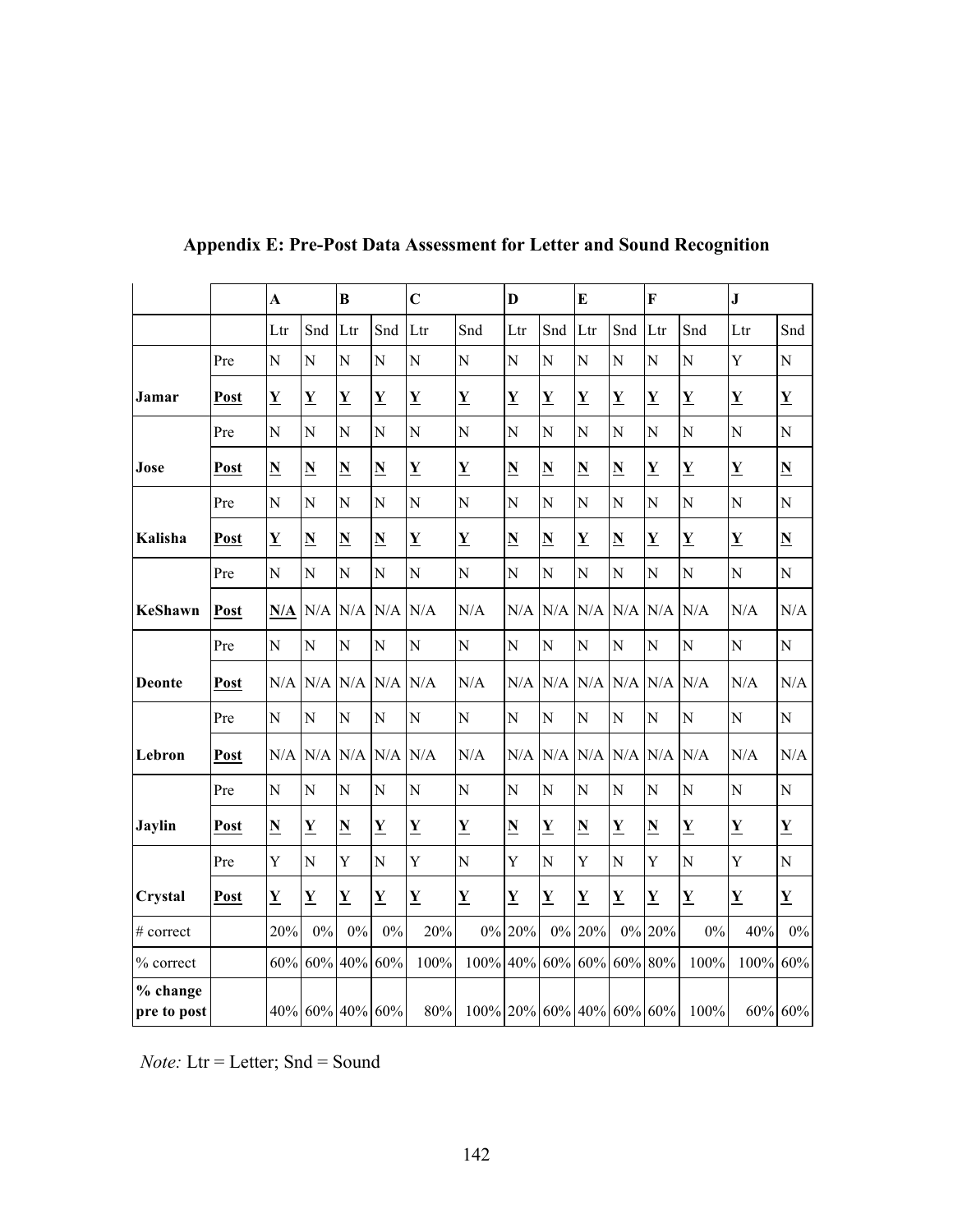| Example 1:<br>Excerpt from<br>Nov 6, 2017  | "We played a fish matching rhyme game to practice rhyming after we<br>read the story together"                                                                                                                                                                                                                                                                                                                             |
|--------------------------------------------|----------------------------------------------------------------------------------------------------------------------------------------------------------------------------------------------------------------------------------------------------------------------------------------------------------------------------------------------------------------------------------------------------------------------------|
| Example 2:<br>Excerpt from<br>Nov 10, 2017 | Read "The Cat in the Hat." The children were familiar with the<br>character, Kalisha said that there is a television show with the Cat and<br>the Hat so that she knew the character. When Jamar saw the cover he<br>exclaimed, 'My jacket! My jacket! I have that on my jacket!'The<br>children are consistently able to identify the front cover of the book and<br>the job of the author."                              |
| Example 3:<br>Excerpt from<br>Nov 13, 2017 | We listened to the Ten Apples Up on Top song and the children stood up<br>to dance and swayed during the song with Jaylin commenting, 'This<br>song is so funny' and Deonte asking if we could listen to it again."                                                                                                                                                                                                        |
| Example 4:<br>Excerpt from<br>Nov 15, 2017 | In circle time today everyone was excited to read a book about<br>superheroes and readily shared who their favorite superheroes were<br>when asked."                                                                                                                                                                                                                                                                       |
| Example 5:<br>Excerpt from<br>Nov 17, 2017 | "Also, the children were just waking up from naps when I arrived and<br>when Kalisha sat up and moved her pillow I saw that the book Ten<br>Apples Up on Top was under her pillow. She had slept with it because<br>she was 'reading' it to herself and her neighbor right before her nap.<br>This is the first time I have observed any self-selected literacy-related<br>behavior with students outside of circle time." |
| Example 6:<br>Excerpt from<br>Nov 20, 2017 | We did the Turkey Hokey Pokey after the original Hokey Pokey and the<br>children participated and laughed. They had never seen the Hokey Pokey<br>before and Deonte said it was 'so silly and crazy."                                                                                                                                                                                                                      |
| Example 7:<br>Excerpt from<br>Dec 1, 2017  | Then we watched the letter "C" video the kids were excited and sang<br>along. Jaylin lead the group in wanting to stand up and dance while<br>watching and singing and despite being up and moving around,<br>everyone's eyes were glued to the screen as we sang the song, each one                                                                                                                                       |

### **Appendix F: Examples of Active Teaching Methods/ Student Centered Instruction**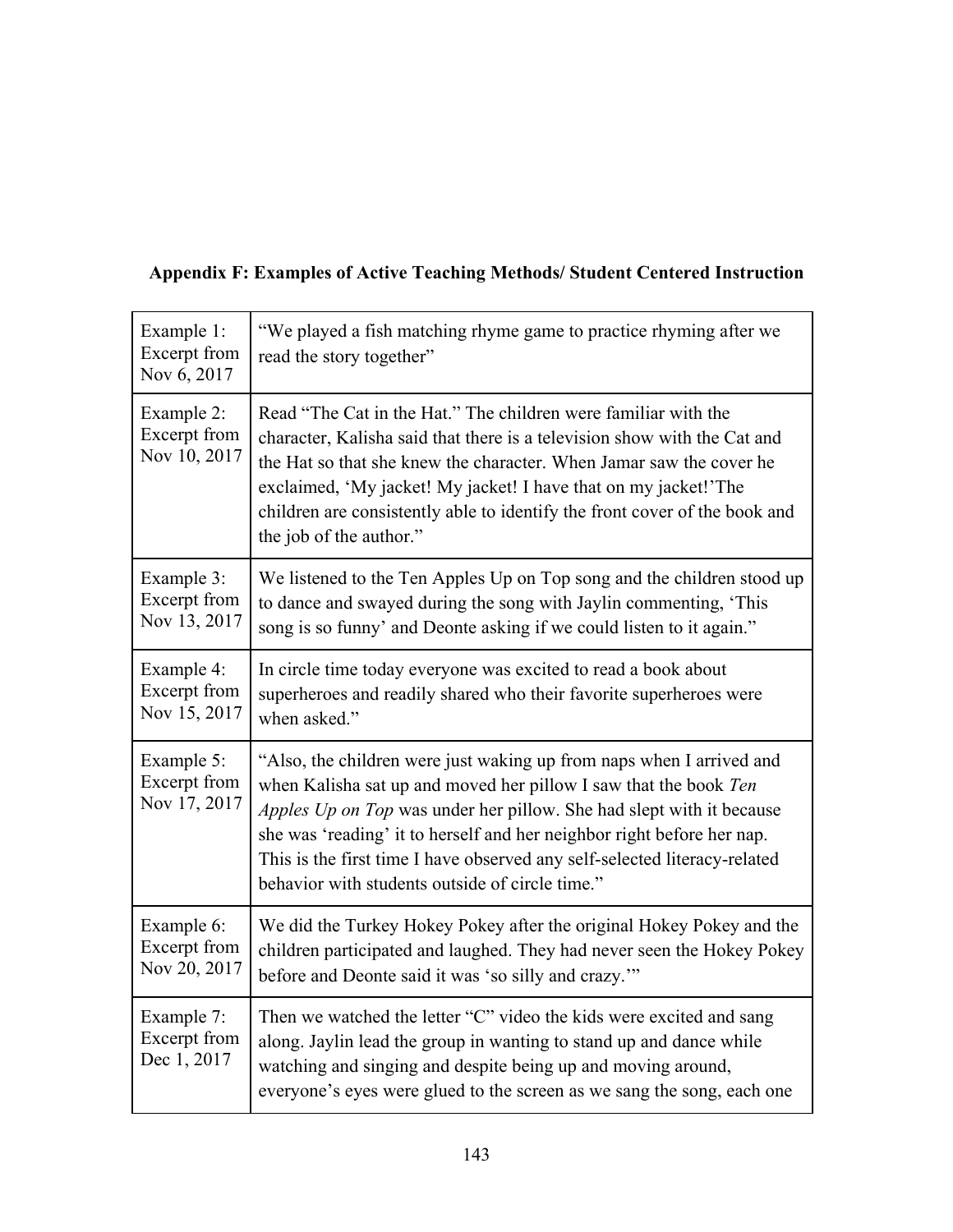|                                           | carefully studying images that went with words so they could sing along.<br>The kids have started to pick up on the formulaic structure of the song<br>and can sing along on the repeat of the words."                                                                                                             |
|-------------------------------------------|--------------------------------------------------------------------------------------------------------------------------------------------------------------------------------------------------------------------------------------------------------------------------------------------------------------------|
| Example 8:<br>Excerpt from<br>Dec 4, 2017 | The 12 Dancing Princesses and the letter D. When I arrived I actually<br>got a "yay!" from Jamar and Lebron today. The kids asked if we could<br>do the letter first before reading the story because they were excited to<br>sing. Kalisha said she liked the beat on the song-that it was good to<br>dance to. " |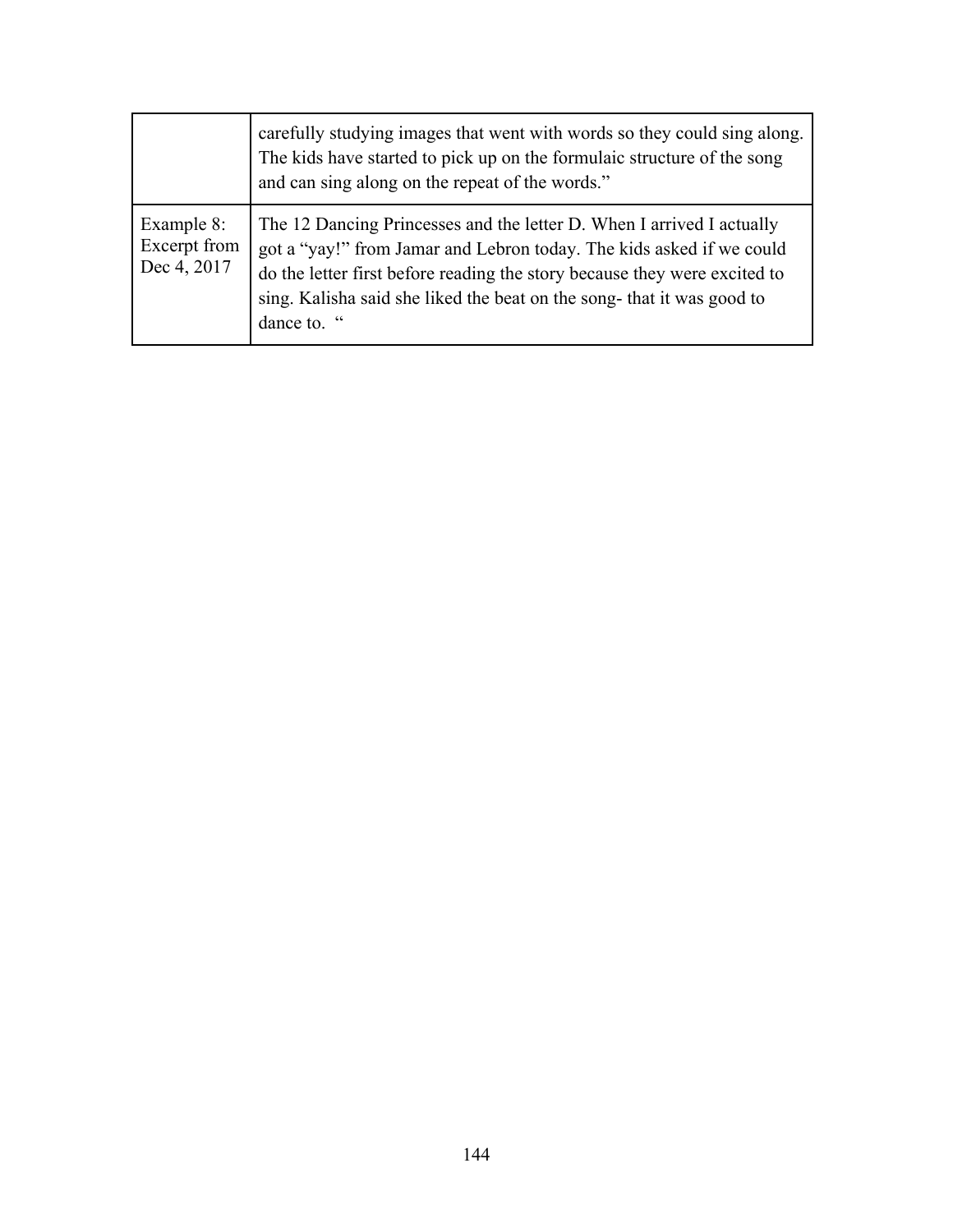## **Appendix G: Examples of the Practitioner as Facilitator and the Importance of**

### **Interpersonal Relationships**

| Example 1:<br>Excerpt from<br>Nov 8, 2017  | "Read "There's a Wocket in My Pocket" and played a rhyming game.<br>The children really enjoyed making up nonsensical words and seemed to<br>have an easier time coming up with rhyming words and identifying<br>rhyme when the words were made up. Made up rhymes to pair with<br>names and children laughed."                                                                                                                                                                                                                                                           |
|--------------------------------------------|---------------------------------------------------------------------------------------------------------------------------------------------------------------------------------------------------------------------------------------------------------------------------------------------------------------------------------------------------------------------------------------------------------------------------------------------------------------------------------------------------------------------------------------------------------------------------|
| Example 2:<br>Excerpt from<br>Nov 13, 2017 | "When I arrived the students were sitting in the circle waiting for me and<br>Jamar said with exclaim 'Miss Jackie is here!' This was the first time I<br>had noticed general excitement from the children to participate. Jamar<br>had worn a <i>Cat in the Hat</i> hooded sweatshirt that he was excited to show<br>off, telling everyone that it was The Cat in the Hat 'just like we read last<br>time.' The students were very excited when I introduced that we were<br>reading another Dr. Seuss book, with KeShawn commenting, 'I like the<br>books by this guy." |
| Example 3:<br>Excerpt from<br>Nov 17, 2017 | "When I arrived today Ayesha told me that Crystal had been asking the<br>past two days when I was next coming. She was excited to see me and to<br>read stories and helped me set up when I arrived. In circle time Crystal<br>sat right next to me and eagerly engaged with the text-based questions I<br>asked the group, adding information about shapes as we went."                                                                                                                                                                                                  |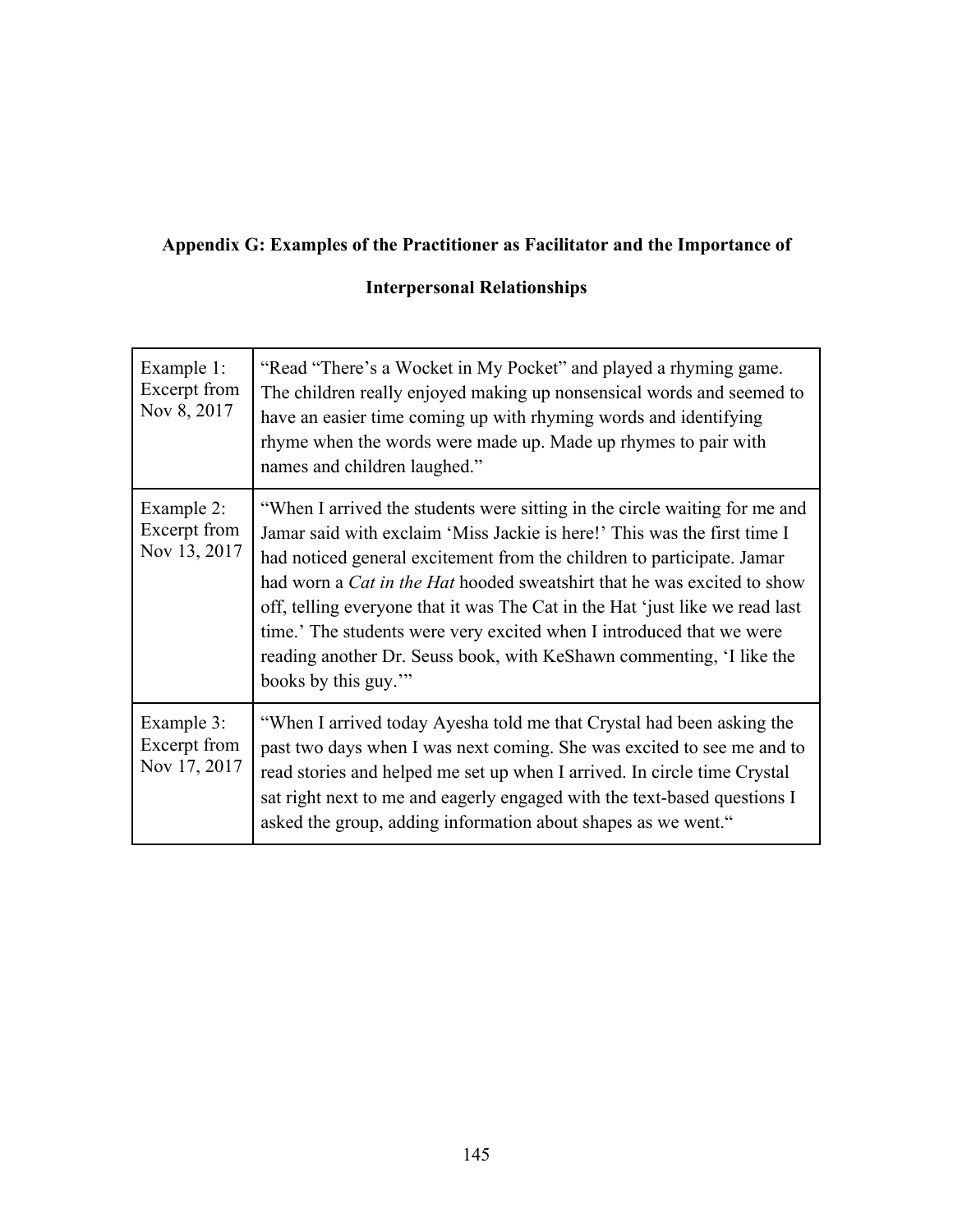## **Appendix H: Examples of the Practitioner as Facilitator and the Importance of**

### **Interpersonal Relationships**

| Example 1:<br>Excerpt from<br>Nov 8, 2017  | "Read "There's a Wocket in My Pocket" and played a rhyming game.<br>The children really enjoyed making up nonsensical words and seemed<br>to have an easier time coming up with rhyming words and identifying<br>rhyme when the words were made up. Made up rhymes to pair with<br>names and children laughed."                                                                                                                                                                                                                                                           |
|--------------------------------------------|---------------------------------------------------------------------------------------------------------------------------------------------------------------------------------------------------------------------------------------------------------------------------------------------------------------------------------------------------------------------------------------------------------------------------------------------------------------------------------------------------------------------------------------------------------------------------|
| Example 2:<br>Excerpt from<br>Nov 13, 2017 | "When I arrived the students were sitting in the circle waiting for me<br>and Jamar said with exclaim 'Miss Jackie is here!' This was the first<br>time I had noticed general excitement from the children to participate.<br>Jamar had worn a <i>Cat in the Hat</i> hooded sweatshirt that he was excited<br>to show off, telling everyone that it was The Cat in the Hat 'just like we<br>read last time.' The students were very excited when I introduced that<br>we were reading another Dr. Seuss book, with KeShawn commenting, 'I<br>like the books by this guy." |
| Example 3:<br>Excerpt from<br>Nov 17, 2017 | "When I arrived today Ayesha told me that Crystal had been asking the<br>past two days when I was next coming. She was excited to see me and<br>to read stories and helped me set up when I arrived. In circle time<br>Crystal sat right next to me and eagerly engaged with the text-based<br>questions I asked the group, adding information about shapes as we<br>went."                                                                                                                                                                                               |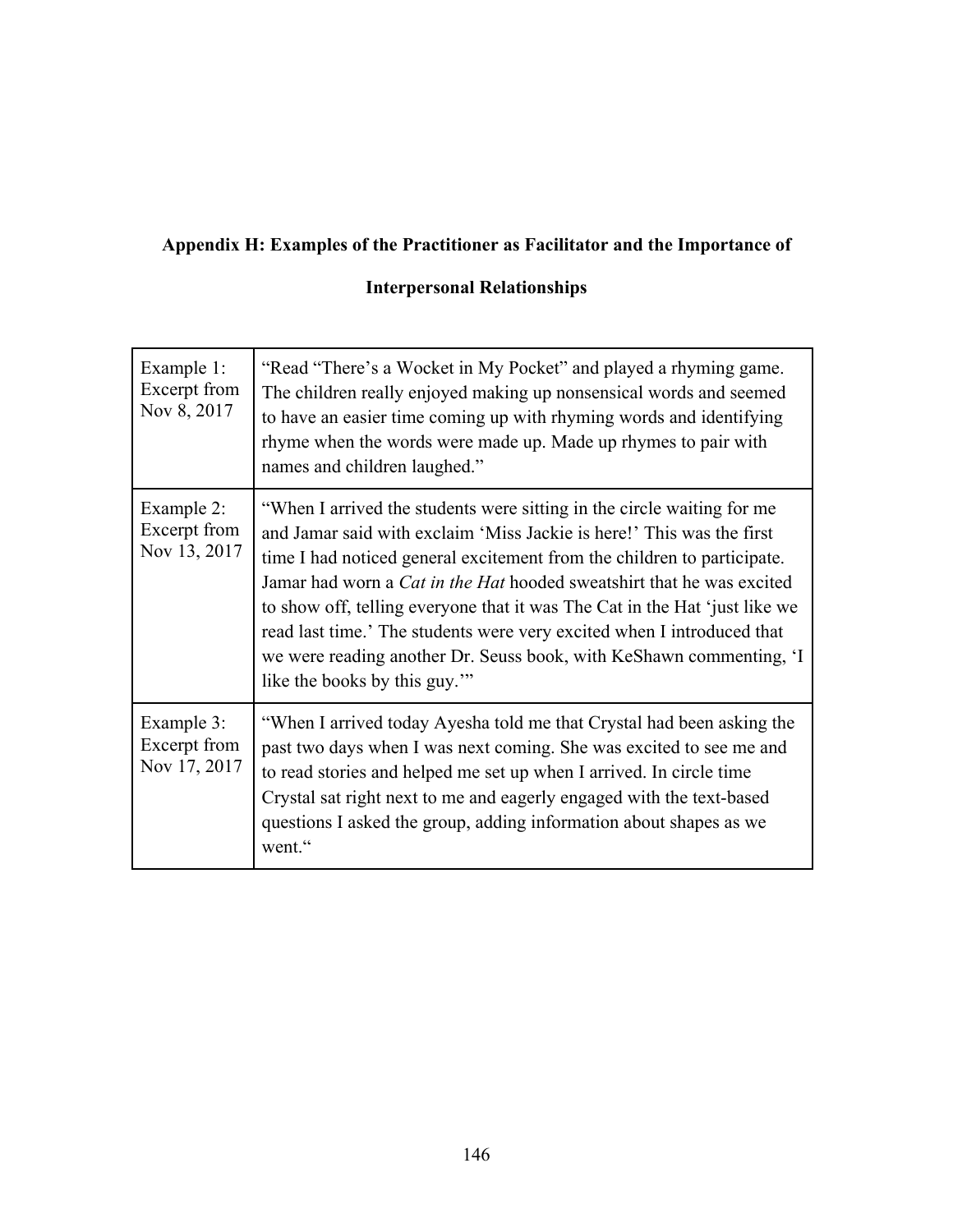## **Appendix I: Examples of the Re-Orientation of the Teacher**

| Example 1:<br>Excerpt from<br>Nov 15, 2017 | "When I arrived today I was surprised that Jaylin was absent for two<br>days in a row and so asked if she was sick or out-of-town. Ayesha told<br>me that she could not attend because she "no longer had her ABC." I<br>said I didn't know what that meant and she said her mom had failed to<br>renew her government assistance paperwork and so wouldn't be able to<br>attend until her mother completed the paperwork"                                                                                                                                                                                                                                                                                                                                                            |
|--------------------------------------------|---------------------------------------------------------------------------------------------------------------------------------------------------------------------------------------------------------------------------------------------------------------------------------------------------------------------------------------------------------------------------------------------------------------------------------------------------------------------------------------------------------------------------------------------------------------------------------------------------------------------------------------------------------------------------------------------------------------------------------------------------------------------------------------|
| Example 2:<br>Excerpt from<br>Nov 20, 2017 | " Jose talked about how he lived with his grandmother and aunt because<br>his mom was up in Heaven. I choked up a little and the children came<br>to sat closer to me, likely seeing that I was affected. Upon clarification<br>later with the teacher, Jose's mother died in prison and so he did not<br>know her very well but his grandmother is very supportive. The children<br>were interested in the stories and rich illustrations, but as I read <i>Thanks</i><br>for Thanksgiving I realized how culturally out of touch it was for the<br>children. From what they said, none of them could recall a<br>Thanksgiving meal, and I realized that it was likely a matter of privilege<br>that I had enjoyed a 'special' Thanksgiving meal every year that I could<br>recall." |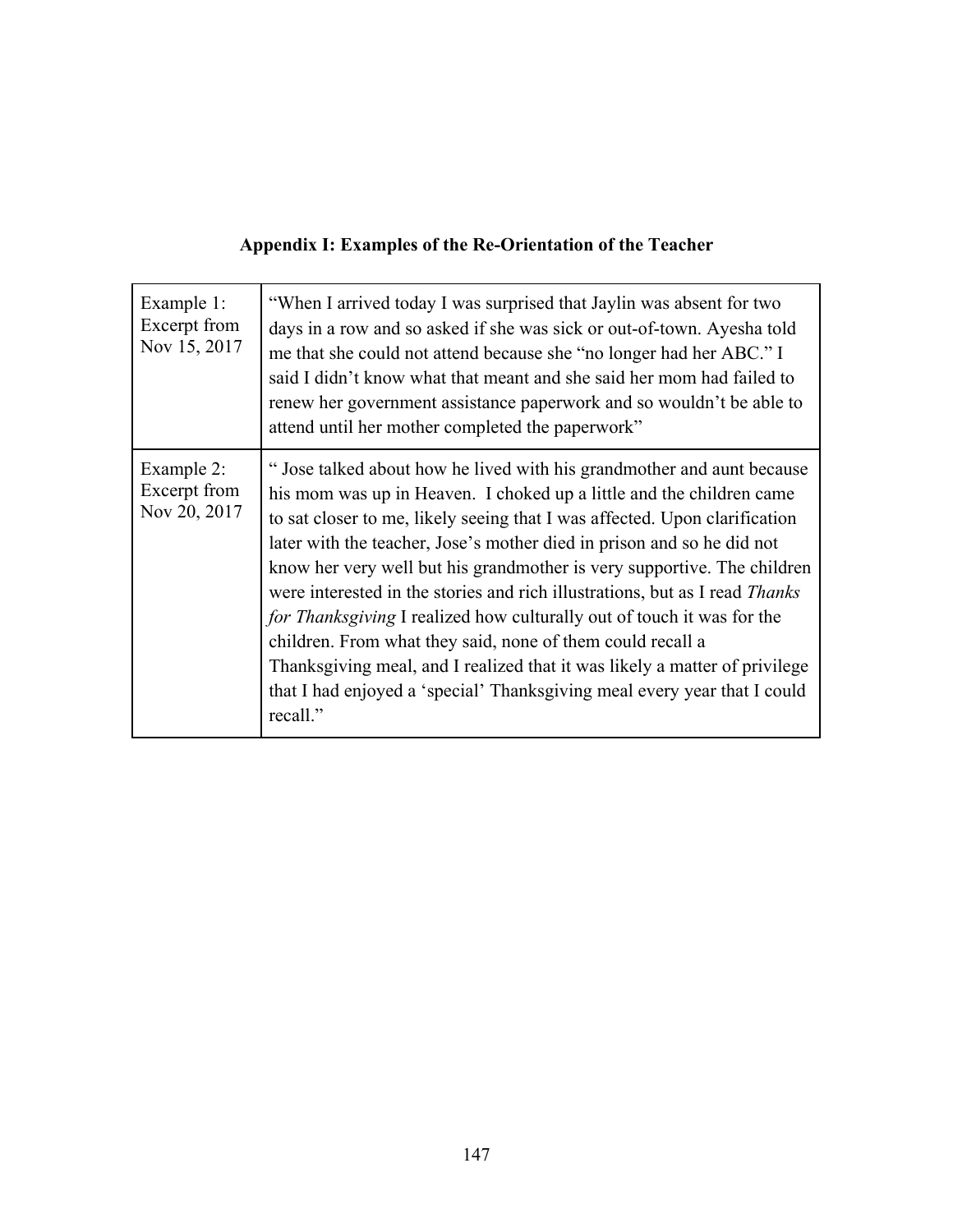|  | Appendix J: Examples of Reshaping the Curriculum and Delivery of Services |  |
|--|---------------------------------------------------------------------------|--|
|  |                                                                           |  |

| Example 1:<br>Excerpt from<br>Nov 27, 2017 | The kids loved the A song from youtube and all sang along, practicing<br>the short A sound."                                                                                                                                                                                                                                                                                                                                     |
|--------------------------------------------|----------------------------------------------------------------------------------------------------------------------------------------------------------------------------------------------------------------------------------------------------------------------------------------------------------------------------------------------------------------------------------------------------------------------------------|
| Example 2:<br>Excerpt from<br>Nov 27, 2017 | "This was the most engaged Ive ever seen the entire group. Everyone<br>was listening and participating, which is particularly interesting because<br>Abiyoyo is a long book that I was worried they would be less engaged<br>with. Lebron said the uncle character in the book was just like his uncle<br>and KeShawn said that he loved to play tricks on people and liked that<br>the uncle was a 'joker' with his neighbors." |
| Example 3:<br>Excerpt from<br>Nov 29, 2017 | "Only Jamar and Crystal could remember what letter we had talked<br>about on Monday. When I showed the children the letter, they could<br>remember what sound it made but not what the name of it was. They<br>made the /a/ sound just like the video had that we had watched and so I<br>think that resonated with them better"                                                                                                 |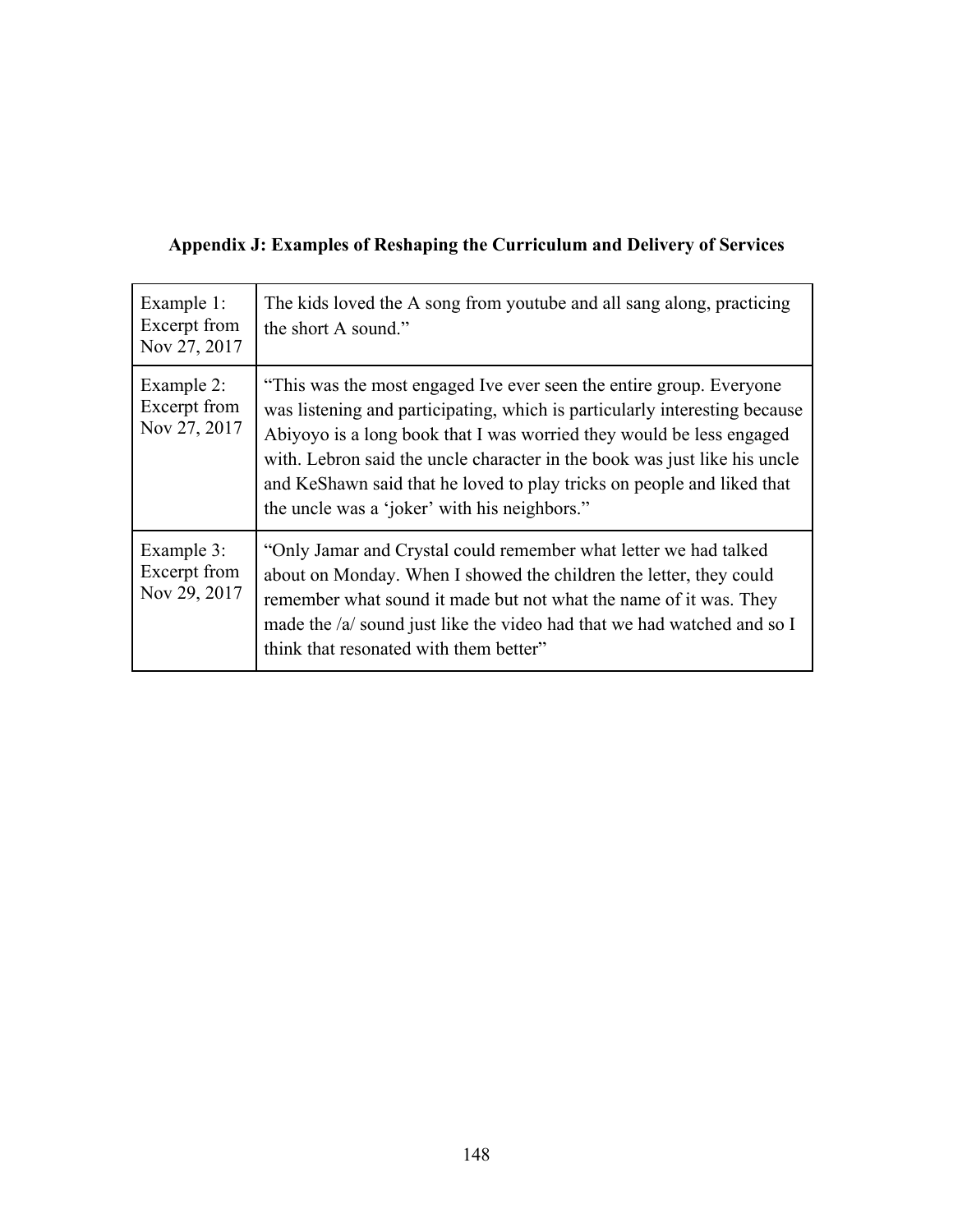|  |  | <b>Appendix K: Examples of Student-Controlled Discourse</b> |  |
|--|--|-------------------------------------------------------------|--|
|  |  |                                                             |  |

| Example 1:<br>Excerpt from<br>Nov 20, 2017        | "Read two Thanksgiving books to children. When we discussed the<br>holiday before the books, no one in the class was aware that it was<br>Thanksgiving that was that coming Wednesday or knew of their<br>family's plan for the holiday. We went around the circle sharing<br>something we were grateful for and while I expected everyone to say<br>something like 'my toys' or 'candy' because my own child had<br>expressed gratitude for these earlier in the day, each one talked about<br>their families and how they loved them. This changed the direction of<br>the conversation and Jose wanted to know about my family and where I<br>lived. We talked about who people lived with and who they were<br>grateful for in their family." |
|---------------------------------------------------|---------------------------------------------------------------------------------------------------------------------------------------------------------------------------------------------------------------------------------------------------------------------------------------------------------------------------------------------------------------------------------------------------------------------------------------------------------------------------------------------------------------------------------------------------------------------------------------------------------------------------------------------------------------------------------------------------------------------------------------------------|
| Example 2:<br>Excerpt from<br>December 1,<br>2017 | "We went around the circle pointing to the letter C on the book. As we<br>did this, KeShawn looked at the book and said, "hey, this book has an A<br>on it too!" I was surprised and impressed to see that he could transfer<br>information from what we had learned to a new circumstance. "                                                                                                                                                                                                                                                                                                                                                                                                                                                     |
| Example 3:<br>Excerpt from<br>December 1,<br>2017 | "As we read, we stopped frequently to make connections to the text and<br>discuss the pictures of the book. The kids discussed Christmas and all<br>of the kids said that they were excited for Santa to come, each sharing<br>what they wanted for Christmas with most of them wanting to ask for<br>new clothes or shoes. "                                                                                                                                                                                                                                                                                                                                                                                                                     |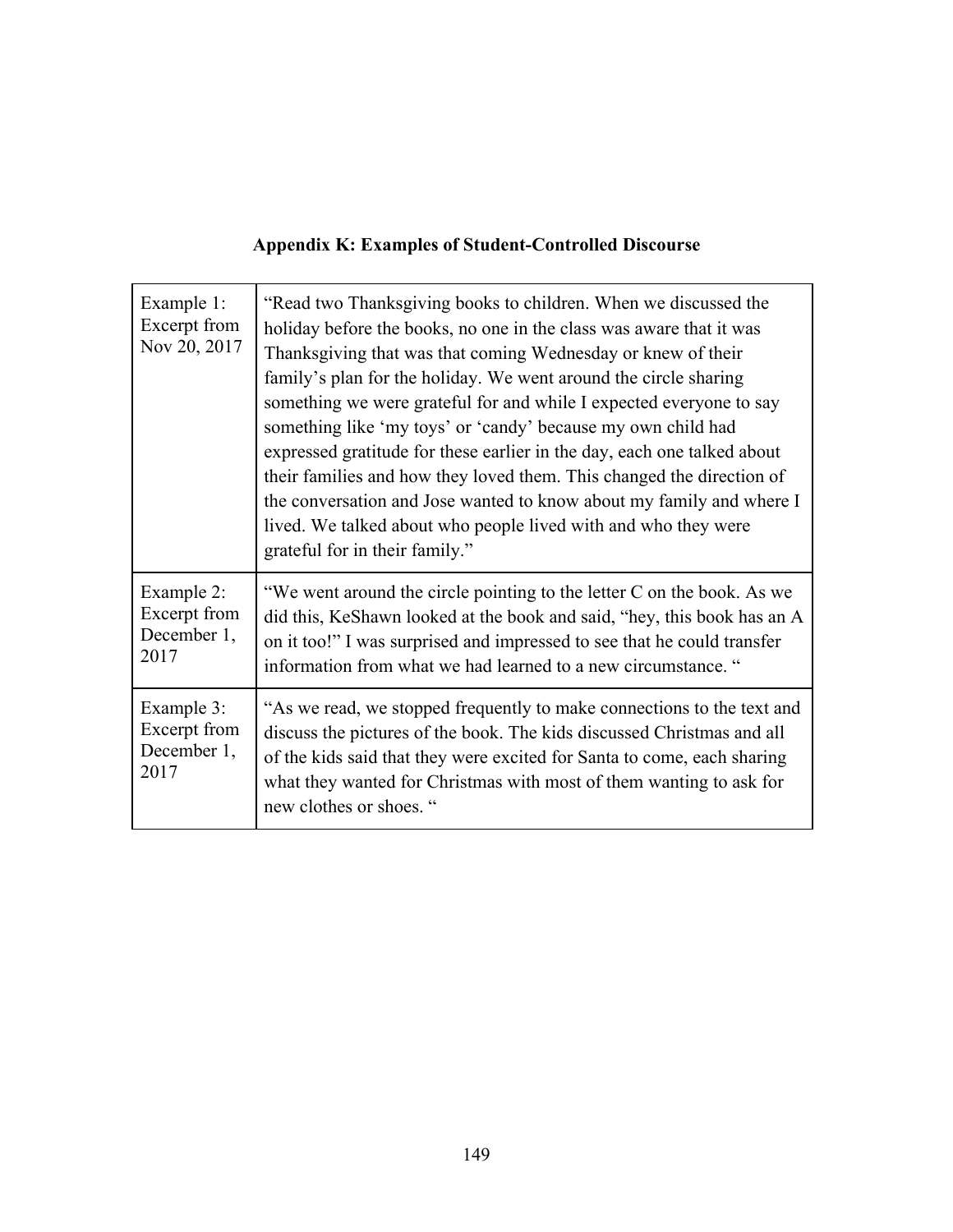# **Appendix L: Example of Culturally Responsive Lesson Plan for the Letter "A"**

| <b>Focus Skills</b>                | Phonics: Grapheme and Phoneme: "A"<br>Concepts of Print: front cover, return sweep, identify letter, page turning<br>Concepts of Writing: understand that letters make up words<br>Early Emergent Literacy: picture reading, title of book, author, illustrator                                                                                                                                                                                                                                                                                                                                                                                                                                                                                                                                                                                                                                                                                                                                        |  |  |  |  |
|------------------------------------|--------------------------------------------------------------------------------------------------------------------------------------------------------------------------------------------------------------------------------------------------------------------------------------------------------------------------------------------------------------------------------------------------------------------------------------------------------------------------------------------------------------------------------------------------------------------------------------------------------------------------------------------------------------------------------------------------------------------------------------------------------------------------------------------------------------------------------------------------------------------------------------------------------------------------------------------------------------------------------------------------------|--|--|--|--|
| Goal of<br>Lesson                  | For students to be able to correctly identify the grapheme "A," articulate<br>the phoneme $/a$ , and recognize that the two mean the same letter                                                                                                                                                                                                                                                                                                                                                                                                                                                                                                                                                                                                                                                                                                                                                                                                                                                       |  |  |  |  |
| Lesson<br>Introduction             | 1. Sit in circle and ask students to sing "ABC" song together<br>Introduce that today we're discussing the first letter of the<br>2.<br>alphabet: "A"<br>3. Give each student a card with his or her name on it. Hold up card<br>with the letter "A" printed on it. Tell students this is the letter "A."<br>Ask students to see if their name has the letter "A" in it- once they<br>think they know the answer they should check with a neighbor to<br>see if the neighbor agrees.<br>4. Go around the circle, holding up name cards and sharing if there<br>name has the letter "A" and where it is in their name.                                                                                                                                                                                                                                                                                                                                                                                  |  |  |  |  |
| Interactive<br>Teacher<br>Modeling | 1. Model how to say the name and sound of letter A, with children<br>participating.<br>Share letter "A" video- we'll watch to it twice. Watch the first<br>2.<br>time and write the letter "A" in the air and the second time<br>students are encouraged to sing along and dance<br>https://www.youtube.com/watch?v=hBAuIzZttP4<br>3. Show children Abiyoyo book.<br>Students identify which is the front cover and tell what the<br>a.<br>author and illustrator do.<br>b. Then each child makes a prediction about what the story is<br>about based off of the front cover of the book. What does it<br>look like the man on the front cover is doing? How can you<br>tell?<br>c. Discuss letter "A" on the front cover of the book, give<br>every child an opportunity to find and touch the letter A in<br>"Abiyoyo"<br>d. Read the story, stopping frequently to have students make<br>predictions and connections to text<br>4. Share-out: What did people like about the story? What was silly? |  |  |  |  |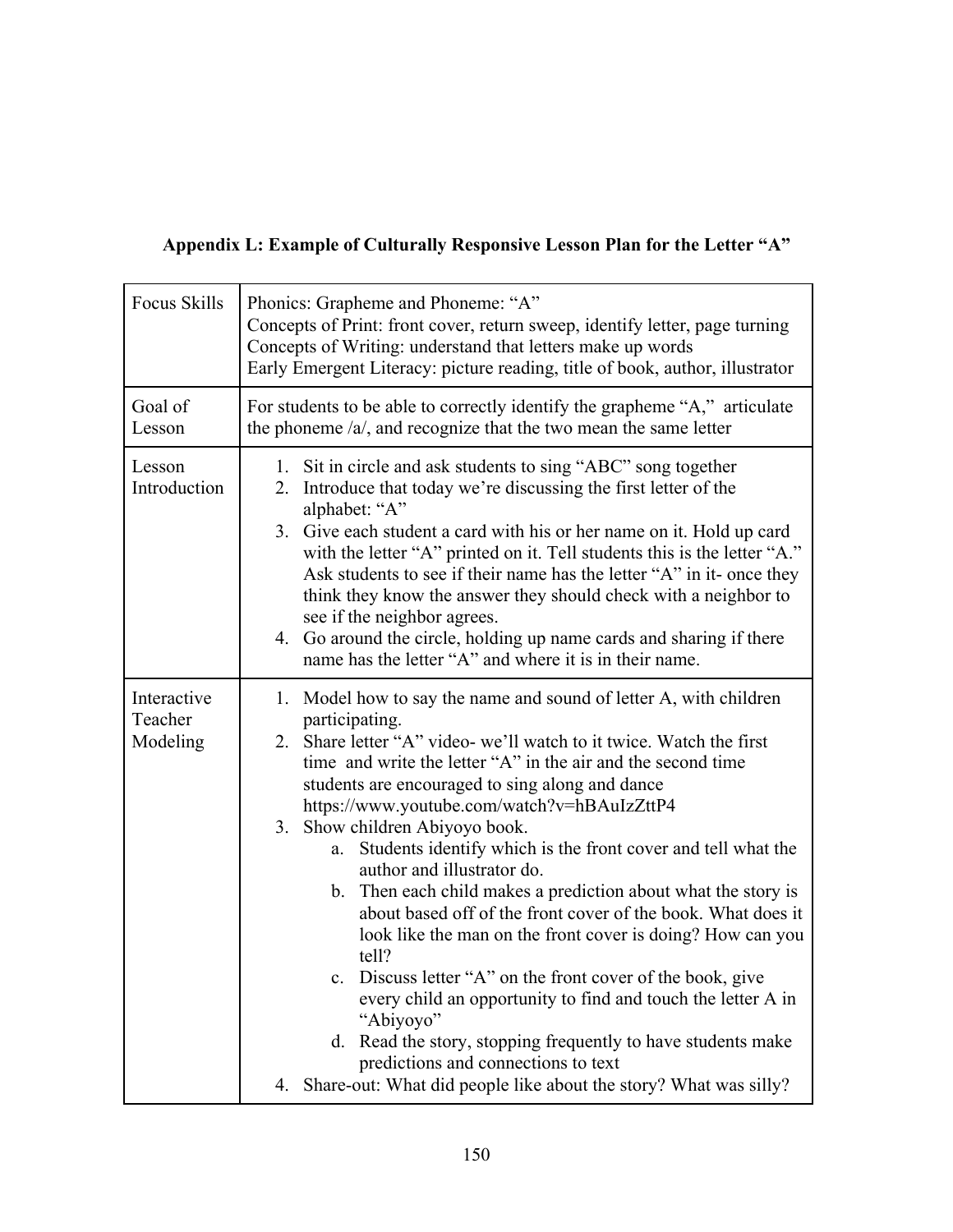| Student<br>Modeling | 1. Have one student put the letter "A" sentence into the pocket chart.<br>Help the student read the sentence, pointing from word-to-word<br>with a pointer<br>2. Hand out student copies of letter student "A" book.<br>a. Model how to read the story together, having students turn<br>the pages on their own in their own books<br>b. Have students take turns reading their books with a partner. |
|---------------------|-------------------------------------------------------------------------------------------------------------------------------------------------------------------------------------------------------------------------------------------------------------------------------------------------------------------------------------------------------------------------------------------------------|
| Assessment          | 1. Students go on a "scavenger hunt" to find the letter "A" in words<br>around the room. When someone finds an "A" we all high-five<br>and take turns touching the letter "A" on the wall.<br>2. Everyone gets a chance to share one word that begins with the<br>letter A                                                                                                                            |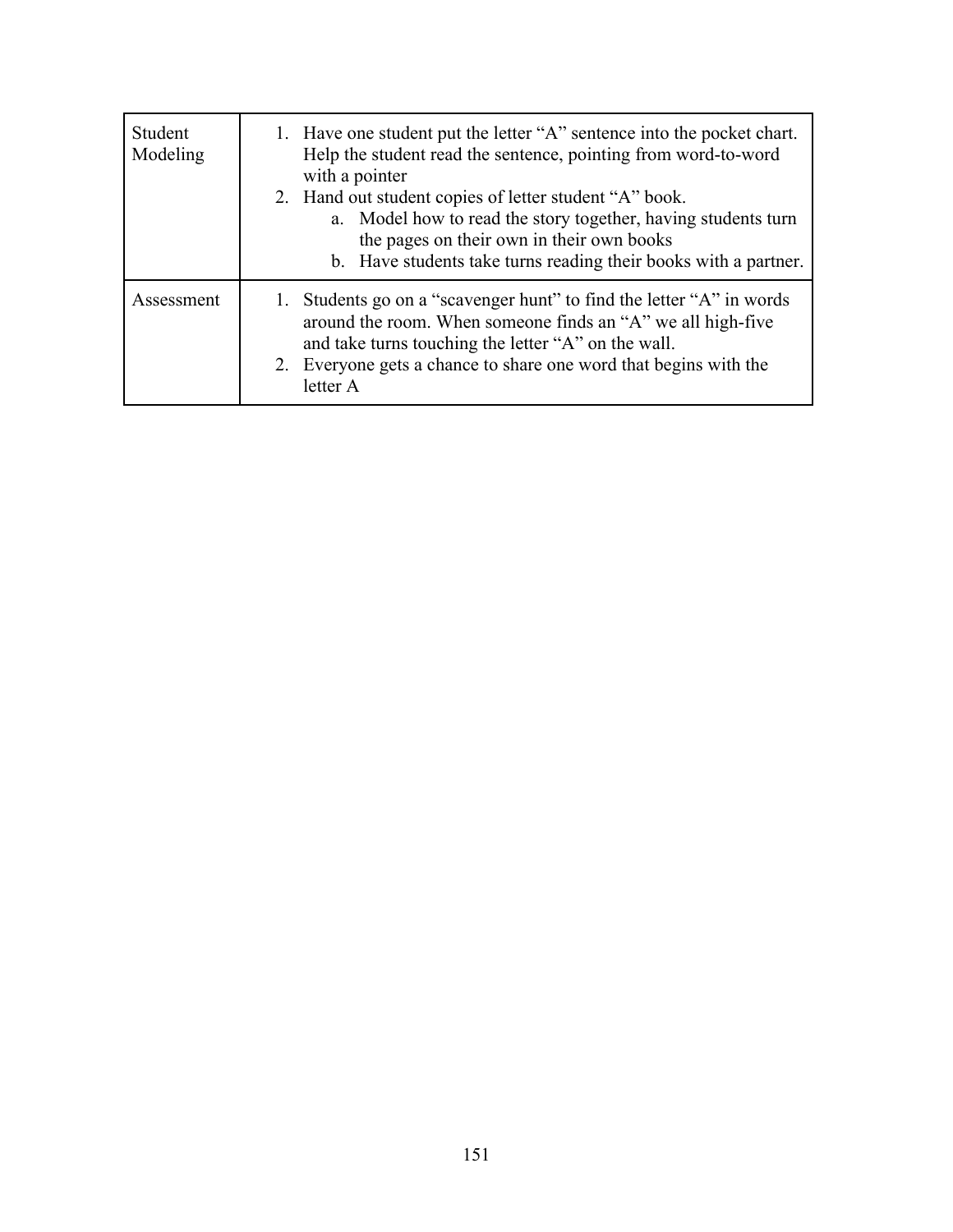#### **Appendix M: Picture Books from Curricular Implementation**

- Becker, S. (2016). *Even superheroes have bad days.* New York, NY: Sterling Publishing.
- Boelts, M. (2007). *Those shoes*. Somerville, MA: Candlewick Publishing.
- Curato, M. (2015). *Little Elliott's big family*. New York, NY: Henry Holt and Co.
- Freeman, D. (2014). *A Christmas wish for Corduroy*. New York, NY: Viking Books for Young Readers.
- Geisel, T. S., & Seuss [pseud]. (1958). *The cat in the hat.* New York: Random House.
- Howard, E. F. (2004). *Flower girl butterflies.* New York, NY: Greenwillow Books.
- Isadora, R. (2009). *The twelve dancing princesses*. London, UK: Puffin Books.
- Keats, E. J. (1998). *Peter's chair.* London, UK: Puffin Books.
- Keats, E. J. (1976). *The snowy day.* London, UK: Puffin Books.
- Keats, E. J. (1998). *Whistle for Willie*. London, UK: Puffin Books.
- LeSieg, T. (1961). *Ten apples up on top!* New York, NY: Random House.
- Marks, J. (2008). *Thanks for Thanksgiving.* New York, NY: Harper Collins.
- Miller, S. (2017). *Princess hair*. Columbus, GA: Little, Brown Books for Young Readers.
- Murray, D. (2016). *City shapes*. Columbus, GA: Little, Brown Books for Young Readers.
- Reynolds, P. (2003). *The dot*. Somerville, MA: Candlewick Publishing.
- Santat, D. (2014). *Beekle*. Columbus, GA: Little, Brown Books for Young Readers.
- Sauer, T. (2016). *Mary had a little glam*. New York, NY: Sterling Publishing.
- Seeger, P. (1994). *Abiyoyo*. New York, NY: Aladdin.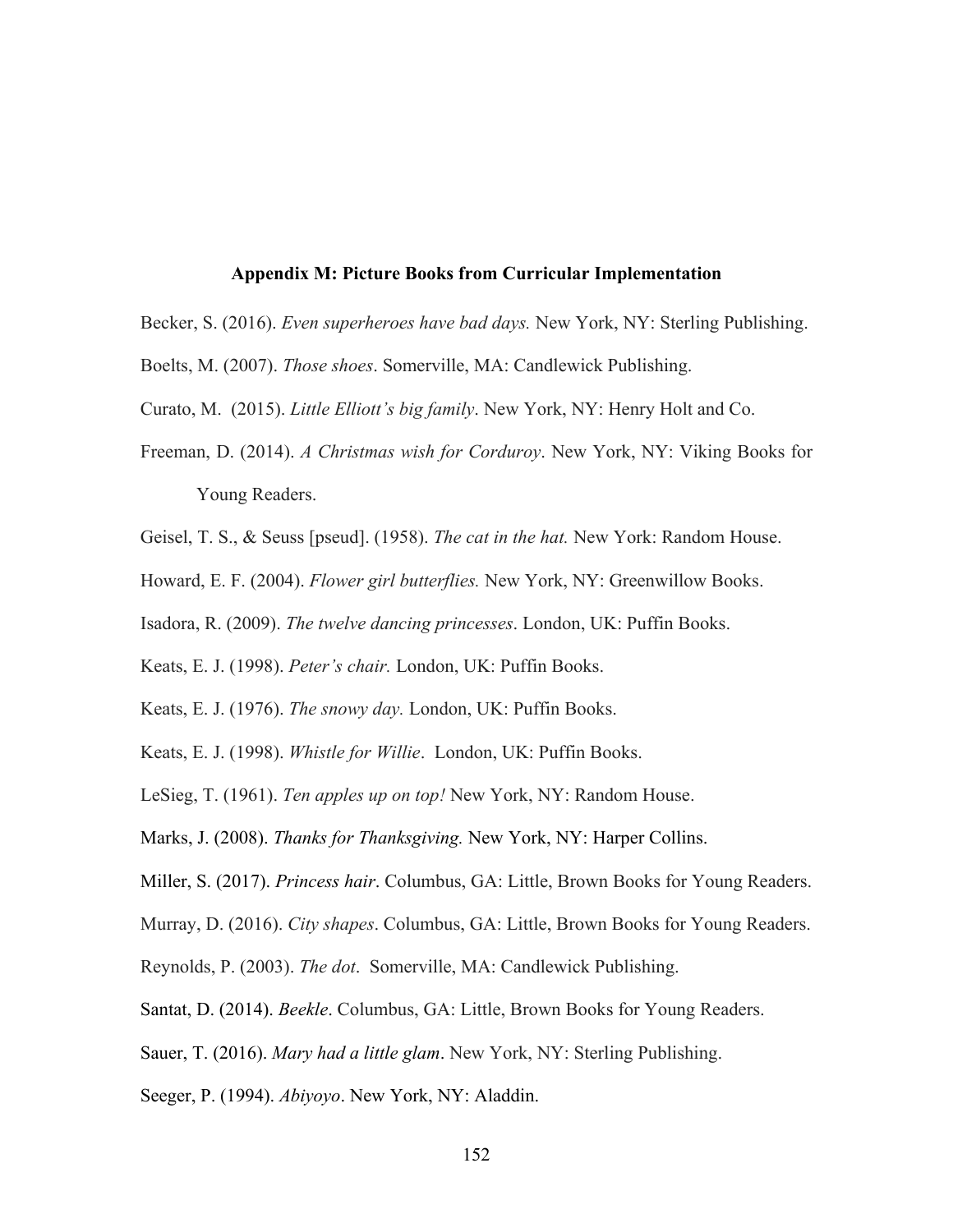- Seuss, D., & Edmondson, A. (1960). *Green eggs and ham*. New York, NY: Beginner Books.
- Seuss. (1974). *There's a wocket in my pocket!* (Vol. 18). New York, NY: Random House.
- Seuss. (2003). *One fish, two fish, red fish, blue fish*. London, UK: HarperCollins.